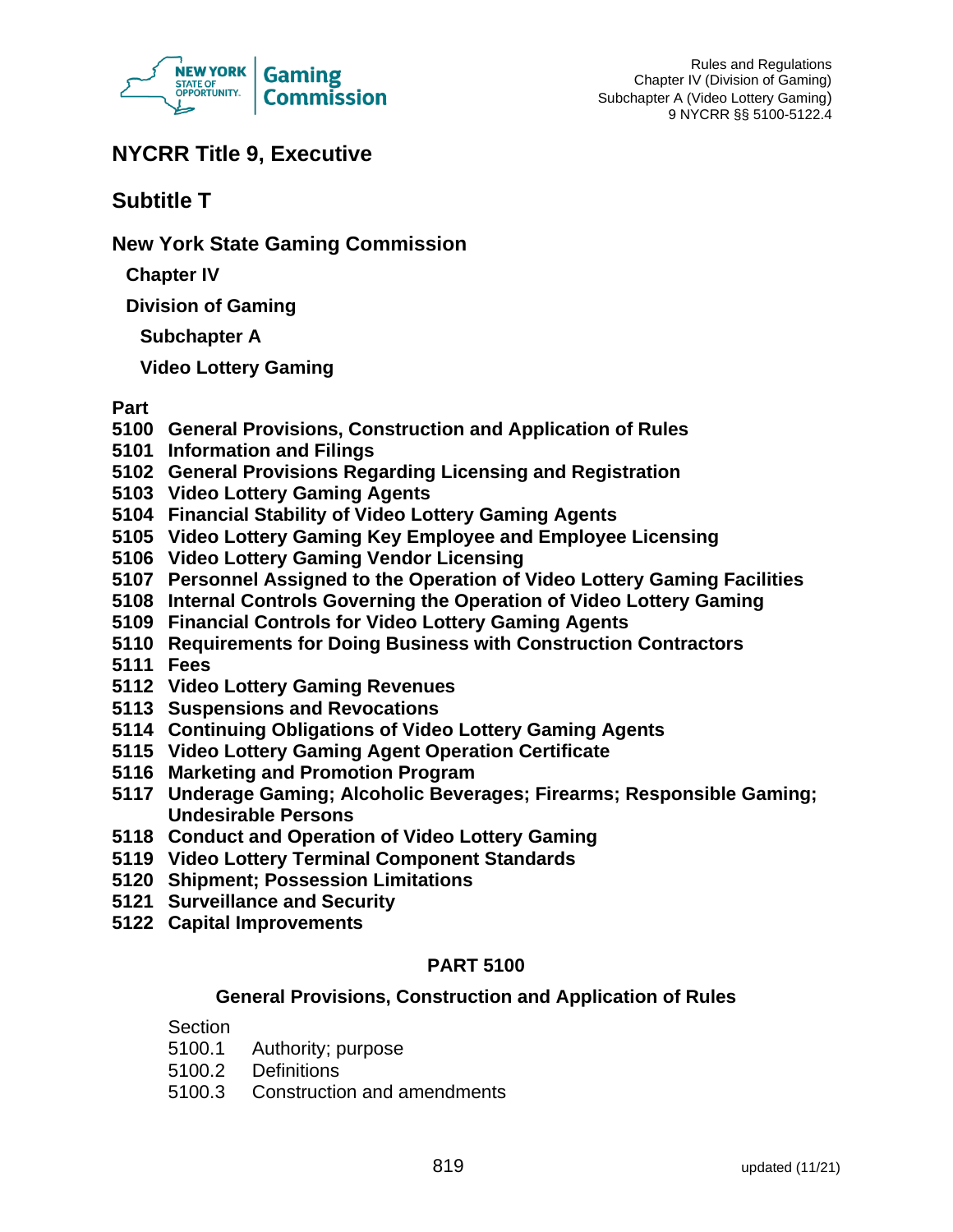

- 5100.4 Words and terms; tense and number
- 5100.5 Severability and preemption
- 5100.6 Practice where regulations do not govern
- 5100.7 Applicability of regulations to non-corporate entities
- 5108.8 Powers reserved

### **§ 5100.1. Authority; purpose.**

(a) The rules and regulations governing video lottery gaming are issued under and pursuant to the authority of the Lottery for Education Law (Article 34 of the Tax Law) and Article 1 of the Racing, Pari-Mutuel Wagering and Breeding Law.

(b) The purpose of this Subchapter is to set forth the manner in which the Gaming commission shall operate video lottery gaming.

(c) This subchapter pertains to video lottery gaming and is supplementary to those rules and regulations of general applicability promulgated by the Gaming Commission and the Division of Lottery regulations.

### **§ 5100.2. Definitions.**

(a) Unless the context indicates otherwise, the following definitions are applicable throughout this subchapter.

(1) *Accounting department* means a department established in the video lottery gaming agent's approved system of organization in accordance with these regulations.

(2) *Advertising* or *advertisement* means any information, notice or communication by a video lottery gaming agent to the public concerning the video lottery gamingrelated business of such agent through broadcasting, exterior signage, mail, publication, or any other means of dissemination. All advertising or advertisement(s) shall be specifically set forth and itemized in a marketing plan approved by the commission as provided by these regulations.

(3) *Affiliate* means a parent company or subordinate business entity of the video lottery gaming agent.

(4) *Agent compensation* means the commission set forth in the act.

(5) *Applicant* means any person applying for a video lottery gaming license required by this subchapter.

(6) *Application* means the video lottery gaming license application.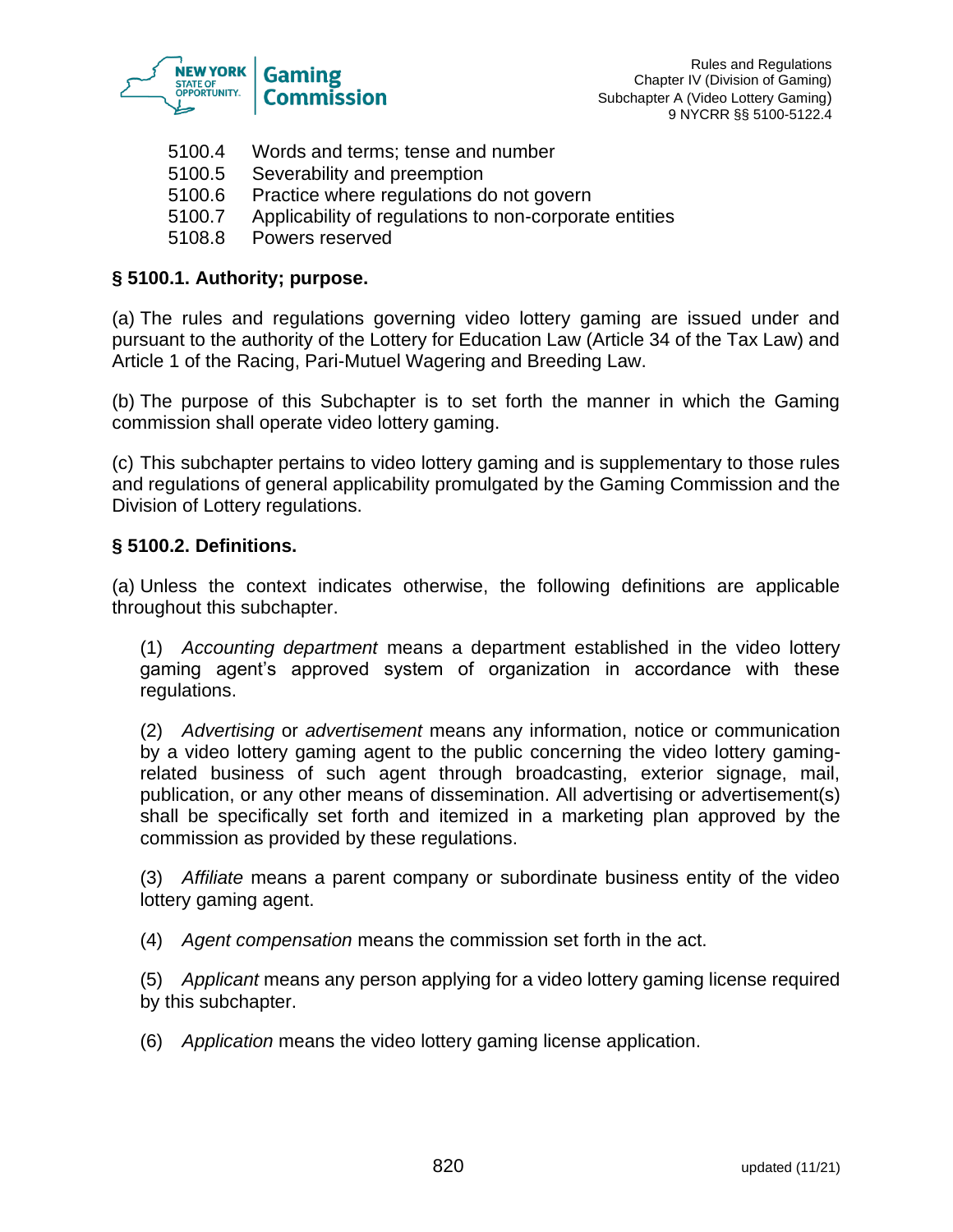

(7) *Assets* means those fixtures, furniture, equipment, cash and other items owned and maintained by a video lottery gaming agent in connection with the operation of a video lottery gaming facility and or related amenity.

(8) *Authorized instrument* means a cash equivalent, a video lottery gaming agent check, a video lottery gaming agent affiliate check, an annuity jackpot trust check or a replacement check.

(9) *Background investigation* means the security, fitness and background investigation to be conducted of an applicant by the commission and the commission's representative for the purpose of determining suitability for licensure.

(10) *Banking institution* means any "depository institution" as defined in 12 U.S.C. Section 461(b).

(11) *Bill acceptor* means a device that accepts and reads currency or other approved items of value in order to accurately register player credits at a video lottery terminal.

(12) *Books and records* means any book, record or document pertaining to, prepared in or generated by the operation of a video lottery gaming agent, including, but not limited to: all forms, reports, accounting records, ledgers, subsidiary records, computer generated data, internal audit records, correspondence and personnel records. This definition shall apply without regard to the medium through which the record is generated or maintained; for example, paper, magnetic media, encoded disk or other commission-approved medium. All books and records are considered a public record as that term is used in the State penal law and shall also be construed to mean a business record under such, unless exempt from disclosure pursuant to applicable Federal or State law.

(13) *Business day* means a calendar day other than Saturday, Sunday, or any day on which the commission's main offices are closed because of Federal, State or local holiday, inclement weather, or like circumstance.

(14) *Business entity* means a corporation, partnership, limited liability company, sole proprietorship, or other business form recognized by any state.

(15) *Business plan* means a document containing information regarding video lottery gaming agent facility operations as may be required by the commission.

(16) *Cage cashiers* means the cashiers performing any of the functions in the cashiers' cage as set forth in these regulations.

(17) *Cage supervisor* means any person designated as such and appropriately licensed as required by the video lottery gaming agent's jobs compendium that allows that person to supervise personnel and functions within the cashiers' cage.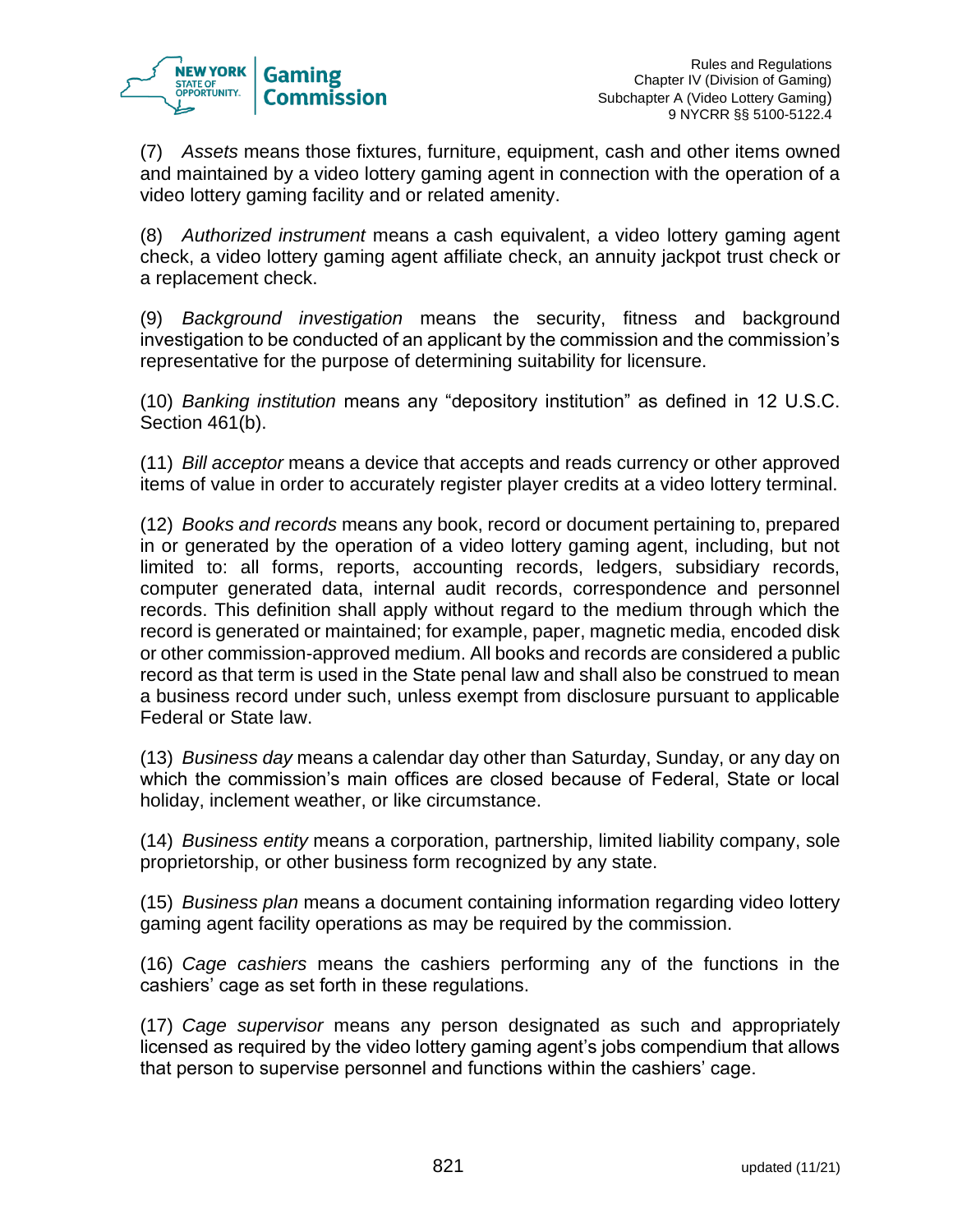

(18) *Capital and maintenance expenditures* means expense items related to the video lottery gaming facility incurred in connection with furniture, fixtures, equipment and facilities, and capitalized costs. Such term shall include: acquisition; replacement; repairs; refurbishment; renovation; improvements; maintenance, including public area housekeeping, and labor.

- (19) *Cash* means currency.
- (20) *Cash equivalent* means

(i) certified check, cashiers' check, treasurer's check, recognized traveler's check or recognized money order that:

(*a*) is made payable to the video lottery gaming agent where presented, a holding company of the video lottery gaming agent, "bearer" or "cash";

- (*b*) is dated, but not postdated; and
- (*c*) does not contain any endorsement;

(ii) certified check, cashier's check, treasurer's check or recognized money order that:

- (*a*) is made payable to the presenting player;
- (*b*) is endorsed in blank by the presenting player;
- (*c*) is dated but not postdated; and
- (*d*) does not contain any endorsement other than that of the presenting player.

(21) *Central site* means a location where the central video lottery communications control systems is located.

(22) *Central system* means central video lottery communications control system.

(23) *Central system provider* means a licensed vendor with whom the commission has contracted for the purpose of providing and maintaining a central system and the related management facilities with respect to the operation of video lottery terminals.

(24) *Central video lottery communications control system* means the hardware, software and network components that link and support video lottery terminals to a central site.

(25) *Certification* or *certificate of operations* means authorization by the commission to commence operation in accordance with the commission's inspection and approval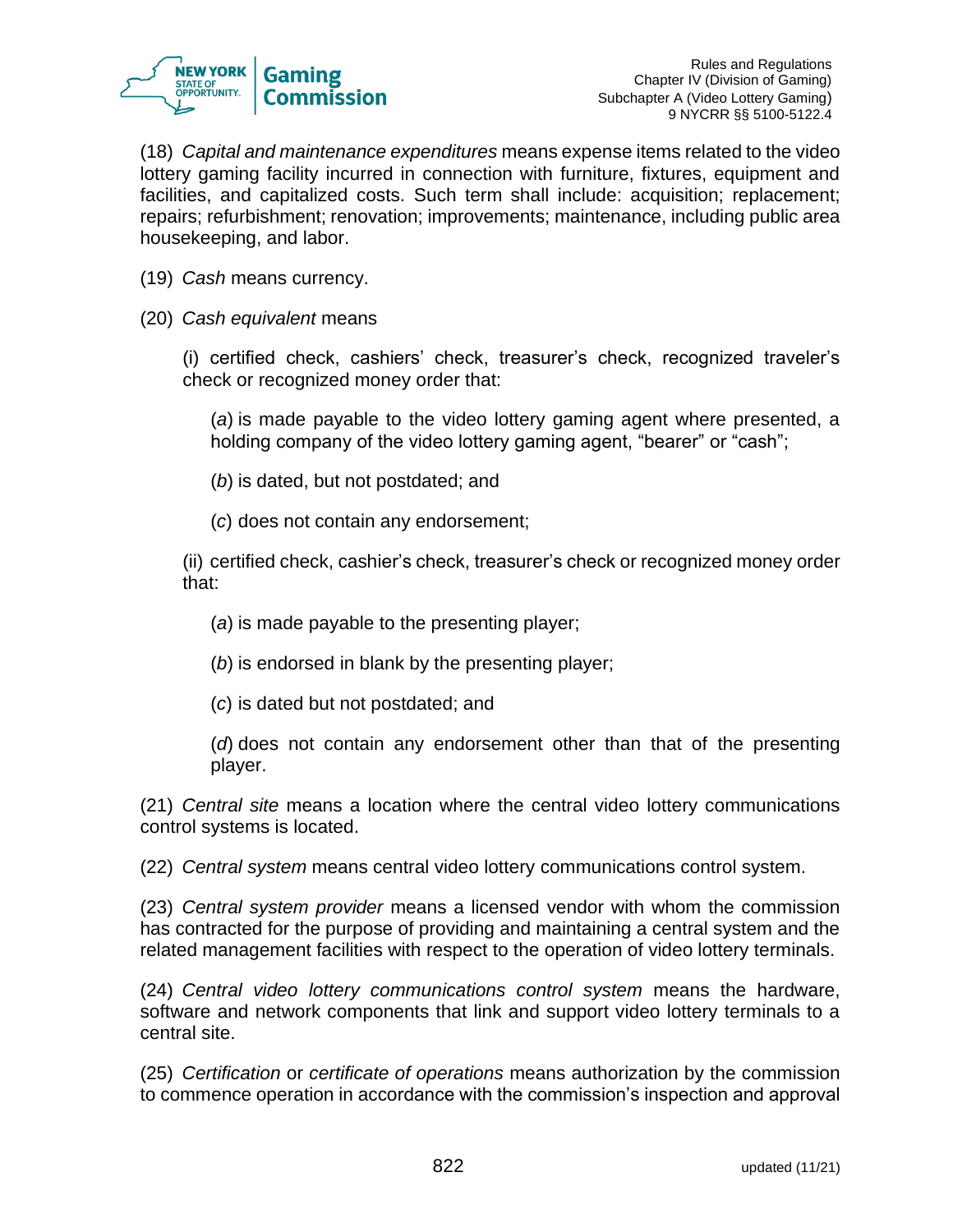

process of video lottery terminals, central system and related video lottery gaming software at a particular video lottery gaming facility.

(26) *Chief financial officer* means the senior executive of the video lottery gaming agent with overall responsibility for such agent's internal and accounting controls.

(27) *Chief operating officer* means the senior executive of the video lottery gaming agent exercising the overall management or authority over all video lottery gaming operations at a video lottery gaming facility.

(28) *Commission* means the New York State Gaming Commission.

(29)*Compensation* means direct or indirect payment for services performed including, but not limited to, salary, wages, bonuses, deferred payments, overtime and chattels.

(30) *Complimentary service* or *complimentary item* means a service or cash or noncash item provided directly or indirectly by the video lottery gaming agent pursuant to a marketing plan approved by the commission at no cost or at a reduced price to a player. Complimentary services or items are subject to this subchapter and guidance issued by the commission from time to time.

(31) *Construction contractor* means any contractor or sub-contractor which is employed by a video lottery gaming agent to construct or assist in the construction of any portion of a video lottery gaming facility prior to the issuance of a certificate of operation by the commission employed after such issuance for more than 30 days, in accordance with these regulations. A contractor or sub-contractor employed by a video lottery gaming agent for less than 30 days shall be authorized as a temporary service provider as defined in paragraph (100) of this subdivision.

(32) *Controller* means the person who is responsible to supervise the accounting department of a video lottery gaming agent and who shall report to an officer as approved by the commission.

(33) *Count* means the total currency or cash equivalent counted for a video lottery terminal, per day, or other period specified by the video lottery gaming agent.

(34) *Count room* means a room where cash is received and counted.

(35) *Coupon* is a non-cash item provided to a player as a complimentary or promotion item and can be used to play a video lottery terminal. All coupons are issued pursuant to the commission's policy and procedure and must be described in an approved marketing plan.

(36) *Currency* means coin or paper money issued by the United States.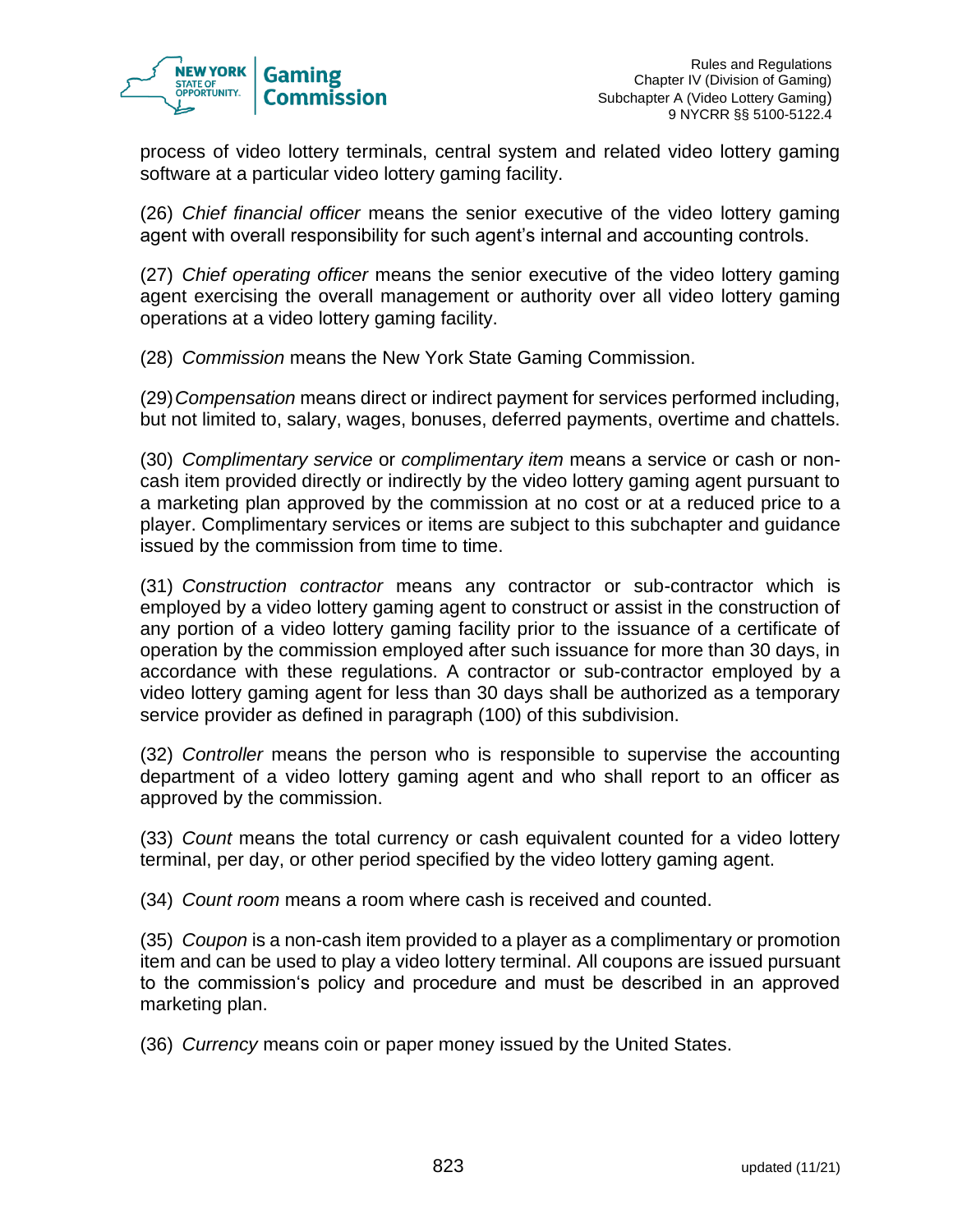

(37) *Currency compartment* means a compartment that maintains a separate lock with a separate key from the main cabinet area of the video lottery terminal and stores and secures the drop box.

(38) *Department of State* means the New York Department of State.

(39) *Department of Taxation and Finance* means the New York State Department of Taxation and Finance.

(40) *Direct mail* means a program set forth in a marketing plan approved by the commission that informs player(s) and potential player(s), through direct contact, or promotions, of events and offerings at the video lottery gaming facility in an effort to increase player visitation to such facility and the usage of video lottery terminals.

(41) *Drop* means the total amount of the currency or cash equivalents removed from video lottery terminals.

(42) *Drop box* means a secure container in which shall be deposited all cash and vouchers inserted into the bill acceptor of a video lottery terminal.

(43) *Electronic funds transfer*, or *EFT*, means the transfer of currency by a banking institution by electronic means.

(44) *Eligible venue* means a location at which the commission is authorized by the act to license the operation of video lottery gaming.

(45) *Entertainment costs* means those costs identified in a marketing plan approved by the commission and incurred by the video lottery gaming agent for entertainers, performers and events that are intended to increase player visitation to the video lottery gaming facility and the usage of the video lottery terminals.

(46) *Equivalent provisions* means lines of credit, parent company guarantees, or other arrangements approved in writing by the commission through which funds can be accessed on a timely and as needed basis.

(47) *Financial institution* means any banking institution or investment bank authorized to do business in the state.

(48) *Financial stability* means the ability of a video lottery gaming agent or vendor to meet its financial obligations.

(49) *Financial statement* means any of the following:

- (i) balance sheet;
- (ii) income statement;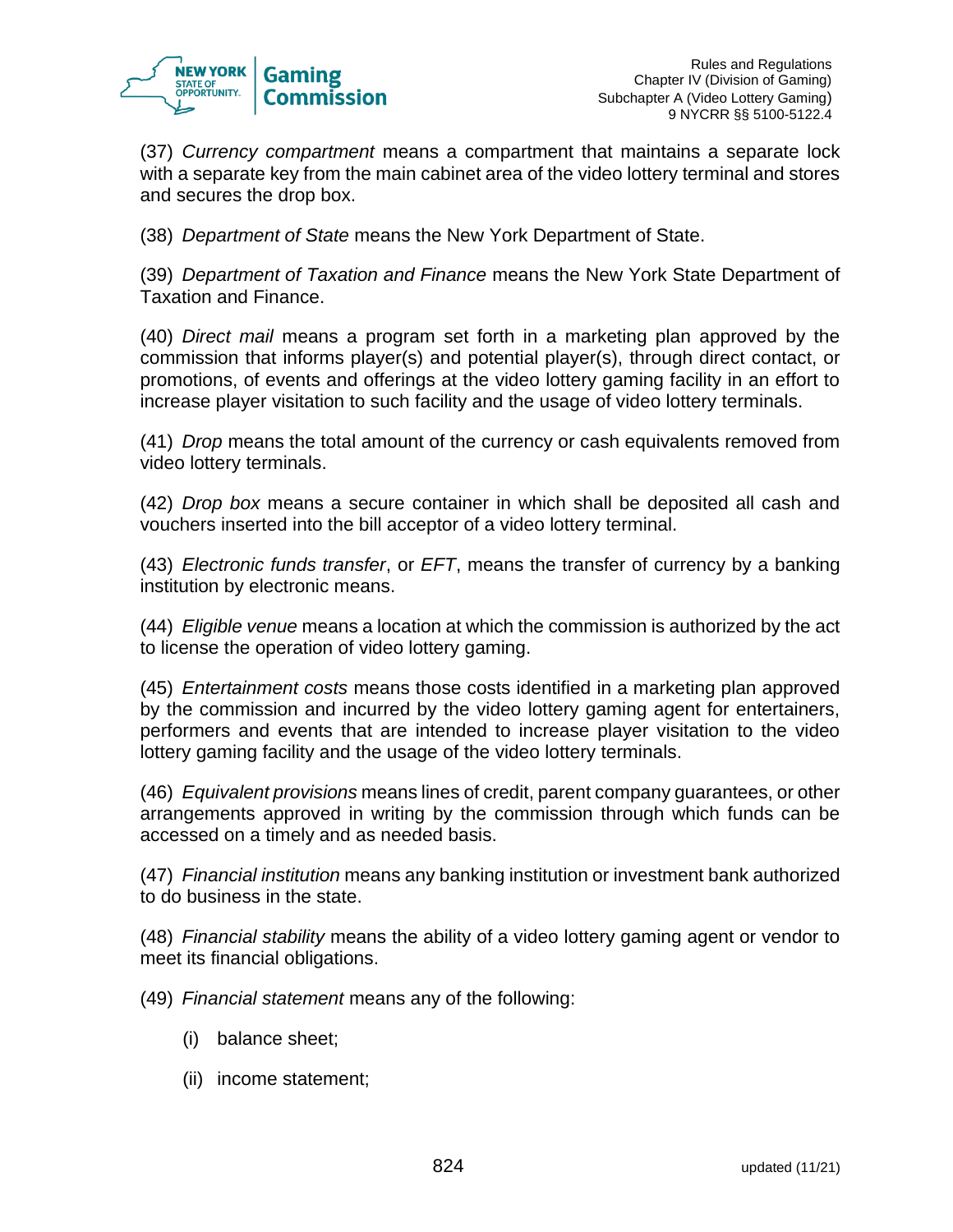

- (iii) profit and loss statement;
- (iv) statement of cash flow; or
- (v) sources and uses of funds statement.

(50) *Gaming day* means any calendar day during which video lottery gaming occurs at any licensed video lottery gaming facility.

(51) *Gross sales* means the total sales from video lottery terminals.

(52) *Group sales* means a program established by a video lottery gaming agent and described in a marketing plan approved by the commission and that provides incentives for groups, organizations, clubs and similar entities to increase player visitation to the video lottery gaming facility and the usage of video lottery terminals.

(53) *Hold* means the relationship of credits played to credits won for video lottery terminals.

(54) *Holding company* means a company whose sole function is to own and control other companies.

(55) *Imprest basis* means the basis on which cashiers' cage funds are replenished from time to time in exactly the amount of the net of expenditures made from the funds and amounts received.

(56) *Incompatible function* means a function, for accounting control purposes, that places any person or department in a position to both perpetrate and conceal errors or irregularities in the normal course of such person or department's duties. For example, anyone recording transactions and having access to assets ordinarily is in a position to perpetrate errors or irregularities.

(57) *Independent certified public accountant* means a professional accountant licensed within the State suitably qualified and sufficiently independent to act as auditor of the video lottery gaming operations.

(58) *Independent gaming test laboratory* means a laboratory, licensed by the commission, that shall be used by vendors of the commission to ensure that the central system, site controllers, terminals and associated equipment used in the conduct of video lottery gaming operate in the manner set forth by these regulations.

(59) *Internal audit* means employees of the video lottery gaming agent who perform an audit function of a video lottery gaming facility operation who are independent of the video lottery gaming facility department subject to such audit. Internal audit activities shall be conducted in a manner that permits objective evaluation of areas examined and the results of internal audits are to be communicated to management.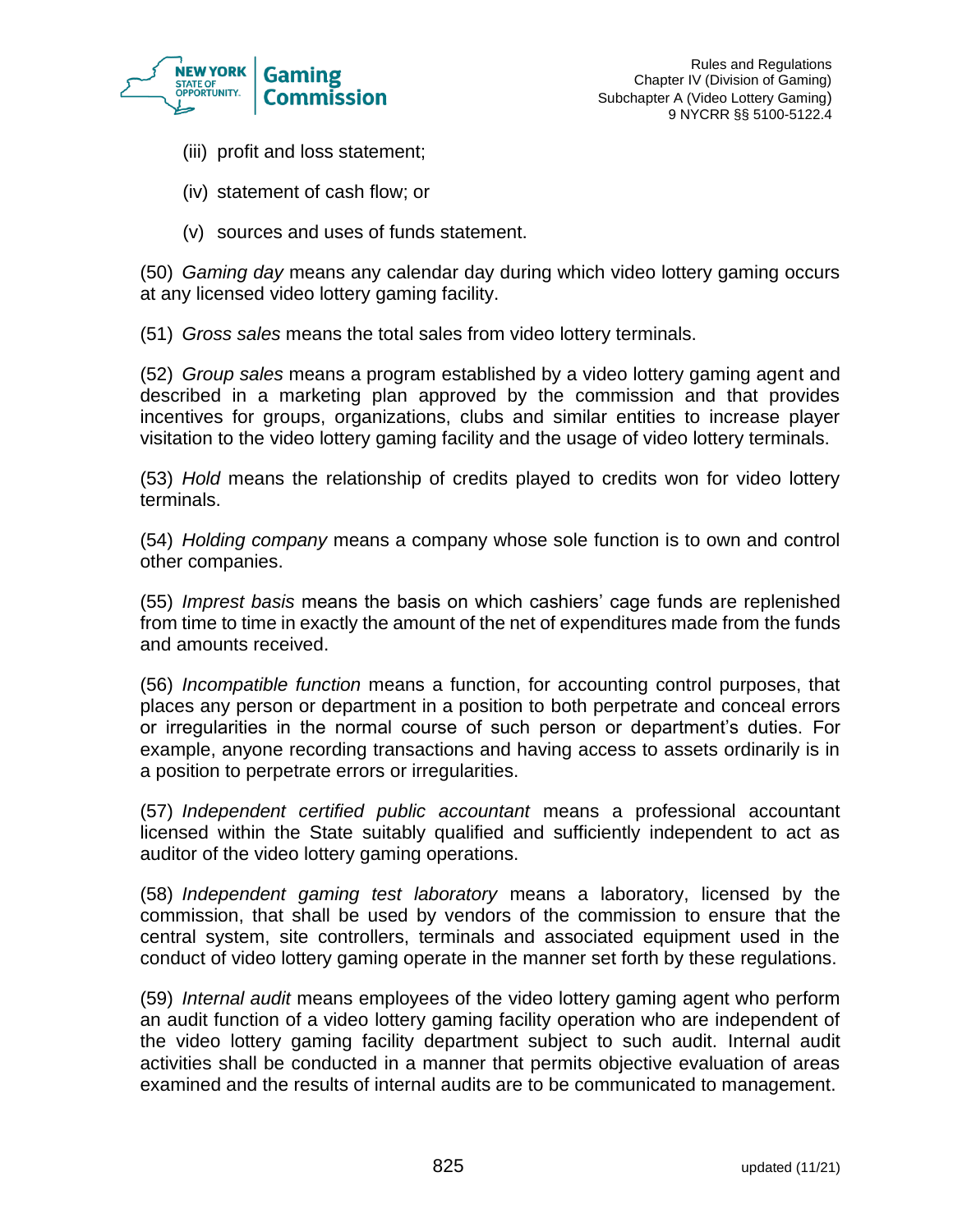

(60) *Internal control system* means internal procedures, administration, and accounting controls designed by the video lottery gaming agent for the purpose of exercising control over the video lottery gaming facility operation and its assets.

(61) *Jackpot* means the greatest amount of prize value to be awarded to a player for a given game.

(62) *Jackpot payout* means a total payout or the portion of a jackpot paid by video lottery gaming agent personnel.

(63) *Key employee* means a person required to obtain a video lottery gaming key employee license, including any natural person who will be employed by a video lottery gaming agent in a position that includes any responsibility or authority to develop or administer policy or long-range plans or to make discretionary decisions regarding video lottery gaming facility operations, regardless of job title, and who is not a principal of such agent.

(64) *License* means the authorization granted by the commission that permits an applicant to engage in video lottery gaming or video lottery gaming related activities.

(65) *License application* means the instrument by which an applicant requests licensing for participation in video lottery gaming or video lottery gaming related activities.

(66) *Licensee* means any person authorized by the commission onto participate in video lottery gaming or video lottery gaming related activities.

(67) *Main bank* means the video lottery gaming agent's department that is responsible for at least all of the following:

- (i) providing working funds to all operational departments;
- (ii) maintaining custody of all inventory;
- (iii) cashiers;
- (iv) main bank vault or vaults; and

(v) any other structure that houses representatives of value for which the main bank is accountable.

(68) *Manufacturer* means a firm engaged by the commission onto supply video lottery terminals as designated by the commission.

(69) *Material debt* means a debt, whether in a single transaction or cumulative transactions during any 12-month period, that may have a significant effect on the financial stability of a video lottery gaming agent, in the following amounts: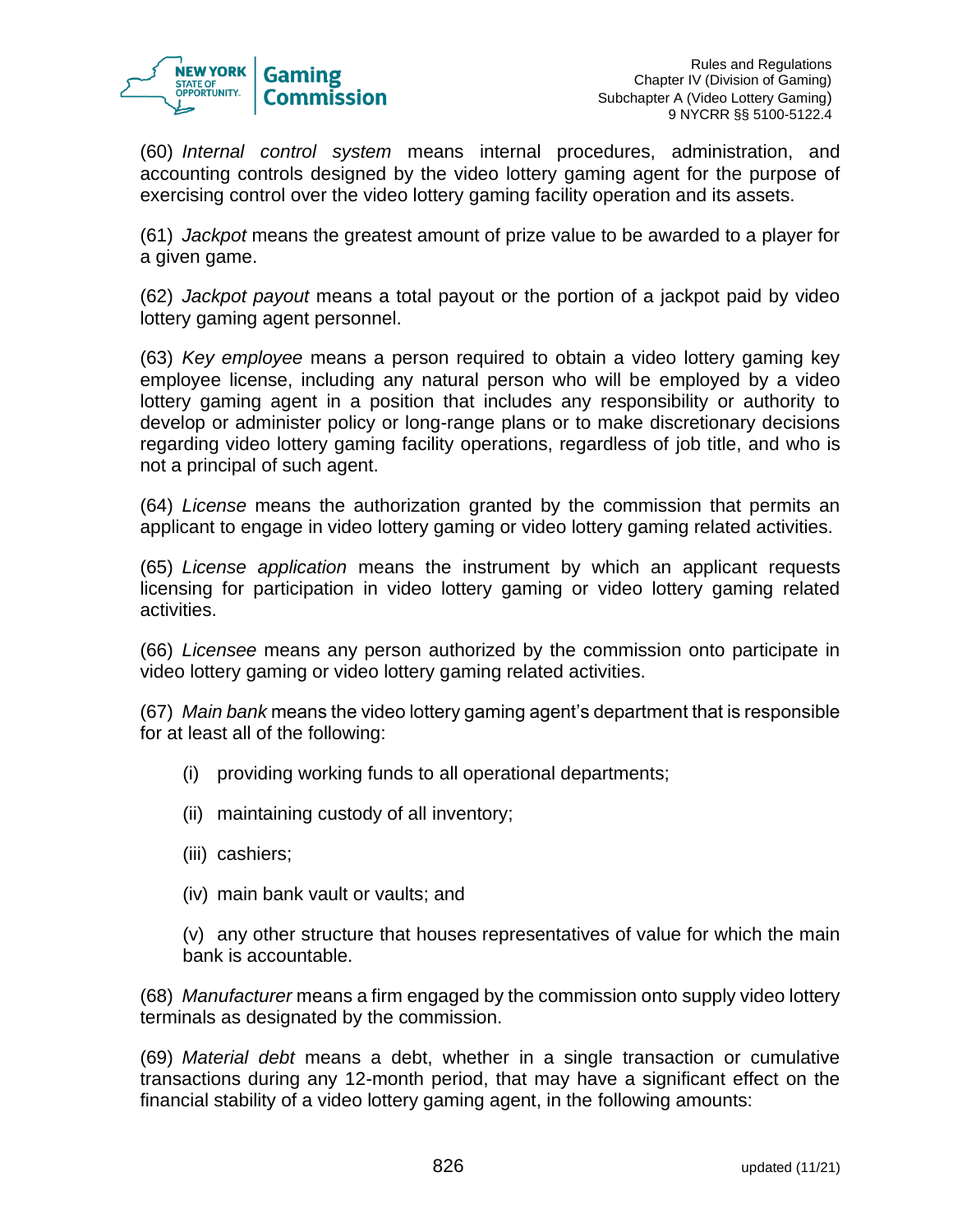

(i) \$5,000,000 or more for a video lottery agent with 4,000 terminals or more; or

(ii) \$2,000,000 or more for a video lottery agent with between 1,500 and 3,999 terminals; or

(iii) \$1,000,000 or more for a video lottery agent with fewer than 1,500 terminals.

(70) *Marketing expenses or expenditures* means items related to the marketing, promotion and associated costs of a video lottery gaming agent's video lottery gaming operations, consistent with the customary manner of marketing and promoting comparable operations in the industry, subject to the overall supervision of the commission.

(71) *Marketing and promotion program* means the program established by each video lottery gaming agent and funded out of the vendor's fee.

(72) *Marketing plan* means the plan prepared by the video lottery gaming agent and submitted to the commission for approval pursuant to these regulations, which marketing plan describes the marketing and promotional activities for the video lottery gaming facility to be undertaken by the video lottery gaming agent.

(73) *Meter means* an electronic (soft) or mechanical (hard) apparatus in a video lottery terminal used to register events or occurrences.

(74) *Natural person* means any individual person.

(75) *Net proceeds* means credits played less credits won, less the video lottery gaming agent's commission.

(76) *Net terminal income* means the total amount of credits played less the total credits won.

(77) *Net win* means net terminal income.

(78) *Non-gaming employee* means a licensed video lottery gaming employee who is not directly involved in video lottery gaming and does not serve a gaming function, including but not limited to, an employee involved in food and beverage, housekeeping, valet or facility maintenance services.

(79) *On a daily basis* means something that occurs or is performed each gaming day.

(80) *Operating expenses* means the total cost of all selling, plus general and administrative expenses. These costs include, but are not limited to: operating supplies, labor costs, licensing fees, retail and entertainment costs, marketing, advertising, security and surveillance equipment upgrade costs, property operations, utility, and maintenance costs.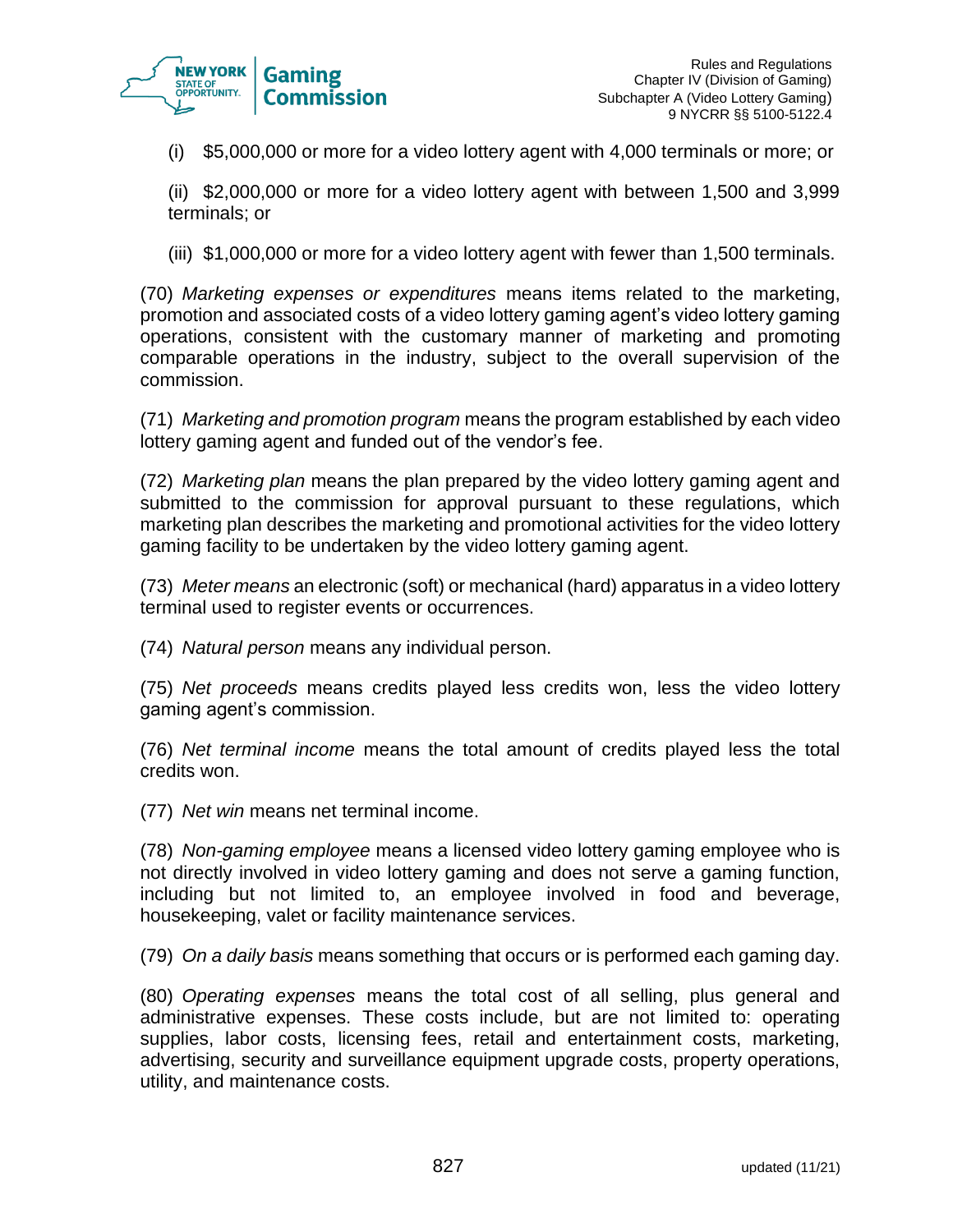

(81) *Parent company* means a corporation that owns at least 90 percent of the outstanding shares of another corporation.

(82) *Player* means a natural person who inserts currency, a voucher, or other item of value into the video lottery terminal to purchase video lottery gaming tickets.

(83) *Player rewards club* means a program established by a video lottery gaming agent as described in a marketing plan approved by the commission whereby player(s) can receive or accumulate points based on either

(i) credits played at a video lottery terminal equated to a monetary value, or

(ii) purchases made at a video lottery gaming facility to the extent permissible under the program established by the video lottery gaming agent and approved by the commission.

Such points can then be redeemed for merchandise, entries into drawings, discounts on food and beverage and other complimentary items offered by the video lottery gaming agent.

(84) *Premises* means the building and grounds occupied by a video lottery gaming facility that include that agent's video lottery gaming facility and related amenities. In addition to the video lottery gaming facility, *premises* includes facilities where food and drink are served, as well as those areas not normally open to the public, such as areas where records related to video lottery gaming operations are kept. *Premises* shall not include the racetrack or such areas where such video lottery gaming operations or facilities do not take place or exist, such as racetrack areas or fairgrounds that are wholly unrelated to video lottery gaming operations. The boundaries of the premises will be delineated on the floor plan, required by these regulations as part of the video lottery gaming agent's business plan. Areas that are not open to the public shall be deemed restricted areas.

(85) *Primary* and *secondary jackpots* means promotional prize pools offered at certain video lottery terminals that can be won in addition to the primary prize.

(86) *Principal of a video lottery gaming agent* means:

(i) each of its officers and directors;

(ii) each of its principal management employees, including any chief executive officer, chief financial officer, chief operating officer, or general manager, including those employees acting in these capacities, director of security, and director of surveillance;

(iii) each of its partners if a partnership or members if a limited liability company;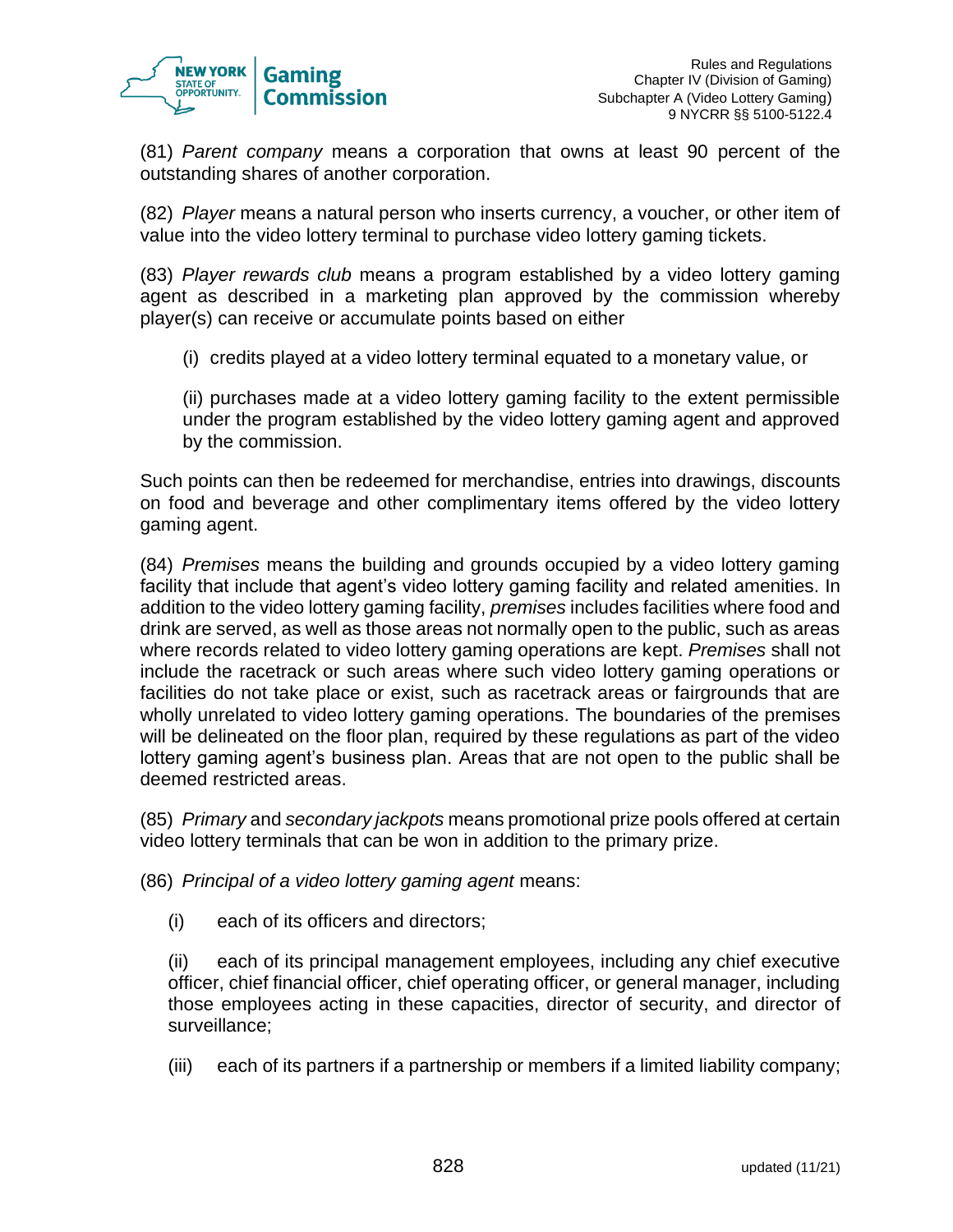

(iv) if a corporation, each of its shareholders who own or control more than 10 percent of the shares of the corporation if all warrants and/or options held by that shareholder were exercised; shareholders who are members of the same family will be considered as one shareholder for purposes of this section;

(v) if a limited liability company, each of its members;

(vi) each person other than a banking institution, investment broker, or mortgage broker licensed in this state who has provided more than 10 percent of the total financing of the video lottery gaming enterprise. The actual person or persons in control of the principal financing entity shall be required to be licensed;

(vii) notwithstanding the foregoing, non-salaried members of boards of directors or their operational equivalent of non-profit or not-for-profit organizations and public benefit corporations may be excluded from certain portions of the licensing requirements set forth in these regulations at the discretion of the commission. For purposes of this section only, "salary" shall mean monetary compensation for services rendered in excess of a total of \$5,000 annually; and

(viii) any person or other entity to exert decision making control, financial or otherwise, over the video lottery gaming agent including any such person in a parent or holding company of such agent.

(87) *Prize* means any credits won or value awarded as a result of the purchase and playing of a video lottery game.

(88) *Promotion* means an event, invitation, or offering, including coupons, designed to showcase a specific feature, product or amenity of the video lottery gaming facility as described in a marketing plan approved by the commission in an effort to encourage and increase player visitation to the video lottery gaming facility and usage of the video lottery terminals.

(89) *Public area* means the areas in the video lottery gaming facility that are open to the public in accordance with the video lottery gaming agent's system of internal controls.

(90) *Rebate* means cash or other item of value provided to a player, vendor or other third party by the video lottery gaming agent, which is strictly prohibited by these regulations. Rebate does not include complimentary services or complimentary items.

(91) *Replacement reserves* means funds set aside that are restricted for the replacement of wear and tear items throughout the video lottery gaming facility.

(92) *Restricted areas* means areas of the video lottery gaming agent's premises that are not open to the public, including, but not limited to: the cashiers' cage, the count room, the surveillance room, the specific areas designated for the possession and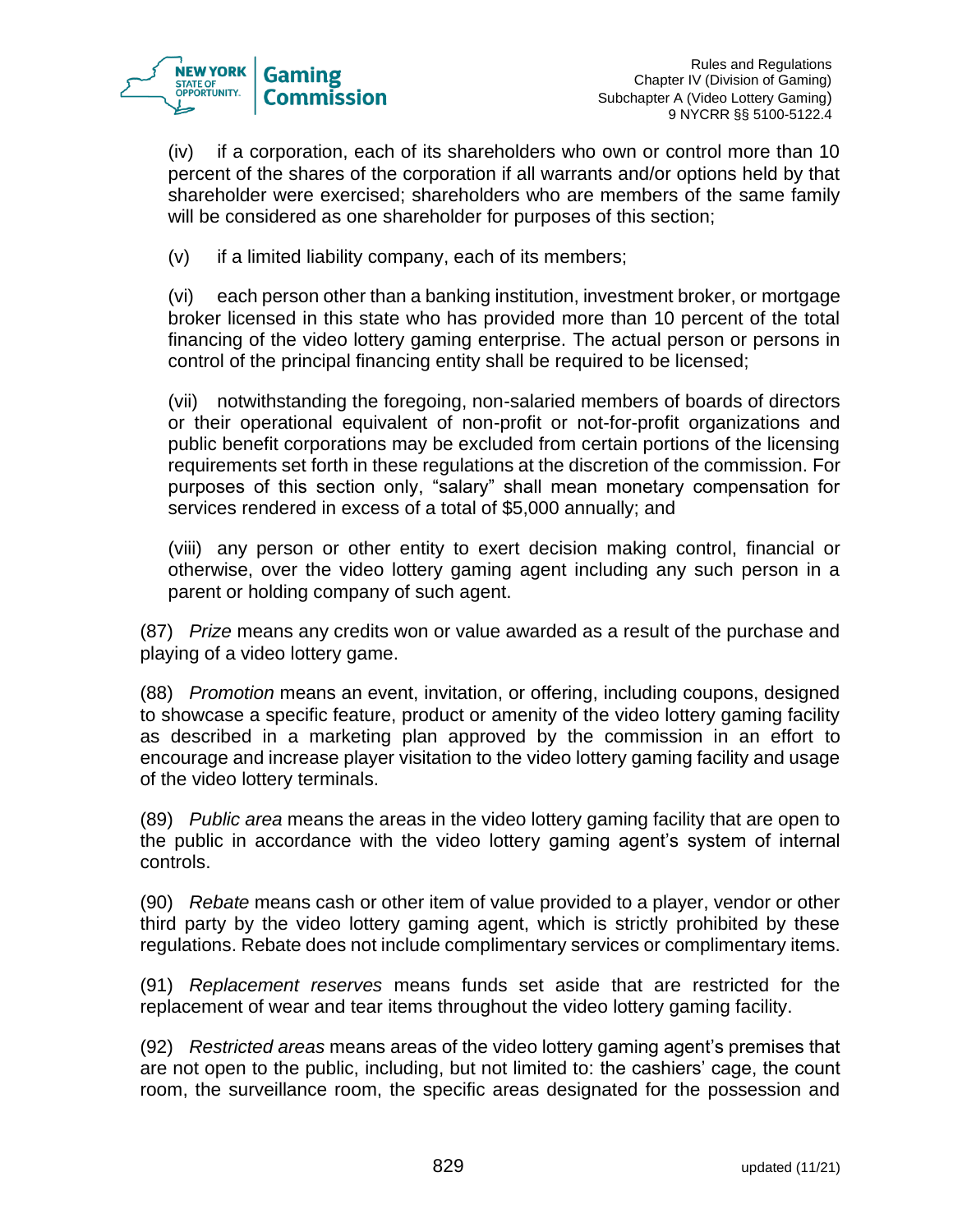

maintenance of video lottery gaming equipment that support the conduct of video lottery gaming in the video lottery gaming facility, any additional area that the video lottery gaming agent designates as restricted in such agent's internal controls, and any other area specifically designated by the commission as restricted.

(93) *Security department member* means any person employed by the video lottery gaming agent to provide physical security at a video lottery gaming facility.

(94) *Sensitive keys* means keys that either the video lottery gaming facility supervisor or the commission consider sensitive to the video lottery gaming operation and therefore require strict control over custody and issuance, in accordance with the video lottery gaming agent's system of internal controls and these regulations.

(95) *Shift* means the regular, daily work period of a group of employees administering and supervising the operation of the video lottery gaming facility, working in relay with another such succeeding or preceding group of employees at specific times.

(96) *Site controller* means computer equipment located at a video lottery gaming facility used to link a number of video lottery terminals to the central system.

(97) *State* means the State of New York.

(98) *Subcontractor* means any person who contracts with a licensed entity to provide goods or services in furtherance of video lottery gaming.

(99) *Temporary badges* mean an identification badge issued by a video lottery gaming agent to a temporary service provider.

(100) *Temporary service provider* means a vendor, a vendor's agents, servants and employees engaged by a video lottery gaming agent to perform temporary services at a video lottery gaming facility for no more than 30 days in any 12-month period.

(101) *Terminal identification number* means a unique number assigned to identify a single video lottery terminal in a video lottery gaming facility.

(102) *Terminal light* means the light located conspicuously on the uppermost surface of a video lottery terminal.

(103) *Theoretical win* means the intended hold percentage or win of an individual video lottery terminal as computed by reference to such terminal's payout schedule.

(104) *Theoretical win worksheet* means a worksheet provided by a manufacturer for video lottery terminals that indicate the theoretical percentages that the video lottery terminal(s) should hold based on expected levels of credits played. The worksheet also indicates the number credits that may be played, the payout schedule and other information descriptive of the particular type of video lottery terminal required by the commission.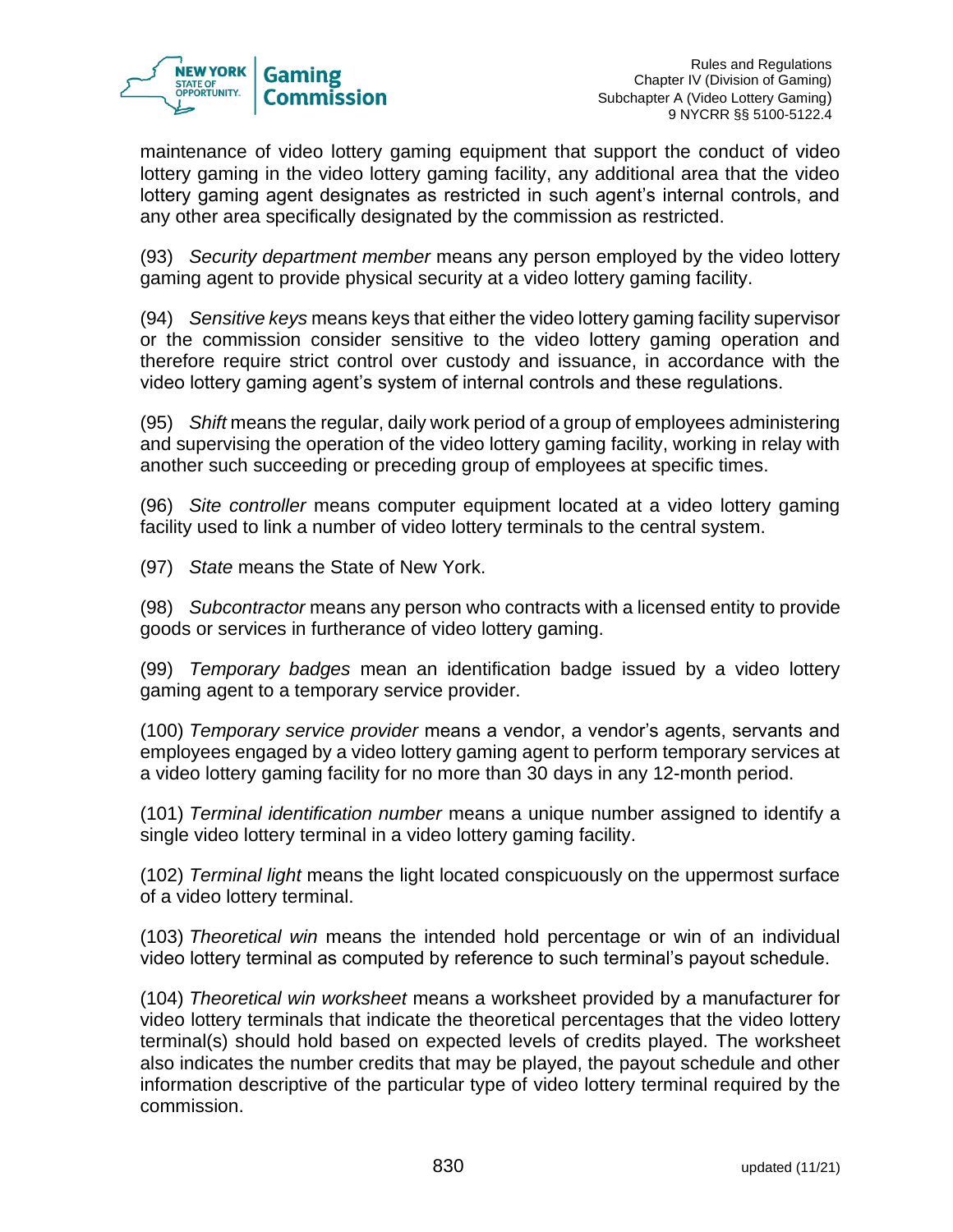

(105) *United States* means the United States of America.

(106) *Vendor* means any person or business entity who contracts or subcontracts with the commission or a video lottery gaming agent or other provider to supply goods or services related directly or indirectly to video lottery gaming.

(107) *Vendee* means any person or business entity who contracts with a video lottery gaming agent to take away goods or services from a video lottery facility.

(108) *Video lottery game* means any lottery game played on a video lottery terminal that consists of multiple players competing for a chance to win a randomly drawn prize.

(109) *Video lottery gaming agent* means a person who has been licensed by the commission to operate a video lottery gaming facility pursuant to the Acts.

(110) *Video lottery gaming agent check* means a check that is drawn by the video lottery gaming agent upon their account at a banking institution and made payable to a person in payment of their voucher.

(111) *Video lottery gaming bankroll* means unrestricted cash maintained in the video lottery gaming premises, or in cash and cash equivalent bank accounts, that is readily available to meet prize payment obligations.

(112) *Video lottery gaming count team* means the personnel that perform the count of the video lottery terminal drop.

(113) *Video lottery gaming employee* means a person required to hold a video lottery gaming employee license, including any person who will be employed by a video lottery gaming agent in any position and who is not a principal of a video lottery gaming agent or a video lottery gaming key employee.

(114) *Video lottery gaming facility* means the physical area and amenities where licensed video lottery gaming and related activities are conducted.

(115) *Video lottery gaming facility department* means the department of the video lottery gaming agent responsible for the operation of video lottery gaming.

(116) *Video lottery gaming facility manager* means a person who has the ultimate responsibility to manage, direct, or administer the conduct of the video lottery gaming conducted within a video lottery gaming agent's facility.

(117) *Video lottery gaming facility operation* means the operation of a video lottery gaming facility including, but not limited to, video lottery gaming, the purveying of food, beverages, retail goods and services, and transportation.

(118) *Video lottery gaming floor* means the area of the video lottery gaming facility where video lottery gaming is conducted.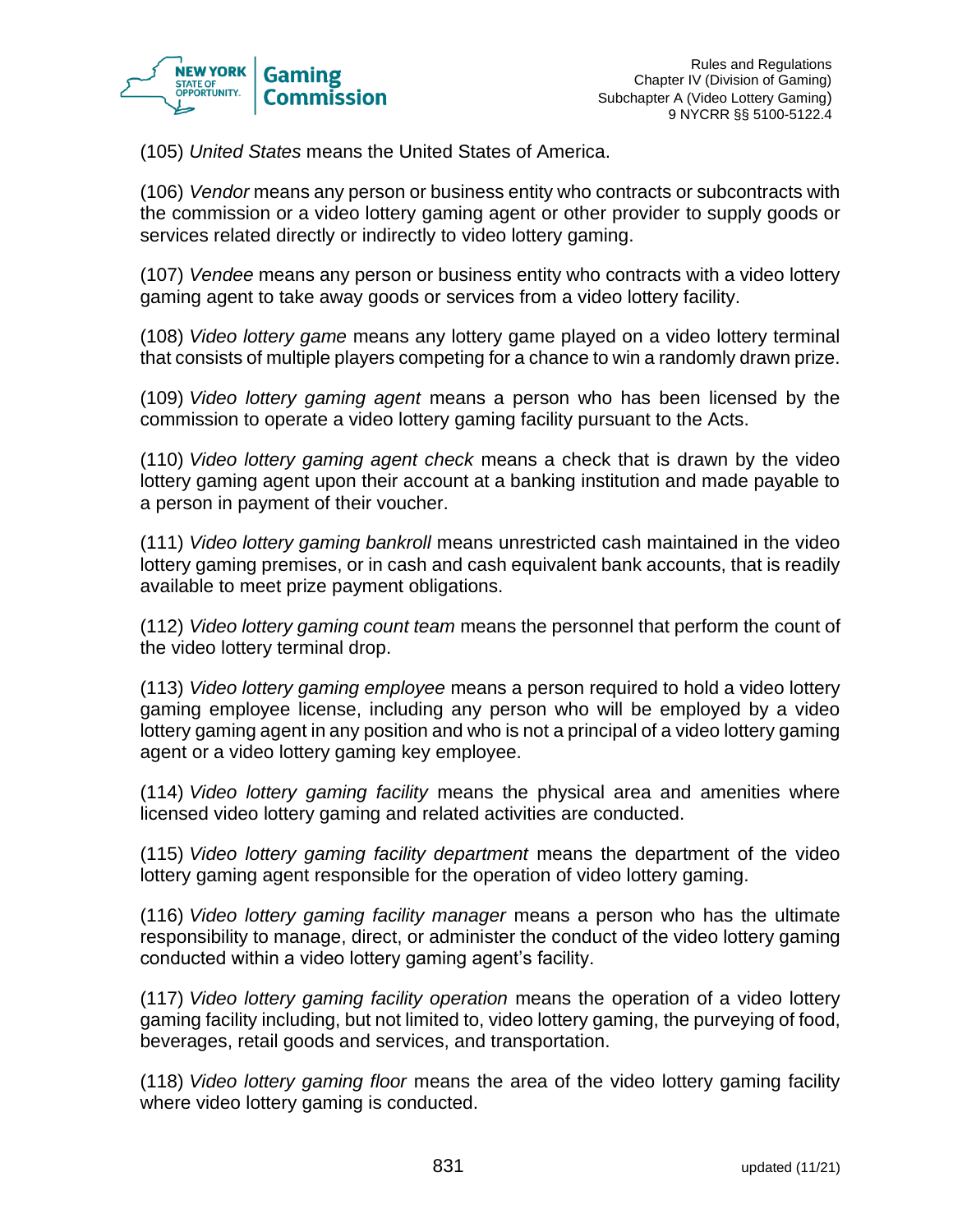

(119) *Video lottery gaming supervisor* means a person employed in the operation of a video lottery gaming facility in a supervisory capacity or empowered to make discretionary decisions to conduct video lottery gaming operations and perform certain functions, including but not limited to, video lottery gaming facility shift manager, the assistant gaming facility manager and the gaming facility manager.

(120) *Video lottery gaming surveillance room* means a room or rooms at the video lottery gaming facility operated and staffed by video lottery gaming agent's employees for monitoring and recording video lottery gaming operations. Entrance to such room shall not be adjacent to, or visible from, any public area.

(121) *Video lottery gaming system* means a system that consists of video lottery terminals, connected to a central system that permit players to purchase video lottery gaming tickets.

(122) *Video lottery gaming ticket* means an electronic instrument produced by a video lottery terminal or video lottery gaming system that represents the outcome of a particular video lottery game.

(123) *Video lottery terminal* (may be referred to as *VLT*) means a video display terminal in which currency or credits are deposited and a selection is made by the player in order to purchase video lottery gaming tickets. A terminal shall be considered a video lottery terminal notwithstanding the use of an electronic credit system making the deposit of bills unnecessary.

(124) *Voucher* means an instrument of value generated by a video lottery terminal representing a monetary amount and/or play value owed to a customer at a specific video lottery terminal based on video lottery gaming winnings and/or amounts not wagered.

(125) *Wager* means an item that is a commission approved representative of value utilized to purchase a video lottery gaming ticket at a video lottery terminal.

(b) These definitions were previously denoted by letters. Any references to those letters shall be deemed to be a reference to the corresponding numbers.

## **§ 5100.3. Construction and amendments.**

(a) These regulations shall be liberally construed in accordance with generally accepted principles of statutory construction, including those set forth in the State General Construction Law, to permit the commission to effectively carry out the commission's statutory functions.

(b) Nothing contained in these regulations shall be so construed as to conflict with any provision of the act or the law.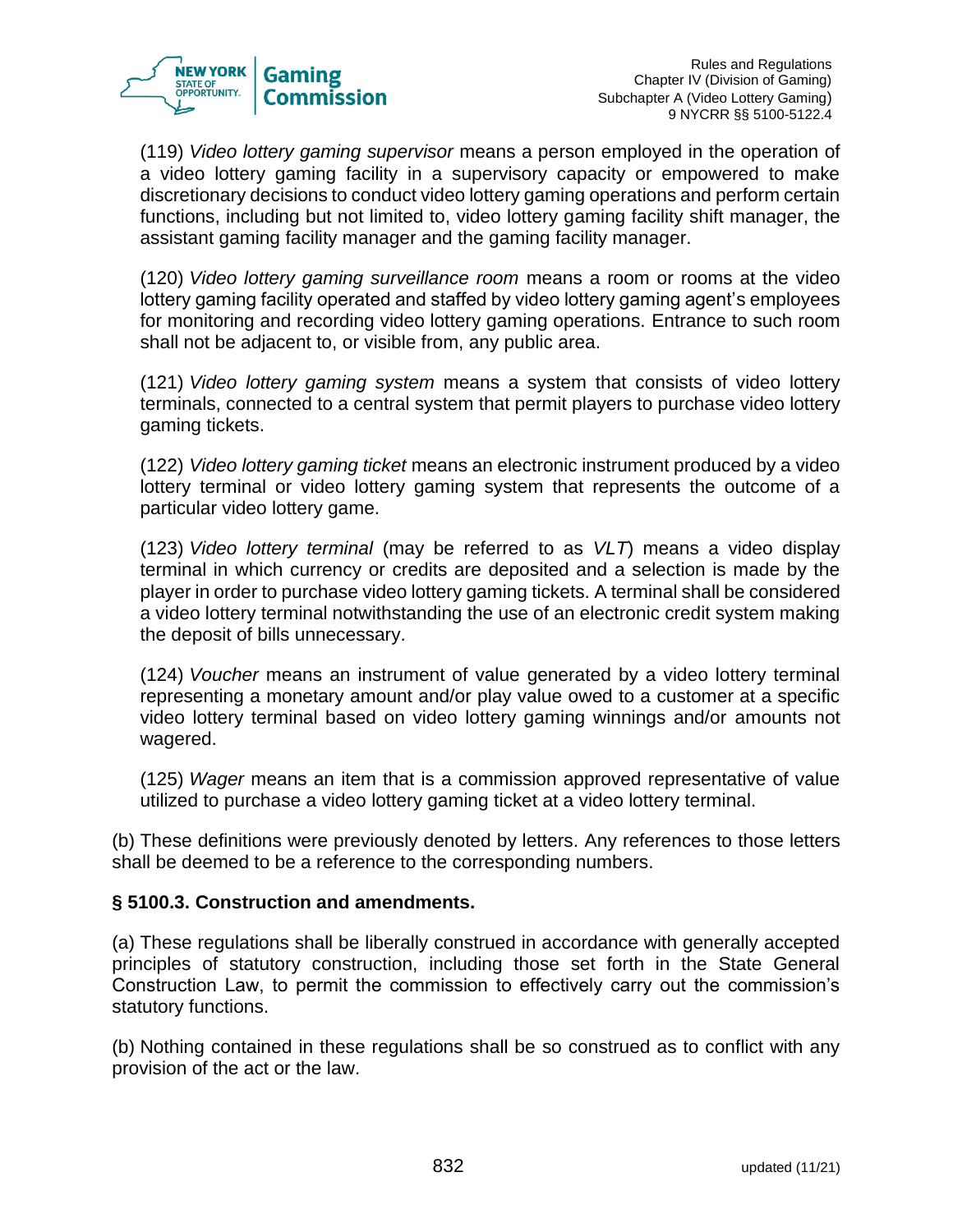

(c) In special cases and for good cause shown, the commission may permit deviations from these regulations. To request relief from these regulations, written application should be submitted to the commission, setting forth the name, address and telephone number of the requester, the license number, if applicable, the details of the request, including citation to the regulation in question, and the basis for a claim of good cause. Under no circumstances shall the request be granted if the commission determines that granting the request would adversely impact the health, safety, or welfare of the public, or that it would undermine the integrity of or public confidence in video lottery gaming.

(d) These regulations may be amended by the commission from time to time in accordance with the provisions of the New York State Administrative Procedure Act.

(e) Whenever any provision of these regulations requires that an act or event occur on a specified day or date, and such day or date falls upon a Saturday, Sunday or legal holiday, such provision shall be construed to refer to the next business day immediately succeeding such day or date.

(f) This Subchapter is intended to regulate the operation of video lottery gaming by the commission and to be supplementary to all other regulations promulgated by the commission for the operation of the commission's games. To the extent there is a conflict between this subchapter and other regulations promulgated by the commission, this subchapter shall prevail.

## **§ 5100.4. Words and terms; tense and number.**

In construing the provisions of these regulations, except when otherwise plainly declared or clearly apparent from the context:

(a) Words in the present tense shall include the future tense.

(b) Words in the singular shall include the plural and the plural shall include the singular.

## **§ 5100.5. Severability and preemption.**

(a) If any clause, sentence, section, subsection, paragraph, subparagraph, Chapter or other portion of these regulations or the application thereof to any person or circumstance shall be held to be invalid, such holding shall not affect, impair or invalidate the remainder of these regulations or the application of such portion held invalid to any other person or circumstances, but shall be confined in its operation to the clause, sentence, section, subsection, paragraph, subparagraph, Chapter or other portion thereof directly involved in such holding or to the person or circumstance therein involved.

(b) Notwithstanding the provisions of any other law to the contrary, no local government unit of this State may enact or enforce any ordinance or resolution conflicting with any provision of the law or of these regulations or with any policy of this State expressed or implied herein, whether by exclusion or inclusion. The commission shall have exclusive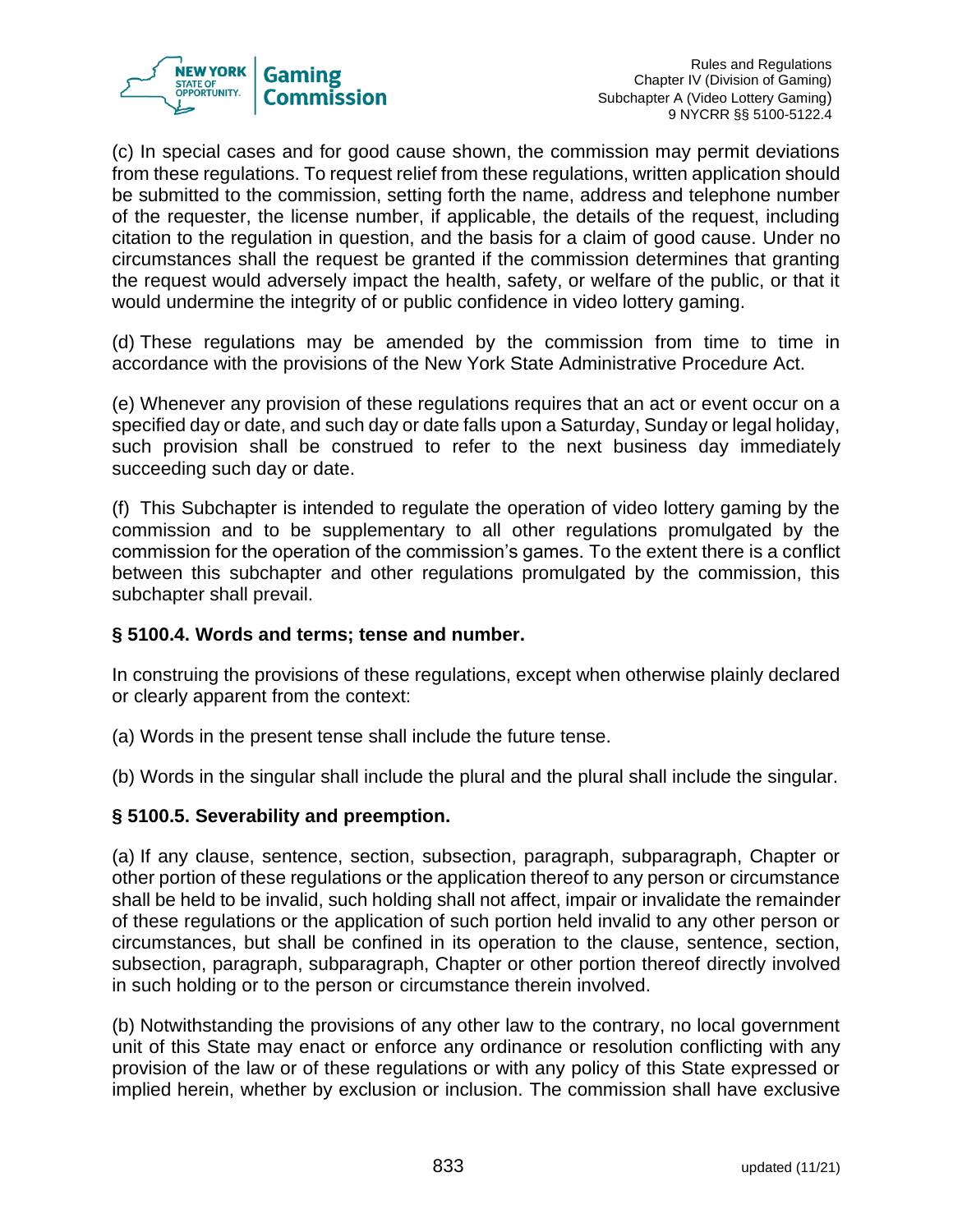

jurisdiction over all matters delegated to the commission or within the scope of the commission's powers under the provisions of the law and these regulations.

### **§ 5100.6. Practice where regulations do not govern.**

In any matter not governed by these regulations, the commission shall exercise the commission's discretion so as to carry out the commission's purposes.

#### **§ 5100.7. Applicability of regulations to non-corporate entities.**

For purposes of these regulations, non-corporate entities shall, to the extent possible, comply with all relevant requirements applicable to corporate entities.

#### **§ 5100.8. Powers reserved.**

All powers not specifically defined in this Subchapter are reserved to the commission under the laws creating the commission and specifying the commission's powers and duties.

### **PART 5101**

### **Information and Filings**

#### **Section**

- 5101.1 Communications; notices
- 5101.2 Retention, storage and destruction of books, records and documents by video gaming agents

#### **§ 5101.1. Communications; notices.**

(a) Except as otherwise provided by these regulations, all papers, process or correspondence relating to the commission should be addressed to or served upon the commission at the commission's principal office.

(b) All such papers, process or correspondence shall be deemed to have been received or served when delivered to the principal office of the commission.

(c) Except as otherwise specifically provided by the act or these regulations, notices from the commission will be sent to an applicant or licensee by either ordinary mail or certified mail to the address shown in the most recent application or change of address notice received from such person. Notices shall be deemed to have been served upon their deposit, postage prepaid, in the United States mail, and the time specified in any such notice shall commence to run from that date.

(d) Any applicant or licensee who desires to have notices mailed to an address other than that specified in the application shall file with the commission a specific request for that purpose, and notices will, in such case, be sent to the applicant or licensee at such address.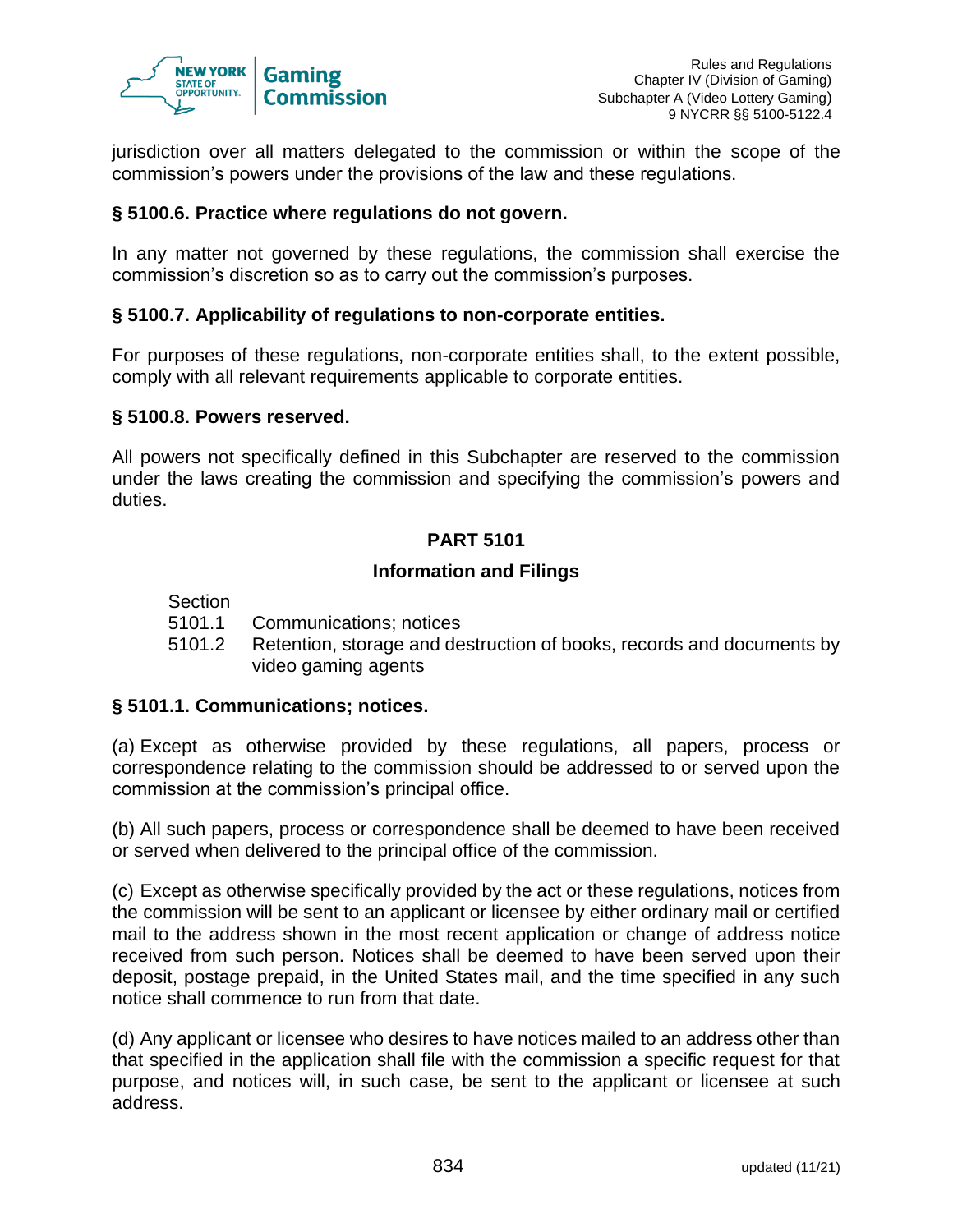

(e) An applicant or licensee will be addressed under the name and style designated in the application, and separate notices will not be sent to individuals named in such application unless a specific request for that purpose is filed with the commission. In the absence of such a specific request, a notice addressed under the name or style designated in the application shall be deemed to be notice to all individuals named in such application. Applicants and licensees shall immediately notify the commission of any change of address, and shall expressly request that all notices be sent to the new address.

(f) Whenever possible, except as otherwise provided in these regulations, all written communication and documentation submitted to the commission shall be by electronic delivery.

### **§ 5101.2. Retention, storage and destruction of books, records and documents by video gaming agents.**

(a) All original books and records pertaining to the video lottery gaming agent's operations shall be:

(1) prepared and maintained in a complete, accurate and legible form;

(2) retained on the site of the video lottery gaming facility or at another secure location approved in accordance with subdivision (d) of this section;

(3) retained for the time period specified in subdivision (c) of this section;

(4) held available for inspection by the commission and the commission's designee during normal business hours;

(5) organized and indexed in such a manner so as to provide immediate accessibility to the commission.

(b) All original books, records and documents shall be retained by any video lottery gaming agent in accordance with policies issued by the commission from time to time. Notwithstanding such policies, the following original books, records and documents shall be retained indefinitely unless destruction is requested by a video lottery gaming agent and approved by the commission in writing:

- (1) corporate records;
- (2) records of corporate investigations and due diligence procedures;
- (3) current video lottery gaming employee personnel files; and

(4) a record of any original book, record or document destroyed, identifying the particular book, record or document, the period of retention and the date of destruction.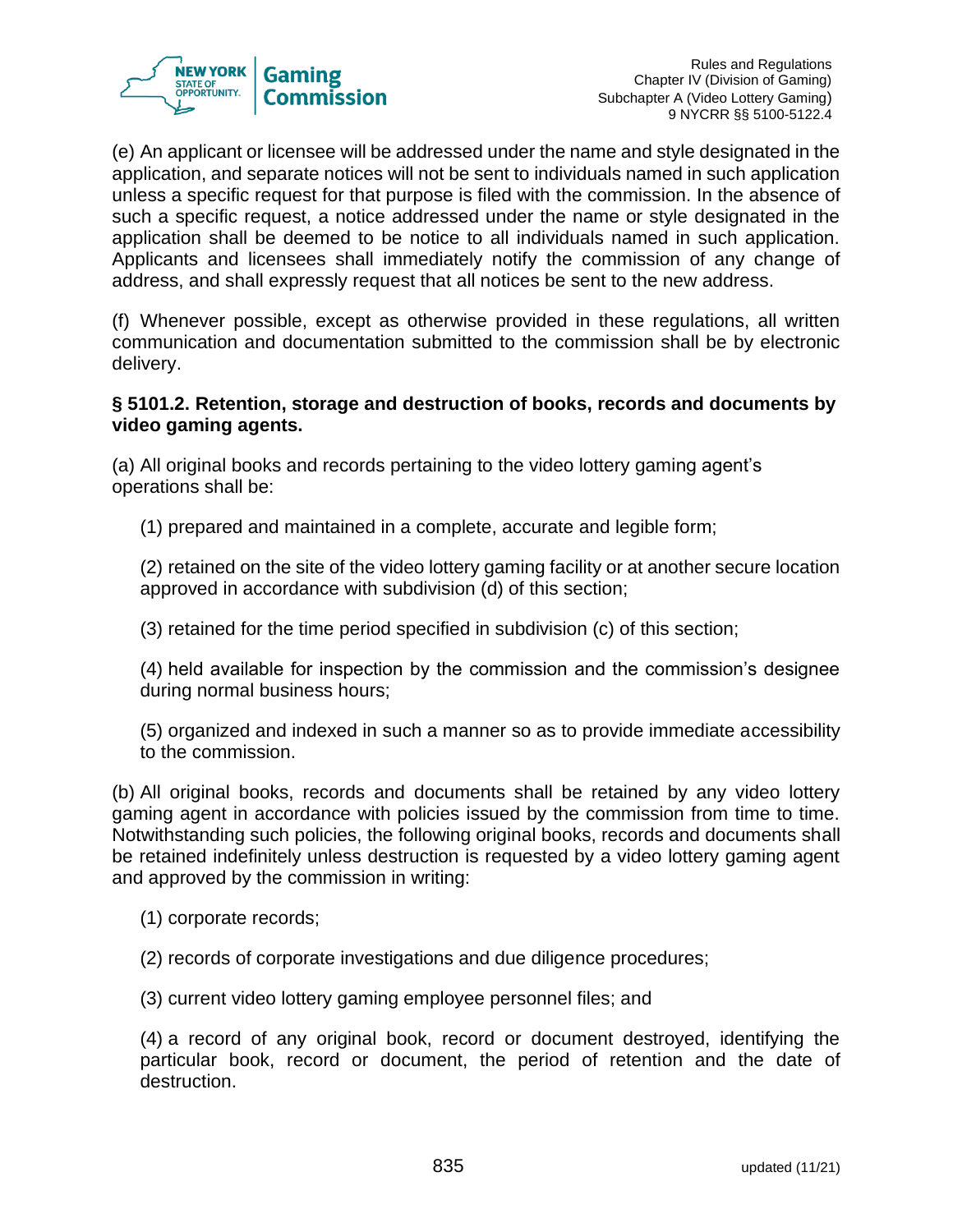

(c) An off-site storage facility for the books, records and documents required to be retained by a video gaming agent pursuant to this part may be approved by the commission upon receipt of a written request from a video gaming agent. Such request shall include, without limitation, the following information:

(1) a detailed description of the proposed off-site facility, including security and fire safety systems; and

(2) the procedures pursuant to which the commission will be able to gain access to the original books, records and documents retained at the off-site facility.

A video lottery gaming agent may request commission approval of an electronic or other suitable media system for the copying and storage of original books, records and documents. The use of such multi-media systems by a video gaming agent shall be pursuant to policies issued by the commission from time to time.

(d) (1) Notwithstanding any policy, statute, rule or regulation to the contrary, video lottery gaming agent shall notify the commission in writing at least 15 days prior to the scheduled destruction of any original book, record or document. Any such notice of destruction shall list each type of book, record and document scheduled for destruction, including a description sufficient to identify the books, records and documents included; the retention period; and the date of destruction.

(2) The commission may object to the destruction of any original book, record or document by notifying the video lottery gaming agent in writing within 15 days of the receipt of any notice of destruction issued by the commission by a video lottery gaming agent. Upon receipt of an objection to any notice of destruction, such original book, record or document may thereafter be destroyed by the video lottery gaming agent only upon the consent of the commission. The destruction of any book, record or document by a video gaming agent without the consent of the commission shall be a violation of these regulations and will be treated as the destruction of a public record under the Penal Law.

(3) The video lottery gaming agent may utilize the services of a commission-approved disposal company for the destruction of any books, records or documents. Any cash complimentary coupons to be destroyed by a disposal company shall first be canceled with a void stamp, hole punch or similar device, or must contain a clearly marked expiration date that has expired, prior to turning possession of such coupons over to the disposal company.

(e) Nothing herein shall be construed as relieving a video lottery gaming agent from meeting any obligation to prepare or maintain any book, record or document required by any other Federal, State or local governmental body, authority or agency.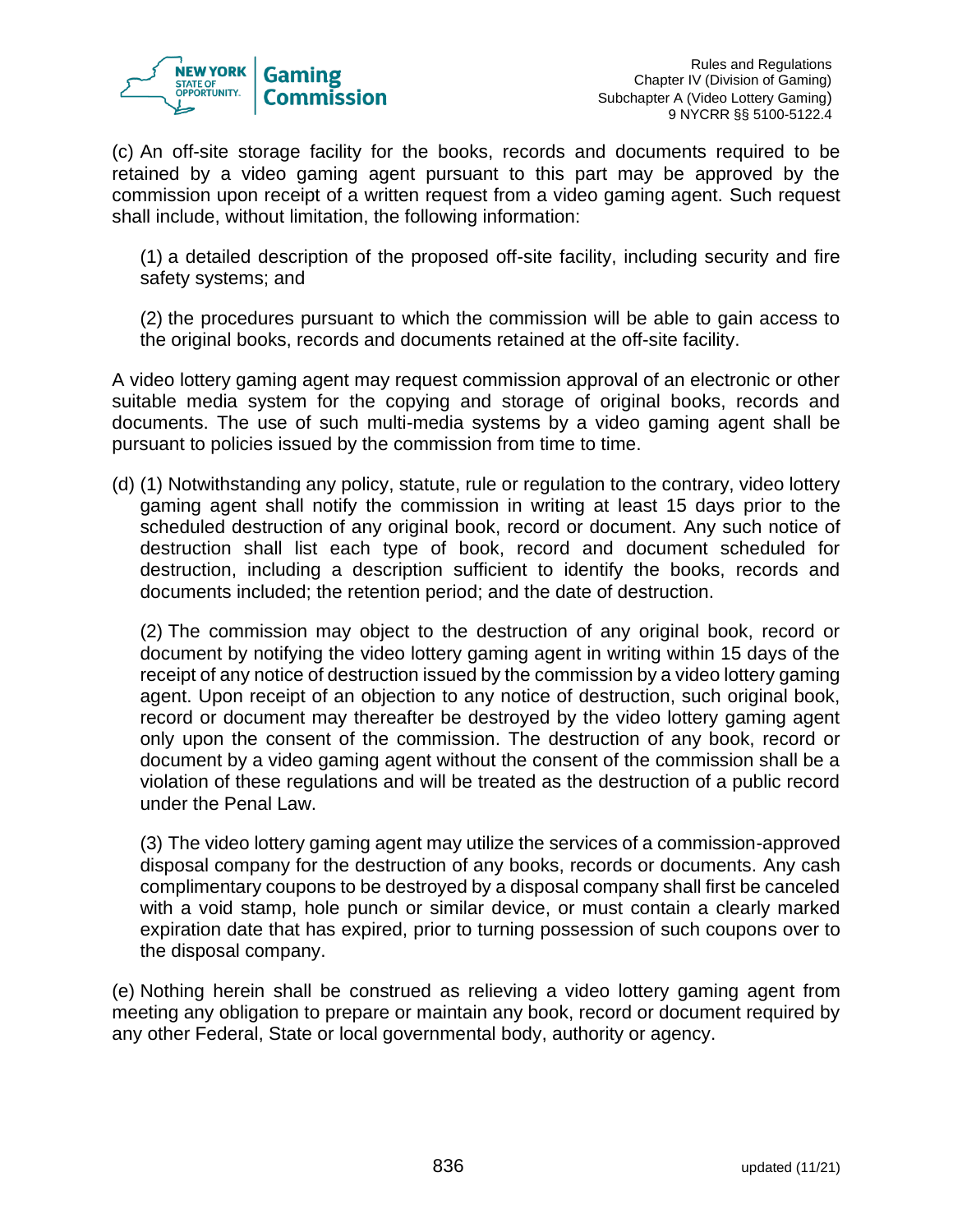

## **PART 5102**

### **General Provisions Regarding Licensing and Registration**

**Section** 

- 5102.1 General
- 5102.2 Identification
- 5102.3 Fingerprinting
- 5102.4 Photographing
- 5102.5 Handwriting exemplars
- 5102.6 Minimum employee age
- 5102.7 Eligibility to work in the United States
- 5102.8 False and misleading information
- 5102.9 Filing
- 5102.10 Processing
- 5102.11 Amendment
- 5102.12 Issuance of a license
- 5102.13 Withdrawal
- 5102.14 Denial of a video gaming license
- 5102.15 Application of employment after denial or revocation
- 5102.16 Assignability
- 5102.17 Temporary service providers; badges
- 5102.18 Application to change video lottery gaming license
- 5102.19 Restriction on employment of a former surveillance department employee.

## **§ 5102.1. General.**

(a) Every applicant and licensee shall produce such information, documentation and assurances as may be required by the commission to establish, by clear and convincing evidence, such applicant or licensee's suitability for licensure in accordance with these regulations. The refusal by any applicant or licensee to comply with a request by the commission for any such information, documentation or assurances shall be a basis for denial, revocation or disqualification of the applicant or licensee.

(b) Each licensee under these regulations shall have a continuing obligation, as set forth in these regulations:

(1) to ensure that such information, documentation and assurances submitted to the commission is current; and;

(2) to ensure that such information, documentation and assurances, in light of the circumstances in which they were made and submitted, shall not be misleading. Each licensee shall submit such additional information, documentation and assurances as may be necessary to meet such obligations.

(c) (1) It shall be the affirmative duty of all licensed personnel to report: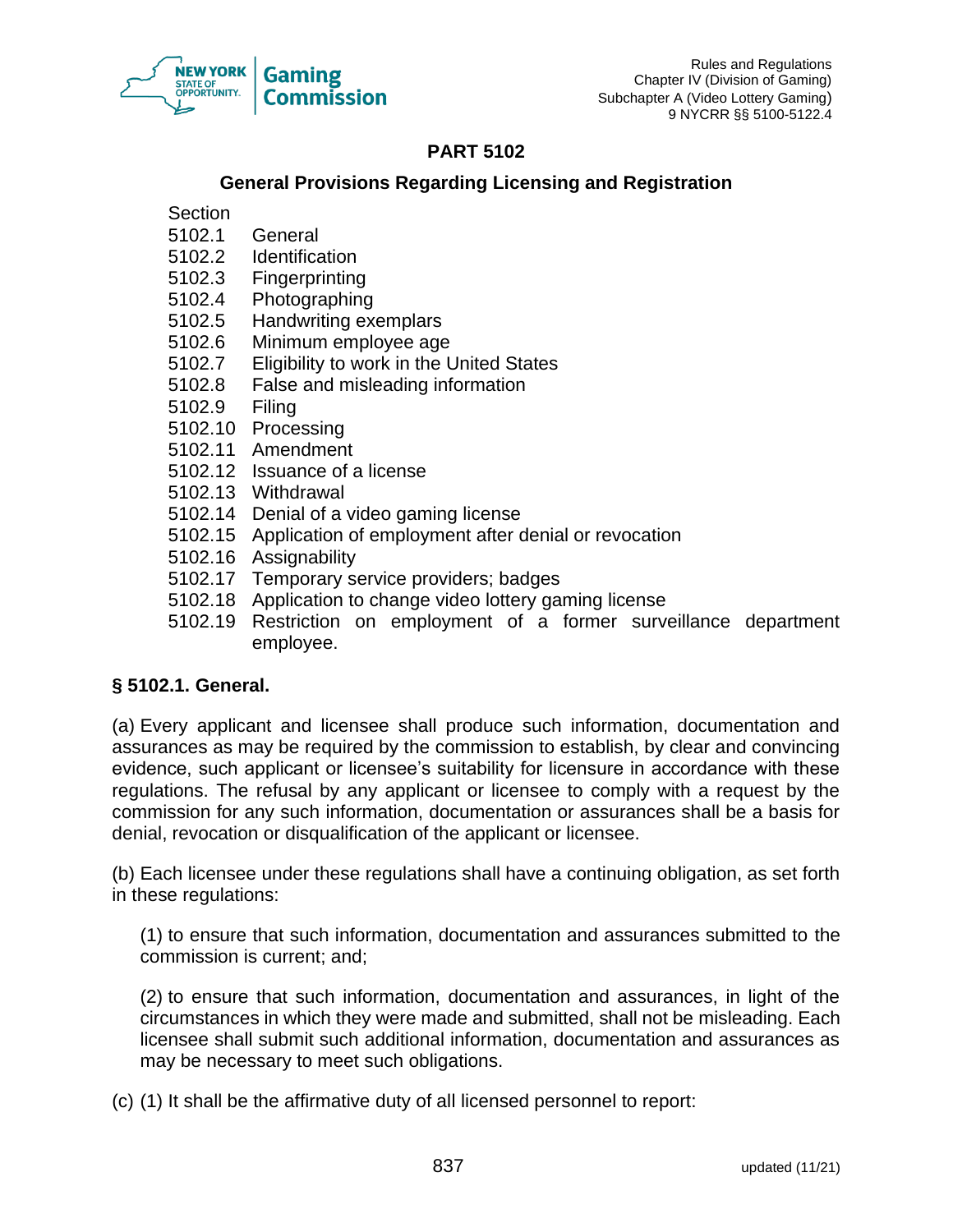

(i) violations of law and any instances of non-compliance with these regulations; or

(ii) regulatory or criminal violations by such licensees in any jurisdiction outside the state in which they are licensed, to the commission and the commission's authorized representative. Licensed entities agree that they shall not apply any sanction, penalty, or job termination against any employee in retaliation for that employee's reporting of violation(s) or cooperation with the commission or the commission's authorized representative in any investigation or other proceeding.

(2) If it is determined after investigation that any licensed entity or person has violated these regulations, the commission will impose the appropriate remedy including, but not limited to, any of the following:

- (i) permit the reinstatement of the employee to a former position;
- (ii) suspension and/or revocation of the license of the entity or person(s).

## **§ 5102.2. Identification.**

(a) Every natural person applying for a license pursuant to these regulations shall establish such person's identity to the satisfaction of the commission pursuant to the requirements of the license application.

(b) Any natural person may request that the commission change the name designated on such person's application or license by establishing appropriate identity information as required by the commission including, without limitation, a certificate of marriage, a certified copy of a divorce decree or other appropriate court order.

## **§ 5102.3. Fingerprinting.**

(a) Each applicant or licensee, including each of the video lottery gaming agent, video lottery gaming agent principals, vendor and vendor principals, vendee and vendee principals, if applicable, and key and other employees, shall, at the time of application and upon renewal, be fingerprinted under the supervision of the commission or a duly authorized representative approved by the commission. The commission may, for good cause shown, permit an applicant or licensee to alternatively submit sets of classifiable fingerprints on fingerprint impression cards provided by the commission.

(b) Nothing in this section shall relieve a person who submits fingerprint sets pursuant to subdivision (a) of this section from the continuing duty to disclose any criminal arrests as required by these regulations.

(c) Each video lottery gaming agent shall remit to the commission the actual costs of reviewing and fingerprinting such agent's principals, employees and vendors, if applicable.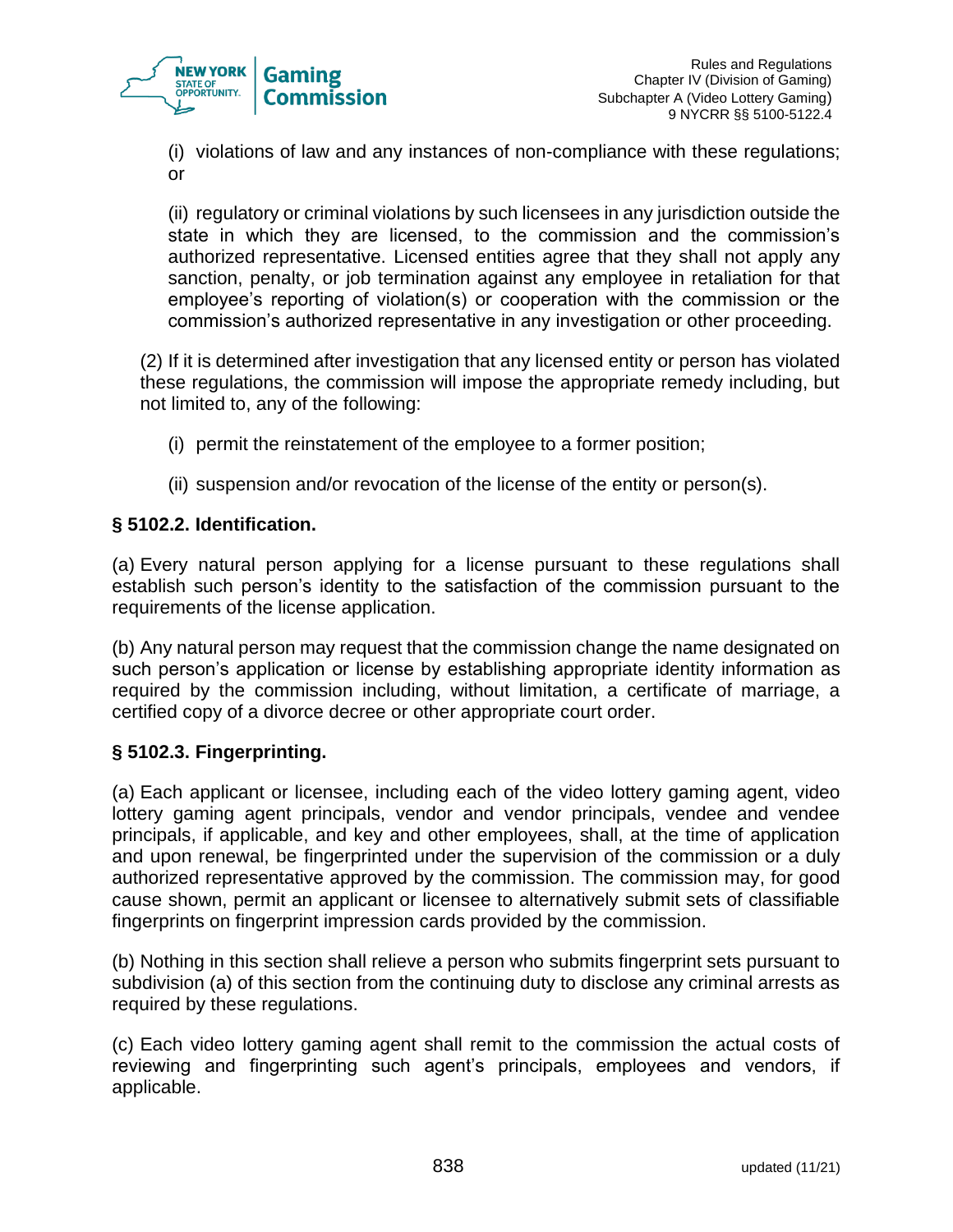

## **§ 5102.4. Photographing.**

Each applicant or licensee shall submit with their license application a color photograph in the format required by the license application and that was taken within six months of the date the application is submitted to the commission.

### **§ 5102.5. Handwriting exemplars.**

Each applicant or licensee shall supply handwriting exemplar(s) in the form and manner required by the license application.

### **§ 5102.6. Minimum employee age.**

No natural person under the age of 18 years shall be eligible to receive a license from the commission as a video lottery gaming key employee, video lottery gaming employee or principal of a vendor or be authorized as a temporary service provider.

### **§ 5102.7. Eligibility to work in the United States.**

No natural person shall be employed as a video lottery gaming agent unless such person is a citizen of the United States or is otherwise eligible to work in the United States.

### **§ 5102.8. False and misleading information.**

The commission may deny a license to any applicant who:

(a) supplies information to the commission that is untrue or misleading as to a material fact; or

(b) fails to submit any statement or information that would make any statement made in the application, in light of the circumstances in which they were made, not misleading.

#### **§ 5102.9. Filing.**

No application for a license shall be deemed filed with the commission under these regulations until:

(a) all papers presented conform to all requirements relating to format, signature, oath or affirmation, attorney certification (if required) and copies;

(b) all appropriate application, registration, business disclosure and personal history disclosure forms have been properly completed and presented;

(c) all required consents, waivers, fingerprint impressions, photographs and handwriting exemplars have been properly presented;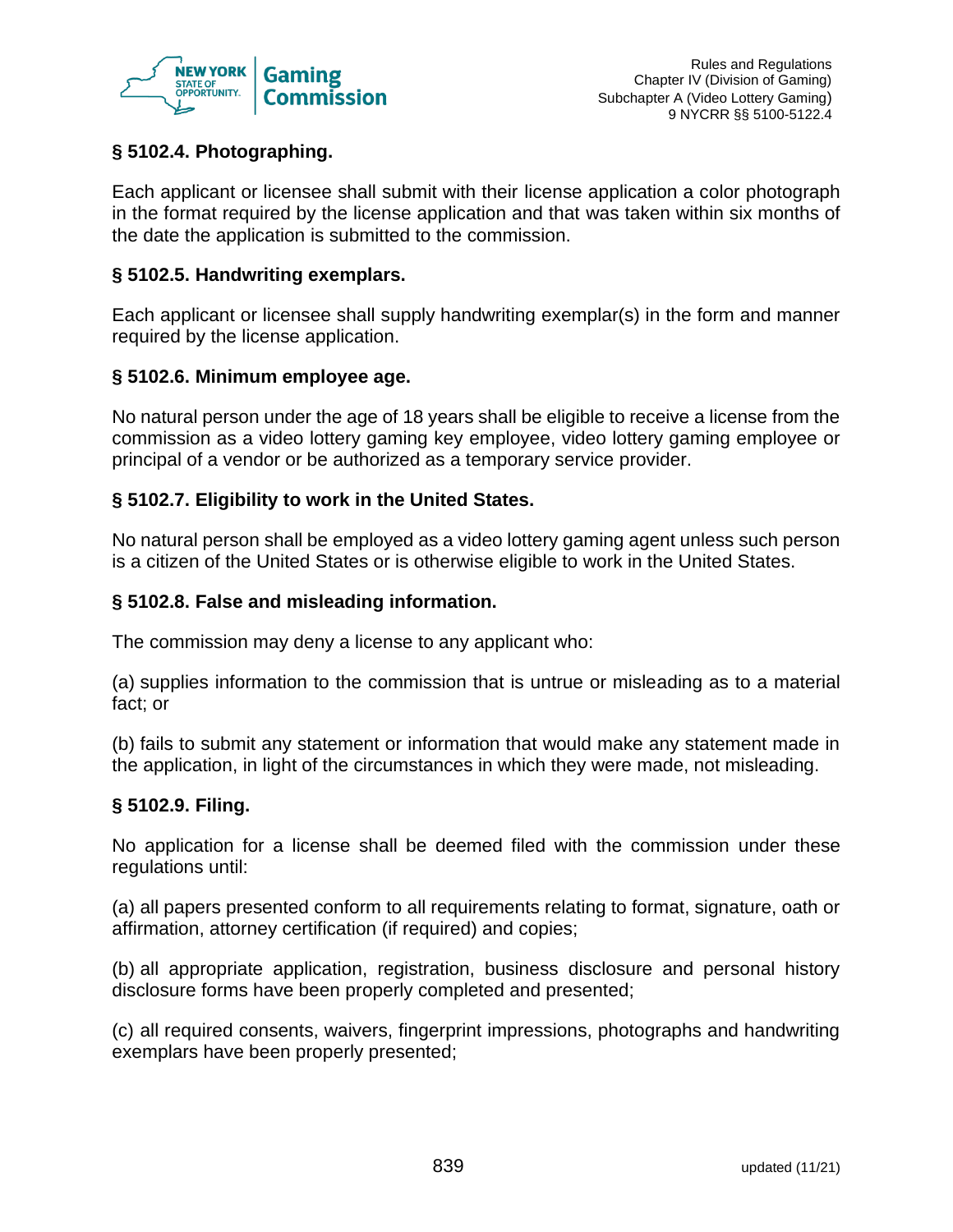

(d) all other information, documentation, assurances and other materials required or requested at that preliminary stage pertaining to qualifications have been properly presented; and

(e) all required fees have been properly paid and all required surety has been properly furnished.

## **§ 5102.10. Processing.**

The commission will process only complete applications. The commission will notify the video lottery gaming agent's human resource department when an application has been accepted as complete. The processing of any application shall not constitute the commission's concurrence that the requirements of the act and these regulations have been satisfied.

### **§ 5102.11. Amendment.**

It shall be the continuing duty of each applicant or licensee to promptly file with the commission a written amendment to the application explaining any new or changed facts or circumstances whenever any material or significant new or changed facts or circumstances occur with respect to any matter set forth in the application or other papers relating thereto. Any applicant or licensee may be permitted by the commission to file any other amendment to such applicant or licensee's application at any time prior to final action thereon by the commission. The failure of an applicant or licensee to comply with this section shall be grounds for rejection of the application or for suspension or revocation of a license.

#### **§ 5102.12. Issuance of a license.**

(a) The commission shall notify the applicant or the human resource department of the video lottery gaming agent in writing when a license is granted.

(b) No applicant shall commence a licensed activity prior to the issuance of a license.

(c) The commission may issue a temporary license to an applicant pending completion of an initial application review process. Any such temporary license may be issued only if the applicant:

(1) has filed a complete application with the commission;

(2) the completed application, on the face of such application, discloses no grounds from which it may be immediately ascertained by the commission that there are reasonable grounds to deny the application; and

(3) the commission receives and reviews an acceptable fingerprint report from the New York State Division of Criminal Justice Services and Federal Bureau of Investigation.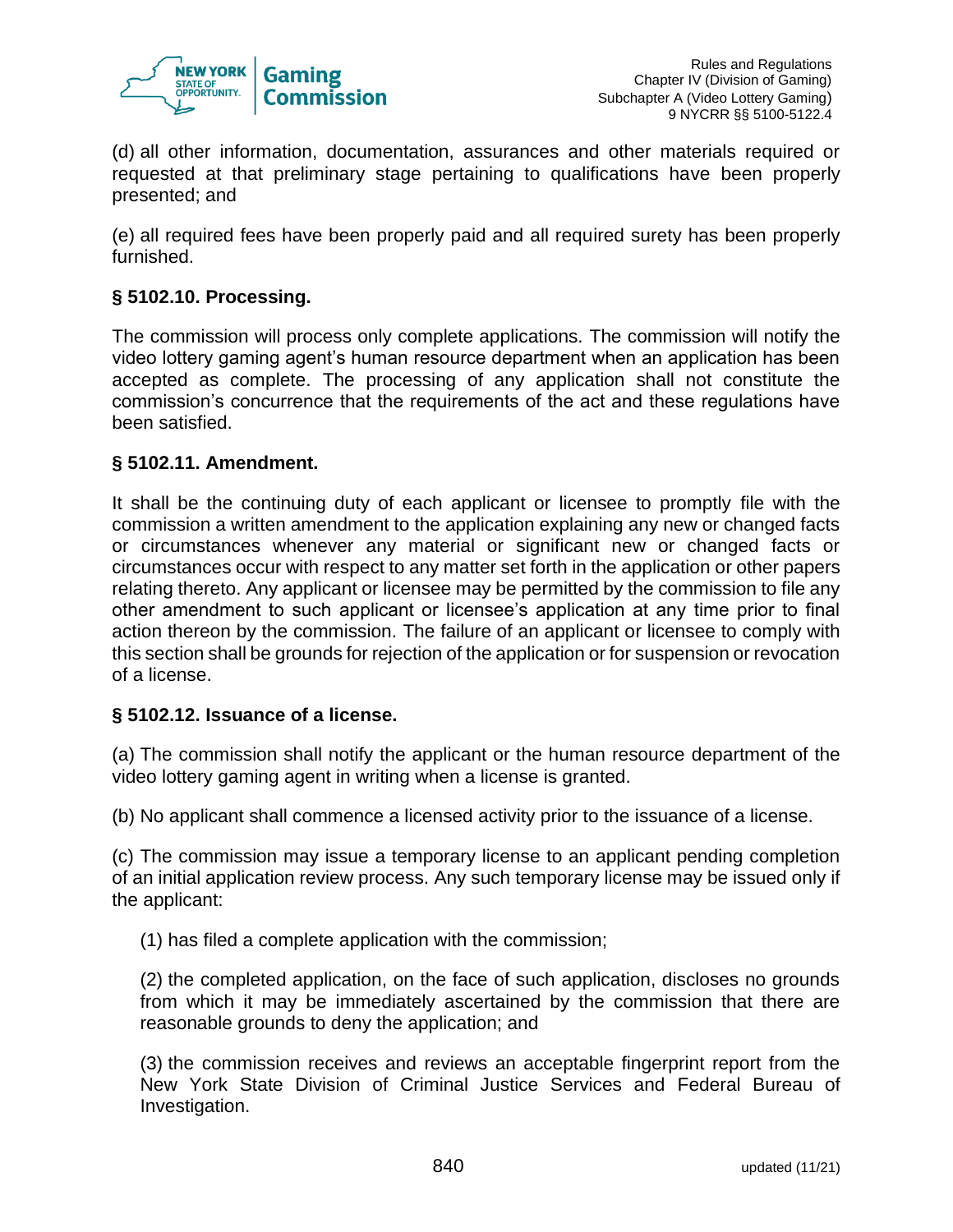

## **§ 5102.13. Withdrawal.**

(a) Prior to a final action by the commission on an application, regardless of whether a temporary license has been issued, any applicant may withdraw an application filed with the commission by filing a written notice of such withdrawal. Upon the receipt of such notice, the commission will cease processing such application, but shall retain such application and materials in accordance with applicable law.

(b) The commission may refrain from processing any application submitted by any applicant that has previously withdrawn an application for a period of one year from the date of such withdrawal.

(c) No fee or other payment relating to any application shall become refundable by reason of withdrawal of the application unless otherwise determined by the commission for good cause shown.

## **§ 5102.14. Denial of a video lottery gaming license.**

(a) To the extent permitted by law, the commission may deny a video lottery gaming license to an applicant who has been convicted of:

(1) A felony offense, as defined in penal law section 10.00(5), or an equivalent offense committed in another jurisdiction;

(2) A misdemeanor related to gambling, gaming, bribery, fraud, or any other offense prejudicial to public confidence in the State lottery;

(b) The commission may deny a video lottery gaming license to an applicant who has otherwise been determined to be a person whose prior activities, criminal record, if any, or reputation, habits and associations pose a threat to the effective regulation of video lottery gaming in this State; or if the granting of such license to the applicant would create, or enhance, the chances of unfair or illegal practices, methods, and activities in the conduct of the video lottery gaming under the act; or if such applicant has failed to provide any information reasonably required by the commission to investigate the applicant for a license or to reveal any fact material to such application, or has furnished any information that is untrue or misleading in connection with such application, or fails to submit such information that, if submitted, would make the statements in any application, in light of the circumstances in which they were made, not misleading.

(c) The commission may deny a video lottery gaming license to an applicant who fails to provide such information, documentation and assurances required by the act or these regulations, or as requested by the commission, or who fails to reveal any fact material to suitability, or who supplies information that is untrue or misleading as to a material fact pertaining to licensing suitability criteria;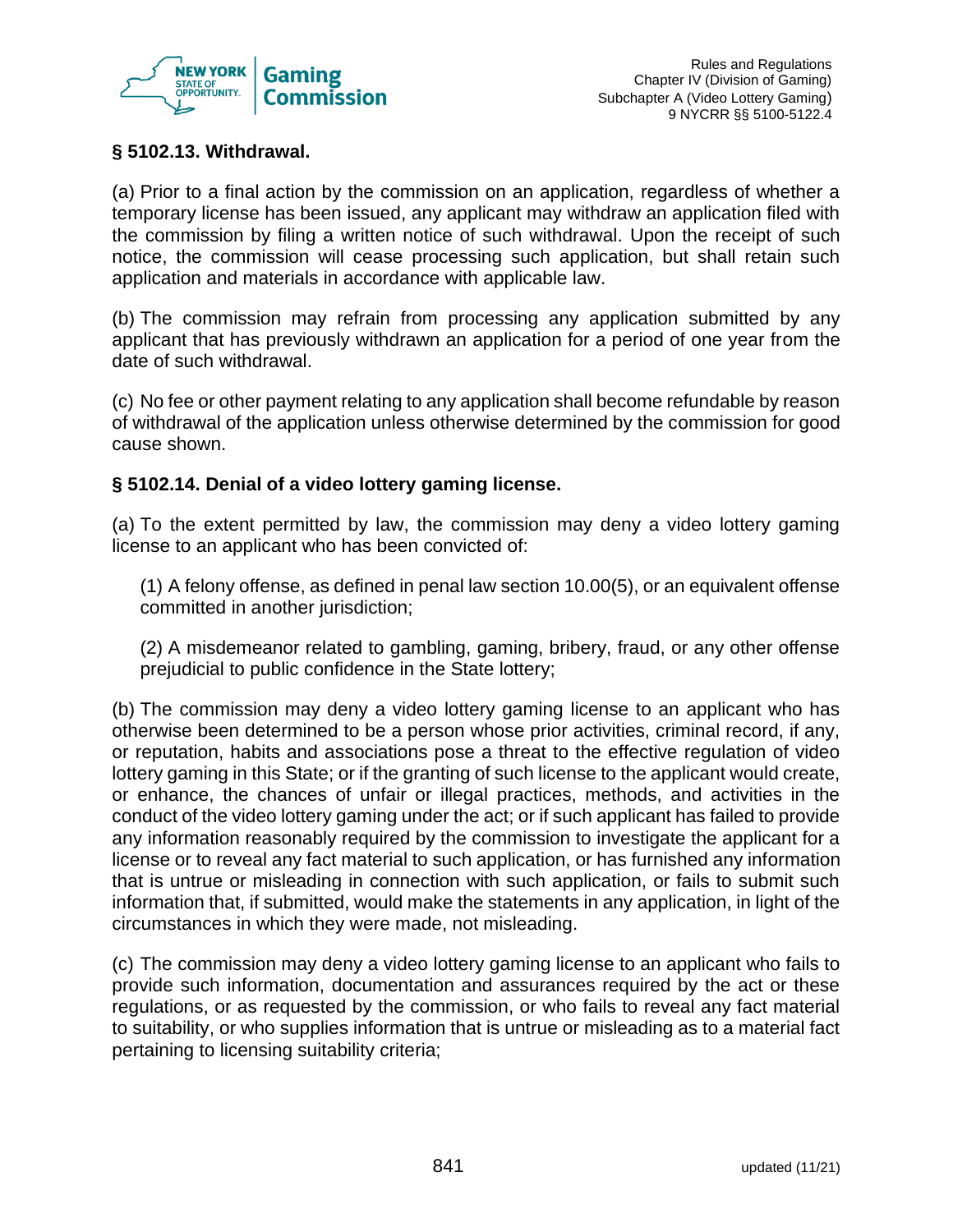

(d) The commission may deny a video lottery gaming license to an applicant who fails after due inquiry to demonstrate financial stability or who is obligated for past-due support that is owed to persons or entities entitled to enforce an order of support with respect to persons receiving services pursuant to Title 6-A of Article 3 of the state Social Services Law or any final order, decree or judgment in a matrimonial action or family court proceeding, or any foreign support order, decree or judgment that is registered pursuant to Section 37-A of the Domestic Relations Law, which requires the payment of alimony, maintenance, support or child support.

(e) The commission may deny a video lottery gaming license to an applicant upon determination that the applicant has engaged in fraud, deceit, misrepresentation or conduct prejudicial to public confidence in the state lottery;

(f) Notwithstanding the provisions of this section, an applicant who has been convicted of any criminal offense may receive a video lottery gaming license at the discretion of the commission. In determining whether the applicant may receive such license, the commission shall consider the following factors:

(1) the nature and duties of the position or type of license for which the applicant has applied;

- (2) the nature and seriousness of the offense or conduct;
- (3) the circumstances under which the offense or conduct occurred;
- (4) the date of the offense or conduct;
- (5) the age of the applicant when the offense or conduct was committed;
- (6) whether the offense or conduct was an isolated or repeated incident;

(7) any evidence of rehabilitation, including good conduct in prison or in the community, counseling or psychiatric treatment received, acquisition of additional academic or vocational schooling, successful participation in correctional workrelease programs, or the recommendation of persons who have or have had the applicant under their supervision.

## **§ 5102.15. Application and employment after denial or revocation.**

(a) Any natural person whose application for a license is denied, or whose license is suspended or revoked by reason of a failure to satisfy the affirmative qualification criteria required by these regulations, or due to a finding by the commission that such person is disqualified, or both, may re-apply for such license at any time.

(b) Any natural person whose license application was denied, or whose license was suspended or revoked by the commission on the basis of any of the statutory or regulatory provisions in paragraphs (1) through (4) of this subdivision (b) below, may reapply for a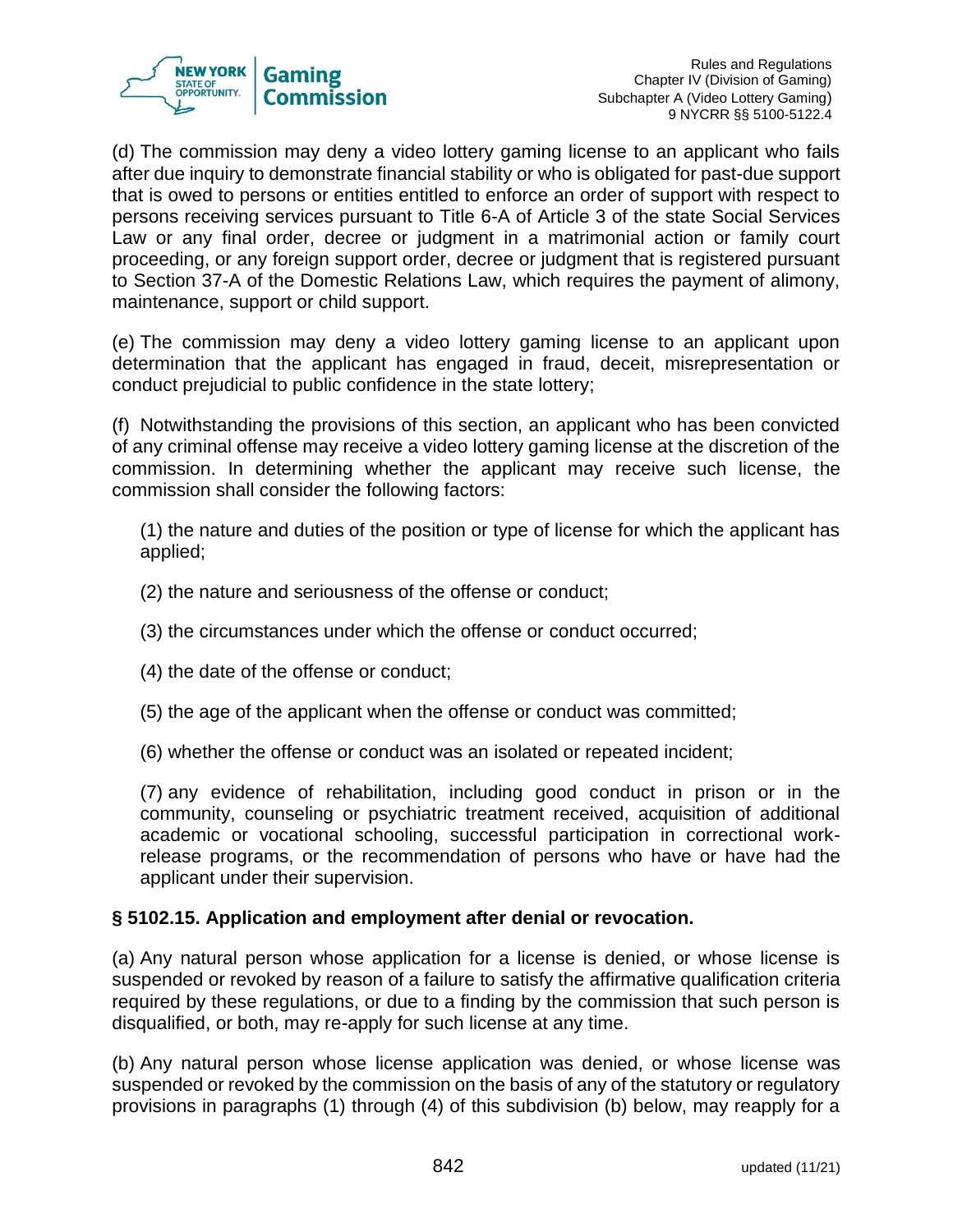

license upon satisfaction of the relevant requirements specified below. If the denial, suspension or revocation is based upon two or more of such regulatory provisions, the commission shall permit reapplication only upon compliance with the requirements of this subdivision as to each such provision. Any person seeking to reapply pursuant to this subdivision shall file a certified petition stating with particularity how the specified requirements have been satisfied.

(1) Failure to demonstrate financial stability: Reapplication is permitted upon achieving financial stability.

(2) Failure to satisfy the age requirement: Reapplication is permitted upon attaining the requisite age or upon a commission finding that such age will be attained before the processing and approval of said reapplication has been completed.

(3) Pending disposition of a charge of a criminal offense if the Lottery has determined to deny a license application or suspend or revoke a license while such charge is pending: Reapplication is permitted upon disposition of the pending charge.

(4) Any statutory or regulatory provision that is subsequently repealed or modified: Reapplication is permitted upon a showing that the subsequent repeal or modification of the statutory or regulatory provision obviates the grounds for denial or revocation and justifies the conclusion that the prior determination should not be a basis for denying a license application.

(c) Except as otherwise set forth in these regulations, any person whose application has been denied or whose license has been revoked may reapply upon submission of sufficient evidence demonstrating that the factual circumstances upon which the denial was based have been cured to the satisfaction of the commission.

(d) Any person whose license has been revoked may reapply upon submission of sufficient evidence demonstrating that the factual circumstances upon which the denial was based have been cured.

## **§ 5102.16. Assignability.**

No license issued pursuant to these regulations is assignable by the licensee to any other person.

## **§ 5102.17. Temporary service providers; badges.**

(a) The video lottery gaming agent may issue temporary badges to any natural person performing temporary services at a video lottery gaming facility.

- (b) Temporary badges shall:
	- (1) remain the property of the video lottery gaming agent;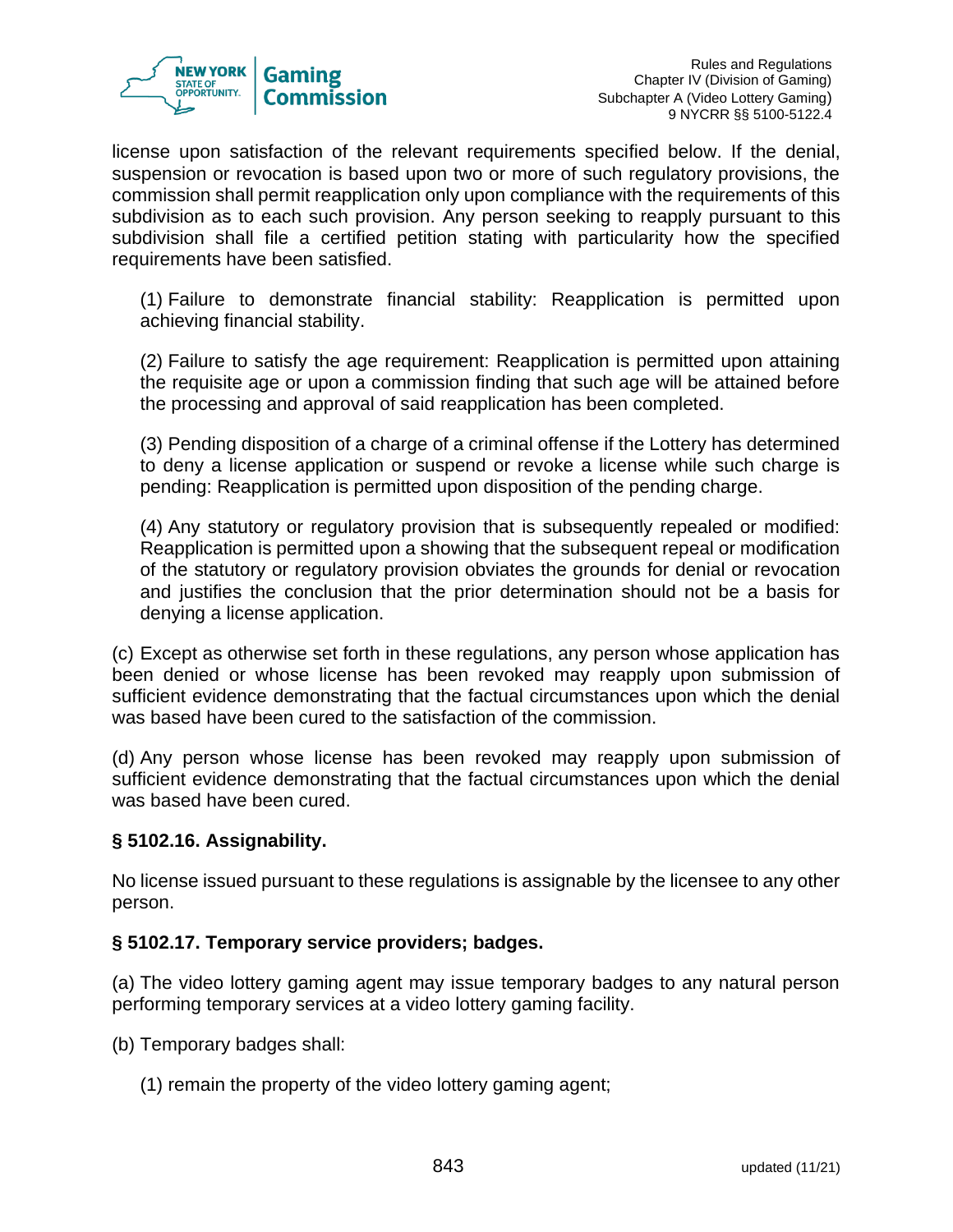

(2) be distributed to the temporary service provider upon daily arrival at the video lottery gaming facility; and

(3) be returned daily by such temporary service provider to such agent at the close of the temporary service provider's work shift.

(c) Any licensed entity needing to contract for or employ temporary personnel shall provide to the commission a completed temporary service provider identification number request form, no later than 24 hours prior to arrival of the temporary service provider at the facility. The failure to file such request form shall be a violation of the entity's license, the act and these regulations.

(d) The video lottery gaming agent may issue visitor badges to persons performing services for a period not greater than one business day provided that such visitor is escorted by a licensed employee at all times. If such visitor requires access to restricted areas, the visitor must be accompanied by a licensed key employee, unless otherwise approved by the commission.

## **§ 5102.18. Application to change video lottery gaming license.**

A video lottery gaming licensee may apply to change the status of such licensee's current license by filing an application in a form prescribed by the commission.

### **§ 5102.19. Restriction on employment of a former surveillance department employee.**

No former video lottery gaming agent surveillance department employee shall accept employment in another capacity for the video lottery gaming agent within the same video lottery gaming facility in which such surveillance department employee was previously employed or within any other video lottery gaming facility whose surveillance department is under the operational control of the same person who controlled the surveillance department in which the surveillance department employee had been previously employed, unless one year has passed since the former surveillance department employee worked in the surveillance department.

## **PART 5103**

## **Video Lottery Gaming Agents**

Section

- 5103.1 Entities permitted to obtain a video lottery gaming agent license
- 5103.2 Video lottery gaming agent and principal application and disclosure form
- 5103.3 General information requirements
- 5103.4 Duration of license and license conditions
- 5103.5 Bonding of video lottery gaming agents
- 5103.6 Indemnification and hold harmless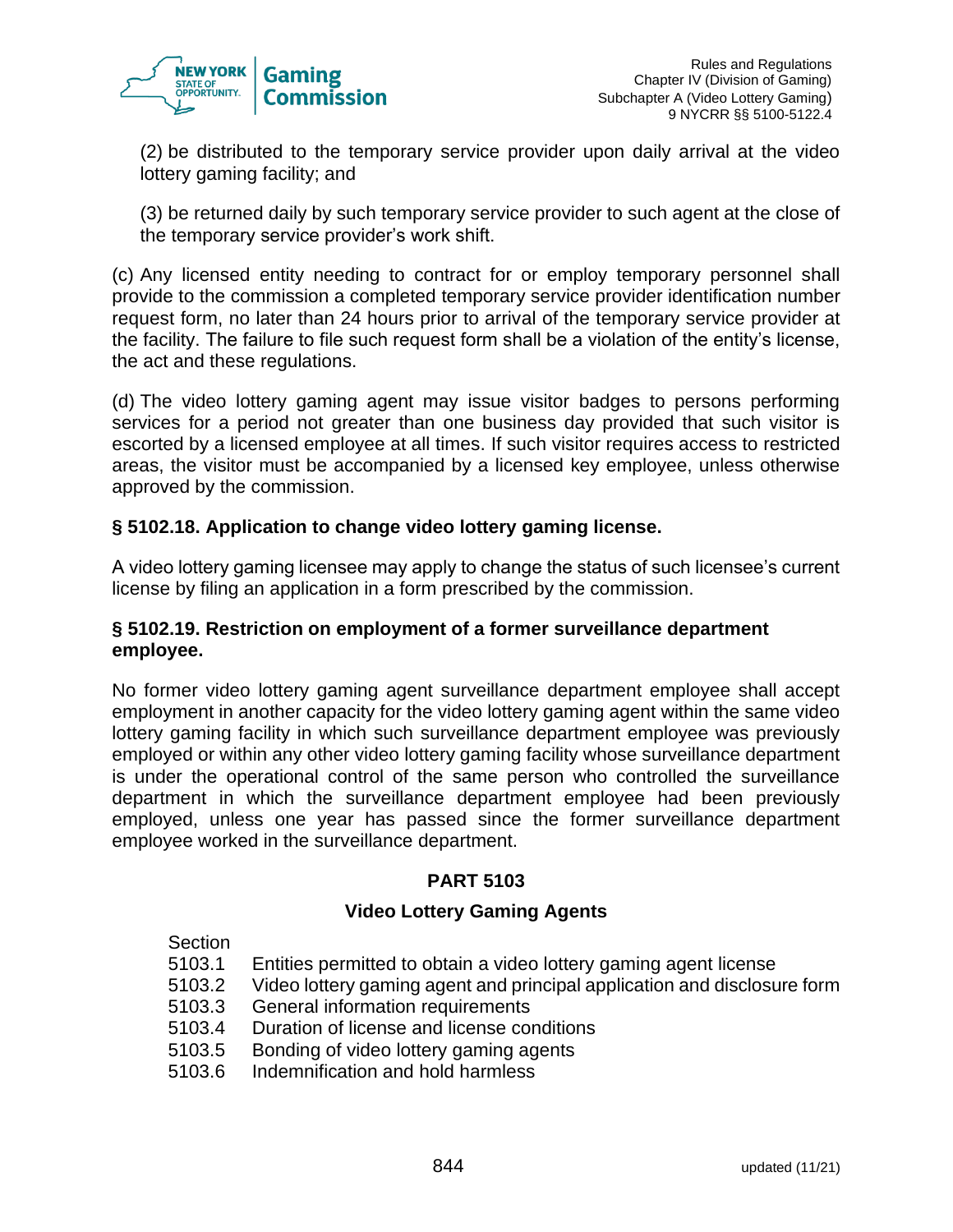

5103.7 Relationship 5103.8 Gaming facility insurance requirements

## **§ 5103.1. Entities permitted to obtain a video lottery gaming agent license.**

Unless otherwise permitted by law, only racetracks authorized by Article 34 of the Tax Law to operate a video lottery gaming facility may apply for and obtain a video lottery gaming agent license.

## **§ 5103.2. Video lottery gaming agent and principal application and disclosure form.**

(a) Each owner of a video lottery gaming facility is required to be licensed by the commission as a video lottery gaming agent. A video lottery gaming agent application and disclosure form shall be filed with the commission for each of the following:

- (1) the video lottery gaming agent license applicant; and
- (2) each parent company or holding company of the applicant.

(b) Each person who is a principal of a video lottery gaming agent or the operator of a video lottery gaming facility on behalf of such an agent is required to be licensed by the commission. A video lottery gaming agent principal application and disclosure form shall be filed with the commission for each of the following:

(1) each person required to be licensed as a principal of the applicant; and

(2) each person required to be licensed as a principal of a parent or holding company of such agent; and

(3) where the video lottery gaming agent principal is other than a natural person, each person(s) exercising control as principals over the video lottery gaming agent principal applicant.

(c) In addition to the information submitted on or required by the application or disclosure form, any applicant for a video lottery gaming agent or principal license shall submit the following additional documents, which shall be dated, signed and notarized by either the president, chief executive officer, member(s), any general partner(s), sole proprietor(s) or other authorized person:

(1) a statement of truth;

(2) release authorizations as requested by the commission directing all courts, probation departments, selective service boards, employers, educational institutions, financial and other institutions and all governmental agencies to release any and all information pertaining to the applicant as requested by the commission; and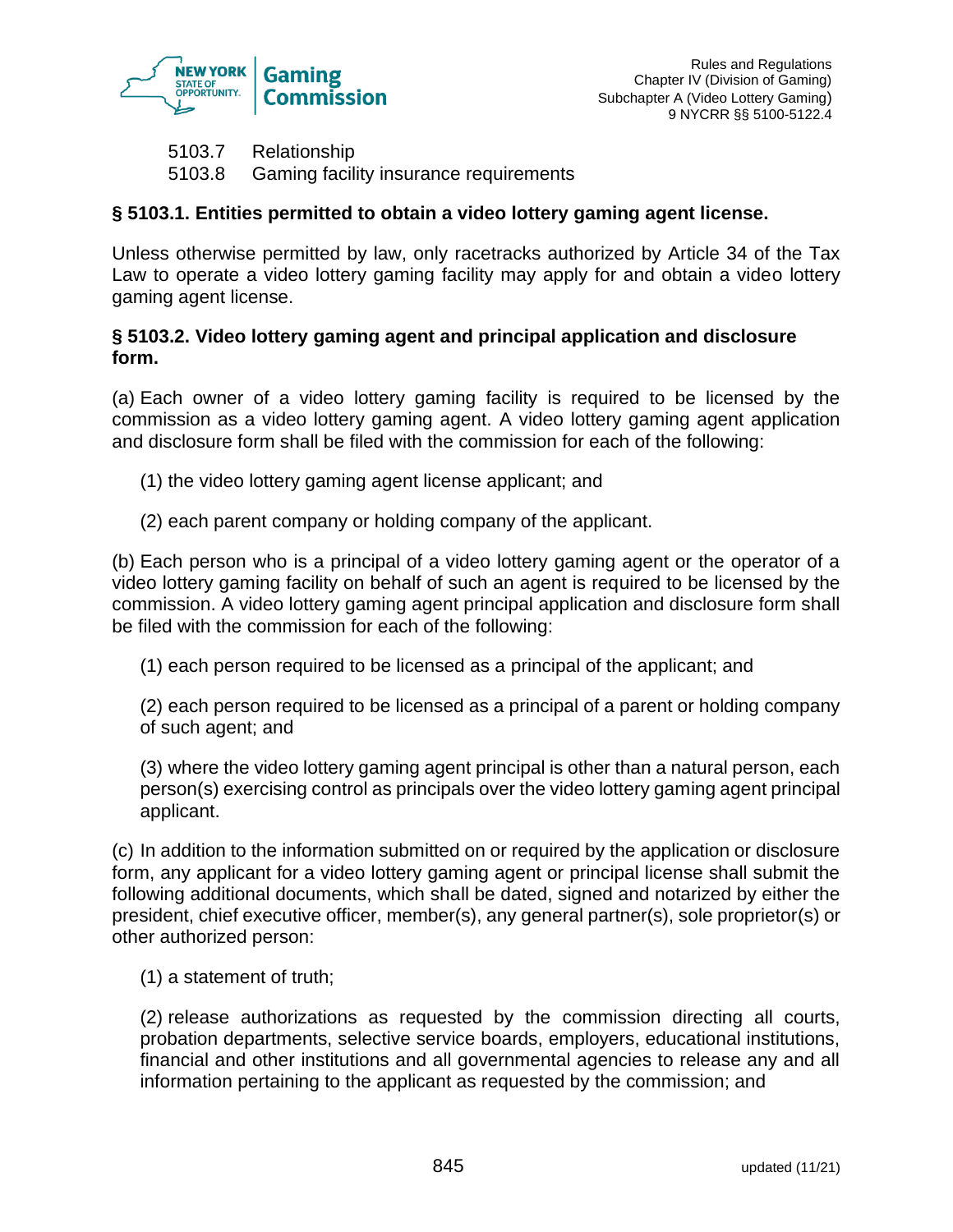

(3) an acknowledgment of receipt of notice regarding confidentiality, consent to search and non-refundable filing fees, with a waiver of liability as to the State and the instrumentalities and agents of the State, including the commission, for any damages resulting to the video lottery gaming agents, such agents' principals, servants, agents and employees, from any disclosure or publication of information acquired during the license or investigation process.

(4) such other and further information and documentation as may be required by the commission to establish compliance with all relevant facilities requirements of the commission including, without limitation, the following:

(i) a certified copy of the local law authorizing the applicant's participation in video lottery gaming, if applicable;

(ii) a certified copy of the certificate of occupancy or a certificate of compliance issued by the appropriate governmental body demonstrating that the facility to be licensed is in compliance with all State and local fire and safety codes;

(iii) certified payroll records showing that all workers engaged or to be engaged in the construction, reconstruction, development, rehabilitation or maintenance of any area utilized or to be utilized for video lottery gaming have been paid prevailing wages in accordance with Articles 8 and 9 of the State Labor Law and regulations promulgated by the State Department of Labor to the extent provided in such articles;

(iv) a description of the proposed video lottery gaming facility site, including site plans, total acreage, total square footage, frontages and elevation;

(v) certificates of insurance to comply with Section 5103.8 of this Part;

(vi) the construction program for the video gaming facility, including estimated construction time and anticipated date of opening; the status of all required governmental and regulatory approvals and any conditions thereto, including, but not limited to, the results of any review pursuant to the New York State Environmental Quality Review Act and all necessary demolition and construction permits; the project budget; and the architect, general contractor, construction manager and primary subcontractors, environmental consultant and interior designer and proof of insurance of all phases of the construction process;

(vii) certified copies of any agreement(s) with the organization authorized to represent its horsemen; and;

(viii) any other information or documentation that the commission may deem material to the licensing of the applicant, or of any person required to be licensed pursuant to the regulations of the commission.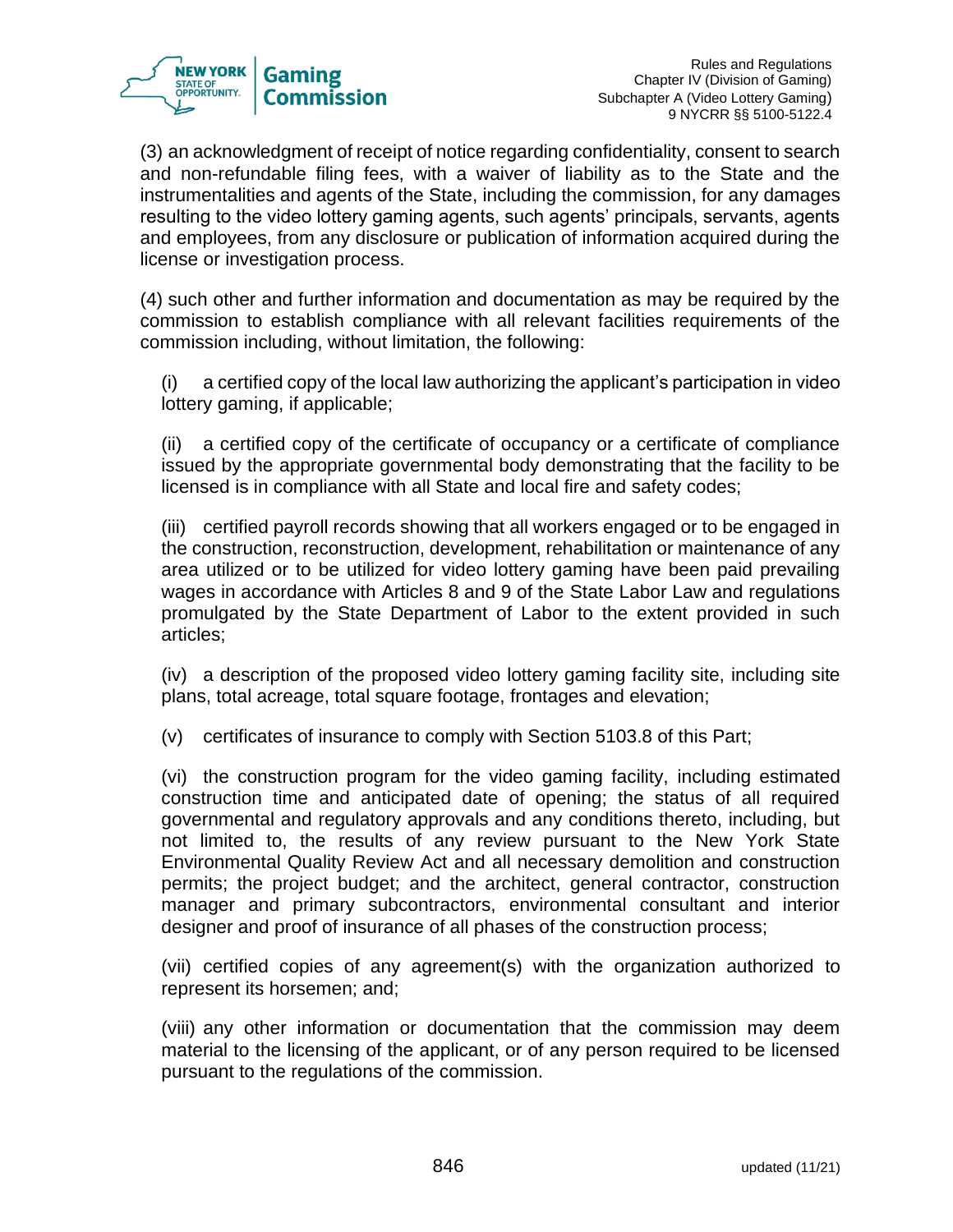

### **§ 5103.3. General information requirement**s.

(a) No video lottery gaming agent license shall be issued or renewed by the commission unless the applicant, and each person required to be licensed as part of the application, provides all information, documentation and assurances required to establish such applicant's qualifications pursuant to these regulations.

(b) A video lottery gaming agent license may be issued subject to such conditions, restrictions, limitations or covenants as the commission, in the commission's discretion, deems necessary.

(c) Each video lottery gaming agent shall prohibit the possession, use or control of gambling paraphernalia used in the conduct or operation of unlawful gambling in the video lottery gaming facility.

### **§ 5103.4. Duration of license and license conditions.**

Any video lottery gaming agent license issued by the commission, shall be valid for the effective period of the act, unless such license is suspended or revoked by the commission pursuant to these regulations or by reason of the video lottery gaming agent's failure to continue to own and/or operate the video lottery gaming facility.

#### **§ 5103.5. Bonding of video lottery gaming agents.**

(a) The commission shall require each video lottery gaming agent to provide to the commission a bond or other surety agreement, including without limitation a letter of credit, issued by a surety company or banking institution authorized to transact business in the state and approved by the Department of Financial Services as to solvency and responsibility, in such amount as the commission may determine, so as to avoid monetary loss to the state because of the video lottery gaming agent's activities or those of a third party. For each video lottery gaming agent, the commission shall set the minimum amount of such bond or other surety agreement, which amount shall be not less than the total of five days of estimated average daily net win at such video lottery gaming agent's facility, as the commission may determine as appropriate, less an amount equal to the vendor's fee for such video lottery gaming agent set forth in Tax Law section 1612(b)(1)(ii).

The bond or other surety agreement shall name as beneficiaries the commission and the State.

(b) The commission may seek additional bond, surety or other guarantee of financial security consistent with the purposes of these regulations or video lottery gaming law, as the commission may deem appropriate.

(c) The failure of the video lottery gaming agent to post such bond or surety agreement in the amount required by the commission shall be a violation of the requirements of such video gaming agent's license.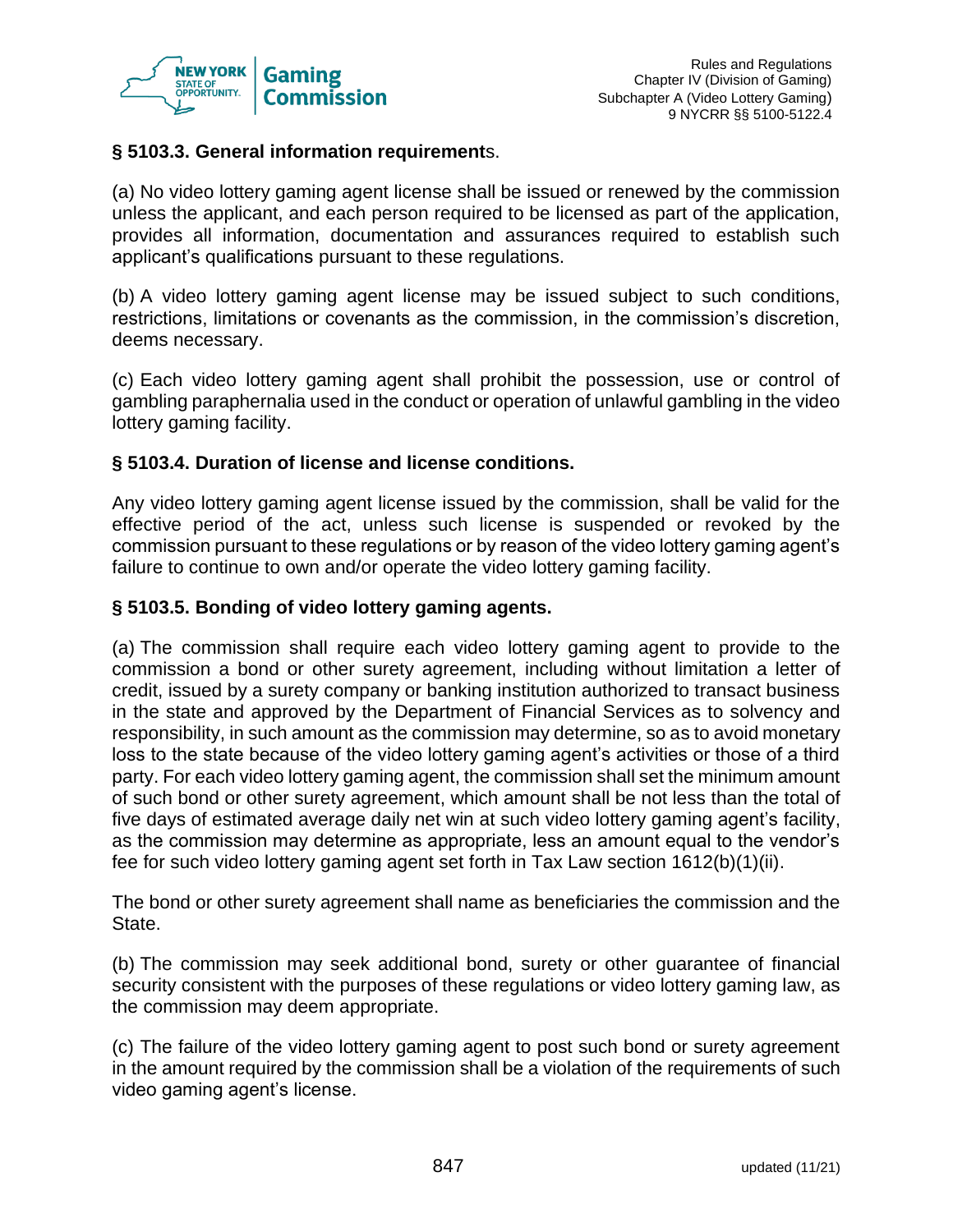

### **§ 5103.6. Indemnification and hold harmless.**

As a condition to the issuance and acceptance of any video gaming agent license, each video lottery gaming agent shall agree, by separate agreement or otherwise, to:

(a) indemnify and hold harmless the State, the commission and any of the employees of the State or the commission from any and all damages, claims for damages or suits that may arise or occur directly or indirectly as a result of any operation carried on, under and pursuant to said video lottery gaming agent license;

(b) release the State, the commission and any of the employees of the State or the commission from any and all claims, damages and/or rights of action that shall accrue to the video lottery gaming agent or any of such agent's employees that may arise or occur directly or indirectly as a result of any operation carried on, under or pursuant to said license; and

(c) defend, at such agent's own expense, any and all suits against the State that may be brought by third parties as a result of any operation carried on pursuant to or in accordance with the terms of such license.

### **§ 5103.7. Relationship.**

Every employee of a video lottery gaming agent shall be employees of such video lottery gaming agent and not of the commission or the State.

#### **§ 5103.8. Gaming facility insurance requirements.**

(a) Prior to the commencement of video gaming operations, the video gaming agent shall file with the commission certificates of insurance evidencing compliance with all requirements contained in these regulations. Such certificates shall be of form and substance acceptable to the commission.

(b) Acceptance and/or approval by the commission does not and shall not be construed to relieve the video gaming agent of any obligations, responsibilities or liabilities under these regulations.

(c) All insurance required by these regulations shall be obtained at the sole cost and expense of the video gaming agent with insurance carriers acceptable to the commission; shall be primary and non-contributing to any insurance or self-insurance maintained by the commission; shall be endorsed to provide written notice be given to the commission at least 30 days prior to the cancellation, non-renewal, or material alteration of such policies, and shall name. The people of the State of New York, its officers, agents, and employees as additional insured. The additional insured requirement does not apply to workers' compensation or disability coverage.

(d) The video gaming agent shall be solely responsible for the payment of all deductibles and self-insured retentions to which such policies are subject. Deductibles and self-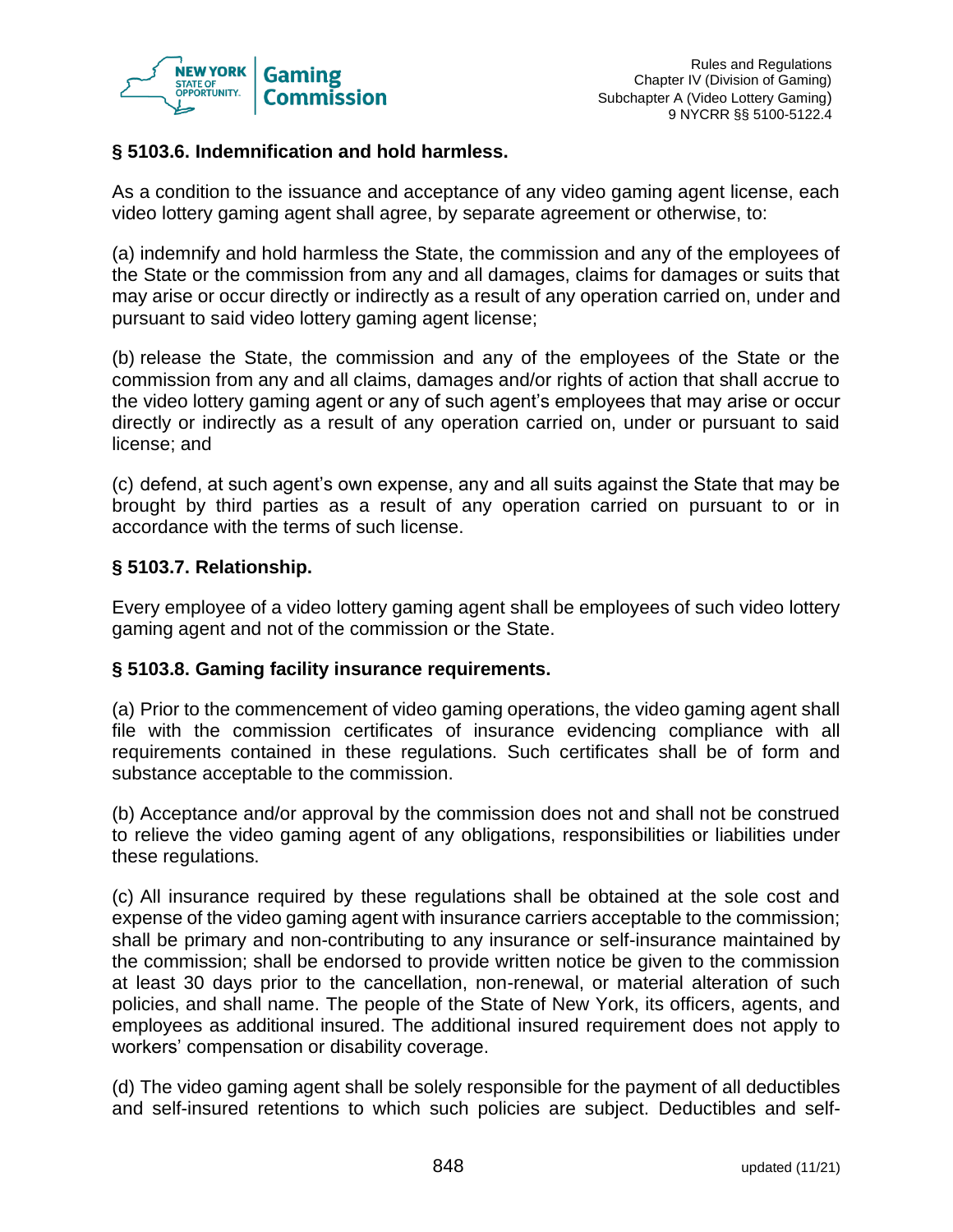

insured retentions must be approved by the commission. Such approval shall not be unreasonably withheld.

(e) Each insurance carrier must be rated at least "A-" Class "VII" in the most recently published Best's Insurance Report. If, during the term of the policy, a carrier's rating falls below "A-" Class "VII", the insurance must be replaced no later than the renewal date of the policy with an insurer acceptable to the commission and rated at least "A-" Class "VII" in the most recently published Best's Insurance Report.

(f) The video gaming agent shall cause all insurance to be in full force and effect as of the commencement date of video gaming operations and to remain in full force and effect throughout the license term. The video gaming agent shall not take any action, or omit to take any action that would suspend or invalidate any of the required coverages during the period of time such coverages are required to be in effect.

(g) Not less than 30 days prior to the expiration date or renewal date, the video gaming agent shall supply the commission updated replacement certificates of insurance, and amendatory endorsements.

(h) *Limits*. The video gaming agent shall obtain and maintain in full force and effect, the following insurance with limits not less than those described below, or as required by law, whichever is greater (limits may be provided through a combination of primary and umbrella/excess policies):

(1) Commercial general liability insurance with a limit of not less than \$5,000,000 each occurrence. Such insurance shall cover liability arising from premises operations, independent contractors, broad form property damage, personal and advertising injury, cross liability coverage, liability assumed in a contract (including the tort liability of another assumed in a contract) and explosion, collapse and underground coverage. If such insurance contains an aggregate limit, it shall apply separately on a per location basis.

(2) Workers' compensation, employers liability, and disability benefits as required by New York State.

(3) Commercial business automobile liability insurance with a limit of not less than \$1,000,000 each accident. Such insurance shall cover liability arising out of any automobile accident including owned and leased automobiles.

(i) The video gaming agent shall cause to be included in each of such agent's policies insuring against loss, damage or destruction by fire or other insured casualty, a waiver of the insurer's right of subrogation against the commission, or, if such waiver is unobtainable,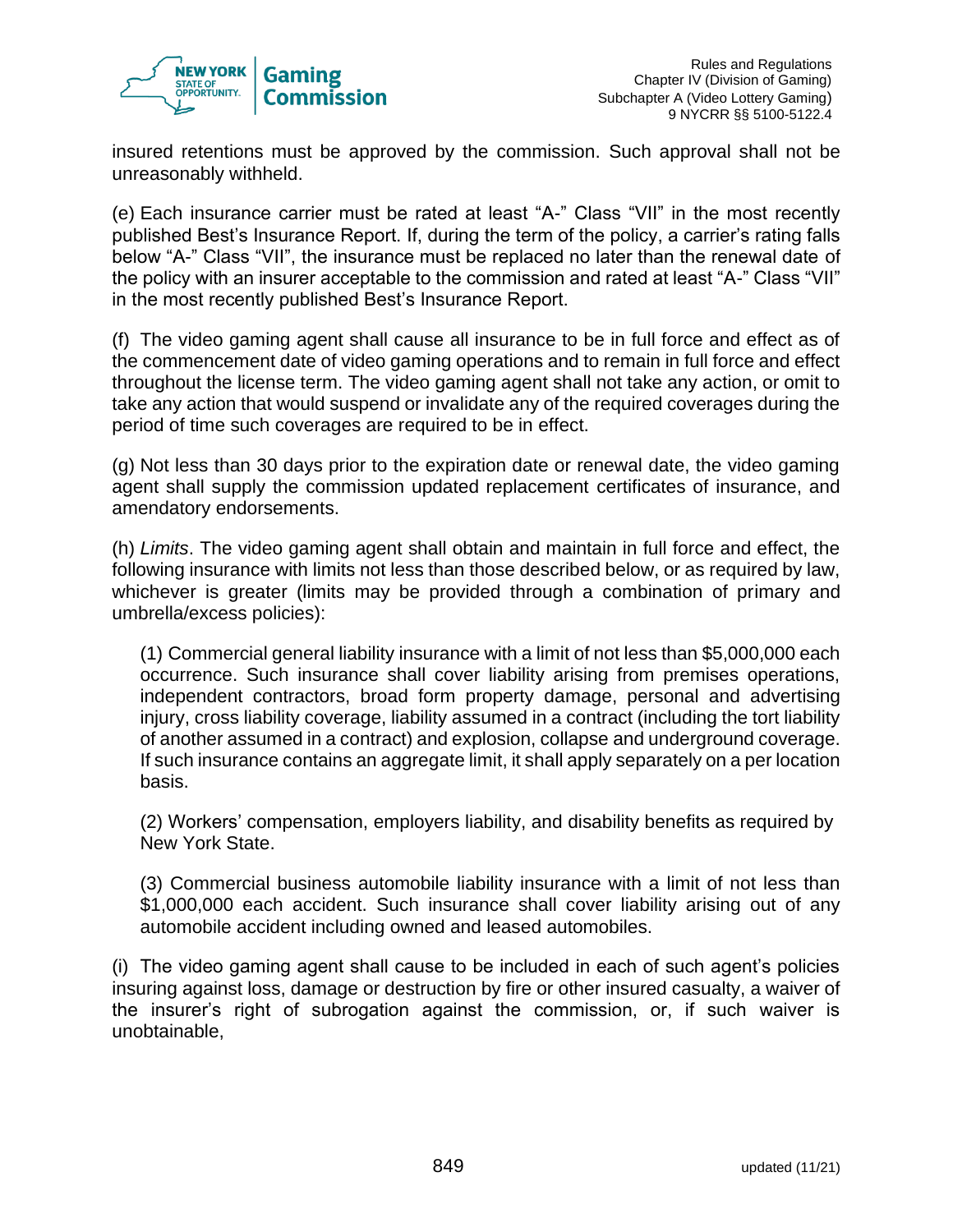

(1) an express agreement that such policy shall not be invalidated if the video gaming agent waives or has waived before the casualty, the right of recovery against the commission or

(2) any other form of permission for the release of the commission.

## **PART 5104**

## **Financial Stability of Video Lottery Gaming Agents**

Section

5104.1 Financial stability criteria

5104.2 Financial stability reporting requirements

5104.3 Failure to demonstrate financial stability

## **§ 5104.1. Financial stability criteria.**

(a) *Criteria*. Each video lottery gaming agent, and each of such agent's principals, shall establish and maintain during the pendency of such video gaming agent license the financial stability of such licensee to the satisfaction of commission. The commission may consider any relevant evidence of financial stability. A video lottery gaming agent shall be considered to be financially stable if such agent establishes by clear and convincing evidence that such agent meets each of the following standards:

(1) Each video lottery gaming agent must assure the financial integrity of video lottery gaming operations by the maintenance of a video lottery gaming bankroll, or equivalent provision(s), adequate to pay prizes to video lottery gaming patrons when due. A video lottery gaming agent shall be found to have established this standard if it maintains, on a daily basis, a video lottery gaming bankroll, or equivalent provisions, in an amount at least equal to the facility's immediate cash requirement exposure for player prizes. Prior to receiving a certificate of operation for the video lottery gaming facility, each video lottery gaming agent must submit to the commission a calculation of their video lottery gaming bankroll to be maintained at the commencement of each gaming day. Such calculation shall be based upon prize valuation levels. The bankroll will be reviewed by the commission, and shall guarantee that the vault funding by weekday is at least equal to 200 percent of the projected average daily prize claims at the video lottery gaming facility. Each video lottery gaming agent must continually review and evaluate daily bankroll requirements and notify the commission in writing if it requests to change the amount of the minimum bankroll. Such notification must be provided to the commission at least 10 days prior to the implementation of the new funding level. Maintenance of a minimum bankroll is subject to audit or review by the commission. Failure to maintain adequate funding levels consistent with this requirement will be a violation of the video lottery gaming agent's license.

(2) Each video lottery gaming agent must be able to pay, as and when due, all local, State and Federal taxes, including the tax on gross revenues imposed by the video lottery gaming law, and any costs associated with the licensing process.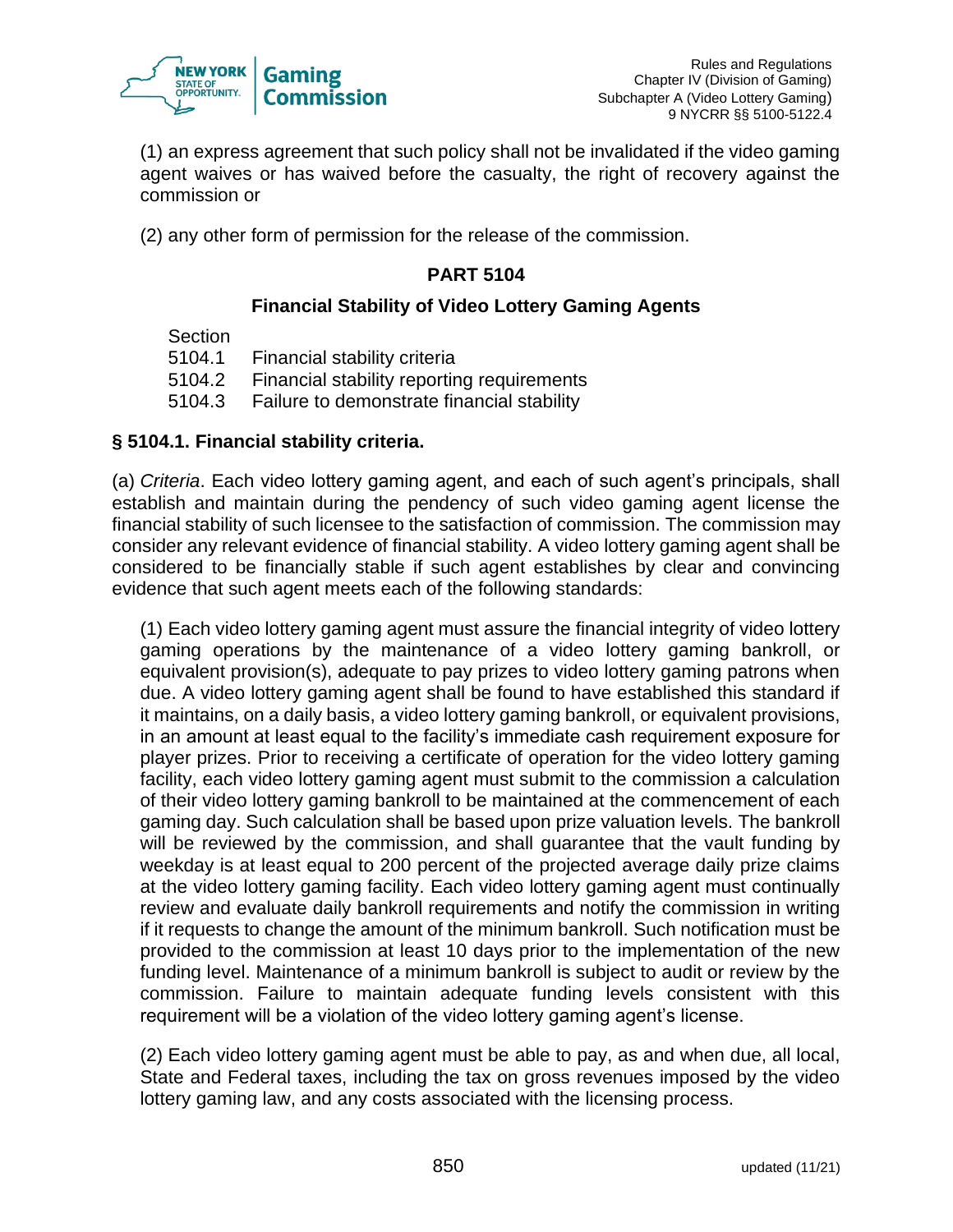

Rules and Regulations Chapter IV (Division of Gaming) Subchapter A (Video Lottery Gaming) 9 NYCRR §§ 5100-5122.4

(3) A video lottery gaming agent shall maintain the video lottery gaming facility and related amenities in good repair. Each video lottery gaming agent shall submit annually to the commission for review, any changes or updates to the capital investment plan for the video lottery gaming facility together with the then-effective capital investment plan. The commission shall review such changes and updates to ensure that each video lottery gaming agent is investing portions of the vendor fee permitted by the act in the facility's infrastructure as is necessary to support viable and successful video lottery gaming in this State. Each capital investment plan submitted shall be in such form as required by the commission and shall discuss the improvements made to the facility since the submission of the last investment plan. Each video lottery gaming agent shall budget for repair and replacement reserves to maintain the facility unless otherwise prohibited by law. The commission reserves the right to require video lottery gaming agents to create and fund replacement reserves at such amounts determined by the commission consistent with the requirements of the act.

(4) Each video lottery gaming agent must be able to pay, exchange, refinance or extend debts, including long-term and short-term principal and interest and capital lease obligations, that will mature or otherwise come due and payable during the license term, or to otherwise manage such debts and any default with respect to such debts. Each video lottery gaming agent shall advise the commission of such agent's plans to meet this standard with respect to any material debt(s) coming due and payable within 12 months after the end of the license term.

(5) No video lottery gaming agent shall consummate a material debt transaction without the prior written approval of the commission.

(6) No video lottery gaming agent shall guarantee the debt of any person or business entity, whether by co-signature or otherwise, or assume the debt of any person or business entity; or enter into any agreement to place any encumbrance on its video lottery gaming facility to secure the debts of such video gaming agent, any person or business entity, without the prior written approval of the commission.

(b) In reviewing any transaction in connection with the financial stability of the video lottery gaming agent or any of such agent's principals, the commission shall consider whether the transaction deprives the agent or person of financial stability, taking into account the current or projected financial condition of the video lottery gaming agent and such agent's affiliate, and the potential impact of any default on the agent or person.

(c) Any subsequent use of the proceeds of a financial transaction previously approved by the commission pursuant to these regulations, including subsequent drawings under previously approved transactions, shall not require further commission approval unless such use is inconsistent with the use approved by the commission.

(d) The commission may restrict or prohibit the transfer of cash to, or the assumption of liabilities on behalf of, an affiliate of the video gaming agent if, in the judgment of the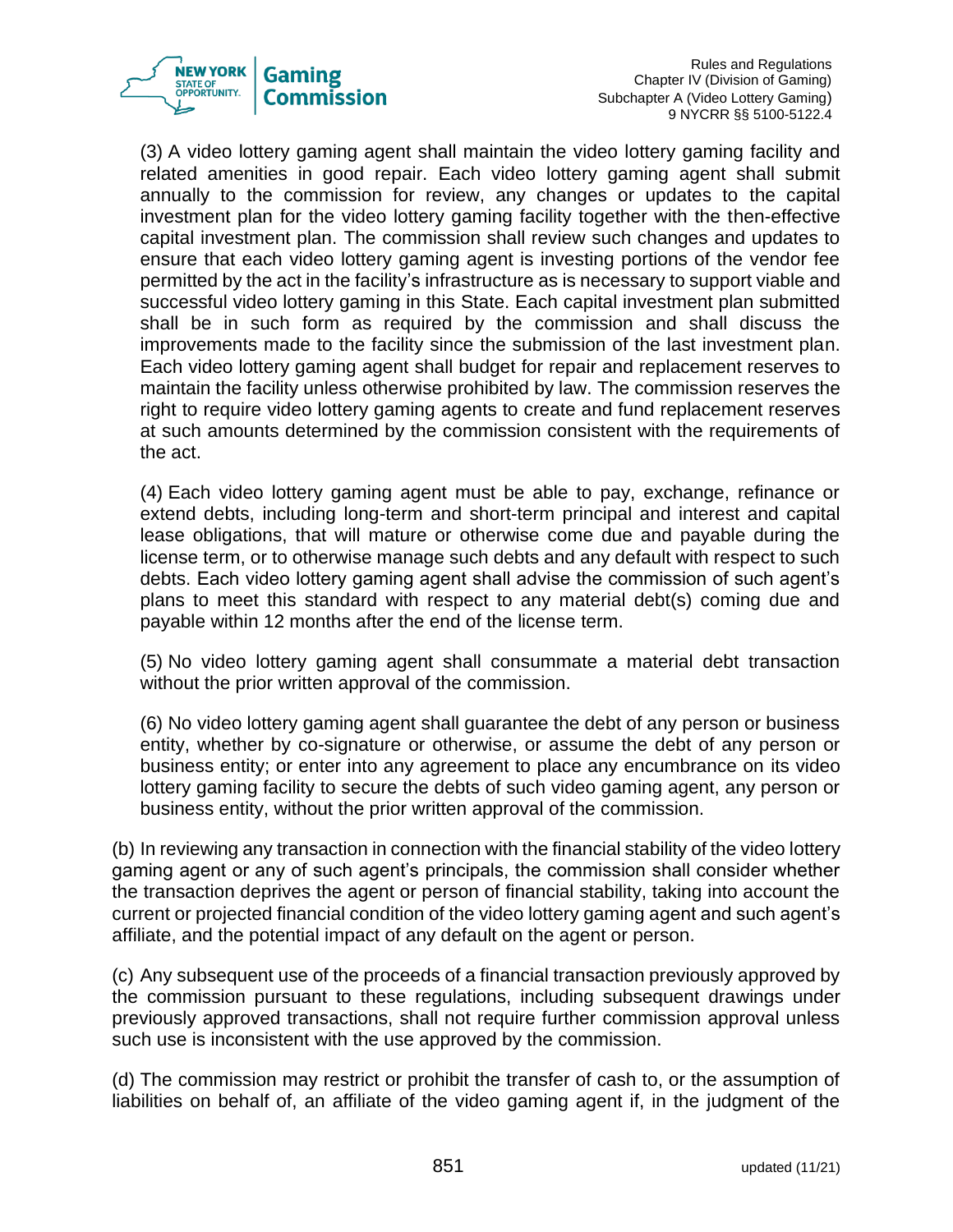

commission, such transfer or assumption would deprive the video lottery gaming agent of financial stability.

## **§ 5104.2. Financial stability reporting requirements.**

Each video lottery gaming agent and such agent's principals shall be required to maintain accurate and complete accounting records pertaining to video lottery gaming operations at the video lottery facility or such location approved in writing by the commission. Such records shall be maintained in accordance with generally accepted accounting principles. In connection with such records, each video lottery gaming agent shall report to the commission the following:

(a) on the fiscal year basis of the video lottery gaming agent, the video lottery gaming agent shall submit audited financial statements in accordance with these regulations within 120 days of such fiscal year end;

(b) video lottery gaming agents will submit standard financial reports required by these regulations; and

(c) such other information as the commission shall deem necessary for a showing of financial stability for a particular video lottery gaming agent including, without limitation, quarterly submissions of financial information.

## **§ 5104.3. Failure to demonstrate financial stability.**

In the event a video lottery gaming agent, or any licensee under these regulations, fails to demonstrate financial stability as required by these regulations to the satisfaction of the commission, the commission may take such action as is necessary to fulfill the purposes of the act and to protect the public interest, including, but not limited to: issuing conditional or temporary licenses, approvals or determinations; establishing an appropriate cure period; imposing reporting requirements in excess of those otherwise mandated by these regulations; placing such restrictions on the transfer of cash or the assumption of liabilities as is necessary to insure future compliance with the financial stability standards; requiring the maintenance of reasonable reserves or the establishment of dedicated or trust accounts to insure future compliance with the financial stability standards; requiring a special audit, with such audit plan to be approved by the commission and conducted by an independent accounting firm at the expense of the video lottery gaming agent; charging interest as provided in these regulations on any outstanding amount of sales due the commission; suspending, revoking or denying licensure; or such other action as the commission determines appropriate in accordance with these regulations.

## **PART 5105**

## **Video Lottery Gaming Key Employee and Employee Licensing**

Section

5105.1 Persons required to obtain a video lottery gaming key employee license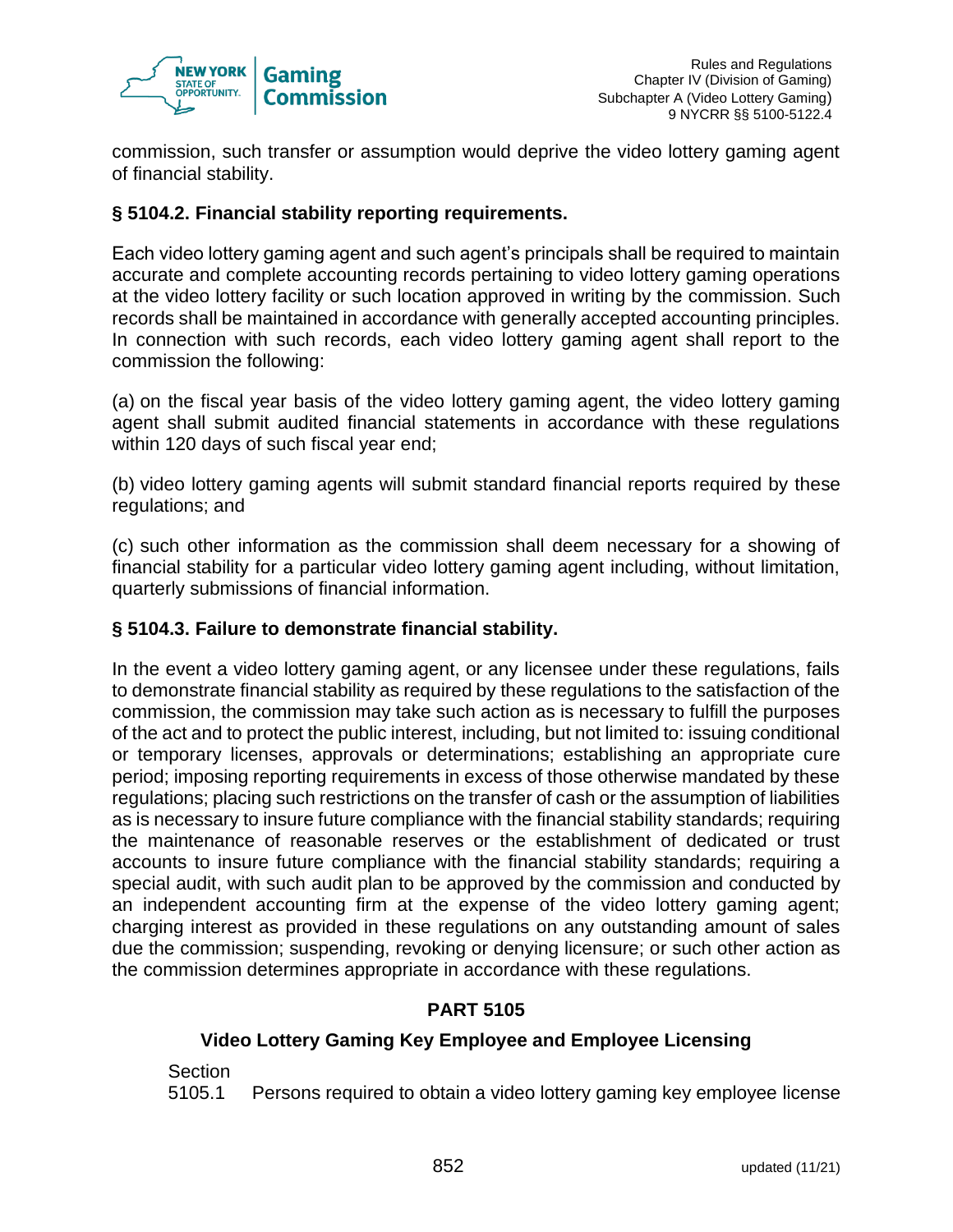

- 5105.2 Persons required to obtain a video lottery gaming employee license
- 5105.3 Video lottery gaming key employee and video lottery gaming employee applications and disclosure forms
- 5105.4 Standard for issuance of video lottery gaming key employee and video lottery gaming employee licenses
- 5105.5 Duration of license, effective date

### **§ 5105.1. Persons required to obtain a video lottery gaming key employee license.**

Any natural person who will be employed by a video lottery gaming agent in a position that includes any responsibility or authority to develop or administer policy or long-range plans or to make discretionary decisions regarding video lottery gaming facility operations, regardless of job title, and who is not a principal of such agent, shall be required to hold, prior to being involved in any video lottery gaming licensed activities, a current and valid video lottery gaming key employee license issued by the commission or shall have filed a request for a temporary license under section 5102.12 of this Subchapter.

#### **§ 5105.2. Persons required to obtain a video lottery gaming employee license.**

(a) Any natural person who will be employed by a video lottery gaming agent in any position and who is not a principal of a video lottery gaming agent or a video lottery gaming key employee, shall be required to hold, prior to the commencement of such employment, a current and valid video lottery gaming employee license issued by the commission.

(b) Any person who holds a current and valid video lottery gaming key employee license may perform the duties and responsibilities of any position that requires a video lottery gaming employee license.

(c) Any person who is employed solely in the pari-mutuel racing business shall not be required to obtain a video lottery gaming employee license, unless such person enters video lottery gaming restricted areas in the course of such person's employment.

### **§ 5105.3. Video lottery gaming key employee and video lottery gaming employee applications and disclosure forms.**

(a) The video lottery gaming key employee and video lottery gaming employee applications, personal history disclosure forms or principal disclosure forms shall be in a format prescribed by the commission.

(b) In addition to any information requested in the application, each applicant for a video lottery key employee and video lottery gaming employee license shall provide the commission: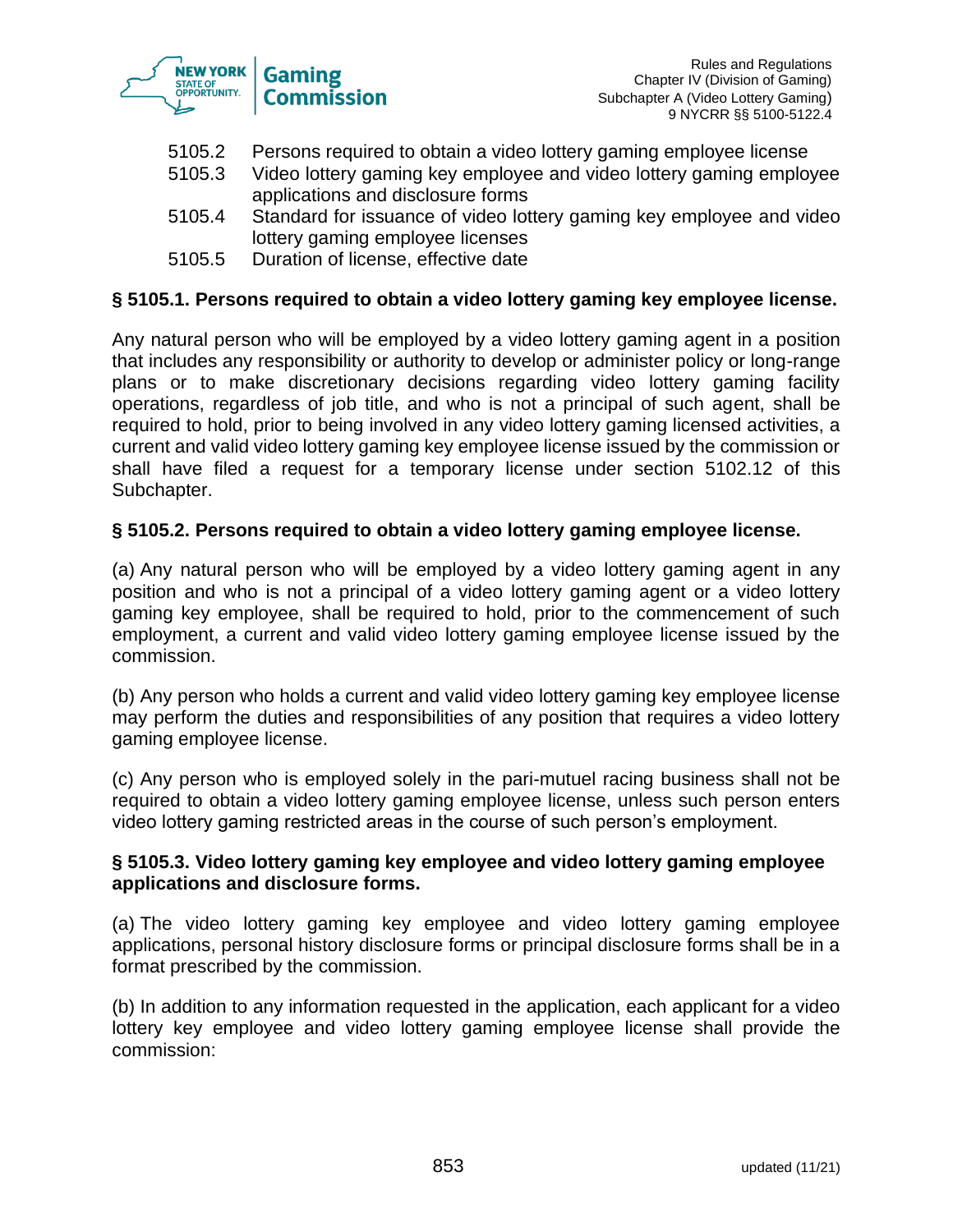

(1) the name, address, occupation and phone number of each person(s) who can attest to the applicant's character and reputation;

(2) a signed, dated and notarized certification of truth; and

(3) a signed, dated and notarized release authorization(s) that shall direct all courts, probation departments, selective service boards, employers, educational institutions, financial and other institutions and all governmental agencies to release any and all information pertaining to the applicant as requested by the commission.

### **§ 5105.4. Standard for issuance of video lottery gaming key employee and video lottery gaming employee licenses.**

(a) Each applicant for a video lottery gaming key employee and video lottery gaming employee license must produce such information, documentation and assurances as requested by the commission concerning the following qualification criteria:

(1) Such information, documentation, releases and assurances as may be required to establish by clear and convincing evidence the financial stability, integrity and responsibility of the applicant, including but not limited to, bank references, business and personal income and disbursements schedules, tax returns and other reports filed with governmental agencies, and business and personal accounting and check records and ledgers. In addition, each applicant shall, in writing, authorize the examination of all bank accounts and records as may be deemed necessary.

(2) Such information, documentation, releases and assurances as may be required to establish by clear and convincing evidence the applicant's good character, honesty and integrity. Such information shall include, without limitation, data pertaining to family, habits, character, reputation, criminal and arrest record, business activities, financial affairs, and business, professional and personal associates, covering at least the 10-year period immediately preceding the filing of the application. Each applicant shall notify the commission of any civil judgments obtained against such applicant pertaining to antitrust or security regulation laws of the Federal government, of this State or of any other state, jurisdiction, province or country.

(3) Upon request of the commission, the potential employee shall produce letters of reference from law enforcement agencies having jurisdiction in the applicant's place of residence and principal place of business, which letters of reference shall indicate that such law enforcement agencies do not have any pertinent information concerning the applicant, or if such law enforcement agency does have information pertaining to the applicant, shall specify what that information is.

(4) If the applicant has been associated with gaming operations in any capacity in any jurisdiction that permits such activity, the applicant, when requested by the commission, shall produce letters of reference from the gaming enforcement or control agency for such jurisdiction. Such letters of reference shall specify, without limitation,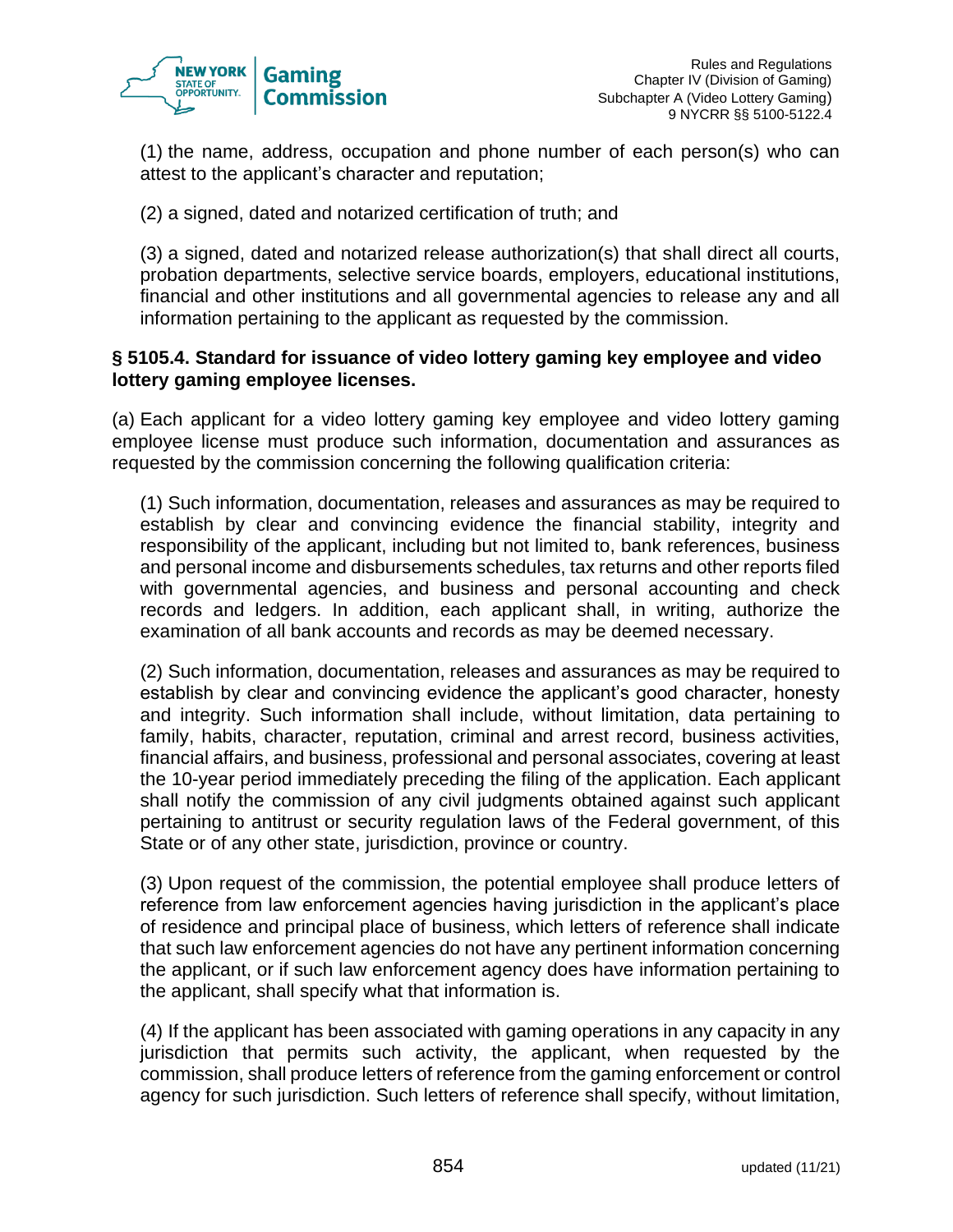

the experience of such gaming enforcement or control agency with the applicant, the applicant's associates, the applicant's participation in the gaming operations of such jurisdiction, and, to the extent permitted by applicable law, any enforcement action by such gaming enforcement or control agency against the applicant. The applicant shall separately authorize the commission or the commission's authorized representative to communicate with and examine appropriate files of any such gaming enforcement or control agency in any such jurisdiction.

## **§ 5105.5. Duration of license, effective date.**

Any video lottery gaming key employee or employee license shall be issued by the commission and shall remain in force until suspended, revoked or terminated by the commission in accordance with the provisions set forth in this subchapter. Upon reasonable notice to existing licensees, the commission may require renewal of licenses, establish probation, or set other conditions upon the license. A license fee may be established and required at the discretion of the commission.

## **PART 5106**

## **Video Lottery Gaming Vendor Licensing**

Section

5106.1 Persons required to obtain a video lottery gaming vendor license

5106.2 Standards for issuance of a video lottery gaming vendor license

5106.3 Vendor license application and disclosure form

## **§ 5106.1. Persons required to obtain a video lottery gaming vendor license.**

(a) Any vendor who offers goods or services, as defined in this subchapter, that directly relate to a video lottery gaming activity at any video lottery gaming facility, including, without limitation, those who intend to manufacture, sell, distribute, maintain and repair video lottery gaming terminals and related equipment, or who intend to provide management services, or who intend to provide a central system for the operation of video lottery gaming within the State, together with such vendor's principal(s) and key employee(s), shall be required to be licensed in accordance with the provisions of these regulations prior to providing any such goods or services to the commission or any video lottery gaming agent or at a video lottery gaming facility.

(b) In addition to any vendor required to be licensed by this part, the commission may require a license for any person or business entity, other than a banking or financial institution who has provided more than 10 percent of the total financing of the video lottery gaming enterprise, if the issuance of such license would be consistent with this Part and consistent with the protection of video lottery gaming in the state.

(c) The commission may conduct background investigation(s) on any person or business entity performing services or providing goods for or at the video lottery gaming facility at any time after the issuance of a temporary license to the video lottery gaming agent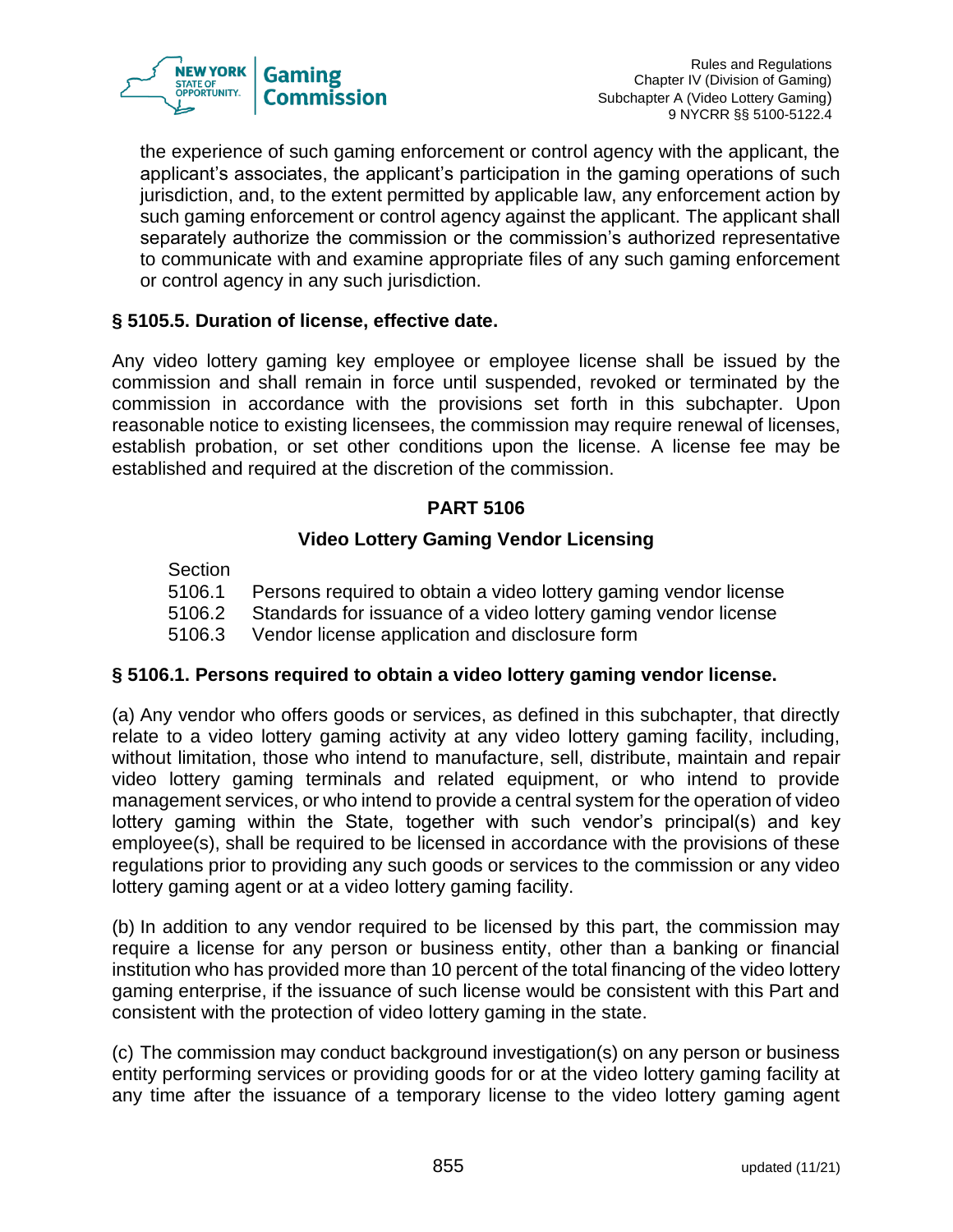

pursuant to these regulations. The video lottery gaming agent shall cooperate and cause such person(s) or business entities to cooperate in any such investigation(s). The failure of the video lottery gaming agent or such person(s) or business entities to cooperate with any commission investigation shall be a violation of any license issued to the video lottery gaming agent, the act and these regulations.

## **§ 5106.2. Standards for issuance of a video lottery gaming vendor license.**

(a) In order to be qualified to receive a video lottery gaming vendor license, each vendor and their principals and key employees, must qualify under the standards established by these regulations for the issuance of a video lottery gaming agent license. Licensure of any vendor may be denied to any applicant disqualified in accordance with the criteria established for qualification of a video lottery gaming agent; provided that no video lottery gaming vendor license shall be issued until proof of valid business registration with the Department of State and the Department of Taxation and Finance is submitted to the commission.

(b) A vendor licensed pursuant to these regulations shall require proof from all of such vendor's subcontractors that such subcontractors hold valid business registration with the Department of State and the Department of Taxation and Finance.

(c) Notwithstanding any other section of these regulations, as a condition of any video lottery gaming vendor license, each video lottery gaming vendor shall comply with the requirements of the State Labor Law and the regulations promulgated hereunder, if applicable, to facilitate the training of persons in the repair and reconditioning of video lottery terminals.

## **§ 5106.3. Vendor license application and disclosure form.**

Each applicant for a video lottery gaming vendor license will be required to submit a vendor license application in such form prescribed by the commission.

## **PART 5107**

## **Personnel Assigned to the Operation of Video Lottery Gaming Facilities**

- **Section** 5107.1 Assigned personnel
- 5107.2 Jobs compendium submission

## **§ 5107.1. Assigned personnel.**

(a) The video lottery gaming agent shall be required to employ the personnel herein described in the operation of the video lottery gaming facility regardless of the position titles assigned to such personnel by such agent in the jobs compendium submitted to the commission. Functions described in this Part shall be performed only by persons holding the appropriate license required by the video lottery gaming agent's jobs compendium to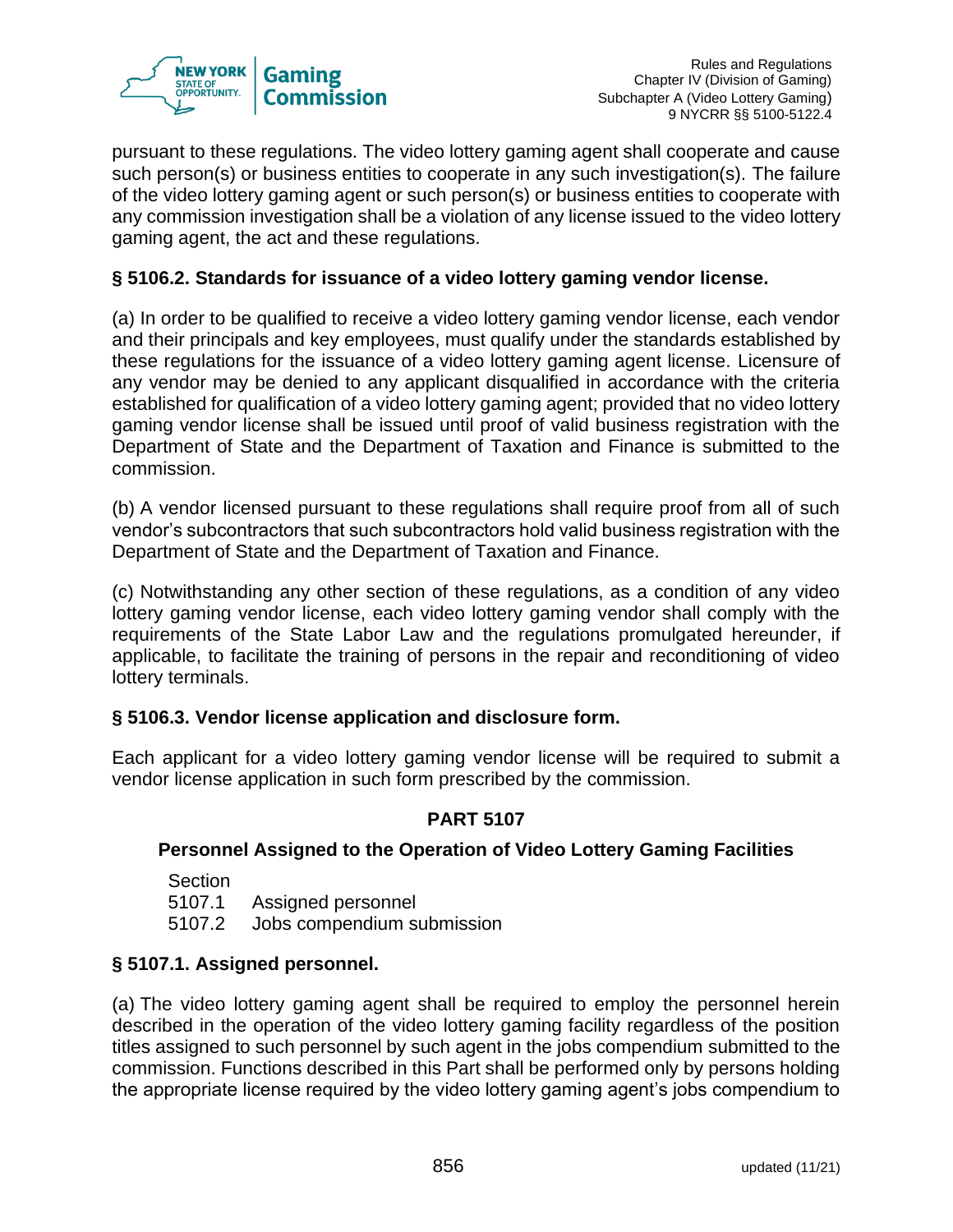

perform such functions, or by persons holding the appropriate license required by such compendium to supervise persons performing such functions.

(b) Each video lottery gaming agent shall at all times maintain a level of staffing that ensures the proper operation and effective supervision of all video lottery gaming in such agent's video lottery gaming facility.

(c) The video lottery gaming agent shall be required to employ a video lottery gaming facility manager. The video lottery gaming facility manager shall be the executive assigned the responsibility and authority for the supervision and management of the overall operation of the video lottery gaming agent's gaming facility department including, without limitation, the hiring and terminating of all video lottery gaming facility personnel.

(d) In the absence of the video lottery gaming facility manager, the video lottery gaming facility shall have an assistant video lottery gaming facility manager who is employed within the video lottery gaming facility department and shall be designated by the video lottery gaming agent as the person responsible for the overall operation of the video lottery gaming facility department and such person shall have the authority of a video lottery gaming facility manager.

(e) Subject to prior commission approval, in lieu of an assistant video lottery gaming facility manager, the video lottery gaming facility manager may designate any licensed video lottery gaming key employee as a "manager on duty" except that the director of surveillance and the director of security for the video lottery gaming facility are each prohibited from being so designated.

## **§ 5107.2. Jobs compendium submission.**

(a) The video lottery gaming agent shall prepare and maintain a jobs compendium consistent with the requirements of this section detailing job descriptions and lines of authority for all personnel engaged in the operation of the video lottery gaming facility. Unless otherwise directed by the commission, a jobs compendium shall be submitted for approval at least 60 days prior to the projected date of the commencement of video lottery gaming operations. Upon receipt, the commission shall review the jobs compendium and shall determine whether the job descriptions and tables of organization contained therein conform to the standards of this Part. If the commission finds insufficiencies, the commission shall, in writing, specify the same to the video lottery gaming agent, which shall make appropriate alterations. When the commission determines the submission to be adequate with respect to these standards, it shall notify the video lottery gaming agent of such in writing. The video lottery gaming agent shall not commence gaming operations unless and until the jobs compendium of such agent is approved in writing by the commission.

(b) Each jobs compendium submitted by a video lottery gaming agent shall include the following sections, in the order listed: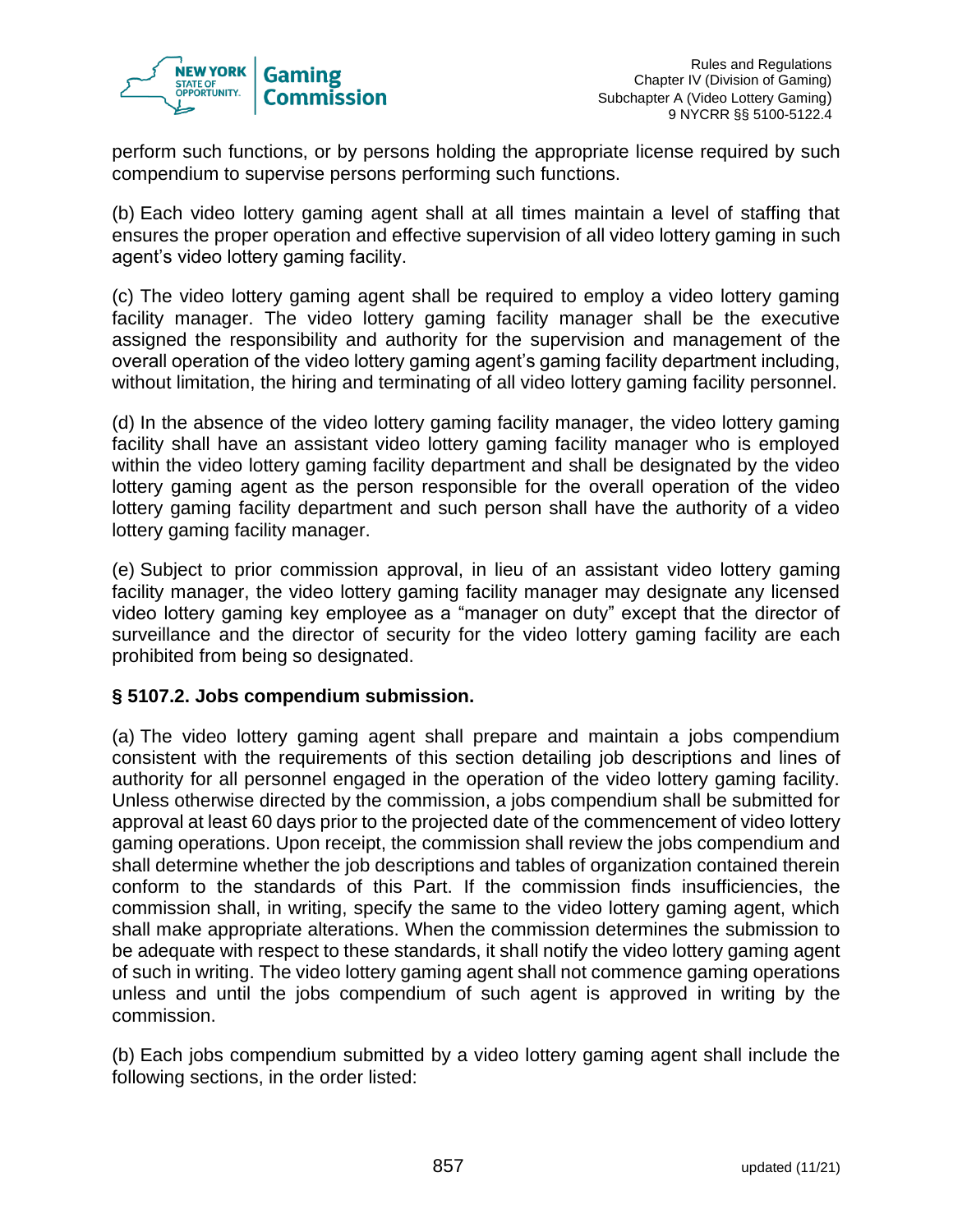

(1) an alphabetical table of contents, listing the position, title, job code and type of license (*i.e.*, principal, key, etc.) for each job description included in paragraph (3) of subdivision (b) of this section, and the page number on which the corresponding job description may be found;

(2) an organization chart for each department, including all positions regardless of whether the positions require an occupational license, and illustrating, by position title, direct and indirect lines of authority within the department. Each page of a table of organization shall specify the following:

(i) the date of its submission;

(ii) the date of the previously submitted table of organization that it supersedes if any; and

(iii) a unique title or other identifying designation for that table of organization.

(3) A description of each employee position that accurately corresponds to the position title as listed in the table of organization and in the alphabetical table of contents. Each position description shall be contained on a separate page, organized by departments, and shall include, at a minimum, the following:

- (i) position title and corresponding department;
- (ii) salary range;
- (iii) job duties and responsibilities;
- (iv) detailed descriptions of experience or educational requirements;
- (v) projected number of employees in the position;

(vi) the date of submission of each employee position job description and the date of any prior job description it supersedes;

(vii) the date of submission and page number of each table of organization on which the employee position title is included; and

(viii) the type of license (*i.e.*, principal, key, etc.).

(b) Except as otherwise provided in subdivision (d) of this section, any amendment to a previously submitted jobs compendium, including any amendment to a table of organization, may be implemented by the video lottery gaming agent without the prior approval of the commission, provided that:

(1) the amendment is immediately recorded in the jobs compendium maintained by the video lottery gaming agent on the premises of such agent; and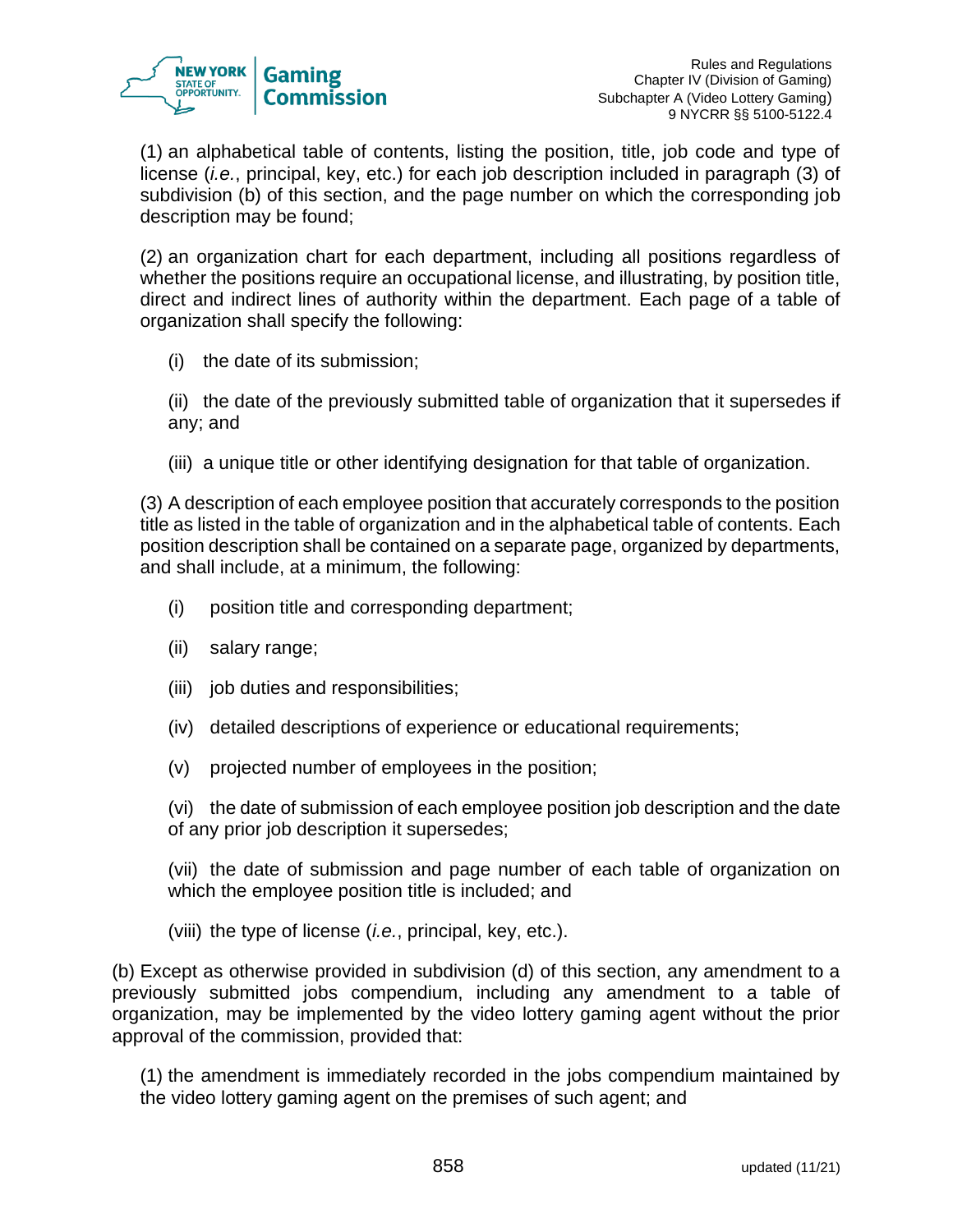

(2) the amendment is submitted to the commission by the end of the business day on the date of implementation, including at a minimum, the following:

(i) a detailed cover letter listing by department each position title to which modifications have been made, a brief summary of each change, instructions regarding any changes in page numbers and the date of implementation; and

(ii) the proposed changes to the information required by subdivision (b) of this section, including the corresponding job descriptions and tables of organization, contained on pages that may be used to substitute for those sections of the jobs compendium previously in writing by the commission.

(3) the video lottery gaming agent shall not be required to file amendments to job descriptions for positions that do not require an employee license. Non-licensed positions subsequently determined or required to be licensed shall be treated as an amendment pursuant to subdivision (c) of this section.

(4) except as otherwise required by these regulations, the video lottery gaming agent shall submit a complete and up-to-date jobs compendium in accordance with subdivision (a) of this section to the commission 18 months after commencement of gaming and every two years thereafter, unless otherwise directed by the commission.

(5) the video lottery gaming agent (or applicant) shall maintain on the premises of such agent a complete, updated copy of the jobs compendium of such agent (or applicant), which shall be made available for review upon the request of the commission.

(6) whenever required by these regulations, the video lottery gaming agent shall file three copies of a jobs compendium and three copies of an amendment to a jobs compendium with the commission. Each copy shall be in a format prescribed in writing by the commission, including a cover indicating the date of the submission and the label "Jobs Compendium Submission" or "Jobs Compendium Amendment" as appropriate.

(7) the video lottery gaming agent shall submit to the commission a list of employees who have received annual compensation of \$100,000 or more, including salary, bonuses, incentives, profit sharing or any other compensation as indicated on the employees' annual Internal Revenue Service Form W-2. Such list shall be submitted to the commission by March 31 for the preceding calendar year and shall include the following for each employee listed:

- (i) the name of the employee;
- (ii) the employee license number;

(iii) the position of the employee and the corresponding job code for such position;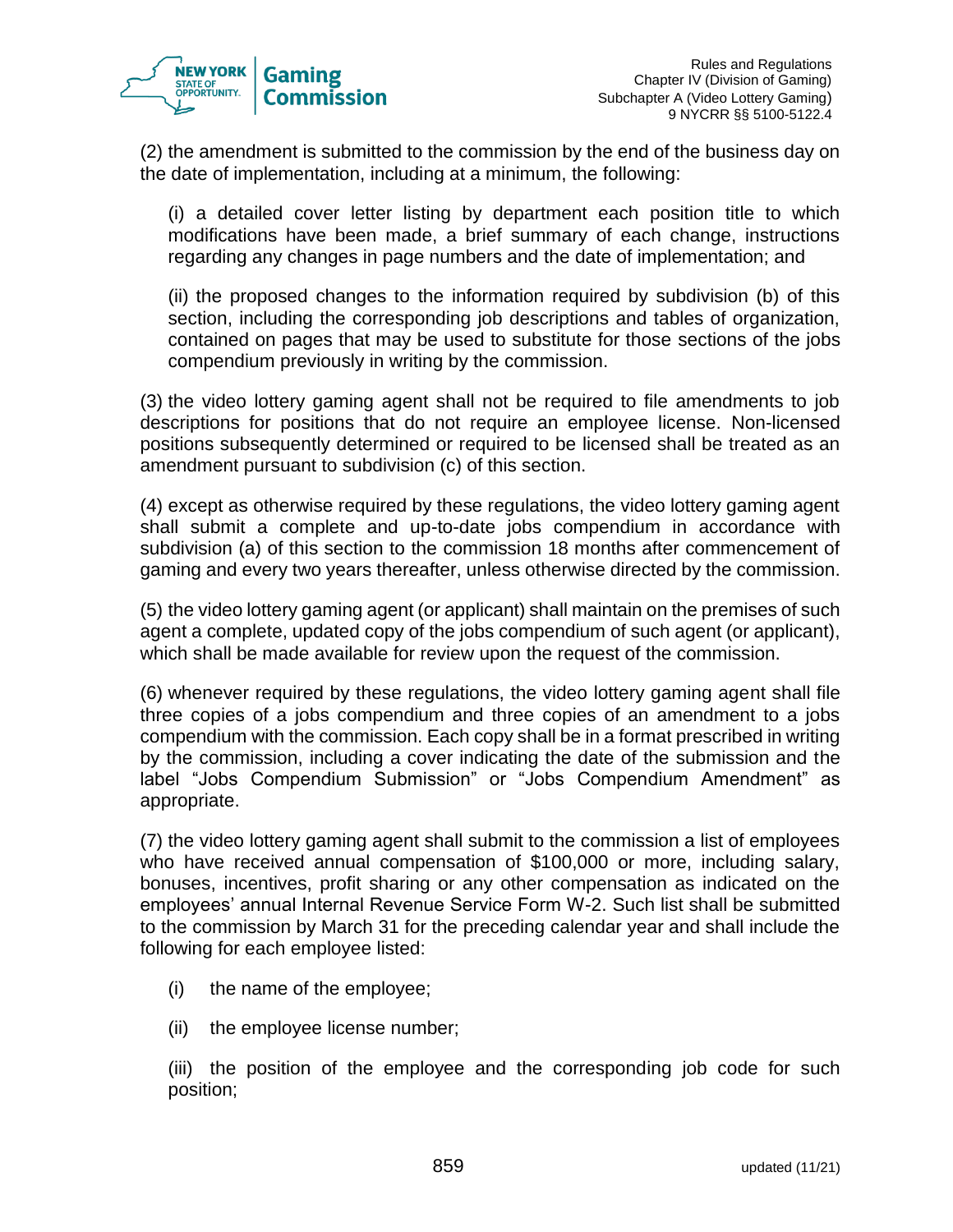

(iv) the total amount of compensation received by the employee; and

(v) each form of compensation received, such as salary, bonuses, incentives or profit sharing, and the amount thereof;

(8) no provision of this section shall be construed so as to limit the video lottery gaming agent's discretion to utilize a particular job title for any position in such agent's jobs compendium.

## **PART 5108**

#### **Internal Controls Governing the Operation of Video Lottery Gaming**

Section

- 5108.1 Video lottery gaming agent's organization
- 5108.2 Purpose, format, submission and amendment of the video lottery gaming agent's system of internal control.
- 5108.3 Obligation to terminate, suspend or refuse employment; form of notice
- 5108.4 Employee reporting and record keeping requirements

## **§ 5108.1. Video lottery gaming agent's organization.**

(a) Each video lottery gaming agent shall organize their video lottery gaming operation in such a manner that all financial records are separate and distinct from all financial records relative to their other business operations.

(b) Each video lottery gaming agent's system of internal controls shall include tables of organization. Each video lottery gaming agent shall, except as otherwise provided in this section, tailor such agent's organizational structure to meet the needs or policies of such agent's particular management philosophy. The proposed organizational structure of each video lottery gaming agent shall be approved in writing by the commission in the absence of a conflict between the organizational structure and the criteria listed below, which criteria are designed to maintain the integrity of video lottery gaming operations. Each video lottery gaming agent's tables of organization shall provide for:

(1) a system of personnel and chain of command that permits management and supervisory personnel to be held accountable for actions or omissions within their areas of responsibility;

(2) the segregation of incompatible functions so that no employee is in a position both to commit an error or to perpetrate a fraud and to conceal the error or fraud in the normal course of such employee's duties;

(3) primary and secondary supervisory positions that permit the authorization or supervision of necessary transactions at all relevant times; and

(4) areas of responsibility that are not so extensive as to be impractical for one person to monitor.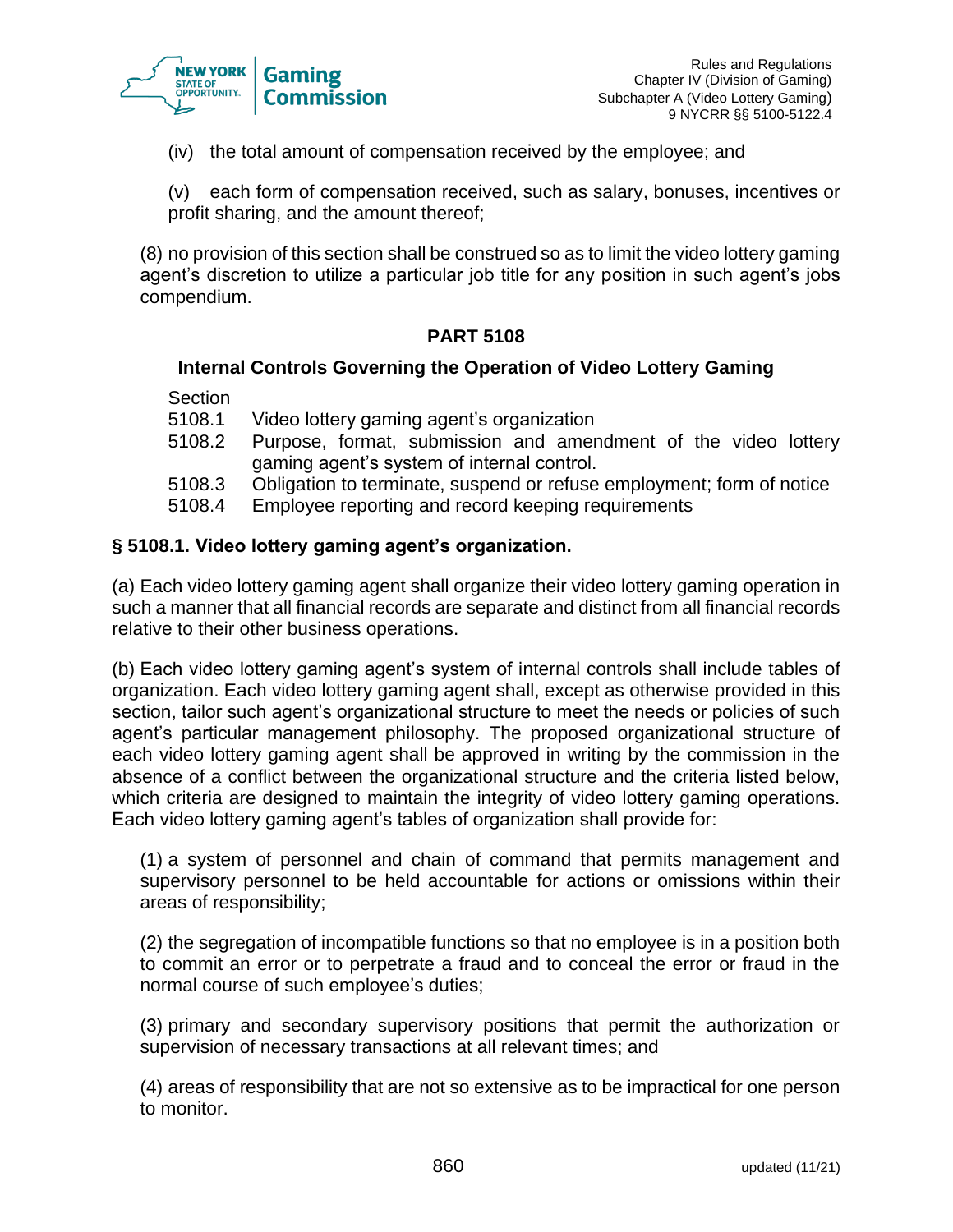

(c) In addition to satisfying the requirements of subdivision (b) of this section, each video lottery gaming agent's system of internal controls shall include, at a minimum, the following departments and supervisory positions. Each of the departments and supervisors required or authorized by this section (a "mandatory" department or supervisor) shall cooperate with, yet perform independently of, all other mandatory departments and supervisors of the video lottery gaming agent. Notwithstanding the foregoing, a department or supervisor of a video lottery gaming agent that is not required or authorized by this section may operate under or in conjunction with a mandatory department or supervisor unless the commission subsequently disapproves such operation as being inconsistent with the standards in subdivision (b). Mandatory departments and supervisory positions are as follows:

(1) The director of surveillance shall supervise the surveillance department. The director of surveillance shall report to the facility manager of the video lottery gaming facility, the chief operating officer, or another officer as determined by the agent and approved by the commission and be free to make reports directly to the video lottery gaming agent's principals, members and board of directors. The surveillance department shall be responsible for, without limitation, the following:

(i) the clandestine surveillance of the operation and conduct of the video lottery gaming and bill acceptors;

(ii) the clandestine surveillance of the operation of the cashiers' cage and satellite cages;

(iii) the audio-video recording of activities in the count rooms;

(iv) the detection of cheating, theft, embezzlement, and other illegal activities in the video lottery gaming facility, count rooms, and cashiers' cages;

(v) the detection of the presence in the video lottery gaming facility of any person who is excluded or ejected;

(vi) the video recording of illegal and unusual activities monitored;

(vii) providing mandatory immediate notification to appropriate supervisors and the commission and the commission's designee upon detecting, and also upon commencing video or audio recording of, any person who is engaging in or attempting to engage in, or who is reasonably suspected of cheating, theft, embezzlement, or other illegal activities;

(viii) providing mandatory immediate notification to appropriate supervisors and the commission and the commission's designee upon detecting, and also upon commencing video or audio recording of, any person who is excluded or ejected;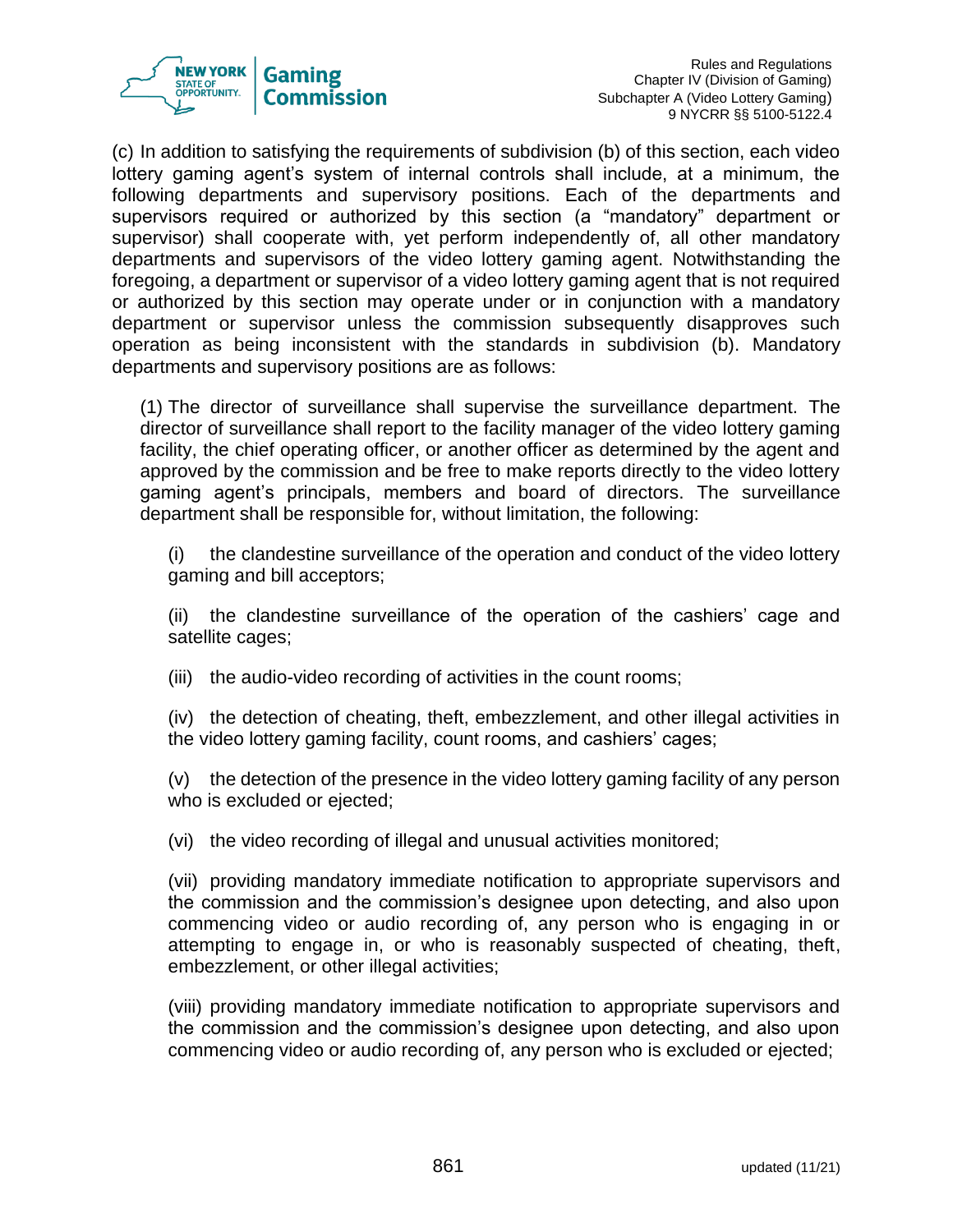

(ix) pursuant to and in addition to subparagraphs (vii) and (viii) of this paragraph, a daily report of these events shall be transmitted to the commission or the commission's designee.

(2) A video lottery games department supervised by a person referred to herein as a video lottery gaming manager. The video lottery games department shall be responsible for the operation of the video lottery gaming facility, including the conduct of all authorized games and bill acceptors in the facility.

(3) A security department is supervised by a person referred to herein as a director of security. The security department shall be responsible for the overall security of the video lottery gaming facility including, without limitation, the following:

- (i) the physical safety of patrons in the video lottery gaming facility;
- (ii) the physical safety of personnel employed at the video lottery gaming facility;

(iii) the physical safeguarding of assets transported to and from the video lottery gaming facility and cashiers' cage departments;

(iv) the protection of the patrons' and the video lottery gaming facility's property from illegal activity;

(v) the detainment of each individual as to whom there is probable cause to believe that he or she has engaged in or is engaging in conduct that violates the Act or these regulations inclusive, for the purpose of notifying appropriate law enforcement authorities;

(vi) the control and maintenance of a system for the issuance of temporary employee license credentials and vendor access credentials;

(vii) the recordation and immediate notification to appropriate supervisors and the commission and the commission's designee of any and all unusual occurrences within the video lottery gaming facility for which the assignment of a security department employee is made. Each incident, without regard to materiality, shall be assigned a sequential number and, at a minimum, the following information shall be recorded in an electronic file that prohibits or tracks any changes or in indelible ink in a bound, laboratory-type notebook from which pages cannot be removed and each side of each page of which is sequentially numbered:

- (*a*) the assignment number;
- (*b*) the date;
- (*c*) the time;
- (*d*) the nature of the incident;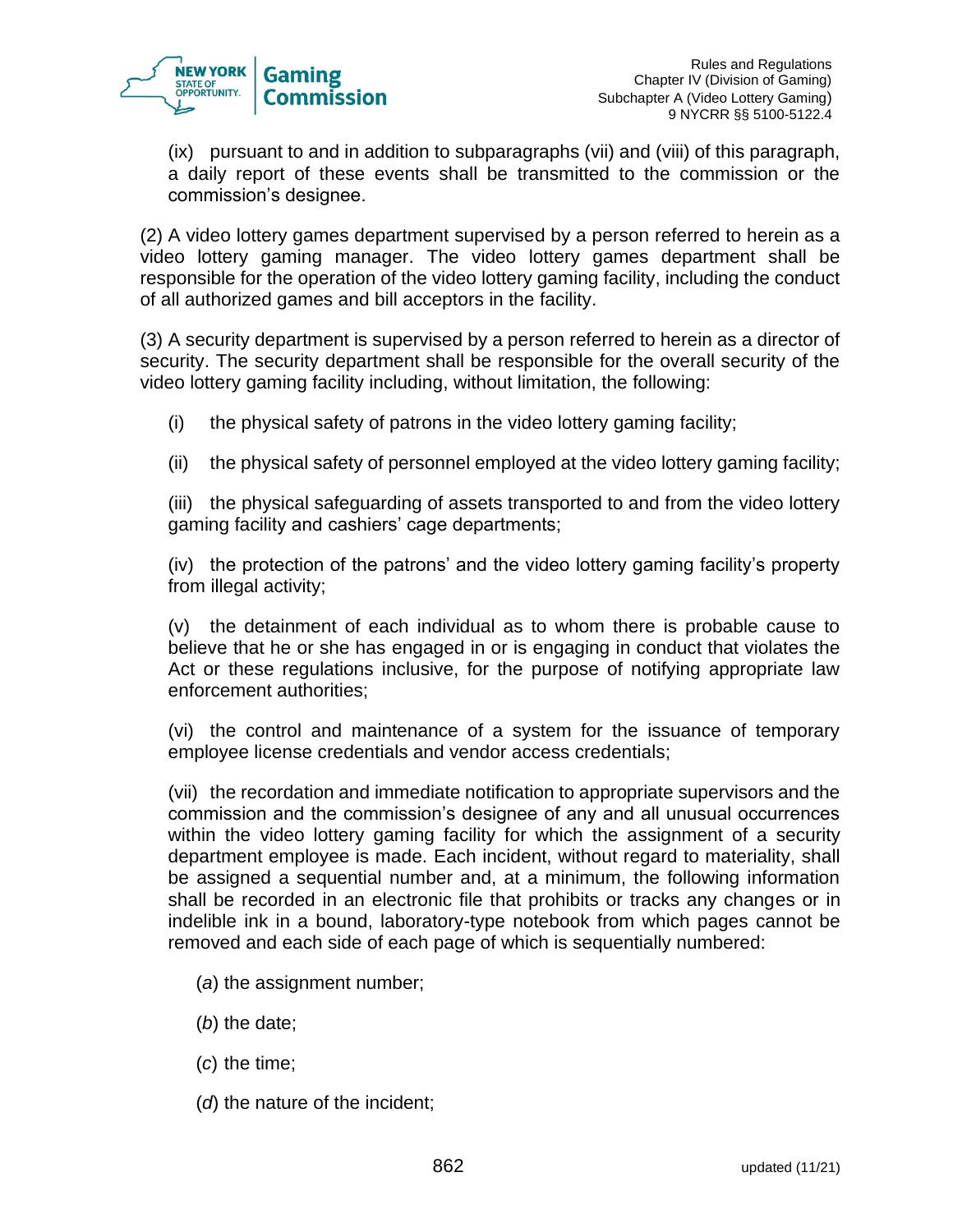

(*e*) the name of the person involved in the incident, and if applicable, their employee license number;

(*f*) the name and employee license number of the security department employee assigned; and

(*g*) the identification of any person who is removed, excluded or ejected.

(4) A video lottery gaming accounting department supervised by a person referred to herein as a controller. The controller shall be responsible for all video lottery gaming facility accounting control functions including, without limitation, the preparation and control of records and data, the control of stored data, the control of unused forms, the accounting for and comparison of operational data and forms, and the control and supervision of the cashiers' cage, any satellite cages and the count room.

(5) The video lottery gaming agents are required to submit to the commission a written plan stating the manner in which they will ensure compliance with the commission's internal control guidelines and those internal control procedures submitted by the agent to the commission. This plan may include the creation of an internal audit department or the hiring of a qualified provider of internal audit services (e.g. a certified public accounting firm or other consulting firm) or a combination of these measures. This plan should be approved in writing by the commission prior to start up and any changes in the plan should be submitted to the commission for approval.

(6) The count room shall each be supervised by a video lottery gaming key employee, who shall be responsible for the supervision of the count.

(7) A video lottery gaming agent that operates lvideo lottery gaming in more than one room of the video lottery gaming facility may be required to maintain a separate cashiers' cage in each room. Each cashiers' cage shall be supervised by a video lottery gaming key employee referred to herein as a cage supervisor. The cage supervisor shall directly report to the controller or to another supervisor as approved by the commission and shall be responsible for the control and supervision of cage cashiers, clerks and the cage functions. If a video lottery gaming agent elects to operate one or more satellite cages, each satellite cage shall be supervised by a video lottery gaming key employee in accordance with a supervisory structure approved in writing by the commission and consistent with these regulations.

(d) The video lottery gaming agent's personnel shall be trained in all internal control and accounting practices and procedures relevant to each employee's individual function. Special instructional programs shall be developed by the video lottery gaming agent in addition to any on-the-job instruction sufficient to enable all members of the departments required by this section to be thoroughly conversant and knowledgeable with the appropriate and required manner of performing of all transactions relating to their functions.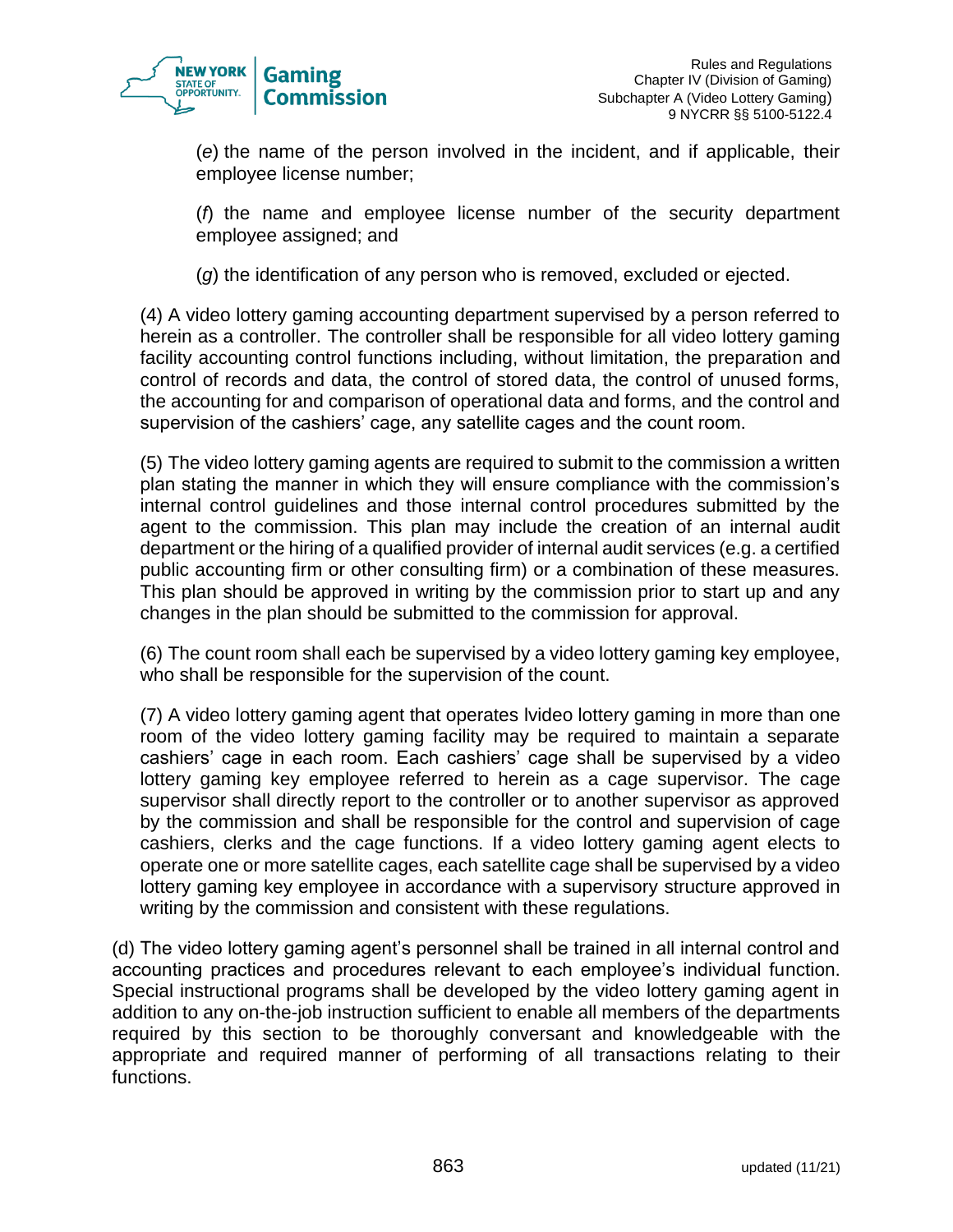

(e) Notwithstanding any other provision of the commission's regulations to the contrary, a video lottery gaming agent may designate and assign more than one person to serve jointly as the manager of a department so long as each person assigned has been licensed as a key employee and such assignment does not undermine the purpose of the internal control procedures. Each person serving as a joint manager of a department shall be individually and jointly accountable and responsible for the operations of that department.

(f) Each department required or authorized by this section shall be supervised at all times by at least one video lottery gaming key employee; provided, however, that the commission may, upon request by a video lottery gaming agent, exempt the internal audit department or the MIS department from this requirement.

(g) The surveillance department shall be separate from all other departments of the video lottery gaming facility. To protect the confidentiality of surveillance system capabilities, access and admittance to the surveillance areas shall be limited to surveillance department personnel, the general manager of the facility, and any other person approved by the commission.

(h) In the event of a vacancy in the chief operating officer position or in any department supervisor position required by this section:

(1) The video lottery gaming agent shall notify the commission thereof no later than five days from the date of vacancy. Such notice shall be in writing and shall indicate, without limitation, the following information:

- (i) the title of the vacant position;
- (ii) the date on which the position became vacant; and

(iii) the date on which it is anticipated that the vacancy will be filled on a permanent basis.

(2) The video lottery gaming agent shall designate a person to assume the duties and responsibilities of the vacant position no later than 30 days from the date of vacancy. Such person may assume the duties and responsibilities of the vacant position on a temporary basis, provided that:

(i) such person does not function as the department supervisor for any department required by this section;

(ii) such person's areas of responsibility will not be so extensive as to be impractical for one person to monitor;

(iii) such person is appropriately and adequately licensed; and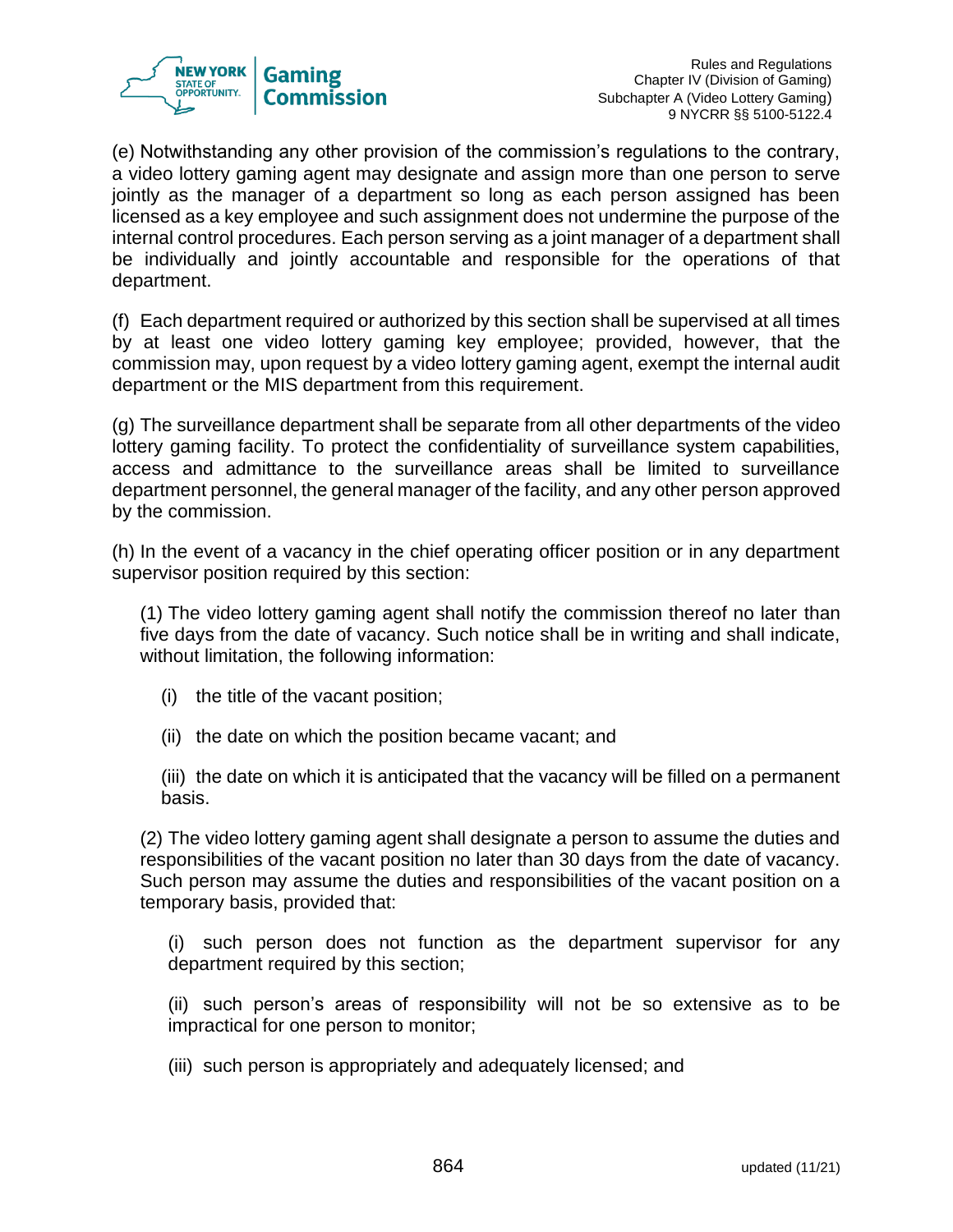

(iv) such position shall be filled on a permanent basis within 120 days of the original date of vacancy.

(3) Within five days of filling any vacancy as set forth in this subdivision (h), the video lottery gaming agent shall notify the commission thereof. Such notice shall be in writing and shall indicate, without limitation, the following:

- (i) the position;
- (ii) the name of the person designated;
- (iii) the date that the vacancy was filled; and

(iv) an indication of whether the position has been filled on a temporary or permanent basis.

#### **§ 5108.2. Purpose, format, submission and amendment of the video lottery gaming agent's system of internal control.**

(a) The video lottery gaming agent shall design a system of internal control procedures that shall conform to the guidelines established by the commission.

(b) The procedures of the system of internal control will be designed to ensure that:

(1) that assets of the video lottery gaming agent and commission are safeguarded;

(2) that the financial records of the video lottery gaming agent are accurate and reliable;

(3) that the transactions of the video lottery gaming agent's operation are performed only as authorized by the Act and these regulations;

(4) that accountability for assets is maintained in accordance with generally accepted accounting principles;

(5) that only authorized personnel have access to assets;

(6) that recorded accountability for assets is compared with actual assets at reasonable intervals and appropriate action is taken with respect to any discrepancies;

(7) that employee and management functions, duties, and responsibilities are appropriately segregated and performed in accordance with sound practices by competent, qualified, licensed personnel and that no employee of the video lottery gaming agent is in a position to perpetuate and conceal errors or irregularities in the normal course of the employee's duties;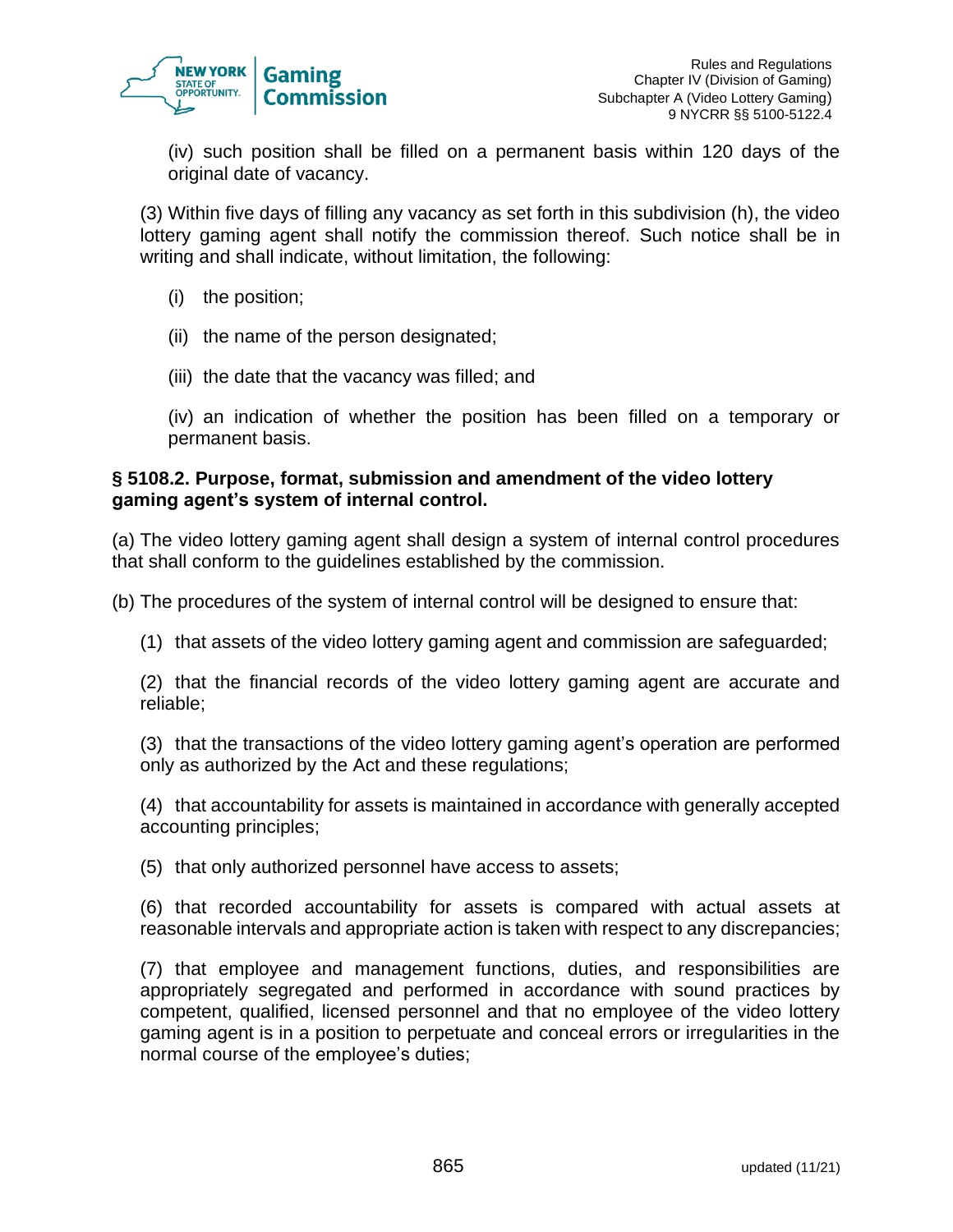

(8) that gaming is conducted with integrity and in accordance with the Act and these regulations; and

(9) that the video lottery gaming agent complies with all Federal, State, and local tax laws, codes, and reporting requirements.

(c) Each video lottery gaming agent shall submit to the commission a description of such agent's system of internal procedures and administrative and accounting controls in accordance with these regulations. Such submission shall be made to the commission at least 45 days prior to the expected date of commencement of video lottery gaming activities unless otherwise decided by the commission. The video lottery gaming agent shall be solely responsible for the design of the internal control system and for maintaining all the provisions and requirements of such system in day to day operations. The video lottery gaming agent shall not commence gaming operations unless and until the submitted internal control system is approved by the commission.

(d) The commission shall review each submission and shall determine whether it conforms to the requirements of the Act, these regulations and the guidelines established by the commission. If the commission finds any insufficiency, it shall specify such insufficiency in writing to the video lottery gaming agent, which shall make timely and appropriate revisions and provide same to the commission. When the commission completes a review of the final submission and finds no insufficiencies, the commission shall so notify the video lottery gaming agent in writing. The commission reserves the right to direct the video lottery gaming agent to revise such agent's internal control procedures at any time if the commission determines that an internal control weakness exists.

(e) The video lottery gaming agent shall submit to the commission for review and approval any changes to such agent's approved internal control system not less than 60 days before the changes are to become effective, unless otherwise permitted in writing by the commission.

(f) If an event occurs at the video lottery gaming facility that would not allow for a 60-day review by the commission as set forth in subdivision (e) of this section, an emergency shall be deemed to exist. In such event, the video lottery gaming agent shall be permitted to make an emergency amendment to the approved internal control system as follows:

(1) In the event of an emergency, the video lottery gaming agent may amend an internal control procedure.

(2) The video lottery gaming agent shall submit a description of the emergency amendment of the internal control procedures and the circumstances necessitating the emergency amendment to the commission within five business days of the adoption of the emergency amendment.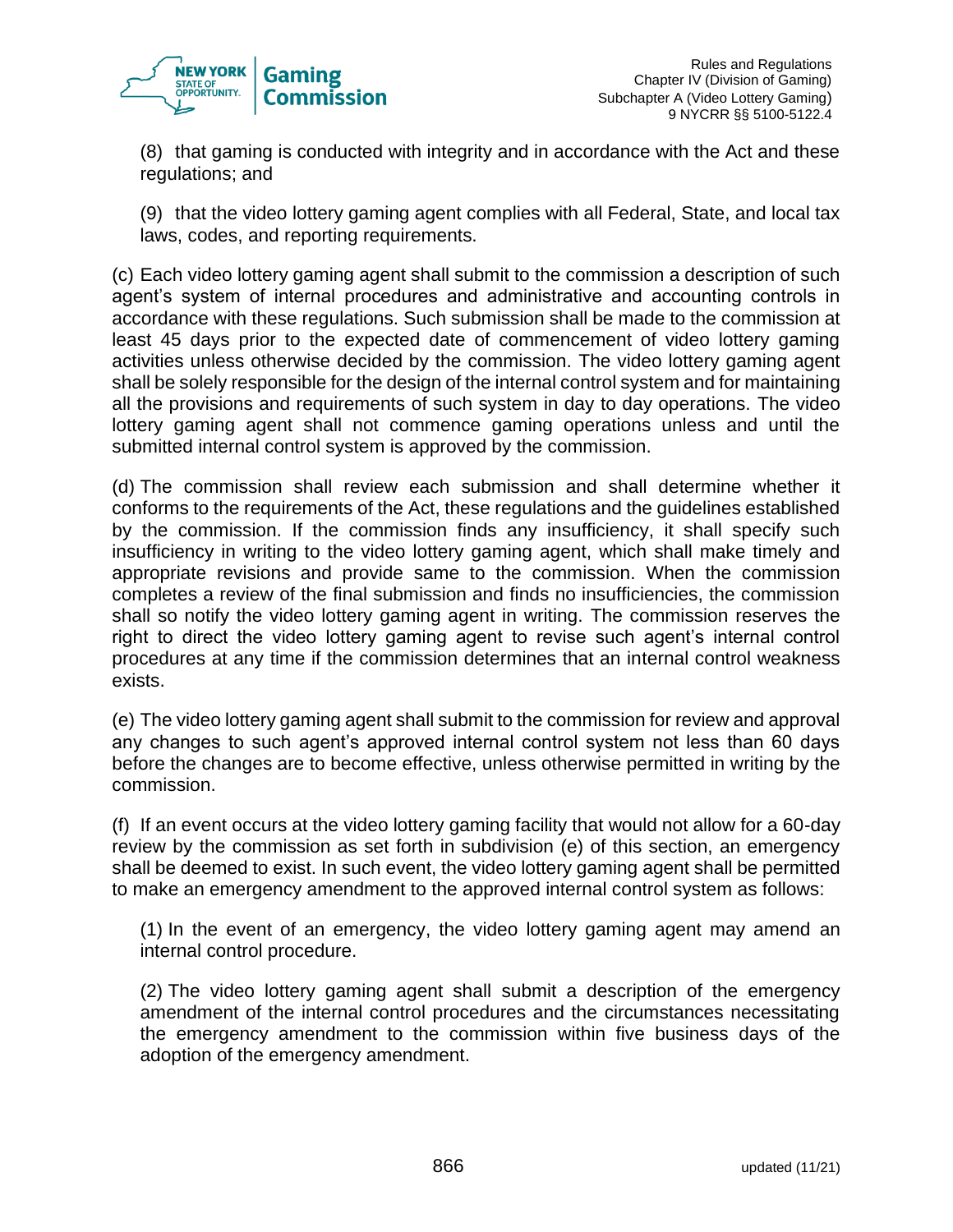

(3) When the circumstances necessitating the emergency amendment to the internal control procedures abate, the video lottery gaming agent shall resume compliance with the internal control procedures.

(g) Each applicant for a video lottery gaming agent license shall prepare a description of such agent's internal employee licensing procedures. Unless otherwise directed by the commission, the employee licensing procedures shall be completed at least 60 days prior to the projected date of issuance of a certificate of operation and shall be made available to the commission upon request. Each such submission shall be prepared and maintained in a format provided by the commission; shall contain a narrative and, where appropriate, diagrammatic representations of the internal control system to be utilized by the applicant, and shall address, without limitation, the following employee licensing requirements:

(1) procedures used to prepare and maintain a jobs compendium;

(2) procedures used to process and submit applications for video lottery gaming agent employee licenses;

(3) procedures used to prepare and submit petitions for temporary employee licenses.

(h) The video lottery gaming agent shall establish procedures to be approved by the commission for the issuance, distribution and control of temporary and permanent identification and access badges to each such identified employee who is to be permitted, during the normal course of performing such employee's duties or during emergencies, access to one or more restricted areas.

(1) Badges shall be serially numbered, shall include a photograph of the employee, the employees first name, designation of position and access code as published by the commission. No person shall have access to any non-public area of a video lottery gaming facility without having an authorized and valid identification badge prominently displayed. The commission will prescribe the design, color(s), wording and lettering of the identification badge in accordance with job title of the employee. The badge shall be of sufficient size to be readily visible by surveillance monitoring.

(2) Such identification badge shall remain the property of the commission and must be surrendered by the licensed gaming employee upon the demand by any authorized representative of the video lottery gaming agent or the commission or the commission's designee where such employee has been suspended, discharged or has terminated such employee's employment. The name of each badge recipient, the employment position, badge number and assigned code shall be forwarded to the commission by the video lottery gaming agent no later than five business days following the last date of employment.

(3) No video lottery gaming agent shall permit any person to have access to any restricted area in such agent's video lottery gaming facility unless such access is permitted in accordance with the video lottery gaming agent's internal controls and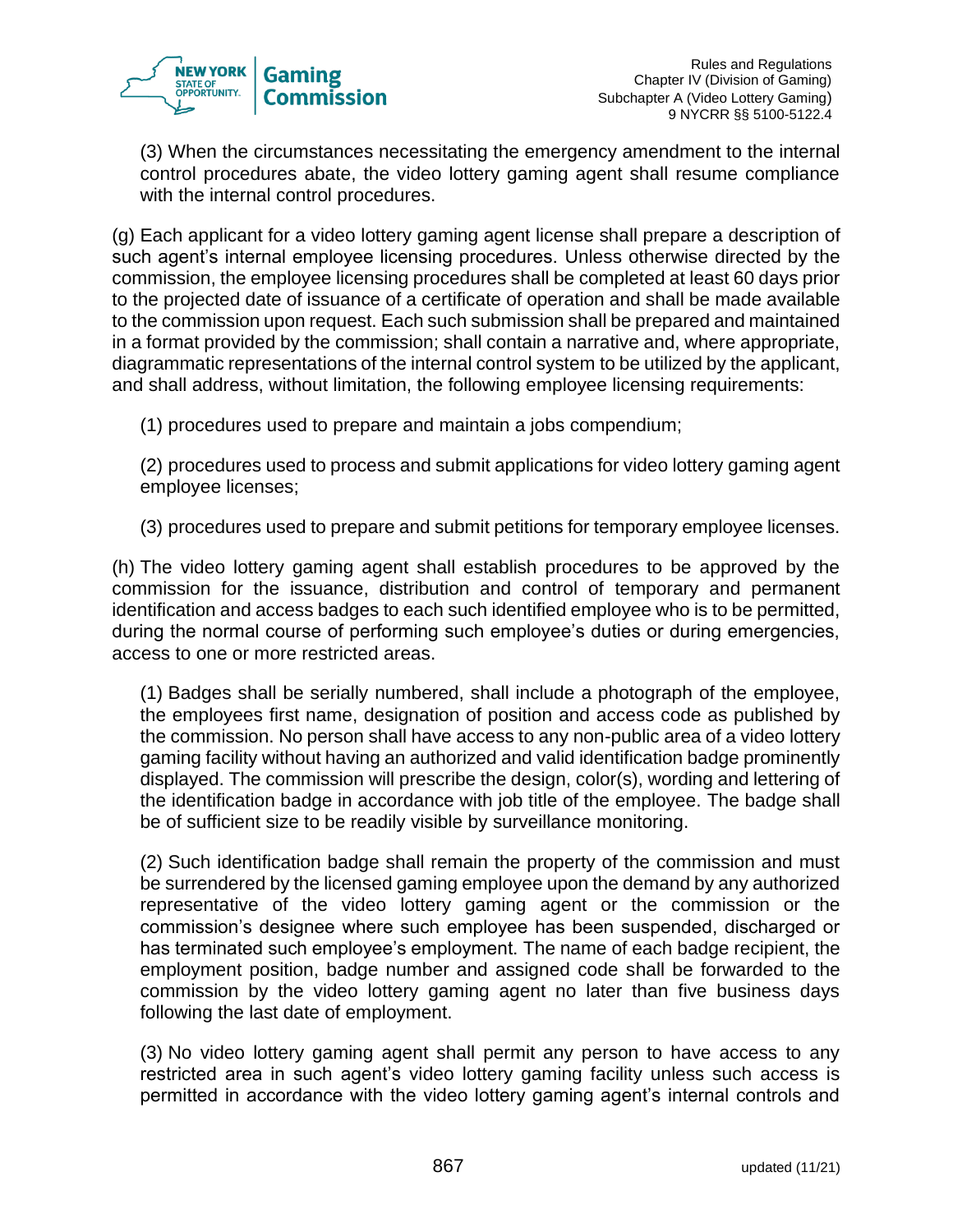

these regulations. No video lottery gaming agent shall permit any person to have access to any area restricted only to commission employees as designated by the commission.

(4) Each video lottery gaming agent may deny or limit access to any public areas in order to preserve the policies of the act and these regulations, including, but not limited to, the following:

- (i) employees of video lottery gaming agents;
- (ii) unruly or disruptive patrons;
- (iii) underage persons; and

(iv) any person who has voluntarily excluded themselves pursuant to the exclusion policy of the video lottery gaming agent.

(5) Nothing in this section shall limit the authority of the commission or the commission's duly authorized representative from obtaining immediate, unfettered access to restricted areas during the performance of their respective duties and responsibilities in accordance with the Act and these regulations.

(6) The commission and the commission's designees shall have unfettered and complete access to badge system records including, but not limited to, name of each badge recipient, the employment position, badge number and assigned code. This listing shall be provided to the commission or the commission's designees upon commencement of the operation of the video lottery gaming facility and updated pursuant to subdivision (c) of this section.

## **§ 5108.3. Obligation to terminate, suspend or refuse employment; form of notice.**

(1) Each video lottery gaming agent shall terminate or suspend the video lottery gaming employment of any employee whose license has been denied, revoked or suspended by the commission.

(2) The commission shall notify each video lottery gaming agent of the name of each person whose license, registration or application has been revoked, suspended or denied by the commission concurrent with such revocation, suspension or denial.

(3) Each video lottery gaming agent required to terminate or suspend the video lottery gaming employment of any person shall do so within 24 hours of receipt of the notice from the commission described in this part.

## **§ 5108.4. Employee reporting and record keeping requirements.**

Each video lottery gaming agent shall maintain a complete, accurate and current record of each employee in a form required by the commission and each video lottery gaming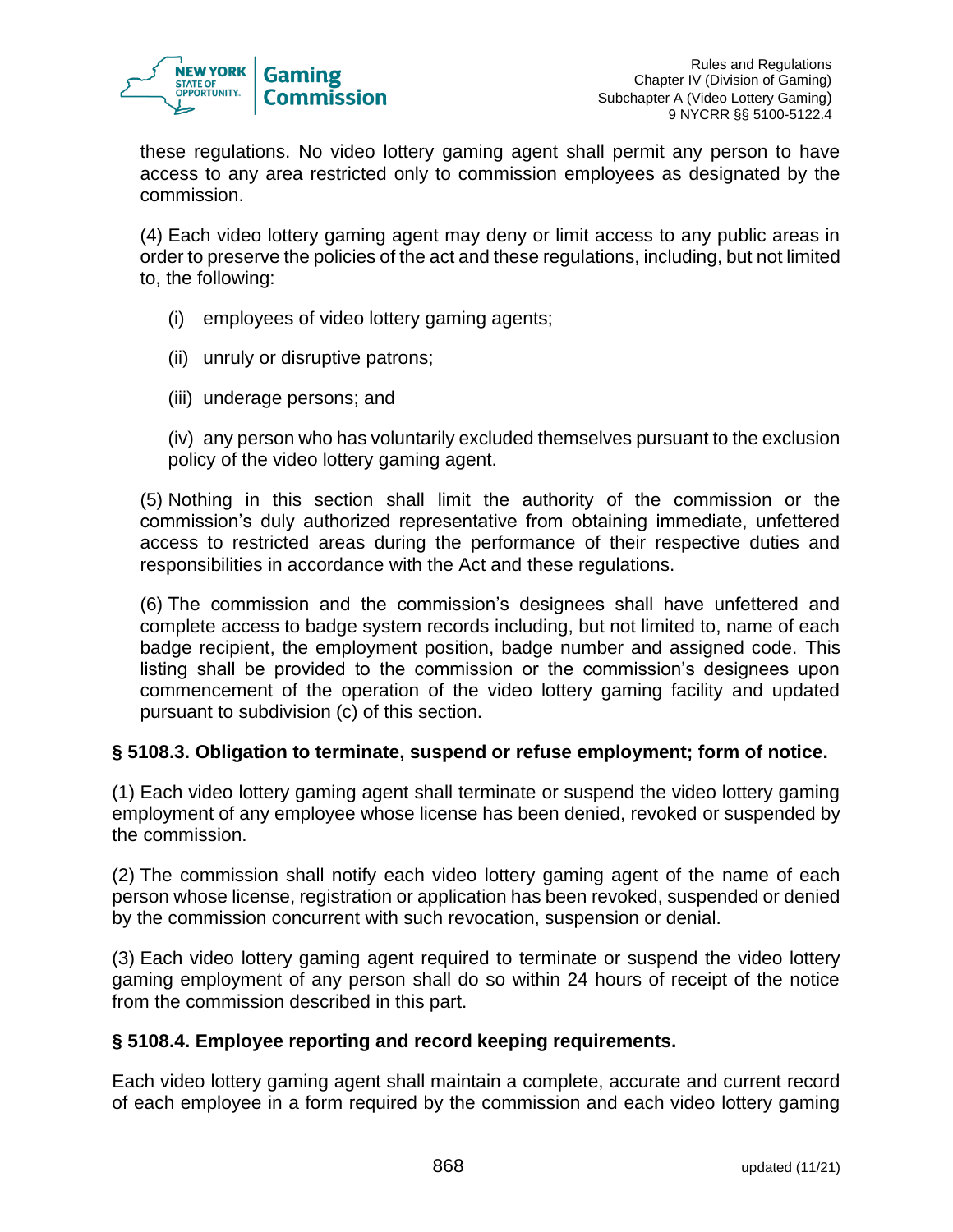

agent shall file such active and terminated employee reports with the commission by electronic data transfer monthly as prescribed by the commission.

## **PART 5109**

## **Financial Controls for Video Lottery Gaming Agents**

Section

- 5109.1 Annual audit and other related reports
- 5109.2 Submission of standard financial and statistical reports
- 5109.3 Format and structure of accounting records

#### **§ 5109.1. Annual audit and other related reports.**

(a) Each video lottery gaming agent, unless specifically exempted by the commission in writing, shall, at such agent's own expense, cause such agent's annual financial statements to be audited in accordance with generally accepted auditing standards by an independent certified public accountant licensed to practice in the State.

(b) The annual financial statements shall be prepared on a comparative basis for the video lottery gaming agent's current and prior standard financial year, and shall present financial position and results of operations in conformity with generally accepted accounting principles.

(c) The financial statements required by this section shall include a footnote reconciling and explaining any differences between the financial statements included in the video lottery gaming agent's annual report and the audited financial statements. Such footnote shall, at a minimum, disclose the effect of such adjustments on:

- (1) revenues from the video lottery gaming facility;
- (2) revenues net of complimentary services;
- (3) total costs and expenses;
- (4) income before extraordinary items; and
- (5) the net result of revenues less expenses.

(d) Two copies of the audited financial statements, together with the report thereon of the video lottery gaming agent's independent certified public accountant, shall be filed with the commission not later than 120 days following the end of the video lottery gaming agent's fiscal year.

(e) In addition to a video lottery gaming agent's audited financial statements, the video lottery gaming agent shall submit a copy of the management letter prepared by the independent certified public accountant that lists any internal control or operational weaknesses noted during the financial statement audit and recommendations for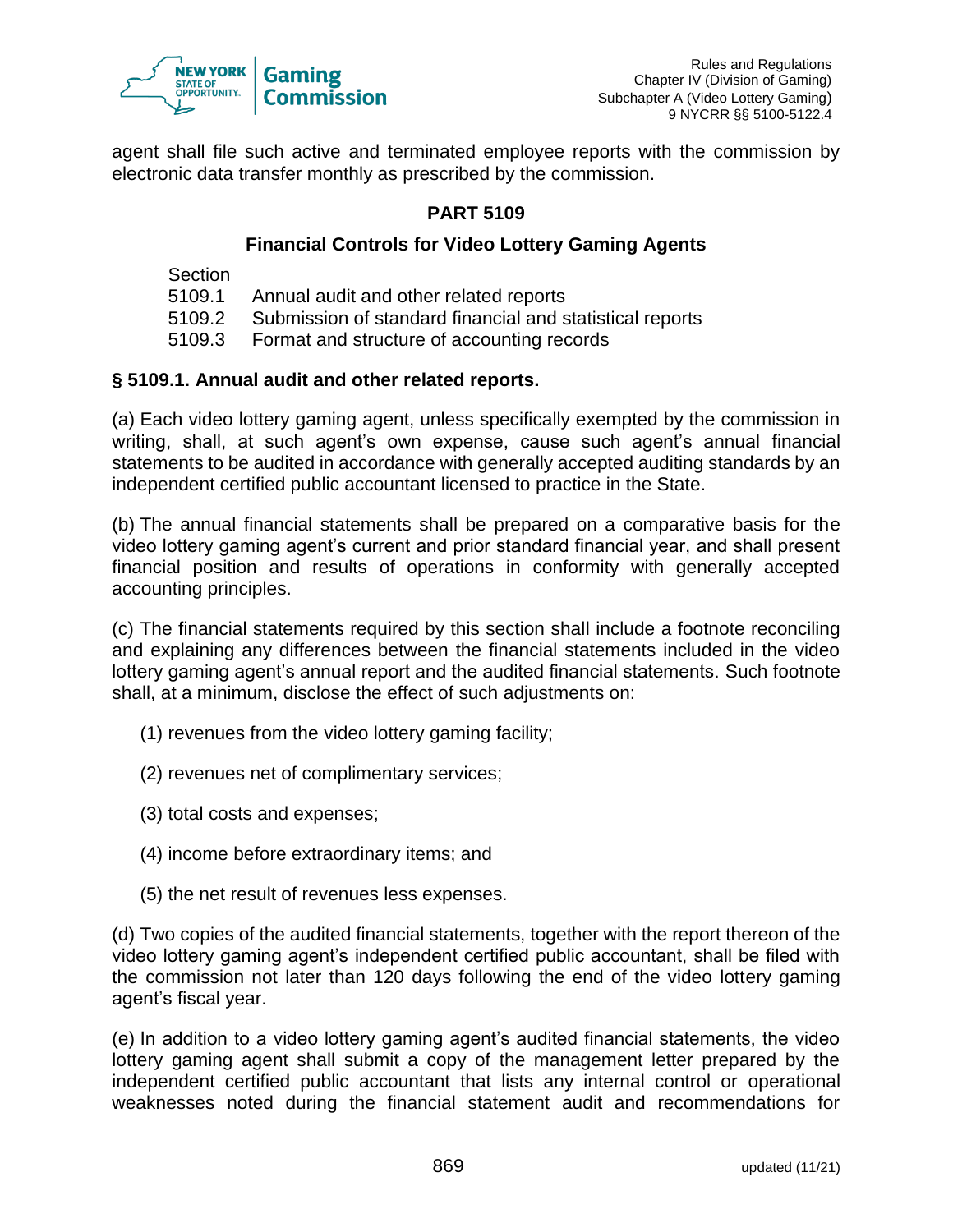

improvement. The video lottery gaming agent shall prepare a response to the issues outlined in the management letter that describes any corrective actions taken or planned to be taken and include a copy of this response with such agent's submission to the commission as required in subdivision (d) of this section.

(f) In addition to the management letter, the commission may require the video lottery gaming agent to engage an independent certified public accountant approved by the commission to perform an additional review of internal controls and/or specified expenditures that conform to specifications prescribed by the commission. The commission shall notify the video lottery gaming agent of the type of report required, the scope of such report, and the frequency with which it should be performed. This review shall be performed at the expense of the video lottery gaming agent unless otherwise determined by the commission. The video lottery gaming agent shall respond to recommendations in the report noting any corrective actions taken or planned to be taken. The video lottery gaming agent shall submit two copies of this report including the required response to the commission within 90 days following the end of the period covered by the report, unless otherwise instructed by the commission.

(g) If the video lottery gaming agent or any of such agent's affiliates is publicly held, the video lottery gaming agent or the affiliate shall submit one copy to the commission of any report, including, but not limited to, forms S-1, 8-K, 10-Q, 10-K, proxy or information statements and all registration statements, required to be filed by such licensee or affiliates with the Securities and Exchange Commission or other domestic or foreign securities regulatory agency, at the time of filing with such Securities and Exchange Commission or other agency.

(h) If an independent certified public accountant who was previously engaged as the principal accountant to audit the video lottery gaming agent's financial statements resigns or is dismissed as the video lottery gaming agent's principal accountant, or another independent certified public accountant is engaged as principal accountant, the video lottery gaming agent shall file a report with the commission within 10 days following the end of the month in which such event occurs, setting forth the following:

(1) the date of such resignation, dismissal or engagement;

(2) whether in connection with the audits of the two most recent years preceding such resignation, dismissal, or engagement there were any disagreements with the former accountant on any matter of accounting principles or practices, financial statement disclosure, or auditing scope or procedure, which disagreements if not resolved to the satisfaction of the former accountant would have caused such accountant to make reference in connection with such accountant's report to the subject matter of disagreement, including a description of each such disagreement. The disagreements to be reported shall include those resolved and those not resolved;

(3) whether the principal accountant's report on the financial statements for any of the past two years contained an adverse opinion or disclaimer of opinion or was qualified.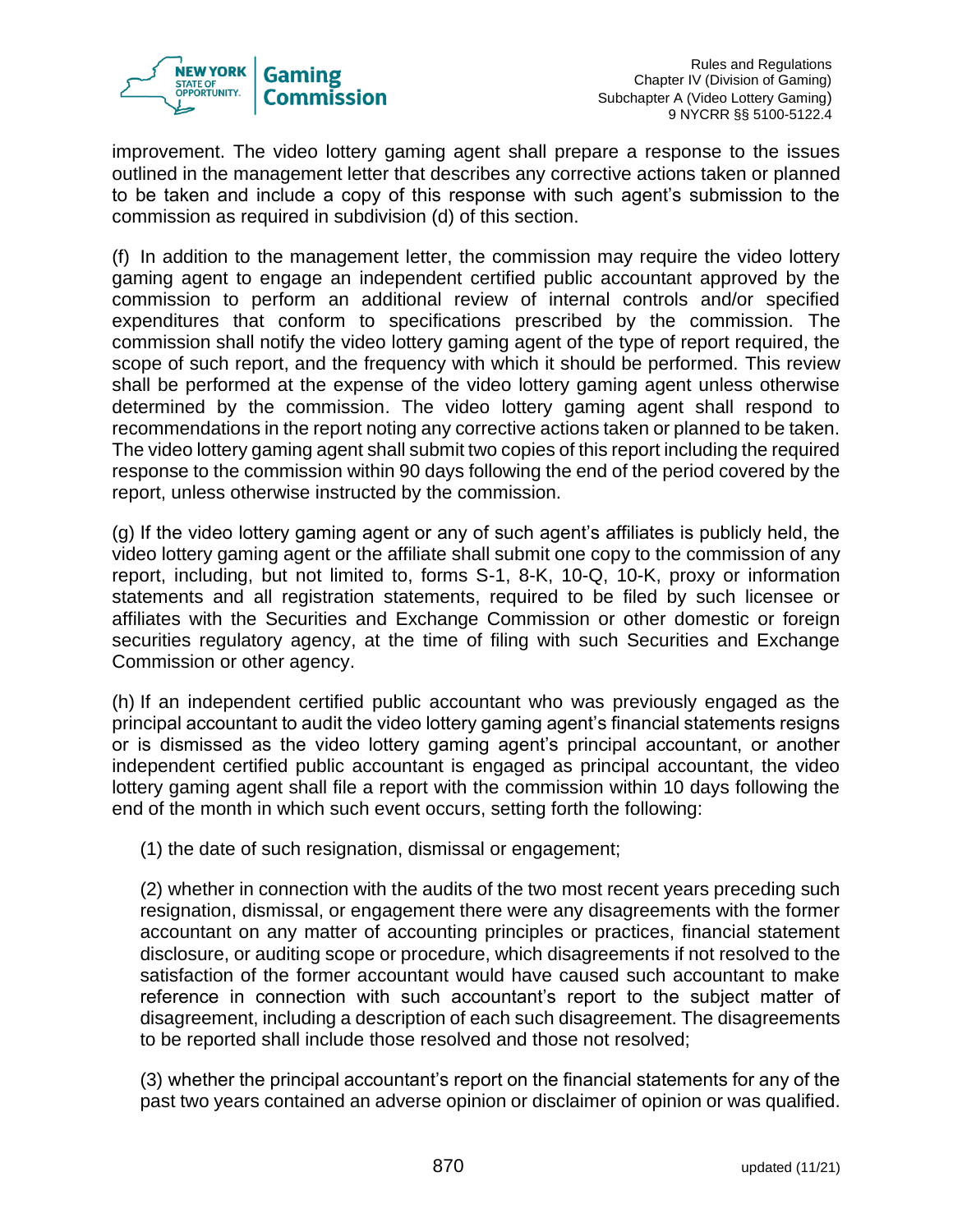

The nature of such adverse opinion, disclaimer of opinion, or qualification shall be described;

(4) the video lottery gaming agent shall request the former accountant to furnish to the video lottery gaming agent a letter addressed to the commission stating whether that accountant agrees with the statements made by the video lottery gaming agent in response to subdivision (h) of this section. Such letter shall be filed with the commission as an exhibit to the report required by subdivision (h) of this section.

(i) The commission has the authority to conduct or have conducted an audit or review of any of the video lottery gaming agent's financial controls and records.

(j) In those circumstances where the video lottery gaming agent is not currently an active operator of a video lottery gaming facility, or portion thereof, the commission may by written authorization either revise or eliminate the standard reports to be filed by the video lottery gaming agent.

## **§ 5109.2. Submission of standard financial and statistical reports.**

(a) Each video lottery gaming agent, unless specifically exempted by the commission, shall file quarterly reports of financial, statistical, and informational data. The commission shall prescribe a set of standard reporting forms and instructions to be used by each video lottery gaming agent in filing such reports.

(b) Each report required to be submitted to the commission by this Part shall be received or postmarked not later than the required filing date unless specific approval for an extension is granted in writing to the video lottery gaming agent by the commission. Requests for such extension must be submitted to the commission in writing prior to the required filing date. Quarterly reports shall be due not later than 45 days following the end of the last month of any quarter.

(c) In the event of a video lottery gaming agent license termination, change in business entity, or material change in ownership, the commission may at the commission's discretion require the filing of an interim report, as of the date of occurrence of the event.

(d) Copies of all financial statements and statistical reports required to be filed with the commission shall be furnished by the video lottery gaming agent.

## **§ 5109.3. Format and structure of accounting records.**

(a) *Maintenance*. The video lottery gaming agent shall maintain complete, accurate, legible and permanent records of all transactions pertaining to such agent's revenues, expenses, assets, liabilities, and equity in conformance with generally accepted accounting principles. The failure of the video lottery gaming agent to maintain records according to such principles shall be a violation of these regulations.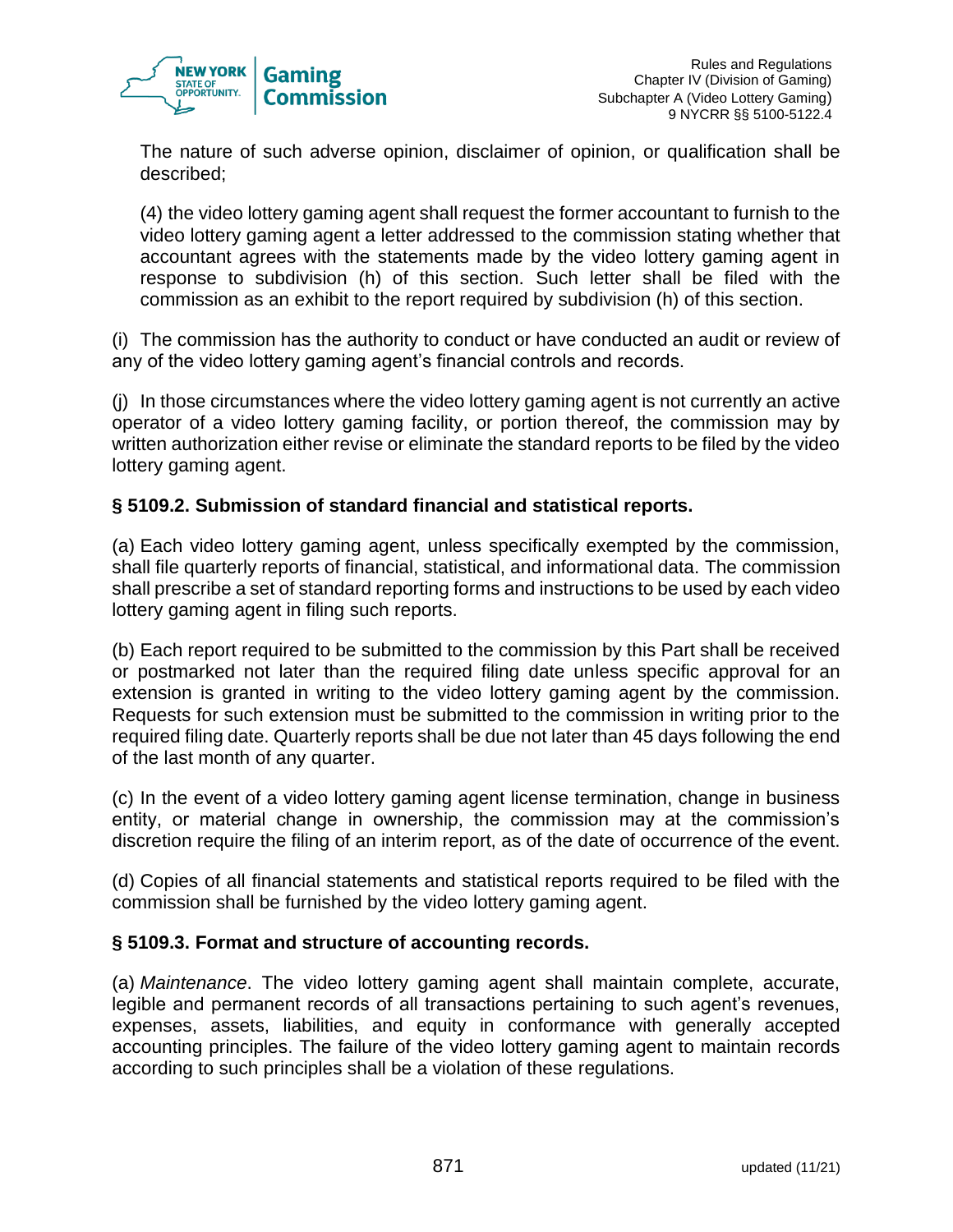

(b) *Specific requirements for records*. The accounting records maintained by a video lottery gaming agent shall be maintained using a double-entry system of accounting with transactions recorded on the accrual basis and supported by detailed subsidiary records. Such subsidiary records shall include, at a minimum, all of the following:

(1) detailed general ledger accounts identifying all revenue, expenses, assets, liabilities, and equity for the video lottery gaming agent:

(2) a record of all investments, advances, loans, and accounts receivable balances due the video lottery gaming agent;

(3) a record of all loans and other accounts payable by the video lottery gaming agent;

(4) a record of all accounts receivable written off as uncollectible by the video lottery gaming agent;

(5) journal entries prepared by the video lottery gaming agent;

(6) records that identify video lottery terminal drop and video lottery terminal win for each video lottery terminal and records accumulated for each video lottery terminal by shift or by another accounting period pre-approved in writing by the commission;

(7) records supporting the accumulation of the costs for complimentary services and items including records required to fully comply with all the Federal financial recordkeeping requirements enumerated in 31 CFR Part 103;

(8) records required by a video lottery gaming agent's system of internal control;

(9) work papers supporting the daily reconciliation of cash accountability;

(10)records supporting the utilization of any expenses funded by the marketing and promotion program;

(11)other records that the commission has required, in writing, to be maintained;

(c) *Retention*. Notwithstanding any of this subchapter to the contrary, all accounting records shall be kept for a period of not less than seven years from their respective dates.

# **PART 5110**

## **Requirements for Doing Business with Construction Contractors**

- **Section**
- 5110.1 Conduct of business with construction contractors; agent responsibilities
- 5110.2 Construction contractor identification number
- 5110.3 Prohibited construction contractor list
- 5110.4 Filing construction contractor information with the commission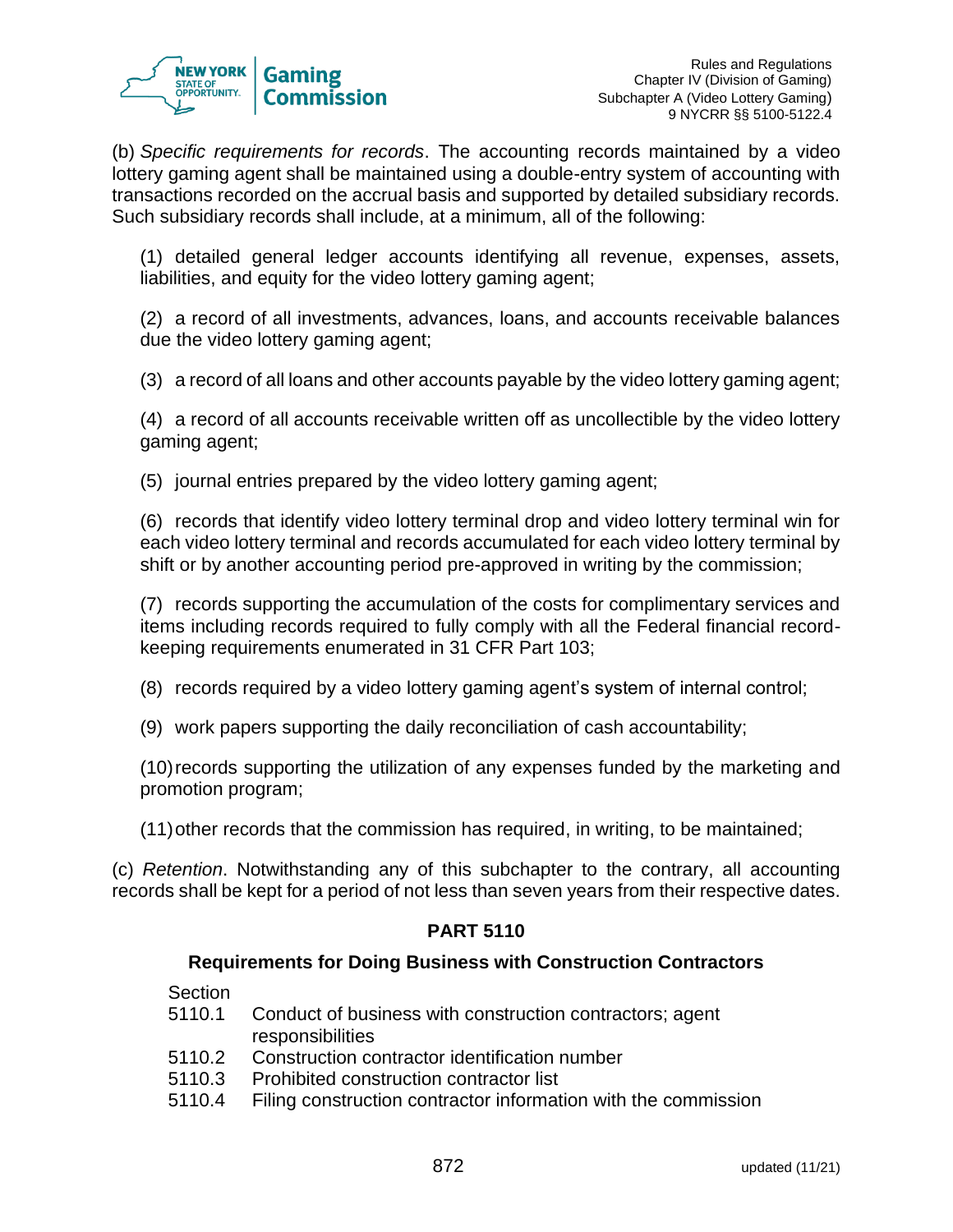

#### **§ 5110.1. Conduct of business with construction contractors; agent responsibilities.**

No video lottery gaming agent may commence business with a construction contractor for the provision of construction services except pursuant to this Part if:

(a) The construction contractor has a contract (or expects to transact business) with a video lottery gaming agent that exceeds \$250,000 in any 12-month period; or

(b) The construction contractor has contracts with more than one video lottery gaming agent that combined exceed \$500,000 in any 12-month period.

#### **§ 5110.2. Construction contractor identification number.**

(a) It shall be the responsibility of each video lottery gaming agent to ensure that all construction contractors with which it seeks to conduct business has first obtained from the commission a construction contractor identification number by submitting an application for such number on a form prescribed by the commission.

(b) The commission shall maintain the name and business address of each construction contractor receiving an identification number pursuant to this part. During normal business hours, a licensed employee shall escort a construction contractor on the gaming floor.

(c) Notwithstanding any other provision of these regulations, no video lottery gaming agent shall enter into an agreement with any person or business entity who:

(1) has been denied a construction contractor registration and identification number;

(2) has failed to comply with the appropriate filing requirements for a construction contractor;

(3) has been temporarily prohibited from doing business with any video lottery gaming agent.

#### **§ 5110.3. Prohibited construction contractor list.**

(a) The commission shall maintain a prohibited construction contractor list containing those person(s) or business entities with whom video lottery gaming agents are prohibited from doing business in accordance with these regulations. Such list shall be made available to video lottery gaming agents by the commission on a regular basis.

(b) No person or business entity shall be removed from the prohibited construction contractor list except as follows:

(1) by order of the commission;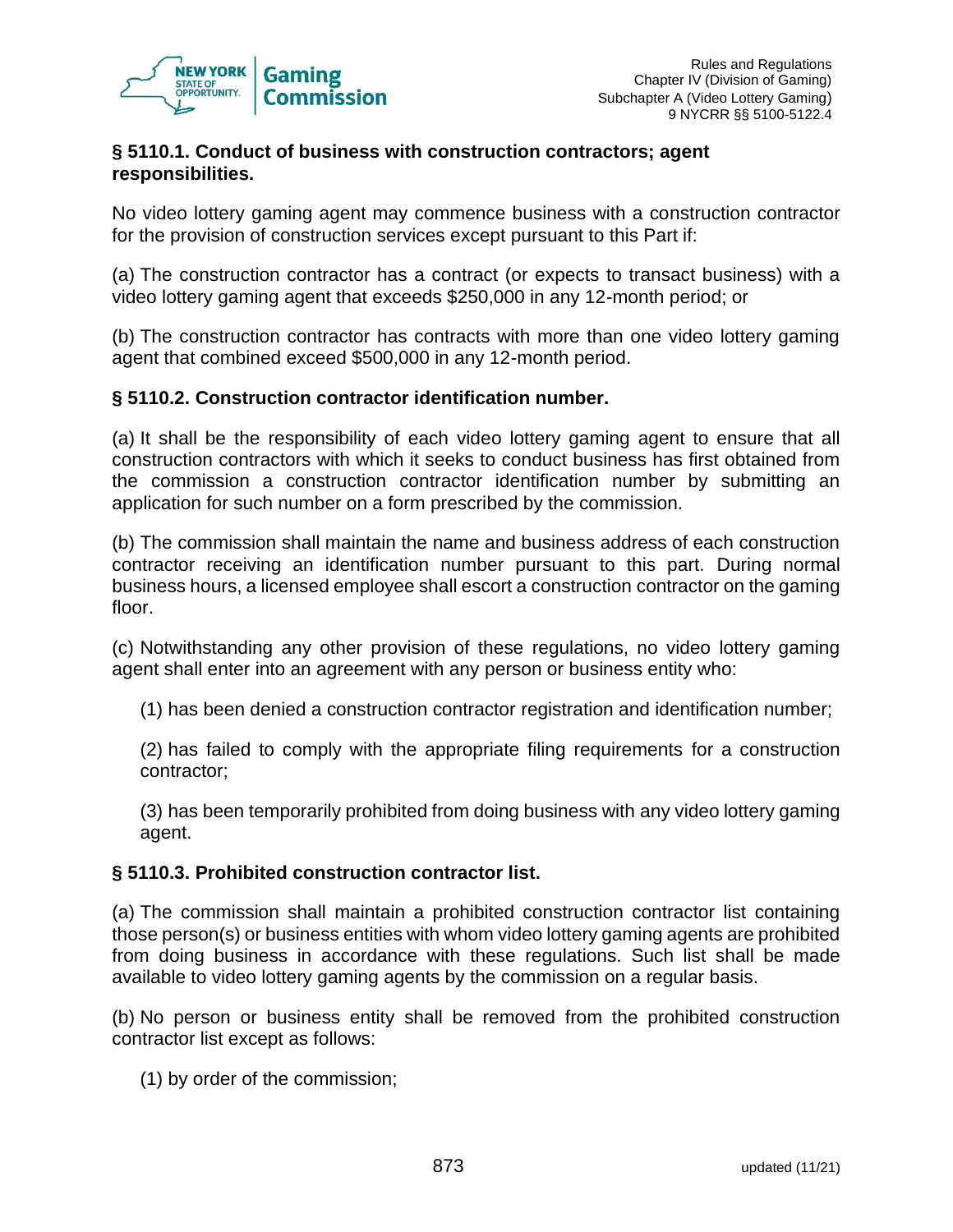

(2) upon expiration of the applicable period of restriction; or

(3) for a person who is placed on the prohibited construction contractor list for failure to comply with all applicable filing requirements, upon compliance therewith or after a period of three years from the date of prohibition unless the commission determines that such contractor should remain on such list to protect the public interest.

#### **§ 5110.4. Filing construction contractor information with the commission.**

(a) Each construction contractor that does business with a video lottery gaming agent shall complete and file a registration statement with the commission.

(b) Each video lottery gaming agent shall submit to the commission on a quarterly basis a list of all construction contractors with whom it transacts business. Such agent shall update such list submitted to the commission immediately upon entering into any agreement with a construction contractor to conduct such business.

(c) The commission may review the transaction documents between the video lottery gaming agent and any construction contractor to determine the following:

(1) the reasonableness of the terms of the transaction, including the terms of compensation;

(2) the qualifications of the persons involved in and associated with the transaction in accordance with the standards of these regulations.

(d) If the commission disapproves of a transaction between the video lottery gaming agent and any construction contractor or any person associated therewith, the commission may direct the video lottery gaming agent to terminate such transaction or may direct such agent to pursue any remedy or combination of remedies as the commission may require. If such disapproved transaction is not thereafter promptly terminated, such failure shall be a violation of such agent's license and the commission may pursue such remedy or combination of remedies against a video lottery gaming agent provided for in these regulations.

(e) The commission reserves the right to require any construction contractor to apply for a construction contractor identification number, regardless of whether the monetary threshold set forth in this Part has been met, if it is deemed necessary by the commission in order to protect the public interest, or to accomplish the policies and purposes of the act or these regulations.

(f) Construction contractors may be required to pay a registration fee as determined by the commission.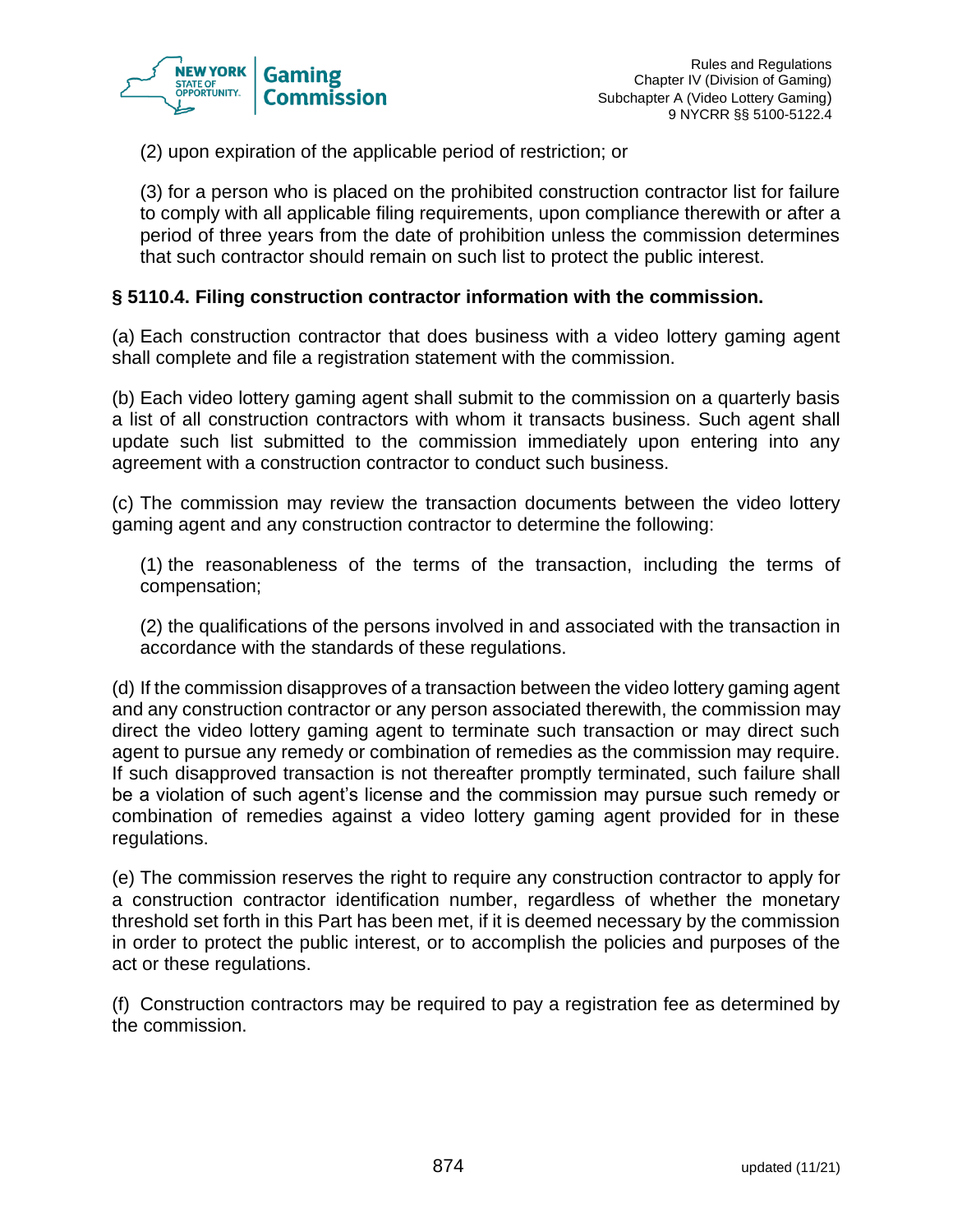

#### **PART 5111**

#### **Fees**

**Section** 

5111.1 Fee policy for video lottery gaming

## **§ 5111.1. Fee policy for video lottery gaming.**

The commission shall impose a fingerprint processing fee upon any applicant as required by these regulations.

## **PART 5112**

## **Video Lottery Gaming Revenues**

**Section** 

- 5112.1 Identification of financial institutions
- 5112.2 Deposit of video lottery gaming revenues by agents
- 5112.3 [Repealed]
- 5112.4 Duty to notify of accounting discrepancies
- 5112.5 Delinquent accounts

## **§ 5112.1. Identification of financial institution.**

(a) *Establishment of accounts*. Prior to the commencement of the operation of any video lottery gaming facility, the video lottery gaming agent shall submit to the commission for approval the name and location of a financial institution authorized to do business in the State together with:

(1) the account number for the account designated by the video lottery gaming agent for the deposit of video lottery gaming revenues;

(2) the account number for the account designated by the video lottery gaming agent for the deposit of the portion of the vendor fee to be used exclusively for capital investments; and

(3) the financial institution's routing information for collection and distribution of video lottery gaming revenue.

(b) *Financial institution*. The financial institution shall be a bank or trust company, as defined by the State banking law, that is authorized to do business in the State and that maintains an office for the transaction of business within the State. The video lottery gaming agent shall authorize such bank or trust company to transfer revenue to the commission or the commission's duly authorized representative in a manner consistent with these regulations.

(c) *Use of accounts*. The accounts designated by the video lottery gaming agent pursuant to this Part shall be used exclusively for either: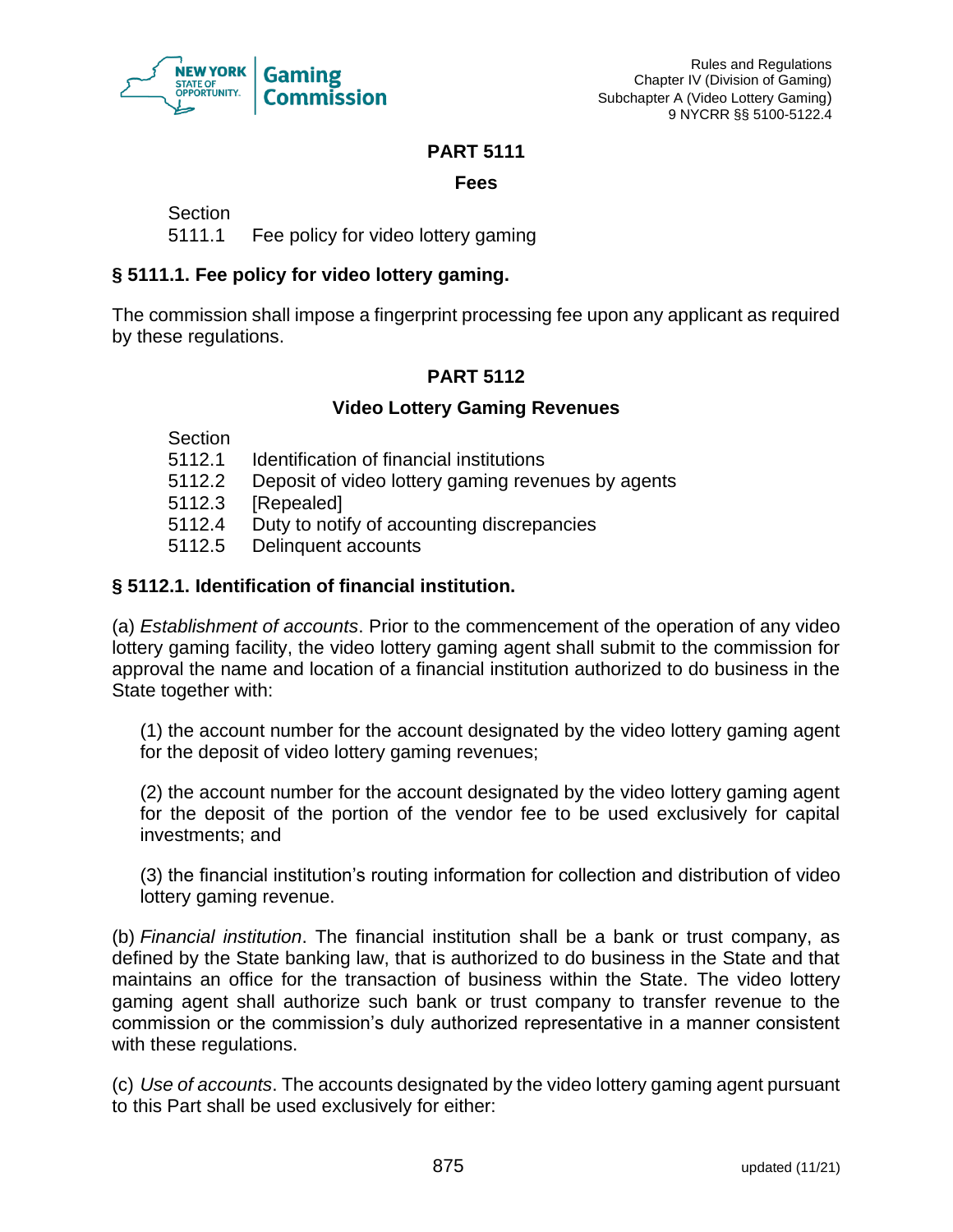

- (1) the deposit and distribution of the daily video lottery gaming revenue; or
- (2) the deposit and distribution of capital investments.

The video lottery gaming agent shall not commingle other funds into such accounts.

(d) *Required notice*. Each video lottery gaming agent shall provide the commission 30 days advance notice of any proposed account changes in order to ensure the uninterrupted distribution of video lottery gaming revenue to the commission.

## **§ 5112.2. Deposit of video lottery gaming revenues by agents.**

(a) *Daily deposit*. Each video lottery gaming agent shall be required to deposit daily into the dedicated bank account for video lottery gaming revenue the net proceeds from video lottery gaming for the previous day as determined by the video lottery gaming central system and related reports. Any withholdings for Federal, State, and local income taxes, or public assistance and child support intercepts, shall be included in the daily deposit. The commission shall remit such withholdings when received to the appropriate governmental agencies.

(b) *Electronic funds transfer*. The net proceeds of video lottery gaming required to be remitted daily to the commission by this Part shall be remitted through an Electronic Funds Transfer (*EFT*) from the dedicated bank account for video lottery gaming revenue provided by the video lottery gaming agent. The commission may utilize the EFT to adjust certain administrative expenses, prize payments or net machine income, as determined by the commission. To the extent that such daily EFT cannot be achieved due to the unavailability of bank services, the remission shall be made on the first day thereafter that such services are available. Failure to comply with this procedure for EFT may result in the immediate suspension of video lottery gaming at the video lottery gaming facility.

(c) *Loss or theft*. The commission is not responsible for the loss or theft of money prior to the distribution of such money to the commission.

(d) *Prize lapse*. Any prize that has not been paid out within a time period specified by the commission shall be remitted to the commission.

## **§ 5112.3. [Repealed]**

## **§ 5112.4. Duty to notify of accounting discrepancies.**

(a) Each video lottery gaming agent shall be responsible for resolving accounting discrepancies between actual monies collected and the amounts reported by the central system.

(b) Each video lottery gaming agent shall report to the commission the date, amount, and cause of any accounting discrepancy resulting from a daily count of receipts. Where the cause of the accounting discrepancy is due to erroneous central computer system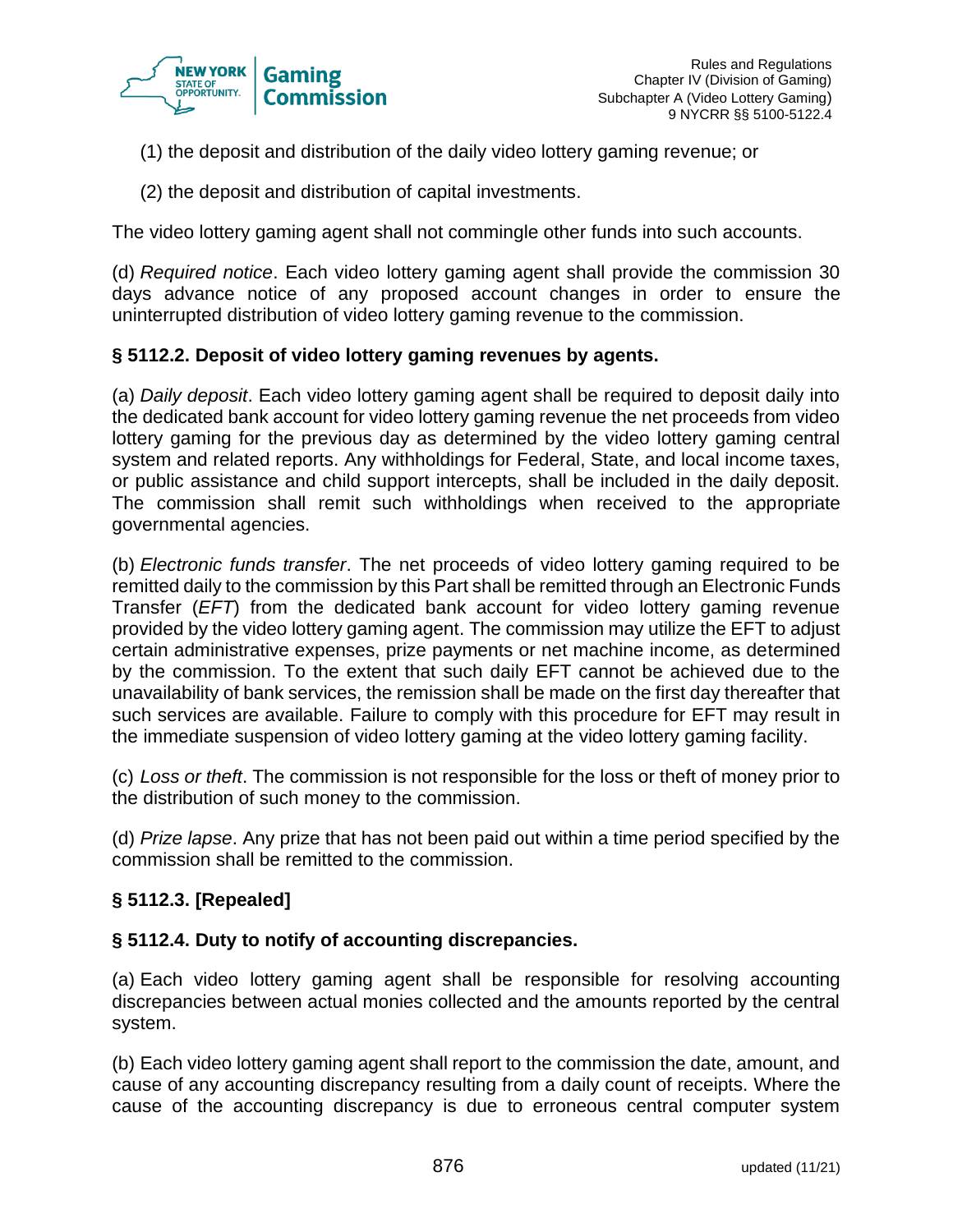

reporting, the commission shall conduct an investigation to determine the proper accounting for daily receipts and report the findings of such investigation to the video lottery gaming agent.

(c) Discrepancies shall mean differences between actual money collected and the amount shown on the invoice report provided by the commission.

(d) The commission is not responsible for resolving net terminal income discrepancies.

## **§ 5112.5. Delinquent accounts.**

The commission may charge debt service in the amount of one and one-half percent monthly (18 percent per annum) on any monies due to the commission from video lottery gaming agents whose accounts are delinquent for more than 30 days.

#### **PART 5113**

## **Suspensions, Revocations and Other Discipline**

**Section** 

- 5113.1 Suspension and revocation of a license or discipline of a licensee
- 5113.2 Continuation of video lottery gaming in event of termination of video lottery gaming agent license
- 5113.3 Initiation of disciplinary proceedings
- 5113.4 Summary suspension
- 5113.5 Penalties imposed by commission prior to reissuance of license
- 5113.6 Costs
- 5113.7 Disciplinary hearings
- 5113.8 Final action by commission

## **§ 5113.1. Suspension and revocation of a license or discipline of a licensee.**

(a) Acceptance of a video lottery gaming license or renewal thereof by a licensee constitutes an agreement on the part of the licensee to be bound by these regulations and the policies and procedures of the commission. It is the affirmative responsibility of all licensees to keep informed of the content of all such regulations, policies and procedures and amendments thereto. Any licensee, other than a natural person, may be held accountable for the violations of such licensee's principals or key employees. The commission may suspend or revoke any license issued by the commission for any violation of these regulations.

(b) At the discretion of the commission, a license issued under these regulations may be subjected to suspension or revocation, the renewal of such license may be rejected or a licensee may be fined for any of the following reasons, or any combination thereof:

(1) any violation of any provision of such license, the act, other applicable law or these regulations;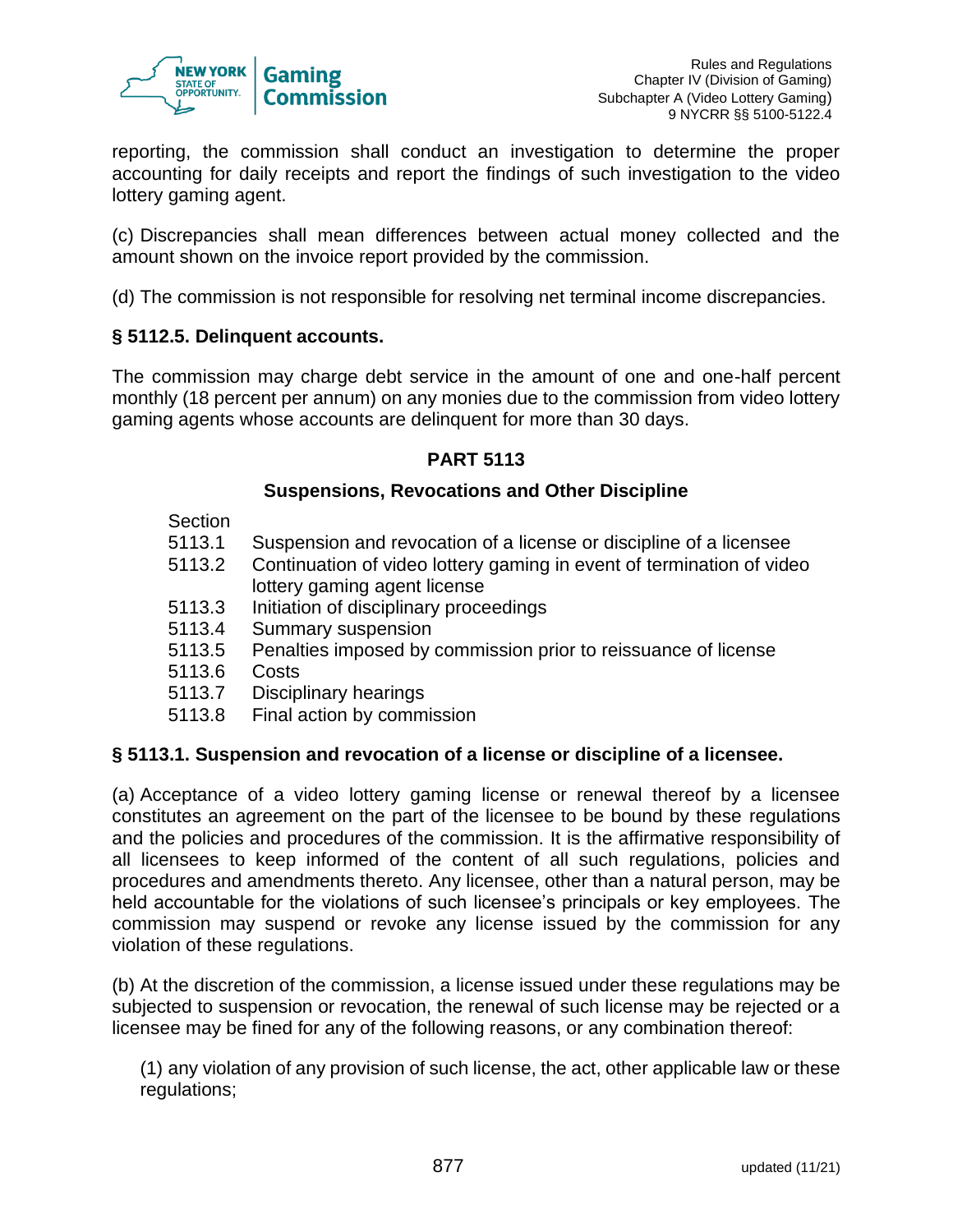

(2) failure to comply with instructions of the commission concerning a licensed activity;

(3) conviction of any:

(i) felony offense, as such term as defined in Penal Law Section 10.00(5), or an equivalent offense committed in another jurisdiction;

(ii) a misdemeanor related to gambling, gaming, bribery, fraud, or any other offense prejudicial to public confidence in the State lottery;

(4) failure to file any returns or reports or to keep records or to pay any fee or submit revenue as may be required;

(5) fraud, deceit, misrepresentation or conduct prejudicial to public confidence in the commission;

(6) failure to furnish a surety or other bond in such amount as may be required by the commission;

(7) a material change since issuance of the license with respect to any matter required to be considered by the commission;

(8) violation of the provisions of the act and/or these regulations;

(9) whenever the commission finds that the licensee's experience, character, and general fitness are such that participation in video lottery gaming is inconsistent with the public interest or convenience or for any other reason within the discretion of the commission;

(10)the failure to notify the commission, in writing, within a reasonable time of any arrest for a misdemeanor or a felony, indictment, or service of a summons, or conviction for any felony whether within or without the State, or within or without the United States, occurring during the term of the license or the renewal thereof.

(c) Prior to commencing a disciplinary proceeding, each licensee shall have the opportunity to correct and/or explain the issue raised by the commission.

(d) Upon suspension or revocation of any license issued pursuant to these regulations, other than a video lottery gaming agent license, the licensee shall surrender such license and any badges for the video lottery gaming facility to the commission. Such licensee shall be banned from entering the video lottery gaming facility for a period of one year or until the license is reinstated, whichever first occurs.

(e) Upon termination of a video lottery gaming agent's license for any reason, the video lottery gaming agent shall: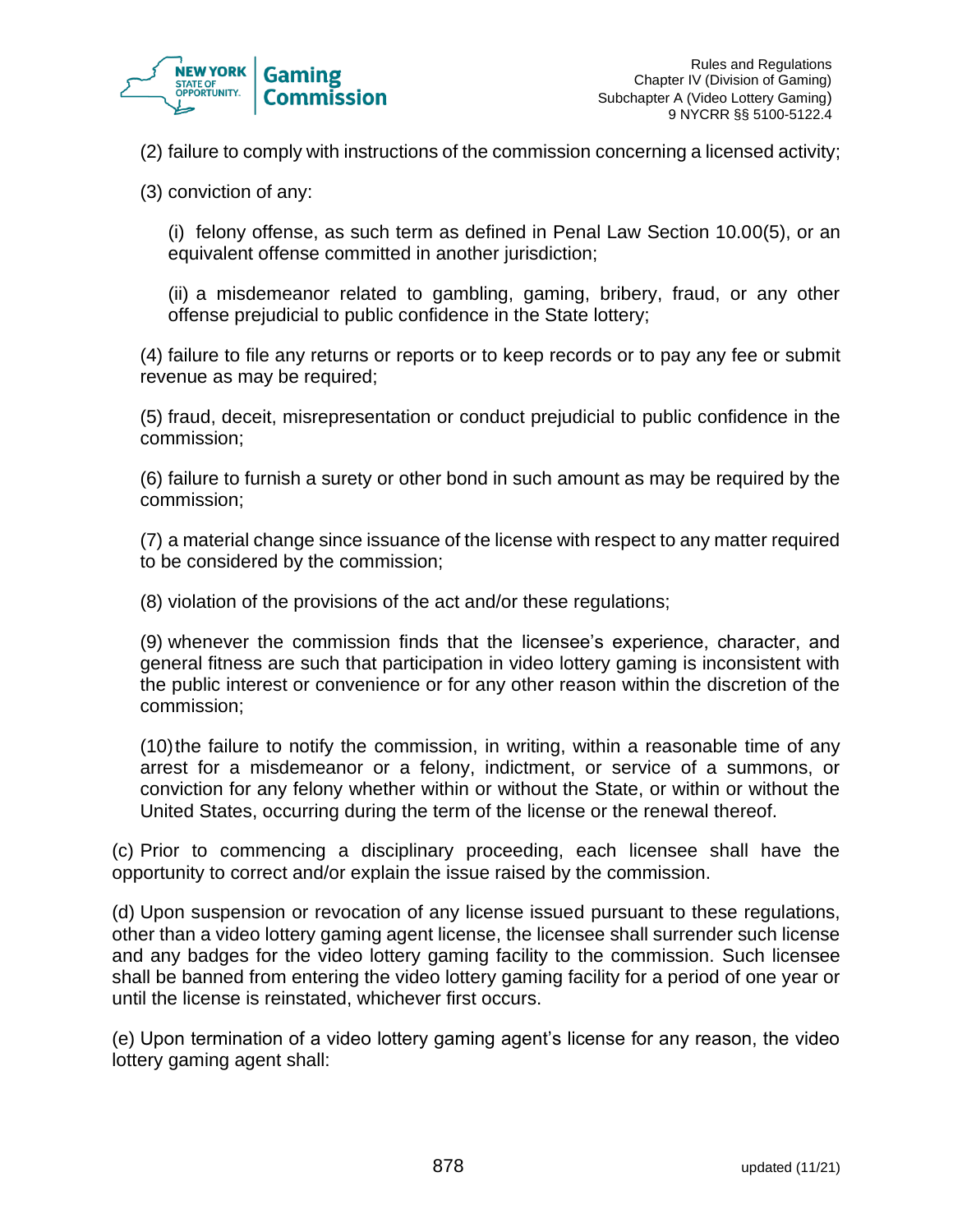

(1) go to such agent's bank on a date designated by the commission for the purpose of rendering a final video lottery gaming accounting of any accounts established by these regulations;

(2) surrender of the video lottery gaming agent's license and other material provided by the commission.

(3) upon failure of any video lottery gaming agent to settle accounts on or before the designated date, the commission may exercise such enforcement powers as may be provided for by law. The video lottery gaming agent will provide unrestricted entry onto such agent's premises for the purpose of the removal of all video lottery gaming equipment and incidentals.

## **§ 5113.2. Continuation of video lottery gaming in event of termination of video lottery gaming agent license.**

By reason of the substantial investment of State revenue in each video lottery gaming facility, in the event of a termination of the video lottery gaming agent's license, the commission or the commission's designee may take possession and control of such video lottery gaming facilities and amenities to insure the uninterrupted operation of the video lottery gaming facility until such time as a successor to such video lottery gaming agent is approved by the commission. During any such period of operation by the commission or the commission's designee, the agent compensation shall be retained by the commission for the benefit of the fund.

# **§ 5113.3. Initiation of disciplinary proceedings.**

(a) Except as otherwise provided by the act or these regulations, at any time during the review and investigation of a complaint or alleged violation of the act or these regulations, the commission may initiate disciplinary proceedings:

(1) to suspend or revoke any license or certificate issued pursuant to the act; or

(2) to otherwise sanction the agent or licensee for violations of the act or these regulations.

(b) Disciplinary proceedings commenced by the commission shall be initiated by sending a notice by first class mail to the last known mailing address of the licensee. Such notice, without limitation, shall set forth a list of the grounds for the proposed disciplinary action; the time and place for a hearing before the commission concerning the proposed disciplinary action; and a statement of the disciplinary action sought to be imposed against such licensee. Such notice shall be mailed to the licensee not less than 30 days prior to the scheduled hearing date.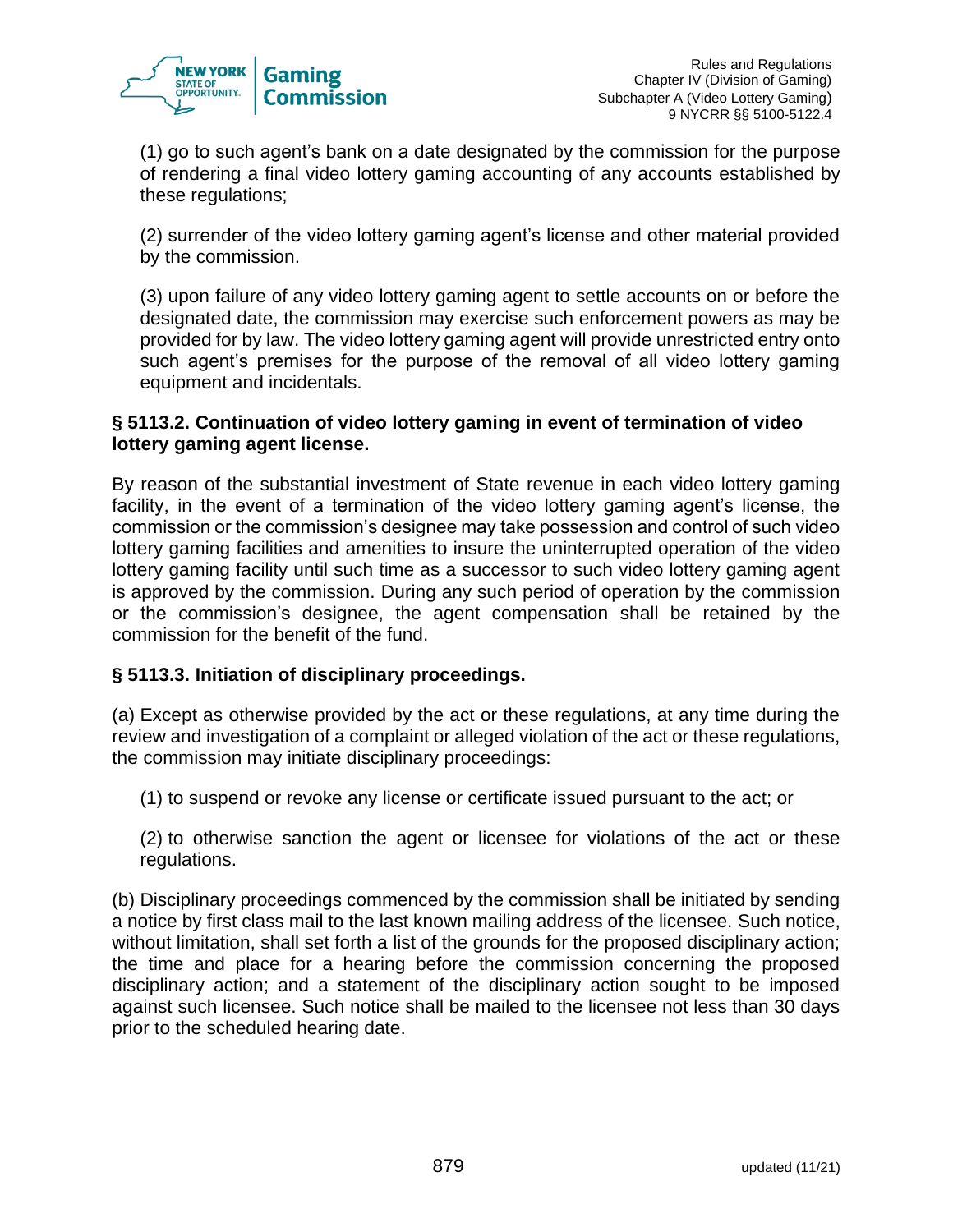

## **§ 5113.4. Summary suspension.**

(a) Where the commission has reasonable grounds to believe that any licensee has been guilty of a deliberate, willful or a grossly negligent violation of any of the provisions of the act or these regulations, including, without limitation, the failure to pay when due the moneys due and owing to the commission pursuant to the act or these regulations, or that the licensee has been charged with a felony under the laws of the State or in another state, or that due to other violations of law by the licensee or the licensee's patrons, emergency action is required in order to protect the public health, safety, or welfare of the public, and where the commission incorporates such findings in an order, the commission may summarily suspend the license and the licensee without prior notice pending disciplinary proceedings pursuant to these regulations.

(b) The summary suspension of a license without notice pending a public hearing shall be for a period not to exceed 30 days except that a licensee may waive the 30-day hearing requirement in writing no later than five business days prior to the scheduled hearing. In no event, however, shall the requested continuance be granted unless the licensee requesting the continuance has complied with the order of summary suspension by surrendering their license to the commission.

(c) The commission shall deliver a notice of summary suspension by registered mail to the licensee who has been suspended. The notice shall contain such information as the commission determines necessary to provide the licensee with notice of the summary suspension and the reason(s) therefore, including, without limitation, stating when the suspension will begin and end.

(d) The commission shall serve upon the summarily suspended licensee a formal notice initiating disciplinary proceedings and a notice of hearing within five days after receipt by the licensee of the notice of summary suspension.

## **§ 5113.5. Penalties imposed by commission prior to reissuance of license.**

The commission may require a person or business entity who (or that) is subjected to disciplinary proceedings, or who (or that) formerly held a license pursuant to this subchapter, to meet certain conditions before reissuing a license to that person or business entity, including, without limitation, one or more of the following:

- (a) restitution of money;
- (b) restitution of property;
- (c) making periodic reports to the commission as required; and
- (d) payment of outstanding fines imposed by the commission.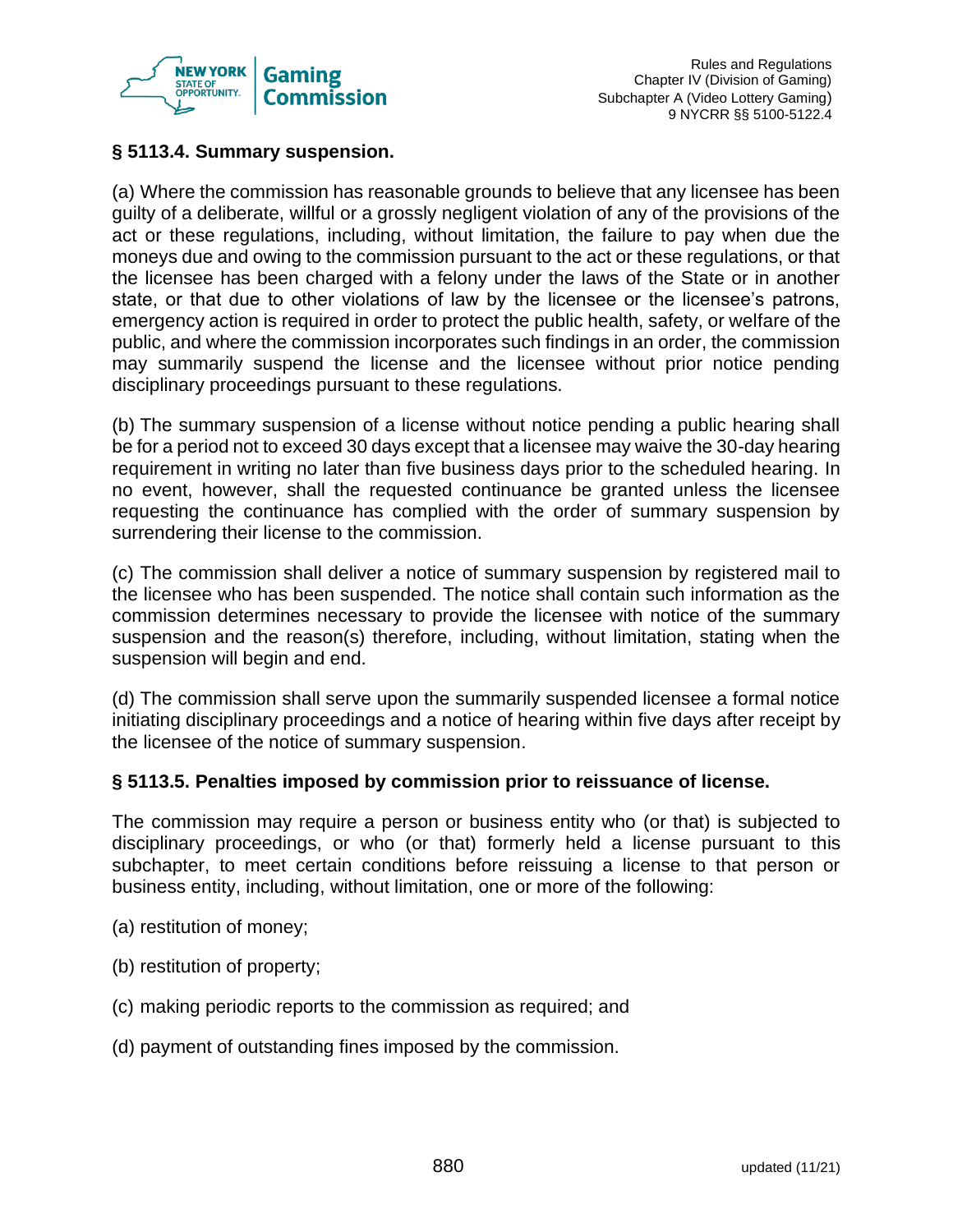

# **§ 5113.6. Costs.**

(a) In addition to the condition imposed by the commission upon the licensee, the licensee shall pay, pursuant to an order issued by the commission or the commission's authorized representative, the costs incurred by the commission in making the determination to discipline, suspend or revoke, including, without limitation, the costs of the commission's vendors and contractors engaged for such purpose.

(b) Costs may include, but are not limited to: witness fees and per diem; expert witness fees; duplication costs; court reporter, transcription, and other costs incurred in administering or preserving any record; extraordinary staffing costs of the commission; legal fees; expenses incurred in commencing, accommodating, or conducting the hearing; investigative costs; exhibit costs; and any other judicially or statutorily recognized cost, whether incurred prior or subsequent to the conclusion of the investigation of the matter.

(c) Unless otherwise ordered as set forth in subdivision (a) of this section, costs must be paid to the ordered recipient on or before the 30th day from the date of the order awarding the costs, unless stayed by the commission or a court of competent jurisdiction. Failure to pay and tender such costs as ordered shall constitute grounds for sanction, including further fine, suspension and revocation of any license or other affirmative approval.

## **§ 5113.7. Disciplinary hearings.**

Any disciplinary hearing commenced pursuant to these regulations shall be conducted substantially in accordance with the provisions of section 5000.6 of this subtitle. In the event of a conflict between that section and these regulations, these regulations shall control.

## **§ 5113.8. Final action by commission.**

After notice and hearing, in the event the commission finds insufficient evidence to support the violations claimed, the commission may find the licensee not guilty of any of the grounds alleged for disciplinary action; in which event the disciplinary proceedings shall be terminated. The commission may, however, find the licensee guilty by a preponderance of the evidence of some or all of the grounds alleged for disciplinary action, in which event the commission may take one or more of the following actions:

- (a) revoke the license;
- (b) suspend the license for a period of time not to exceed six months;
- (c) fine the licensee; or
- (d) issue a public or private letter of reprimand to be placed in the file of the licensee.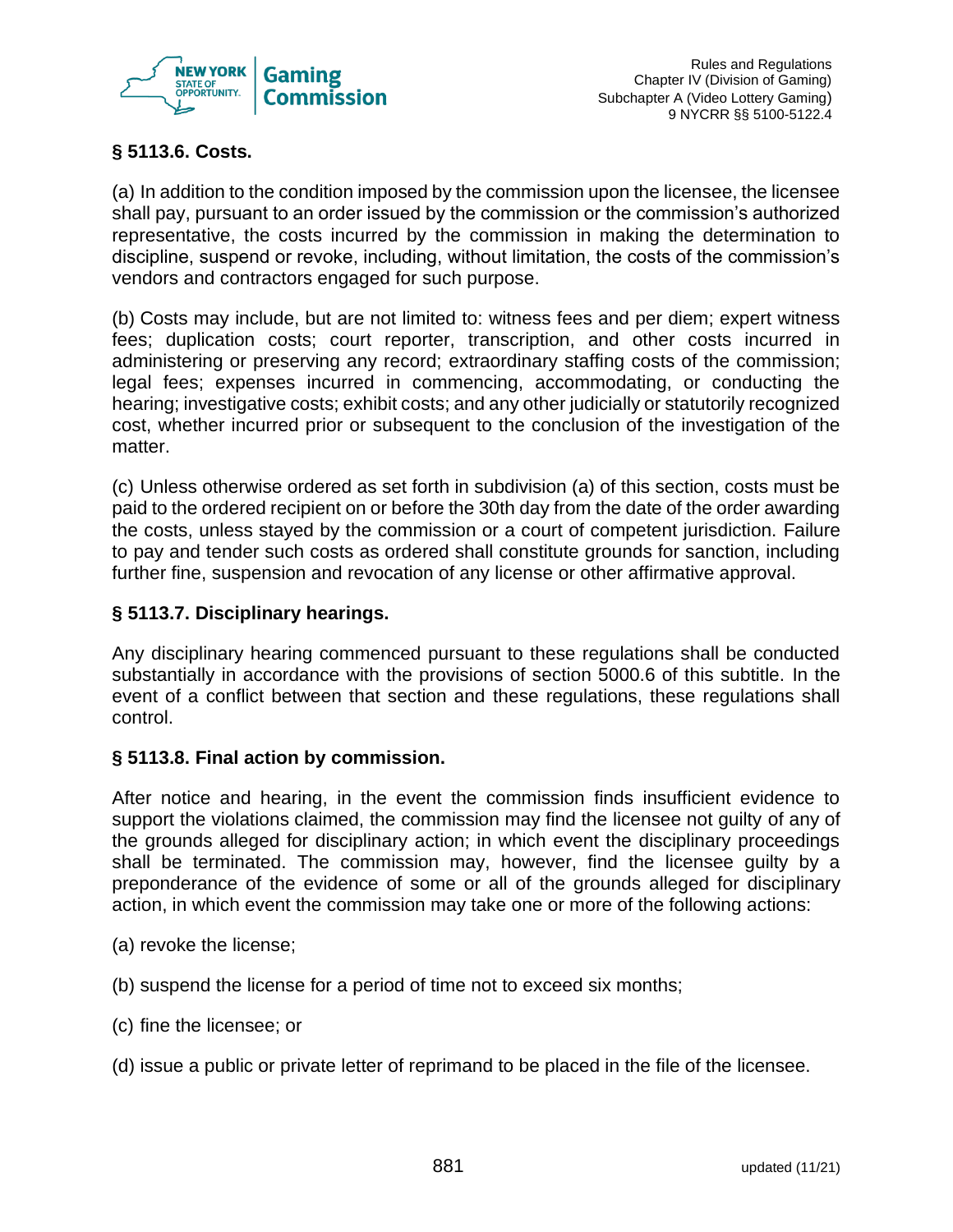

This section does not prevent the commission from compromising or settling at any time a formal hearing. Written findings of fact, conclusions of law, and an order must be entered before any decision of the commission shall be considered final.

# **PART 5114**

## **Continuing Obligations of Video Lottery Gaming Agents**

**Section** 

- 5114.1 Notification of anticipated or actual changes in directors, officers or equivalent licensees of video lottery gaming agents and holding companies
- 5114.2 Notification concerning certain new principals of publicly traded holding companies
- 5114.3 Notification of financial transactions
- 5114.4 Issuance or transfer of interests; approval
- 5114.5 Subsidiaries
- 5114.6 Minutes of meetings of boards and committees
- 5114.7 Records regarding ownership
- 5114.8 Continuing obligation to notify commission of violations and criminal activities
- 5114.9 Sale of other lottery games

## **§ 5114.1 Notification of anticipated or actual changes in directors, officers or equivalent licensees of video lottery gaming agents and holding companies.**

Each video lottery gaming agent or managing agent shall immediately notify the commission, in writing, as soon as is practicable, of the proposed appointment, appointment, proposed nomination, nomination, election, intended resignation, resignation, incapacitation or death of any member of, or partner in, such agent's board of directors, partnership or limited liability company, as applicable, or of any officer or other person required to be licensed as a principal or key employee under these regulations. The commission shall undertake any review of the license necessitated by the change.

## **§ 5114.2. Notification concerning certain new principals of publicly traded holding companies.**

(a) A video lottery gaming agent shall immediately notify the commission in writing if the video lottery gaming agent becomes aware that, with regard to any publicly traded or private holding company of the video lottery gaming agent or managing agent, any person has acquired:

- (1) five percent or more of any class of equity securities;
- (2) the ability to control the holding company; or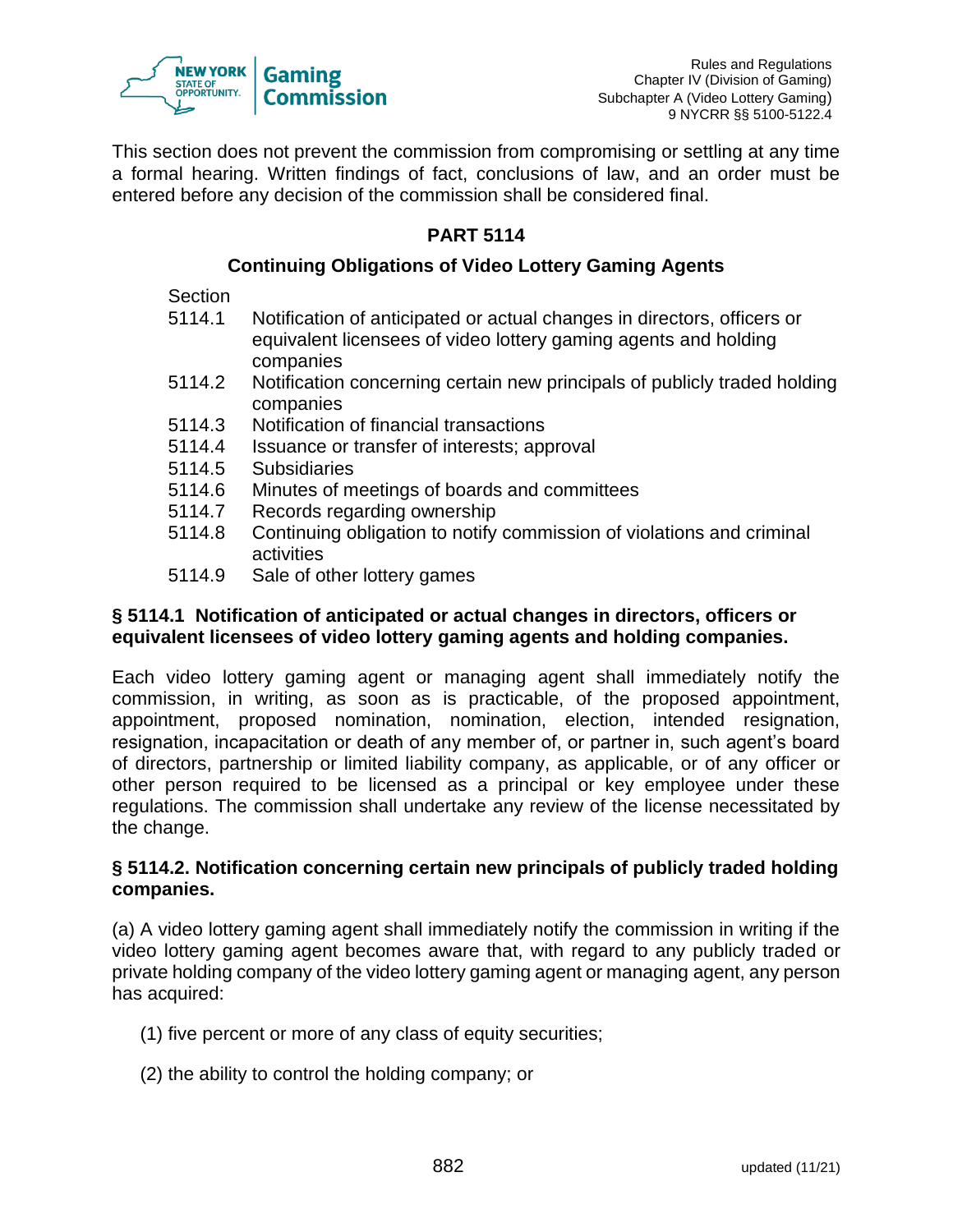

(3) the ability to elect one or more directors of the holding company.

(b) If any publicly traded holding company of a video lottery gaming agent either files or is served with any Schedule 13D, Schedule 13G or Section 13F filing under the Securities Exchange Act of 1934, copies of any such filing shall be immediately submitted to the commission by the video lottery gaming agent or the publicly traded holding company.

(c) The commission shall undertake any review of the license necessitated by the change.

#### **§ 5114.3. Notification of financial transactions.**

(a) Each video lottery gaming agent and/or the managing agent of the video lottery gaming facility shall immediately notify the commission, in writing, as soon as it becomes aware that it intends to enter into a financial transaction bearing any relation to such agent's video lottery gaming facility, including, without limitation, if such financial transaction may result in any new financial backers, investors, mortgagees, bondholders, or holders of indentures, notes, or other evidences of indebtedness who may be subject to licensing. Such notice shall be addressed to the commission in accordance with these regulations.

(b) Prior to closing on any such financial transaction, the video lottery gaming agent shall provide a summary of the terms of such transaction; copies of all relevant documents for such transaction; such financial statements as requested by the commission; together with any such other and further information that the commission may request. In addition to the foregoing, the video lottery gaming agent shall cause the financial institution or lender to consent to a non-disturbance agreement with the commission that will insure the uninterrupted operation of the video lottery gaming facility in the event of any default under the terms and provisions of such financial transaction.

(c) The commission shall undertake any review of the license necessitated by the financial change.

#### **§ 5114.4. Issuance or transfer of interests; approval.**

No person shall issue or transfer any security or ownership interest in a video lottery gaming agent or managing agent, or any non-publicly traded subsidiary or holding company thereof, without the express, prior written approval of the commission. The commission shall not grant any such approval without considering the provisions of licensing.

#### **§ 5114.5. Subsidiaries.**

(a) Each video lottery gaming agent or holding company thereof shall report immediately, in writing, to the commission the formation or dissolution of, or any transfer of a nonpublicly traded interest in, any subsidiary of the video lottery gaming agent or any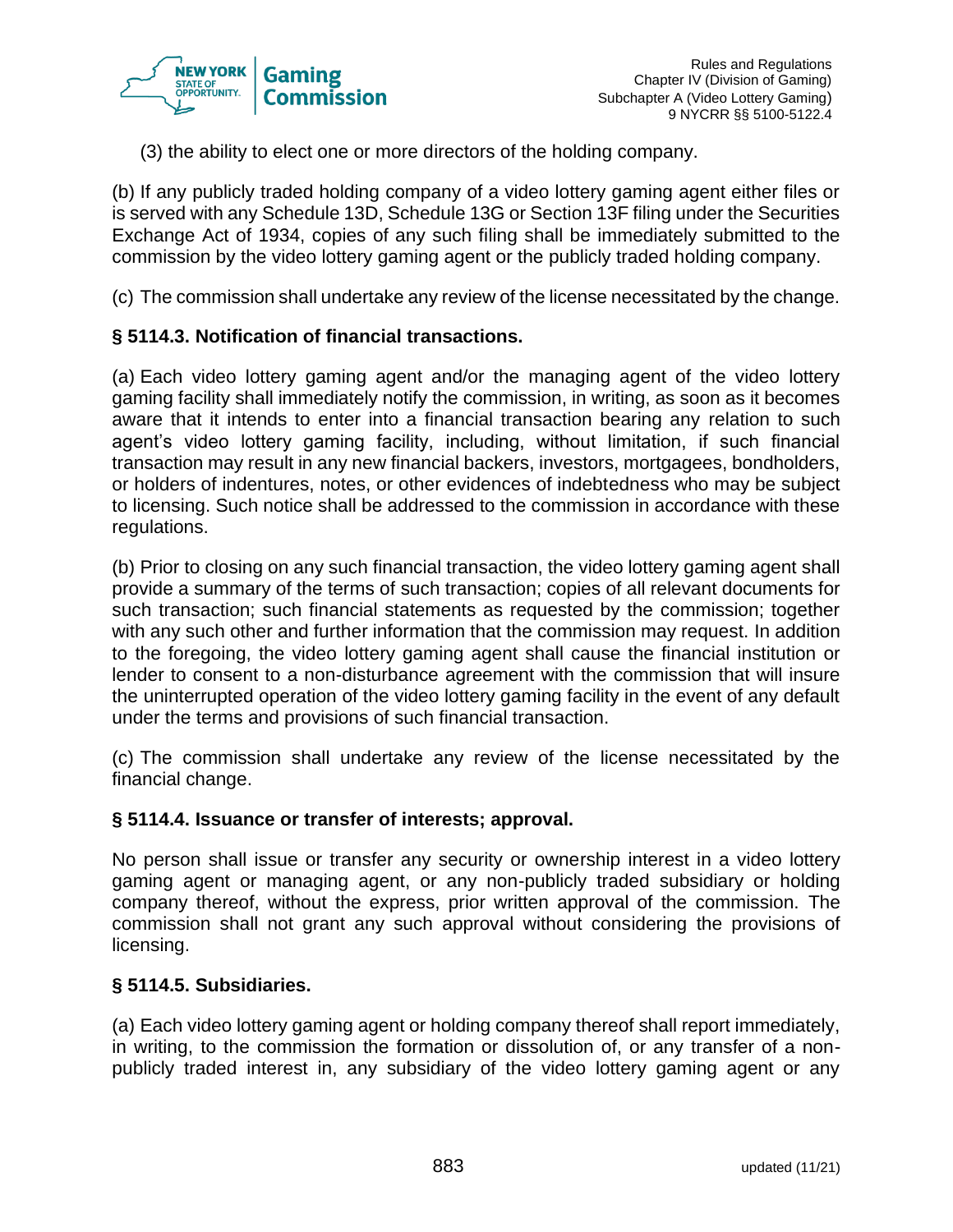

subsidiary of any holding company of the video lottery gaming agent that bears any relationship to the video lottery gaming facility.

(b) Each video lottery gaming agent shall file with the commission such documents for each subsidiary of the video lottery gaming agent as may be requested by the commission.

(c) The commission shall undertake any review of the license necessitated by the financial change.

#### **§ 5114.6. Minutes of meetings of boards and committees.**

Each video lottery gaming agent licensee or applicant thereof shall file with the commission copies of the minutes of all meetings of such licensee or applicant's board of directors, members or partnership executive committee, as applicable, and of all committee meetings including, without limitation, the audit committee, within seven days of their formal adoption.

#### **§ 5114.7. Records regarding ownership.**

(a) In addition to other records and information required by these regulations, each video lottery gaming agent and/or the managing agent for the video lottery gaming facility shall maintain and keep current the following records regarding the equity structure and owners:

(1) If a corporation:

- (i) a certified copy of articles of incorporation and any amendments thereto;
- (ii) a copy of by-laws and amendments thereto;
- (iii) an incumbency list of officers and directors;
- (iv) minutes of all meetings of stockholders and directors;

(v) a current list of all stockholders and stockholders of affiliates, including their names and the names of beneficial owners of shares held in street or other name where any beneficial owner has a beneficial interest in two percent or more of the outstanding shares of any class, addresses, and the number of shares held by each and the date acquired;

(vi) a complete record of all transfers of stock;

(vii) a record of amounts paid to the corporation for issuance of stock and other capital contributions and dates thereof;

(viii) a record, by stockholder, of all dividends distributed by the corporation; and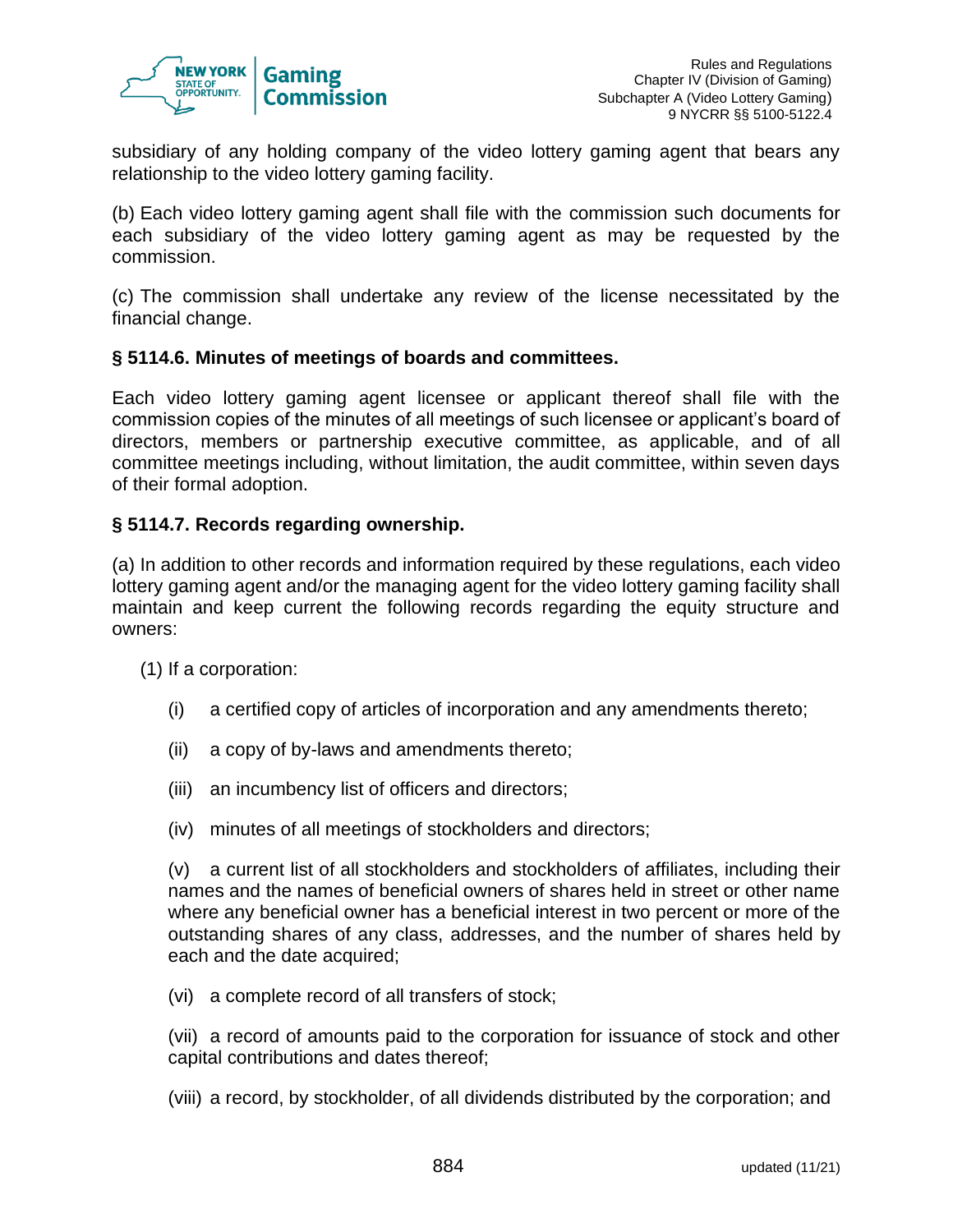

(ix) a record of all salaries, wages, and other remuneration (including prerequisites), direct and indirect, paid during the calendar or fiscal year, by the corporation, to all officers, directors, and stockholders with an ownership interest at any time during the calendar or fiscal year, equal to or greater than five percent of the outstanding capital stock of any class of stock.

(2) If a partnership:

(i) a schedule showing the amounts and dates of capital contributions, the names and addresses of the contributors, and percentage of interest in net assets, profits, and losses held by each;

(ii) a record of the withdrawal of partnership funds or assets;

(iii) a record of salaries, wages, and other remuneration (including prerequisites), direct and indirect, paid to each partner during the calendar or fiscal year; and

(iv) a copy of the partnership agreement and certificate of limited partnership, if applicable.

(3) If a sole proprietorship:

(i) a schedule showing the name and address of the proprietor and the amount and date of such proprietor's original investment;

(ii) a record of dates and amounts of subsequent additions to the original investment and withdrawals therefrom; and

(iii) a record of salaries, wages, and other remuneration (including prerequisites), direct or indirect, paid to the proprietor during the calendar or fiscal year.

(4) If a limited liability company:

- (i) a certified copy of the articles of organization;
- (ii) a certified copy of the member agreement;
- (iii) a certified record of all current members;
- (iv) an incumbency list for all officers; and
- (v) minutes of all meetings of members.

(b) All records regarding ownership shall be located on the premises of the video lottery gaming facility, unless a specific exemption is allowed to the video lottery gaming agent by the commission.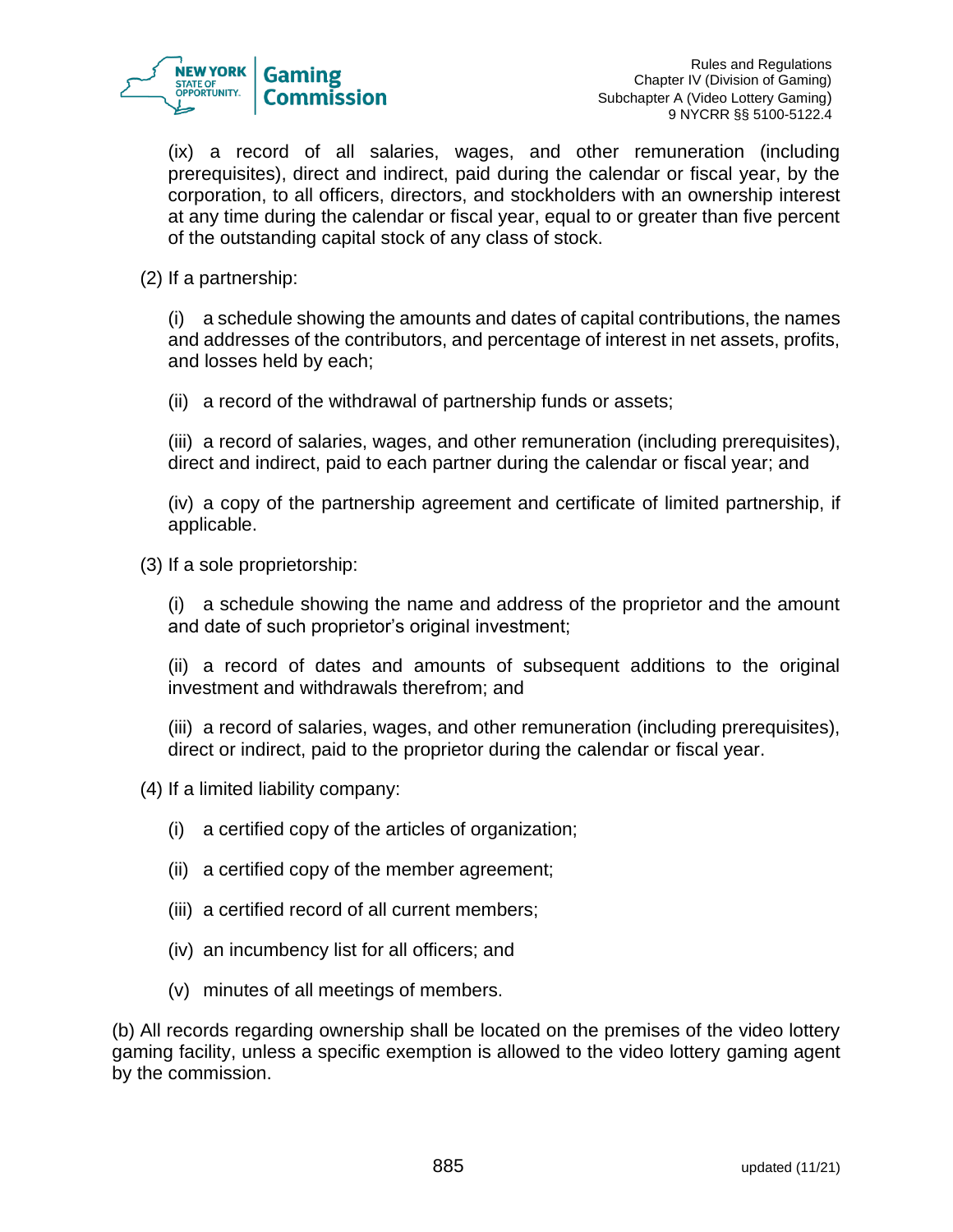

(c) Each video lottery gaming agent or applicant shall, upon request by the commission, provide a list of all record holders of any or all classes of publicly traded securities issued by any holding company or by any other affiliated entity that is required to qualify as a financial source.

## **§ 5114.8. Continuing obligation to notify commission of violations and criminal activities.**

Each licensee under these regulations shall have the continuing obligation to report to the commission any regulatory or criminal violation that becomes known to them with respect to any aspect of video lottery gaming in this State or their gaming activities in any other jurisdiction. The failure of any licensee to report any such regulatory or criminal violation to the commission shall be a violation of such license, the act and these regulations.

## **§ 5114.9. Sale of other lottery games.**

Each video lottery gaming agent will offer for sale to the public and any player at the video lottery gaming facility all lottery games offered for sale by the commission, and will provide to the commission adequate and appropriate space for such sales as approved by the commission.

# **PART 5115**

# **Video Lottery Gaming Agent Operation Certificate**

- **Section**
- 5115.1 General
- 5115.2 Standards for issuance
- 5115.3 Video lottery gaming facility
- 5115.4 Parking
- 5115.5 Video lottery gaming floor and any restricted areas
- 5115.6 Movement of video lottery gaming terminals
- 5115.7 Removal of video lottery gaming equipment
- 5115.8 Operation certificate; effective date; duration
- 5115.9 Operation certificate; amendment to conform to approved changes

## **§ 5115.1. General.**

In addition to any requirements of the act and these regulations, by reason of the substantial investment of State revenue in each video lottery gaming facility, each video lottery gaming agent agrees upon acceptance of such agent's license and operation certificate that for so long as the video lottery gaming facility is in operation, either by such agent, the commission or the commission's designee, the commission shall have unfettered access to the video lottery gaming facility to assure such facilities' uninterrupted operation.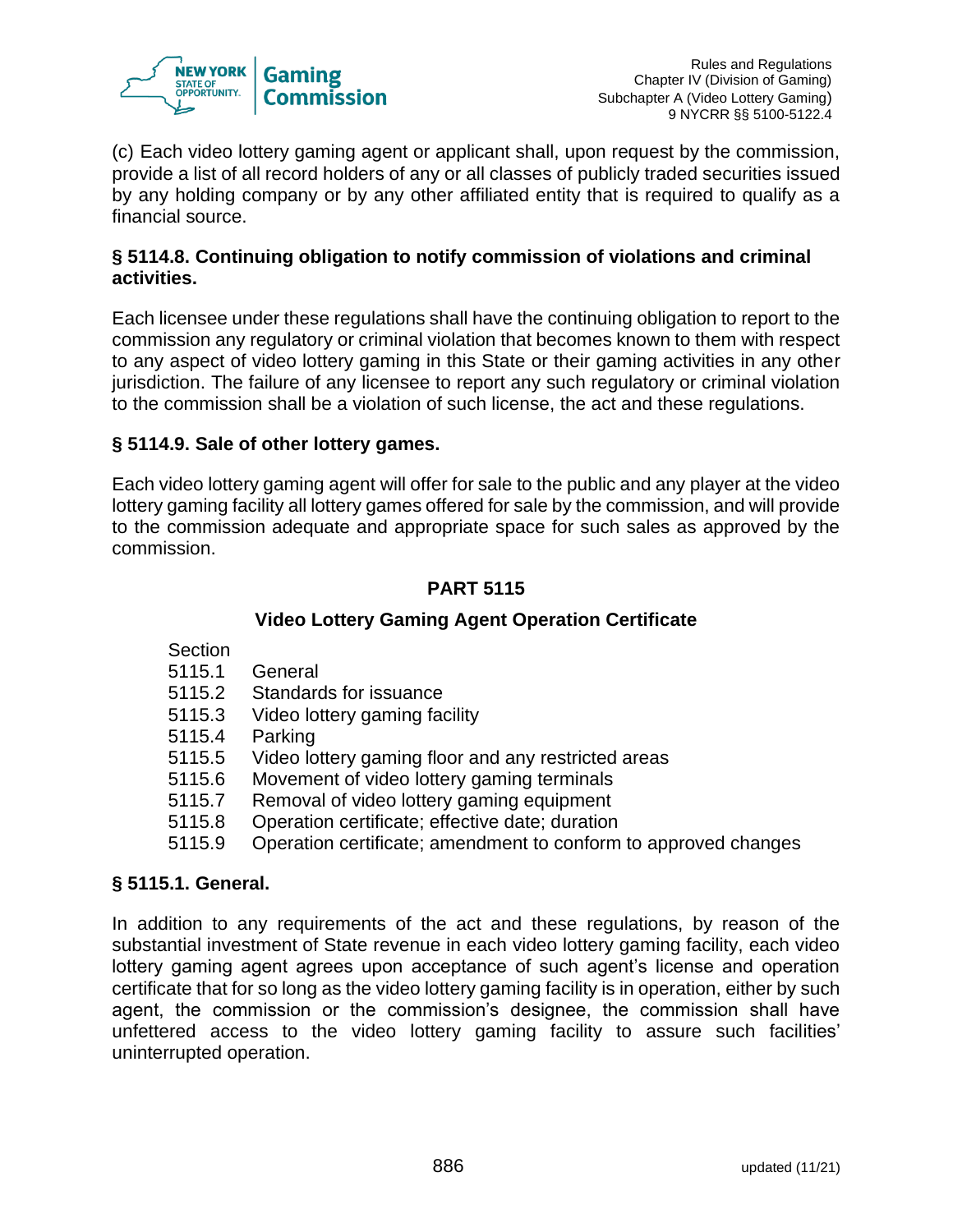

## **§ 5115.2. Standards for issuance.**

(a) Each video lottery gaming agent, and/or such agent's managing agent, responsible for the operation of a video lottery gaming facility shall obtain an operation certificate from the commission prior to conducting video lottery gaming in such facility and prior to opening such video lottery gaming facility to the public. The operation certificate may be amended from time to time as required.

(b) To obtain an operation certificate, each video lottery gaming agent shall establish to the satisfaction of the commission that:

(1) the video lottery gaming facility complies in all respects with the applicable requirements of the act and these regulations;

(2) the video lottery gaming licensee has implemented necessary internal control procedures for the safe and efficient operation of the video lottery gaming facility;

(3) the video lottery gaming agent and each of such agent's principals has complied with the licensing provisions of these regulations;

(4) the commission has been provided proof that all employees are licensed for the performance of their respective responsibilities;

(5) the video lottery gaming facility is prepared in all respects to receive and entertain the public;

(6) the facility of the video lottery gaming agent has met or exceeded State and local fire and safety standards; and

(7) the video lottery gaming agent has provided certified payroll records establishing to the satisfaction of the commission that it has complied with the requirements of the act, if applicable.

(c) Each operation certificate granted by the commission to a video lottery gaming agent shall include, at a minimum, an itemized list of the authorized video lottery terminals, by identification number, that are permitted in the video lottery gaming facility; and a list of those areas specifically designated as restricted areas.

(d) As a condition to receiving such operation certificate, each video lottery gaming agent and/or such agent's managing agent shall enter into such agreements with the commission as the commission deems necessary to protect the uninterrupted access and operation of the video lottery gaming facility.

## **§ 5115.3. Video lottery gaming facility.**

(a) In addition to any other requirements required by the act or these regulations, in order to receive an operation certificate from the commission, the applicant for a video lottery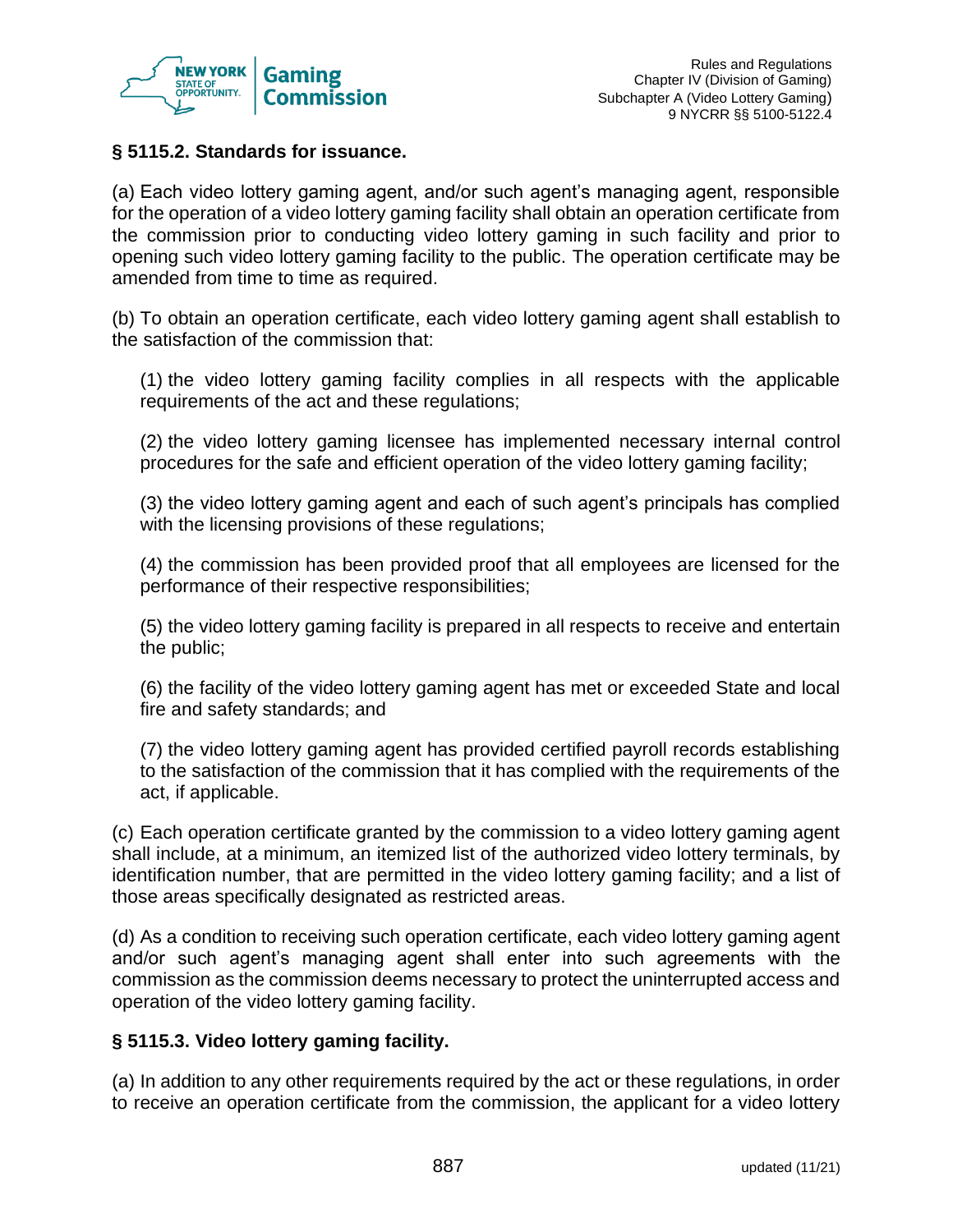

gaming agent license must satisfy the commission that the proposed facility will have adequate support facilities as required by these regulations, as well as superior consumer amenities and conveniences comparable to other similar facilities in the industry that will encourage repeated player attendance.

(b) All video lottery gaming facilities shall provide sufficient alternate power sources to permit continued operation of the facility in case of the failure of primary power supplies.

(c) In the event the video lottery gaming agent proposes to conduct video lottery gaming, or to house an amenity thereto, in a temporary structure, and in addition to any other requirements required by these regulations for the commission to issue an operation certificate for such structure, the video lottery gaming agent must demonstrate to the satisfaction of the commission that conducting video lottery gaming, or housing such an amenity, in the proposed temporary structure will be to the economic benefit to the video lottery gaming facility.

(d) Each video lottery gaming facility shall include separate offices of sufficient size for use by the commission and otherwise built in accordance with specifications provided by the commission.

(e) The commission shall not approve the construction or alteration of any facility or building devoted to the operation or housing of video lottery gaming until the person or entity selected to operate such video lottery gaming shall have submitted to the commission a statement of the location of the proposed facility or building, together with a plan of such racetrack, and plans of all existing buildings, seating stands and other structures on the grounds of such racetrack, in such form as the commission may prescribe, and such plans shall have been approved by the commission. The commission, at the expense of the applicant, may order such engineering examination thereof as the commission may deem necessary. Such construction or alteration may be made only with the approval of the commission and after examination and inspection of the plans thereof and the issuance of a permit therefore by the commission.

# **§ 5115.4. Parking.**

Each video lottery gaming agent shall submit to the commission for review and approval a plan for parking at the video gaming facility that provides sufficient parking, in accordance with applicable State and Federal laws, rules and regulations.

# **§ 5115.5. Video lottery gaming floor and any restricted areas.**

(a) Prior to the issuance of or an amendment to an operation certificate and the commencement of video lottery gaming, each video lottery gaming agent shall obtain commission approval for the physical floor plans of such agent's video lottery gaming floor including any restricted areas, which floor plans shall be consistent with standards established by the commission. Without limitation, such floor plans shall illustrate proper surveillance coverage of all the mandatory activities. Any deficiency in surveillance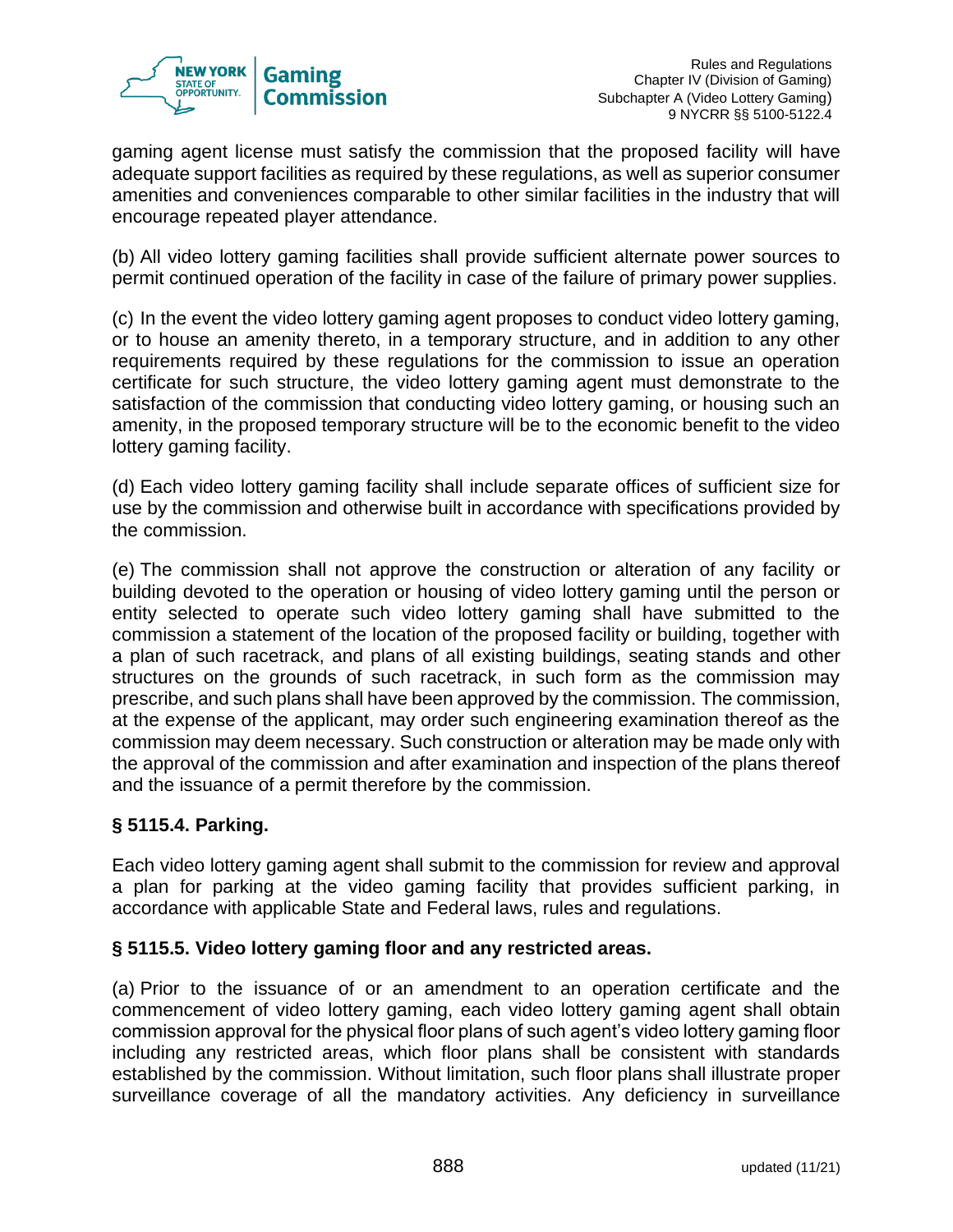

coverage shall be rectified by the video lottery gaming agent prior to issuance of a certificate.

(b) Each physical video lottery gaming facility floor plan shall be drawn to one-eighth inch scale or such other scale approved in writing by the commission, shall be certified by an architect or other suitable professional licensed to practice in New York and shall depict, at a minimum, the location of the following:

- (1) vault and main bank;
- (2) cashiers' cage and the component offices and areas of the cashiers' cage;
- (3) window at the cashiers' cage, noting such window's number;
- (4) count room(s);
- (5) delivery station;
- (6) video lottery gaming self-redemption kiosk(s);
- (7) coin redemption kiosk(s);
- (8) automated teller machine(s);
- (9) bill breakers;
- (10)allocated space for the sale of other commission products;

(11)the precise space allotted for each video lottery terminal, site controller and associated equipment. The initial floor plan shall contain, at the minimum, the following information for each terminal:

- (i) type of video lottery terminal, *e.g.*, upright or slant top
- (ii) the location of a player stool, if any;
- (12)each satellite cage and the component offices and areas of each satellite cage;

(13)each other room or area that is accessible directly from the video lottery gaming floor;

- (14)each other area or room as designated by the commission; and
- (15)points of access to the horse racing track portion of the racing facility.

(c) The commission shall determine placement of video lottery terminal manufacturers, games, and game denominations within the physical floor plan provided by the video lottery gaming agent and shall manage subsequent revisions, in conjunction with the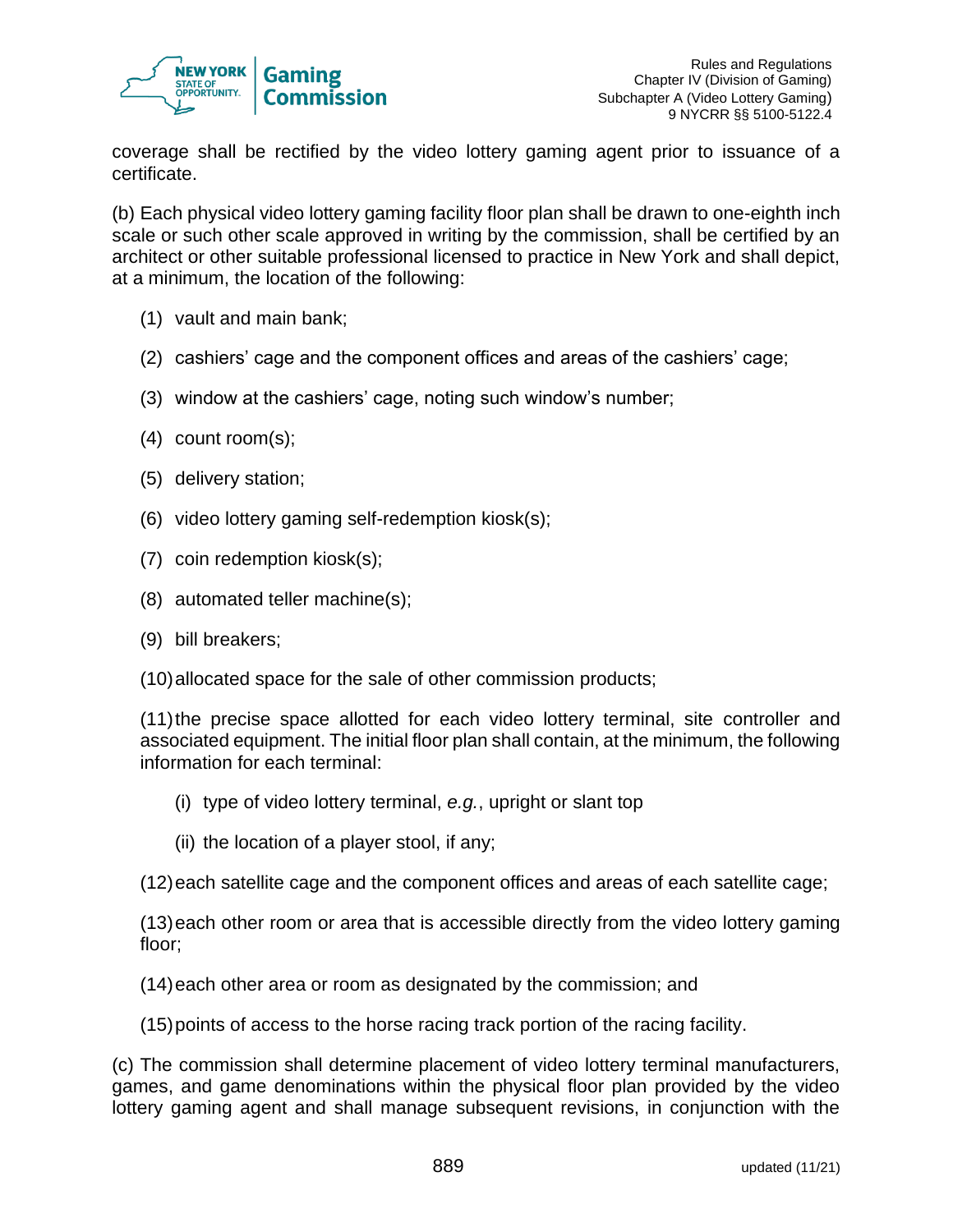

video lottery gaming agent, to the placement of video lottery terminal manufacturers, games and game denominations.

(d) The commission reserves the right to continually manage, revise, modify and upgrade the product mix plan, games, themes, play styles, denominations, and other related aspects of the video lottery terminals in order to optimize the overall marketability and terminal performance of video lottery gaming.

#### **§ 5115.6. Movement of video lottery gaming terminals.**

(a) Whenever a video lottery gaming agent proposes that video lottery terminals be moved within a video lottery gaming facility, the video lottery gaming agent shall first:

(1) obtain any amendment to such agent's operation certificate required by the commission; and

(2) provide the commission and the appropriate video lottery gaming vendor with written notice at least five days prior to the scheduled movement. Under no circumstances shall terminals be moved until the commission has approved the relocation plans.

(b) Each written request submitted to the commission pursuant to this Part shall be authored by the video lottery gaming agent's employee directly responsible for video lottery terminal(s) or such person's designee and shall include:

(1) A computer-generated inventory listing each video lottery terminal, the present location of each video lottery terminal and the proposed location of each video lottery terminal.

(2) The date of request.

(3) The proposed date of relocation or removal.

(4) A written certification that all State safety and egress codes are adhered to.

(5) A written certification from the surveillance director or his/her designee that adequate closed circuit television coverage of each video lottery terminal is present.

(c) The number of each type of authorized game included in the video lottery gaming agent's operation certificate or any approved amendments thereto shall be amended, upon the filing of an updated video lottery terminal master list, to conform to the correct number of each type of authorized game that is specified in the applicable list.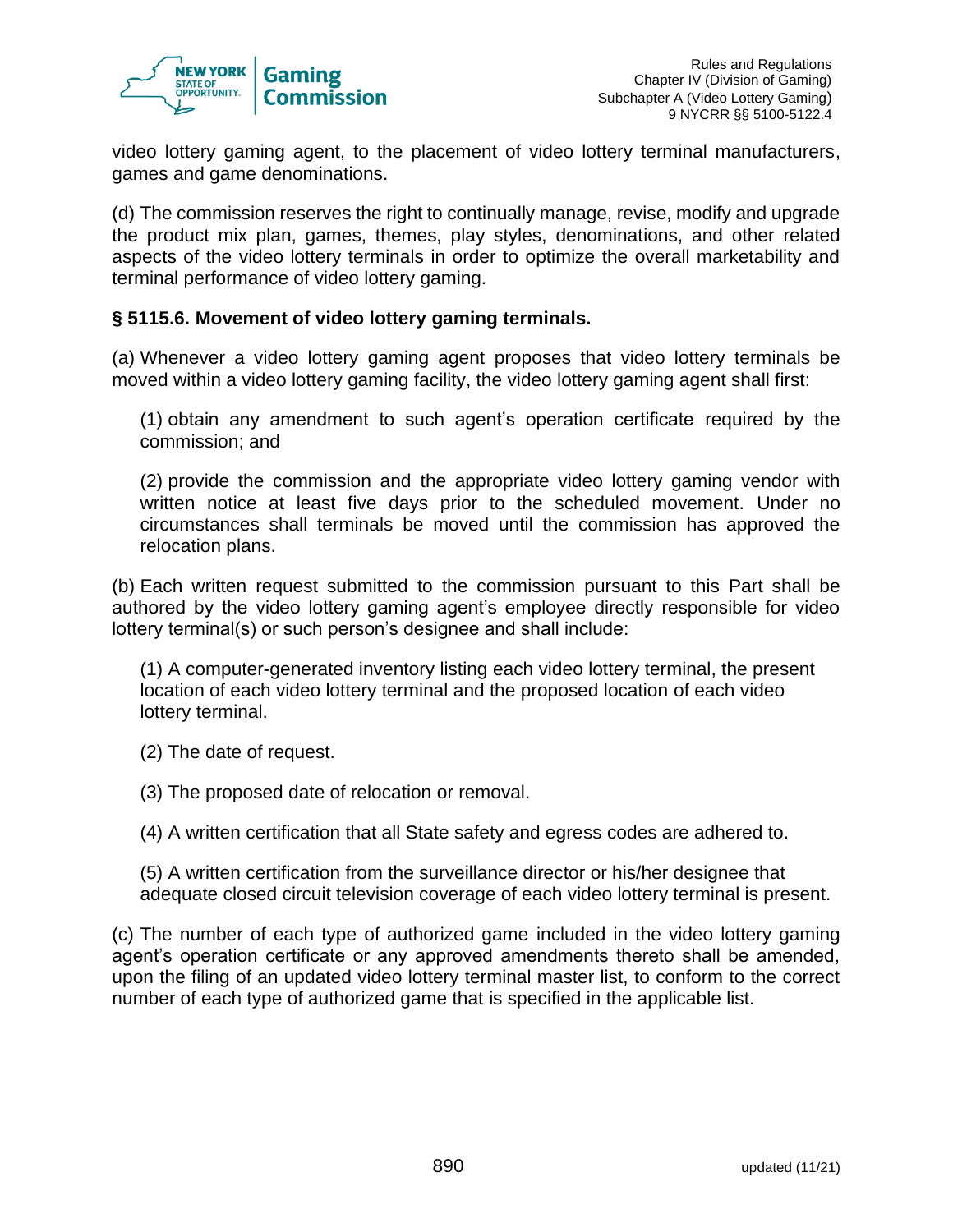

## **§ 5115.7. Removal of video lottery gaming equipment.**

(a) When a video lottery terminal is temporarily removed from the video lottery gaming floor, video lottery terminal drop contents shall be protected in accordance with the approved internal control system to preclude the misappropriation of stored funds.

(b) When a video lottery terminal is permanently removed from the video lottery gaming floor, the video lottery terminal drop contents shall be counted and recorded by at least two employees, one of whom shall be a video lottery gaming count room employee, with appropriate documentation being routed to the accounting department for proper recording and accounting.

(c) Prior to the removal of a video lottery terminal from the video lottery gaming facility, prior written approval shall be obtained from the commission. Documentation providing the following shall be included for each removed video lottery terminal:

- (1) manufacturer;
- (2) serial number of video lottery terminal;
- (3) video lottery terminal identification number.

#### **§ 5115.8. Operation certificate; effective date; duration.**

(a) Upon satisfaction of the requirements set forth in this part, the commission shall establish the effective date of each operation certificate and authorize the video lottery gaming agent to commence operation of the video lottery gaming facility.

(b) Subject to the commission's authority to revoke, suspend, limit or otherwise alter an operation certificate in accordance with the terms of the act and these regulations, each such certificate, once issued, shall remain in full force and effect indefinitely under such terms and conditions as the commission may impose, and shall not be altered, modified or amended except in accordance with the act and these regulations.

(c) The continued effectiveness of each operation certificate shall be a prerequisite for the video lottery gaming facility to which it applies to remain open to the public for the operation of video lottery gaming.

(d) Each video lottery gaming agent to which an operation certificate is issued shall operate such agent's video lottery gaming facility strictly in accordance with the terms of such agent's original operation certificate and the approved floor plans submitted in support thereof, and shall not change any of the items to which the operation certificate applies except in accordance with the act and these regulations and after obtaining any required amendments to such agent's operation certificate.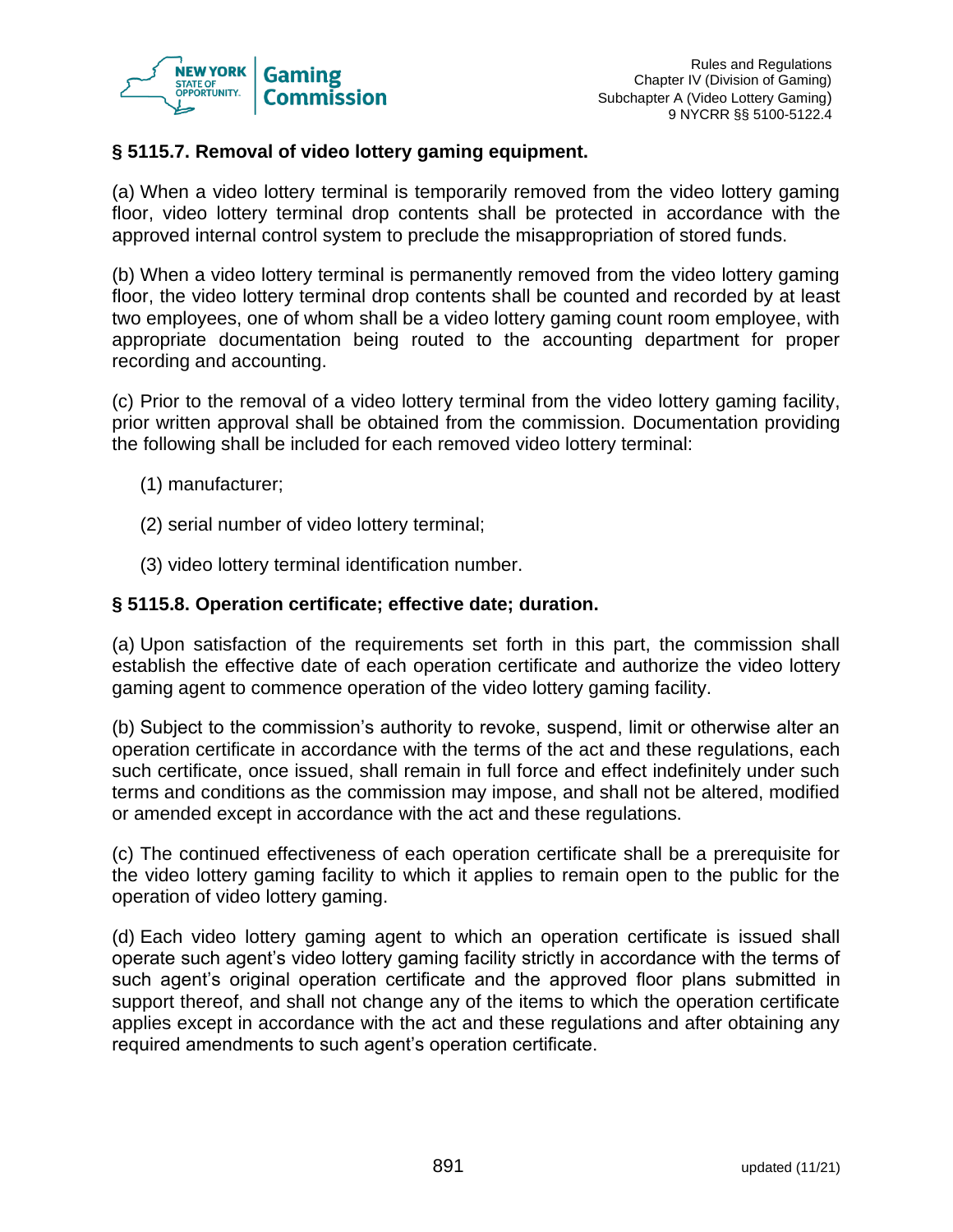

#### **§ 5115.9. Operation certificate; amendment to conform to approved changes.**

(a) Each video lottery gaming agent shall serve on the commission, in a manner and in a format prescribed by the commission, an application to amend such agent's operation certificate whenever the video lottery gaming agent proposes a physical change to the video lottery gaming facility or a restricted area that requires commission approval in order for such agent's original operation certificate or any approved amendments thereto to continue in force and effect. The application for an amended certificate shall include, without limitation, the following:

(1) a revised video lottery gaming facility floor plan or restricted area reflecting the proposed change, which revised floor plan shall be submitted in a format approved in writing by the commission and filed therewith; and

(2) a statement from an architect or other suitable professional licensed to practice in New York certifying that the proposed change as presented will be in compliance with State building code and these regulations.

(b) The commission shall review the proposed change set forth in the application for an amended certificate or any amendments thereto for compliance with the act and these regulations and shall issue a determination and, if approved, notice to proceed, within a reasonable time after receipt of the application to amend.

(c) The video lottery gaming agent submitting an application to amend such agent's operation certificate pursuant to subdivision (a) of this section shall notify the commission in writing within five days of final completion of any proposed change. A floor plan that depicts the actual changes made shall accompany the notice and be filed with the commission. Each such floor plan shall depict the change and shall include updates, based on the actual changes made, for each item required to be included in the application pursuant to subdivision (a) of this section and described in the notice; provided, however, that a floor plan of the entire video lottery gaming facility that depicts all changes proposed in the application and any amendment thereto shall accompany the notice of final completion.

(d) Promptly after the filing of a notice pursuant to subdivision (c) of this section, the commission shall inspect the physical changes actually made to the video lottery gaming facility to ensure that those changes conform to the floor plan accompanying the notice and the description previously submitted to the commission, as modified by any properly filed amendments thereto. Following such inspection, the commission shall notify the video lottery gaming agent in writing as to which physical change is approved and which is rejected, whereupon:

(1) The video lottery gaming agent, in the event any change is rejected, shall either:

(i) correct any rejected change to conform with the floor plan accompanying the notice and the description previously submitted to the commission, as modified by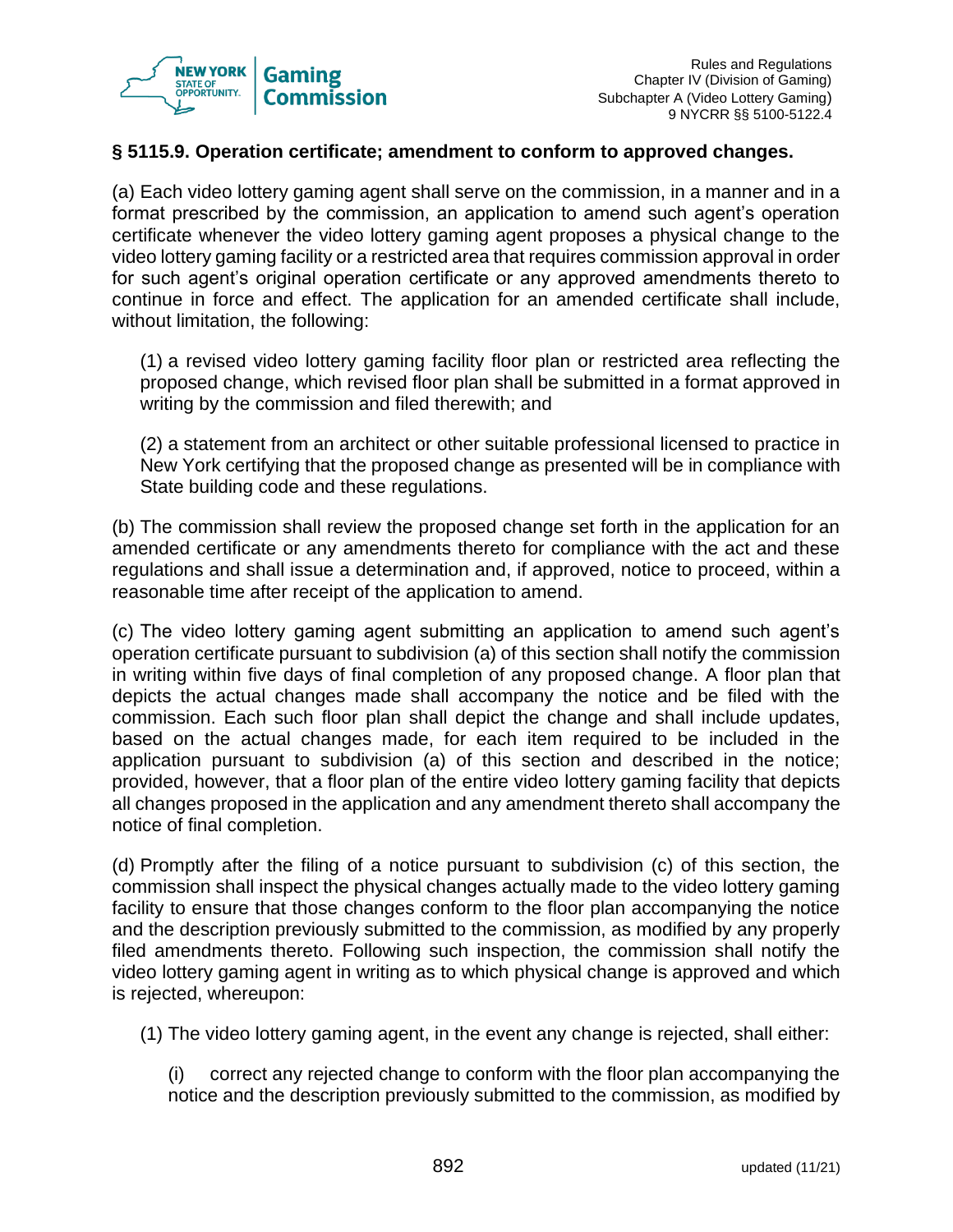

any properly filed amendments thereto, which correction shall be completed and inspected pursuant to this section;

(ii) submit for approval, pursuant to subdivision (a) of this section, a new application for the proposed change; or

(iii) take such other action as the commission may direct to ensure that the currently approved floor plan accurately depicts the physical layout of the video lottery gaming facility, including any restricted areas.

(2) The operation certificate shall be amended to conform to each inspected and approved physical change.

## **PART 5116**

#### **Marketing and Promotion Program**

Section

- 5116.1 Video lottery gaming agent marketing and promotion program
- 5116.2 Marketing and promotion plan
- 5116.3 [Repealed]
- 5116.4 Marketing and promotion plan implementation
- 5116.5 Permitted marketing and promotion expenses
- 5116.6 Advertising
- 5116.7 Complimentary services and items
- 5116.8 Promotions
- 5116.9 Player rewards club
- 5116.10 Non-permitted marketing and promotion expenses
- 5116.11 Competitive bids

#### **§ 5116.1. Video lottery gaming agent's marketing and promotion program.**

(a) *Requirements for marketing plan*. In accordance with the act, each video lottery gaming agent shall dedicate a portion of its vendor fee to fund a marketing and promotion program to be used by such video lottery gaming agent for marketing, promotion and associated costs incurred by the video lottery gaming agent for such agent's video lottery gaming operations and pari-mutuel horse racing operations pursuant to an approved marketing plan pursuant to this Part, so long as such costs associated with pari-mutuel horse racing operations simultaneously encourage increased attendance at such agent's video lottery gaming facilities.

All such marketing, promotion and associated costs incurred by any video lottery gaming agent shall be:

(1) consistent with the customary manner of marketing and promoting comparable operations in other states and as described in an approved marketing plan; and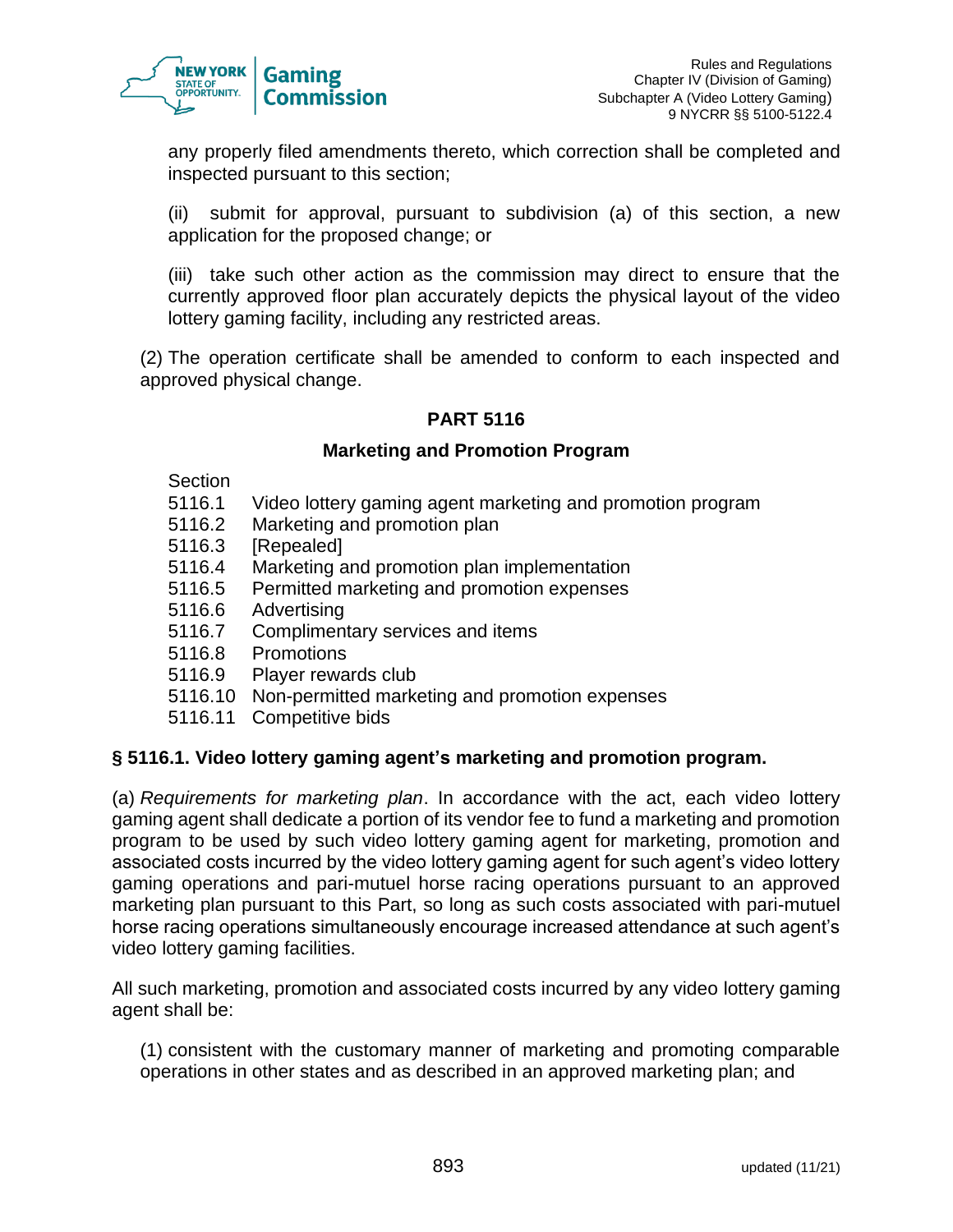

(2) subject to the overall supervision of the commission.

(b) *Violation for unapproved expenses.* Any marketing or promotion expense incurred by a video lottery gaming agent that is not approved by the commission or identified in a marketing plan approved by the commission shall be a violation of the video lottery gaming agent's license, the act and this Part.

#### **§ 5116.2. Marketing and promotion plan.**

(a) *Contents*. Each video lottery gaming agent shall prepare annually a marketing and promotion plan (the *marketing plan*) for the video lottery gaming facility. Each annual marketing plan shall be submitted to the commission for review and approval as described in this Part. An annual marketing plan shall include a summary of projected net machine income and projected marketing expenditures by category, in a standard worksheet format prescribed by the commission. The marketing plan worksheet shall include budgeted marketing expenditures by month and in total for each standard category. The commission shall review such worksheet as part of the overall plan approval.

(b) *Violation*. The failure to submit any marketing plan when due to the commission shall be a violation of the video lottery gaming agent's license, the act and this Part.

- (c) *Requirements*. Each annual marketing plan shall:
	- (1) be prepared in accordance with the format prescribed by the commission; and

(2) fully describe, in a narrative form, subject to the approval of the commission, the marketing and promotional activities that the video lottery gaming agent proposes for the applicable video lottery gaming facility for the subsequent 12-month period commencing on the first day of January of any calendar year. Such description shall include the overall strategy of how the portion of the vendor's fee used to fund the marketing and promotion program will be used for marketing, promotional and associated costs consistent with the customary manner of marketing and promoting comparable operations in the video lottery gaming entertainment industry in other states, and that are expected to be implemented at such video lottery gaming facility on a monthly, quarterly and annual basis; the target market for such marketing and promotion; the anticipated effect (return on investment) of the marketing, promotional and associated costs described; any and all media buys advertising the video lottery gaming facility, whether directly or indirectly; and an itemization of the projected budget for all marketing and promotional expenses on a monthly, quarterly and annual basis.

(d) *Time for submission*. Each annual marketing plan must be submitted to the commission for review and approval not earlier than 120 days and not later than 90 days prior to January 1 of any calendar year.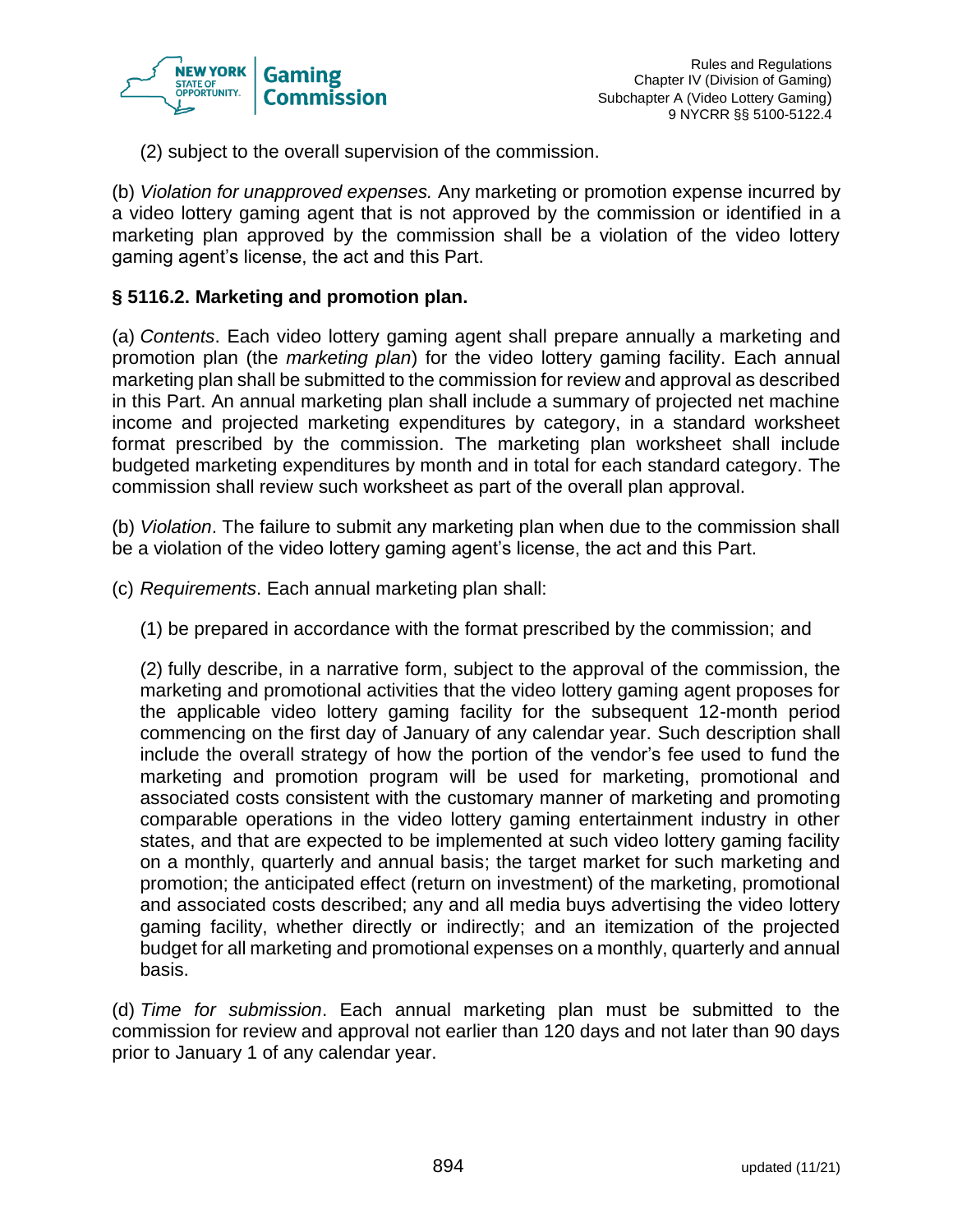

(e) *Commission review*. The commission shall review the annual marketing plan upon receipt and provide objections, questions or comments, if any, to the video lottery gaming agent within 45 days.

(f) *Approval and implementation*. If the marketing plan is approved by the commission without comment, then the video lottery gaming agent may proceed with the marketing plan's implementation commencing on the first day of January of any calendar year.

(g) *Commission objection*. In the event the commission objects or comments on the marketing plan, or any portion thereof, such objection, comment or question shall be delivered to the video lottery gaming agent in writing together with a disapproval notice of the submitted marketing plan in whole or in part.

(h) *Amended plan after commission objection*. Not later than 15 days from the receipt by the video lottery gaming agent of a marketing plan disapproval notice from the commission, or such longer time as the commission and the video lottery gaming agent may agree in writing, the video lottery gaming agent shall address the commission's objections or comments and submit an amended marketing plan to the commission for review. Upon submission of the amended marketing plan to the commission, a new 45 day time period for commission review will commence as described by this part.

(i) *Interim marketing plan*. In the event the annual marketing plan is not approved by the commencement date of the marketing plan as agreed to by the commission for any year, the commission may, but shall not be required to, enter into an interim marketing plan agreement with the video lottery gaming agent for a period not to exceed 90 days from such commencement date. Such interim marketing plan shall be in such form as approved by the commission and govern the expenditure from the marketing and promotion program during such 90-day period for marketing, promotion and associated costs approved in such interim marketing plan. In the event the commission does not approve an interim marketing plan, or in the event an interim marketing plan expires, the video lottery gaming agent shall be in violation of this Part and the commission may impose fines.

(j) *Adjustments*. During any fiscal quarter covered by a marketing plan, the video lottery gaming agent may submit proposed adjustments, including an adjusted marketing plan worksheet and supporting documentation, to the marketing plan to the commission for review and approval. The commission shall have 15 days from the receipt of any proposed adjustment(s) to the marketing plan to review, approve or disapprove such adjustments in writing.

(1) In the event the proposed adjustments to the marketing plan are approved by the commission, written approval shall be sent to the video lottery gaming agent and the marketing plan shall be deemed amended accordingly.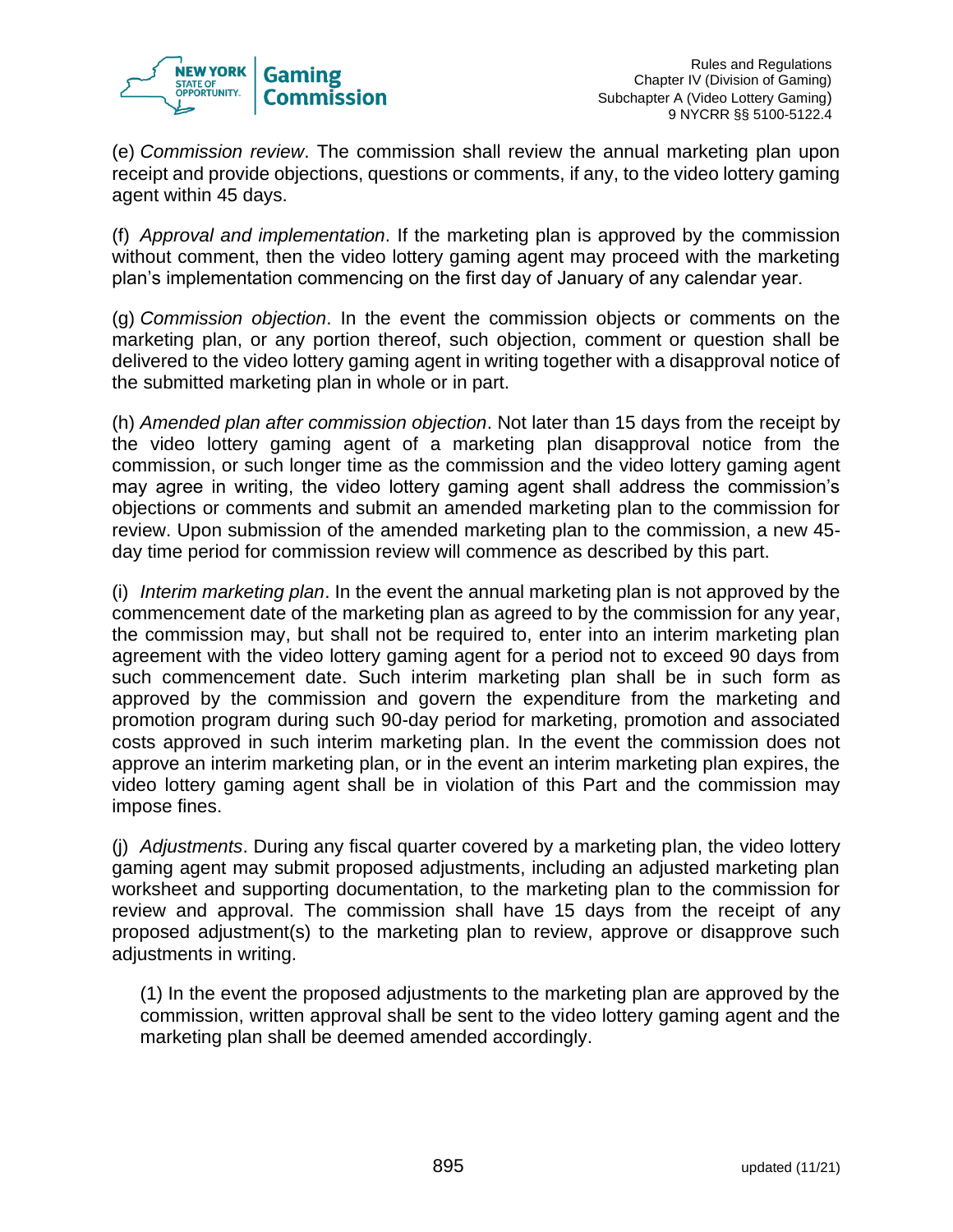

(2) In the event such adjustments are disapproved by the commission, such disapproval, and the reason(s) therefore, shall be sent to the video lottery gaming agent in writing.

# **§ 5116.3. [Repealed]**

#### **§ 5116.4. Marketing and promotion plan implementation.**

(a) *Review of books and records*. The commission or the commission's representative may, at the commission's discretion, review the books and records of the video gaming agent, to determine additional needs for assurance regarding utilization of the funds from the marketing and promotion program. Each video gaming agent shall maintain sufficient documentation and a clear audit trail to support any and all marketing expenditures.

(b) *Violation for failure to submit mothy worksheet*. The failure of the video lottery gaming agent to submit any monthly worksheet required by this Part shall be a violation of such agent's license, the act and this Part.

(c) *Reports*.

(1) The commission shall review each scheduled or required report submitted by a video lottery gaming agent and audit the same against the approved marketing plan. Exceptions, discrepancies or questionable spending identified by the commission must be explained by the video lottery gaming agent in a timely manner to the satisfaction of the commission, but in no event later than 30 days from the date of the commission's initial inquiry. The failure of the video lottery gaming agent to adequately respond to any inquiry of the commission shall be a violation of this Part and may result in commission actions to include, without limitation, the imposition of fines.

(2) A video lottery gaming agent shall prepare each report in a professional manner detailing the marketing expenses to ensure that only qualified marketing expenses have been included. Qualified marketing expenses are defined in section 5116.5 of this Part and in guidance documents as the commission may issue. Should the commission determine that a video lottery gaming agent has submitted non-qualified expenses, appropriate penalties may be applied.

(3) The monthly marketing and promotion program expense report shall, without limitation, summarize the expenditure made and provide details and supporting documentation as determined by the commission in evidence of the expenditures.

(d) *Sanctions*. In the event a video lottery gaming agent cannot explain adequately an expenditure or discrepancy the commission raises, or in the event any violation of this Part remains uncured for a period of one through 30 days, the commission, in addition to any other remedy permitted by this Subtitle, may take any or all of the following actions:

(1) impose fines; and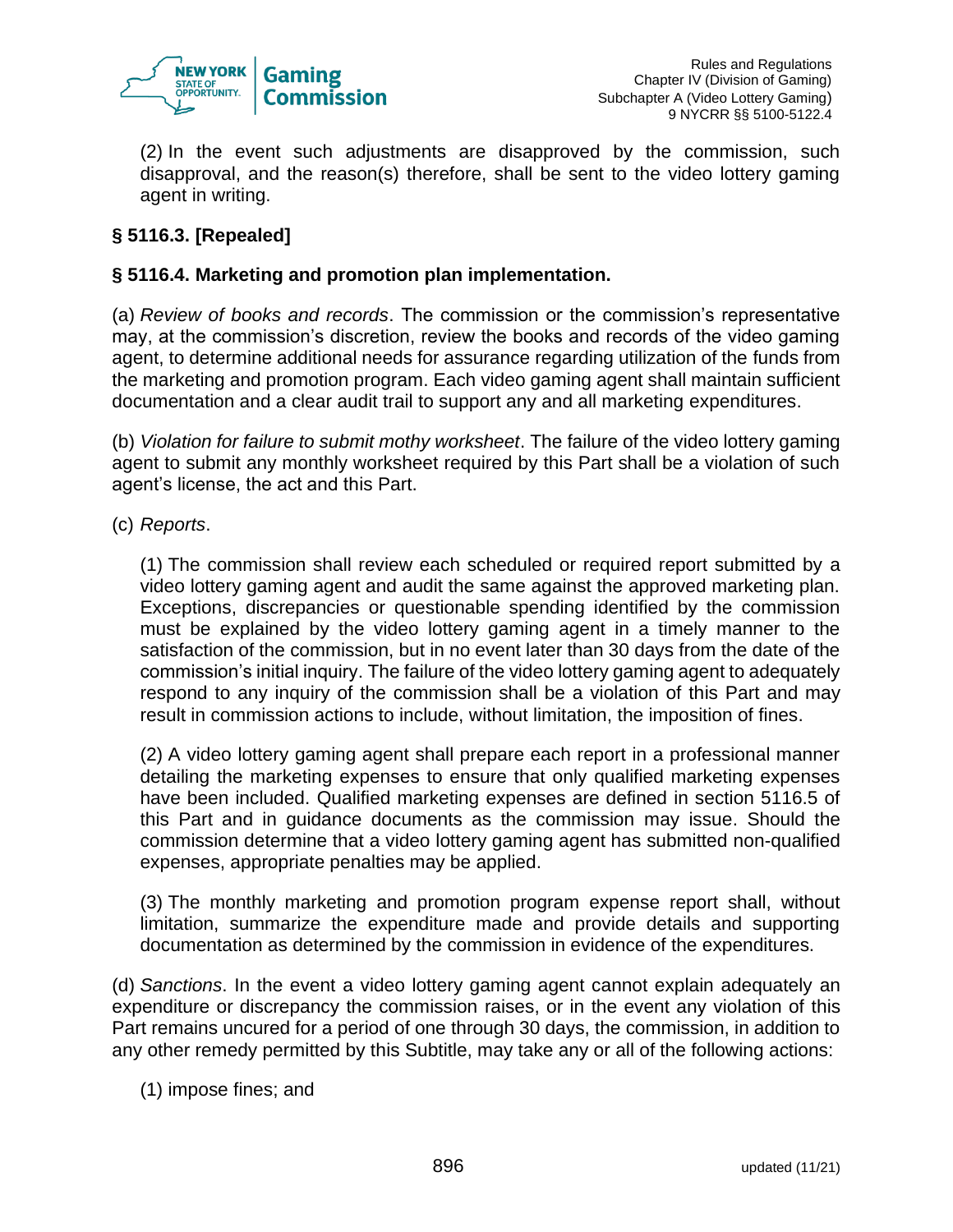

(2) reimburse the commission for the cost of the commission's expenses related to researching and investigating such expenditure.

(e) *Requirements after insufficient reporting*. Within 45 days of the end of each quarter for an applicable marketing plan, in the event the monthly marketing expense reports are deemed insufficient at the sole discretion of the commission, the commission may require a video lottery gaming agent to provide the following information:

(1) a full and complete reconciliation of the previous quarter's marketing, promotion and associated costs incurred; and

(2) an accounting for the cash spending related to the marketing expenses.

(f) *Annual report*. Each video lottery gaming agent shall provide annually to the commission a report by an independent auditor of the content of the final annual statement of marketing expenses in a type and format prescribed by the commission.

(g) *Documentation required*. Each video lottery gaming agent shall maintain sufficient documentation to support any and all of such agent's marketing expenses.

#### **§ 5116.5. Permitted marketing and promotion expenses.**

(a) *Permissible expenses*. The following qualified marketing expenses incurred by a video lottery gaming agent pursuant to an approved marketing plan pursuant to this Part shall be permitted:

- (1) advertising;
- (2) complimentary services;
- (3) promotions;
- (4) group sales;
- (5) direct mail expenditures;

(6) player's club expenses, except as otherwise provided in Section 5116.9 of this Part;

(7) entertainment costs;

(8) personal Service Costs for the number and type of positions authorized by the commission as allowable;

(9) such other marketing expenses for which advance approval is specifically requested in writing and subsequently approved by the commission or otherwise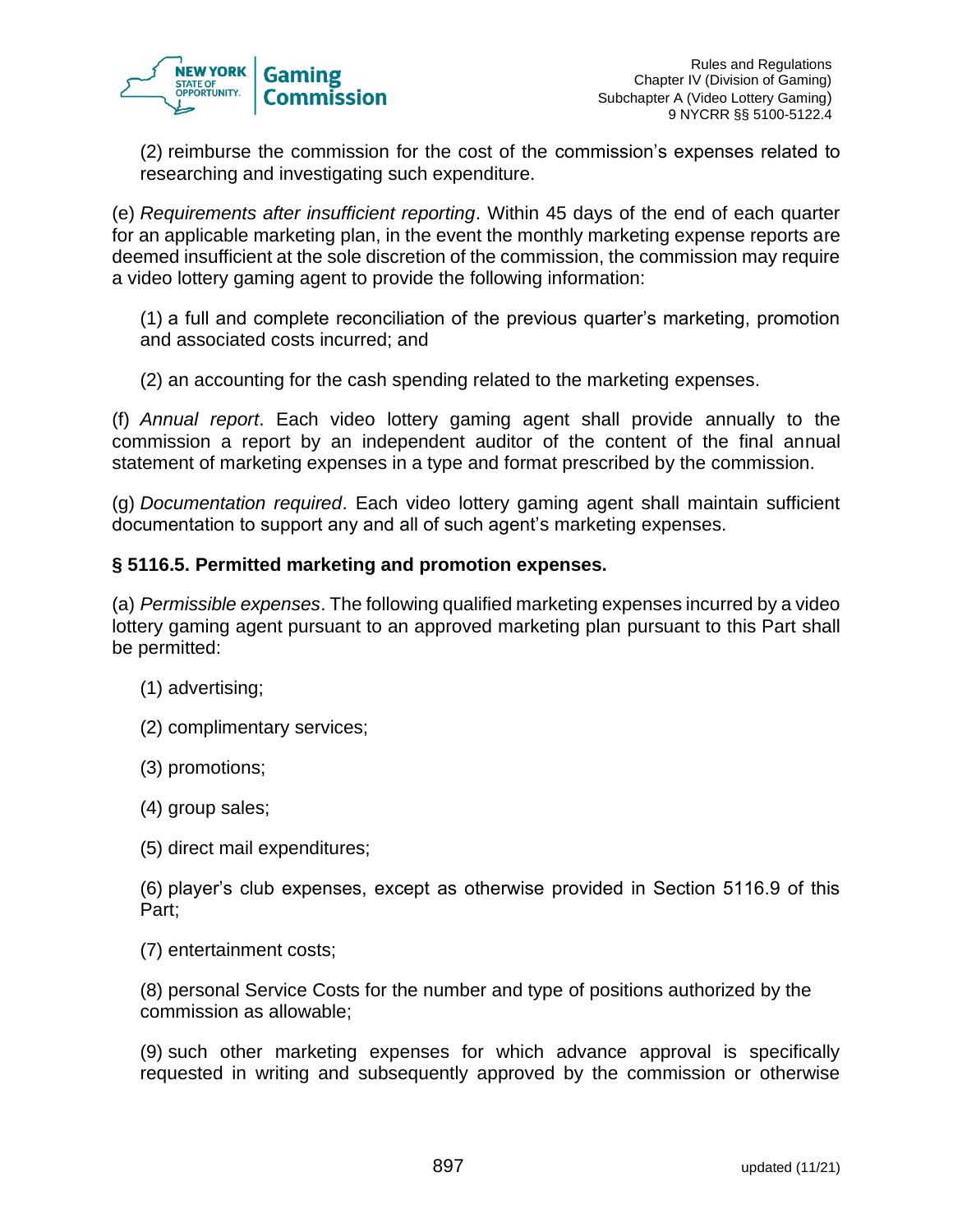

described in official guidance released by the commission from time to time and subject to audit by the commission.

(b) *Caps*. Nothing in the act or this Part shall be construed as preventing the commission to cap allowable marketing, promotion and associated costs in any category of the permitted uses of the funds from the marketing and promotion program.

(c) *Cease and desist notice*. To the extent that the commission believes that marketing expenditures are inconsistent with the purpose and intent of the marketing plan, the commission may issue a cease and desist notice to the video lottery gaming agent.

Upon receipt of any such cease and desist order issued by the commission, the video lottery gaming agent shall immediately cease the identified action.

(d) *Hearing request following compliance with cease and desist notice*. Provided that the video lottery gaming agent has complied with any cease and desist order issued by the commission, a video lottery gaming agent may request a hearing on said action pursuant to this Subtitle.

## **§ 5116.6. Advertising.**

#### (a) *Advertising generally*.

(1) The content or concept of all advertising and any advertisement shall be provided as prescribed by the commission.

(2) A video lottery gaming agent shall be responsible for all advertising and advertisements that are made by the agents or representatives of such video lottery gaming agent, regardless of whether the video lottery gaming agent participated directly in such advertising's development, preparation, placement or dissemination.

(3) Issuance of a video lottery gaming agent license pursuant to these regulations permits conducting video lottery gaming in a manner approved by the commission. Use of any name, logo or design owned by the commission or the video lottery gaming machine manufacturers without a valid license may constitute a violation of Federal and State copyright and trademark laws. Permitted use of the logo by a licensee must be in compliance with approved guidelines.

(b) Criteria governing advertising.

(1) Approved advertising criteria shall be published from time to time by the commission.

(2) The following practices shall be prohibited with respect to all advertisements: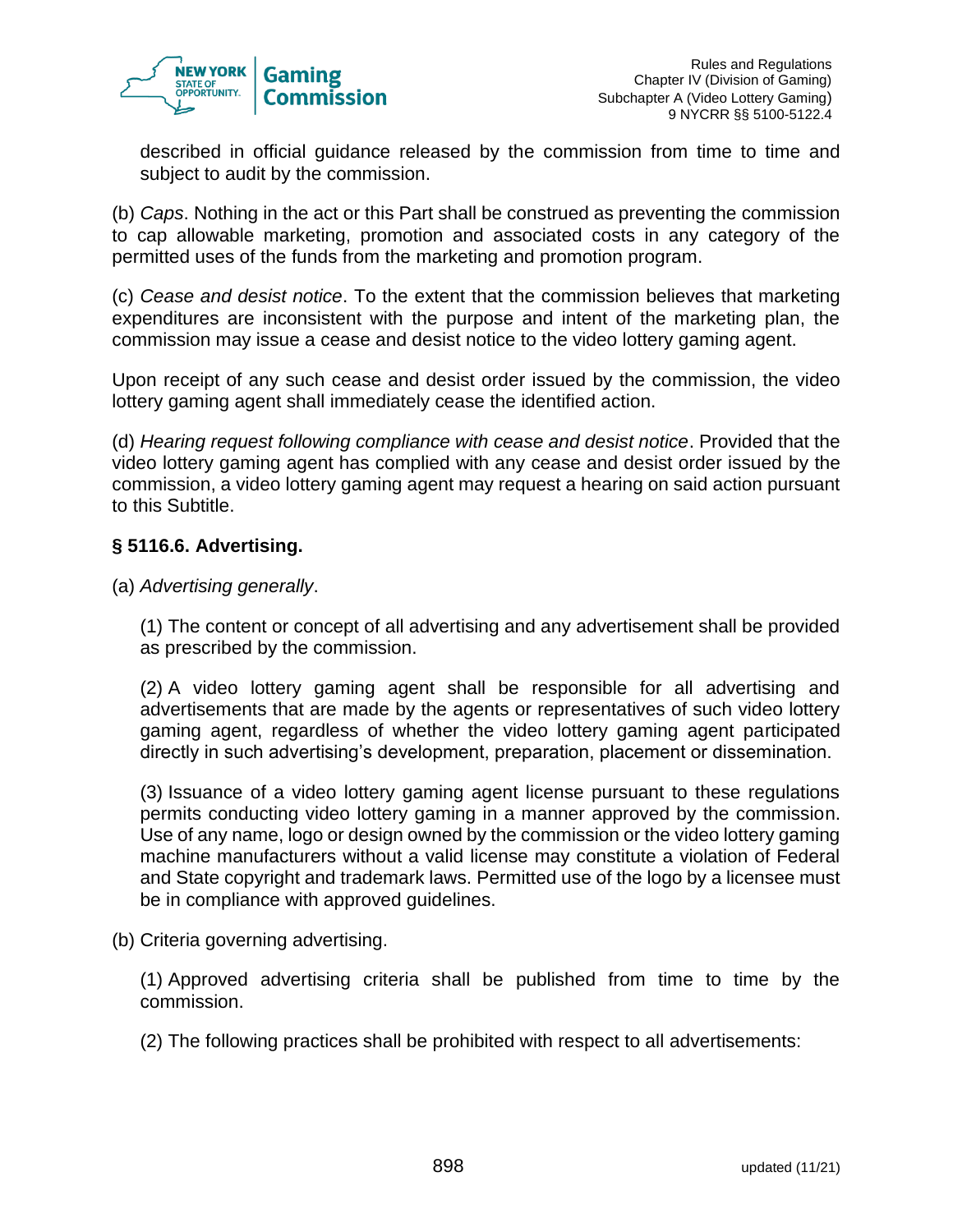

(i) The use or statement of any information, representation, or description that contrasts or compares video lottery gaming agents or facilities with regard to total payout.

(ii) The failure to maintain any offer for the advertised period of availability or in a quantity sufficient to meet reasonably anticipated demand. Should anticipated demand be exceeded, items of equal or greater value may be substituted on notice to the commission.

(3) No video lottery agent operating within the geographic area defined by:

(i) to the east, State Route 14, from Sodus Point to the Pennsylvania border with New York;

- (ii) to the north, the border between New York and Canada;
- (iii) to the south, the Pennsylvania border with New York; and

(iv) to the west, the border between New York and Canada and the border between Pennsylvania and New York,

is permitted, with respect to operations, in such geographic area, to use the terms "slots," 'slot machines," and "casino" or "casinos" for marketing or other purposes.

## **§ 5116.7. Complimentary services and items.**

(a) *Distribution of complimentary services*.

(1) Neither a video lottery gaming agent nor any third party affiliate or non-affiliate shall offer or provide any complimentary service, item, cash or other item of value to any person except as set forth in the video lottery gaming agent's marketing plan as approved by the commission and as provided for in this Part.

(2) A video lottery gaming agent shall establish and maintain a system of internal controls, subject to commission approval, for the authorization and issuance of all complimentary services and items, including cash and non-cash items. Such system of internal controls shall include, without limitation, the procedures by which a video lottery gaming agent may delegate to such agent's employees the authority to approve the issuance of complimentary services and items, the controls in place to ensure complimentary services and items are utilized by those individuals offered such services and items, and the procedures by which conditions or limits placed upon such authority are established and modified, including limits based on relationships between the authorizer and recipient, the relationship between the video lottery gaming agent or such agent's principals with the recipient, and shall further include effective provisions for audit purposes.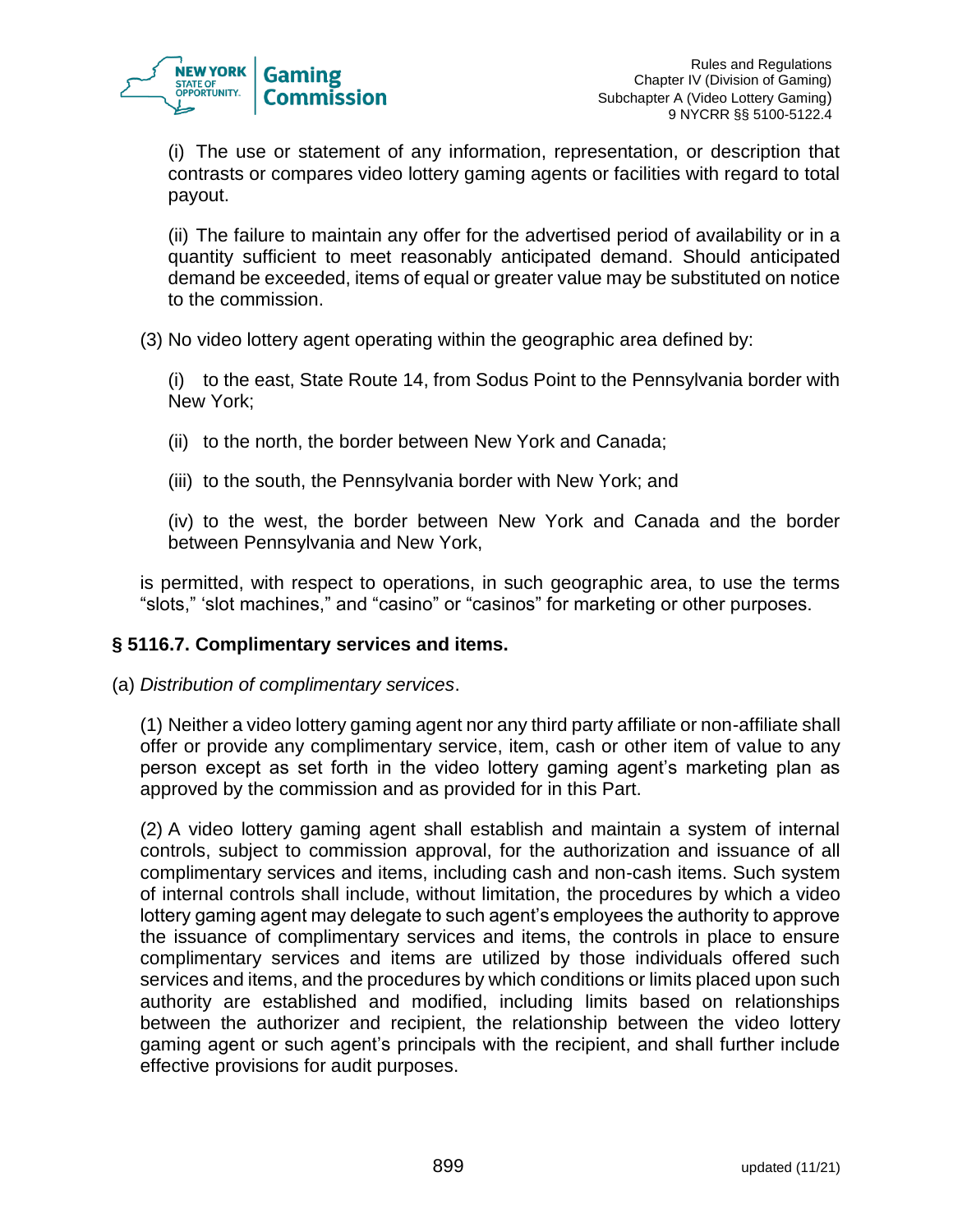

(3) For purposes of determining the level of dollar value of complimentary service to be deemed an acceptable use by the video lottery gaming agent from the marketing and promotion program:

(i) all complimentary services or items, whether or not offered or provided to players in the normal course of the video lottery gaming agent's business, shall be allowable costs under the marketing plan of the video lottery gaming agent at amounts based upon rates established by the commission;

(ii) a complimentary service or item provided directly or indirectly to a player on behalf of the video lottery gaming agent by a third party not affiliated with the video lottery gaming agent, shall be recorded at an amount based upon the actual cost to the video lottery gaming agent of having the third party provide such service or item;

(4) The video lottery gaming operation shall record both the dollar amount of, and the number of persons provided with, each category of complimentary services or items. The complimentary services shall, at a minimum, be separated into categories for rooms, food, beverage, travel, free-play and other services.

(5) Any complimentary service or item, including a complimentary cash or non-cash item, that is issued to a player as part of a complimentary incentive program shall be subject to the requirements of this Part and the approved marketing plan. The video lottery gaming agent shall record, on a daily basis, the name of each person provided with a complimentary service(s) or item(s), the category or type of service(s) or item(s) provided, the value (as calculated in accordance with this Part or as determined by the commission) of the service(s) or item(s) provided to such person, and the signature, title or position and occupational license number of the person authorizing the issuance of such service(s) or item(s). Upon the commission's request, a copy of this record shall be immediately submitted to the commission. This provision shall not apply to complimentary items of nominal value (*e.g.*, a portion of coffee or soda provided to a player while on the gaming floor) that are offered to all patrons of the video gaming facility without regard to level of play.

(6) Notwithstanding any inconsistent provision of this section, the video lottery gaming agent shall not permit any video lottery gaming agent employee to authorize the issuance of a complimentary cash or non-cash item with a value of \$1,000 or more unless the employee is licensed as a key employee and the authorization is co-signed by a second key employee of equal rank as identified in the approved jobs compendium.

(7) If the video lottery gaming agent provides complimentary cash or non-cash item(s) worth \$1,000 or more to a player or a player's guests within any five-day period, the video lottery gaming facility shall record the profit-based reason why such items were provided and maintain such records available for inspection by the commission upon request.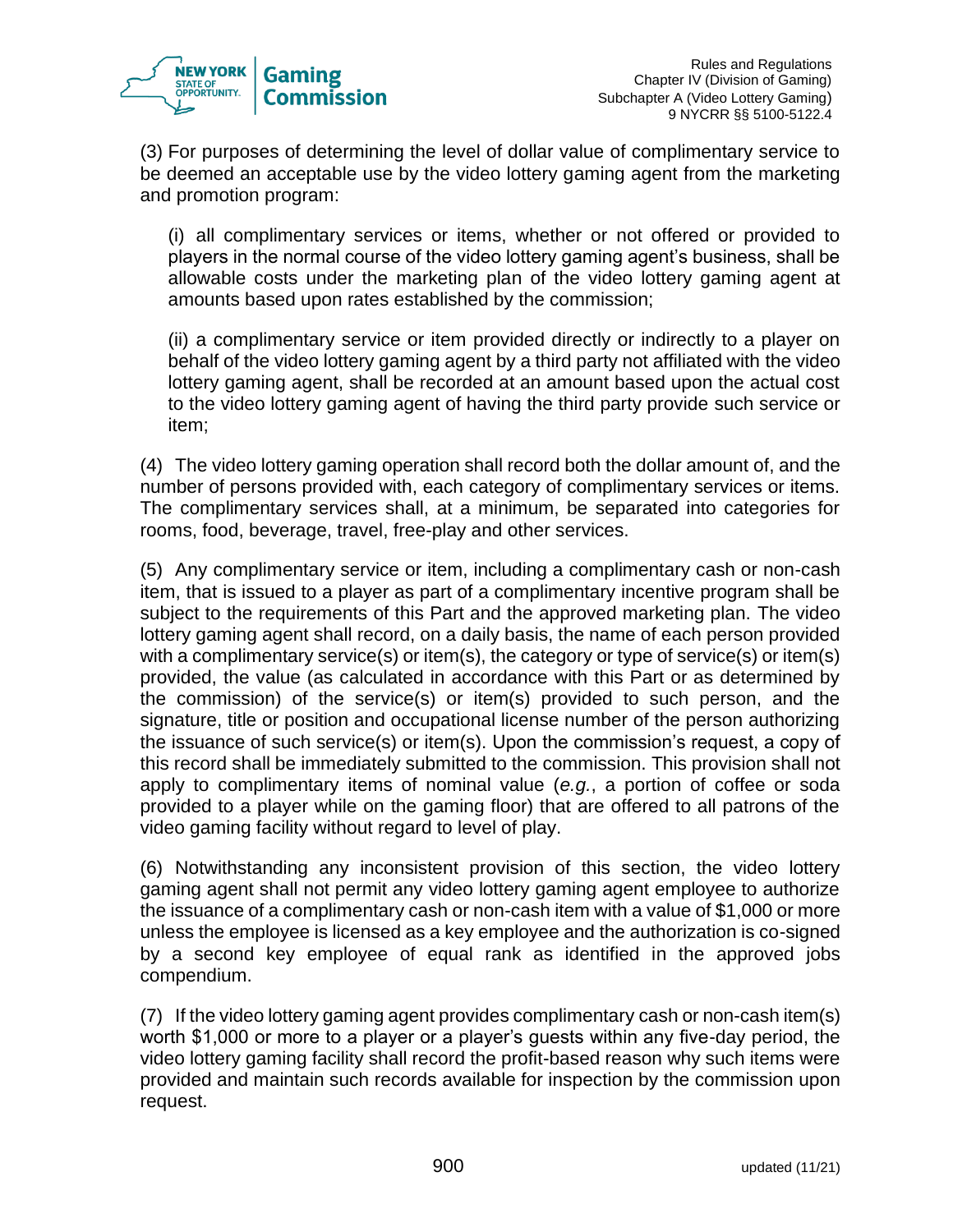

(8) The video lottery gaming agent shall submit to the commission a report listing each player who has received \$1,000 or more in complimentary cash or non-cash item(s) within any five-day period ending during the preceding month. Such report shall be filed by the last business day of the following month and shall include the total amount of complimentary cash or non-cash items provided to each person.

(9) Notwithstanding any inconsistent provision of this section, no video lottery gaming agent shall permit any employee to authorize the issuance of a complimentary cash or non-cash item(s) with a value of \$5,000 or more unless the video lottery gaming employee is licensed and functioning as the facility manager or assistant facility manager and the authorization is co-signed by a second employee who is functioning as the controller of the video lottery gaming agent.

(10)If a video lottery gaming agent provides complimentary cash or non-cash item(s) worth \$5,000 or more to a player or a player's guests within any five-day period, the video lottery gaming agent shall record the profit-based reason why such items were provided and maintain such records available for inspection by the commission upon request.

(11)In instances where complimentary service(s) or item(s) have been issued by or on behalf of the video lottery gaming agent, the video lottery gaming agent is responsible to comply with all Federal, State and local tax reporting and withholding laws and rules for all complimentary service(s) or item(s).

(12)No video lottery gaming agent shall offer or provide, either directly or indirectly, any complimentary cash or non-cash item to any player or any player's guests except in accordance with the approved video lottery gaming agent marketing plan and these regulations.

(13)All complimentary cash or non-cash item(s) shall be disbursed directly to the player after receipt of appropriate documentation or in any other manner approved in writing by the commission in a video lottery gaming agent's internal control submission.

(b) *Alternative reporting procedures; accessible complimentary goods or services database*.

(1) A video lottery gaming agent that records all information concerning complimentary services or items as required by subdivision (a) of this section in a computer database that is accessible by the commission from remote locations and conforms to standards established and approved in writing by the commission pursuant to this section may be exempt from filing the monthly marketing plan reports required by this part.

(2) The structure and accessibility of the complimentary goods or services database shall be subject to review and approval by the commission and such submission shall include, without limitation, the following: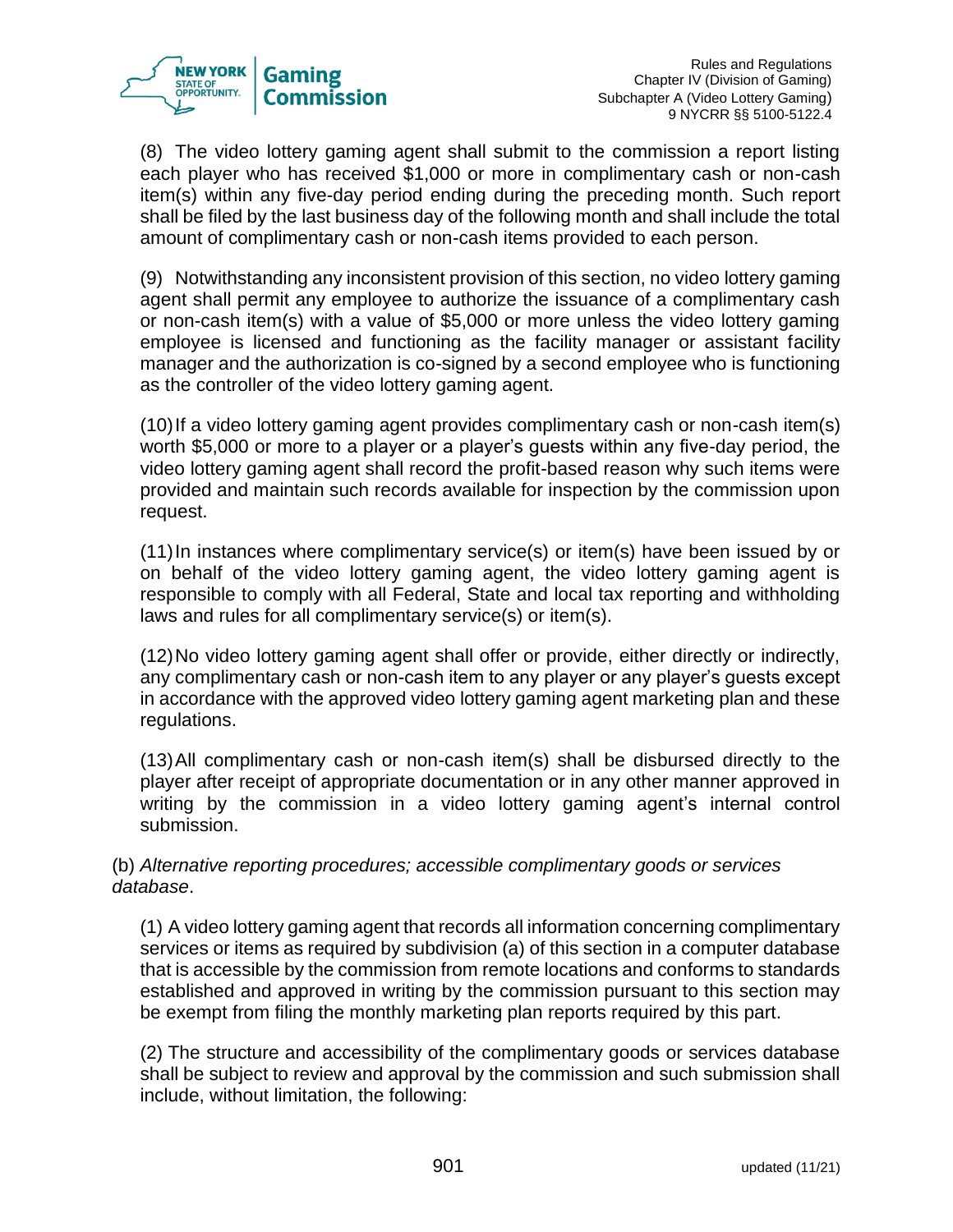

(i) a complete description of the computer hardware, file formats and software products to be used;

(ii) the hours of the day and the days of the week, if any, that the database will be inaccessible on a routine basis due to system maintenance or other technical reasons;

(iii) the procedures by which the commission will be able to read and copy data files, both current and stored; and

(iv) security procedures for database access and secondary data dissemination.

#### **§ 5116.8. Promotions.**

(a) *Information about promotions*. Each video lottery gaming agent shall include in its marketing plan a description of each anticipated promotion, the cost of such promotion, the benefit for holding such promotion, the timing of such promotion, and any other information helpful to the commission in considering the approval of such promotion.

(b) *Costs or promotions*. The actual and necessary costs of each promotion shall be funded from the marketing and promotion program as approved by the commission.

(c) *Advertising content*. The video lottery gaming agent shall submit such boards and proposed images to the commission, as the commission may require, for any advertising material for any promotion.

(d) *Competitive bidding*. The commission may require competitive bidding at particular dollar levels of purchasing for any promotion.

#### **§ 5116.9. Player rewards club.**

(a) Each video lottery gaming agent licensed by the commission shall prior to start-up engage the services of a video lottery gaming vendor to provide such facility with a player rewards club system or the agent may provide such system.

(b) Any player rewards club system established pursuant to a marketing plan shall be open to any member of the public who is playing the authorized video lottery game at which the complimentary service is being offered. In addition, any system shall require the video lottery gaming agent to establish and maintain a system of detailed internal control procedures controlling the player rewards club program, prior to the implementation of such program, which procedures shall be maintained by a designated department approved by the commission; provided, however, that if complimentary goods or services will be issued based upon the occurrence of an event that may occur in the normal conduct of a video lottery game, the video lottery gaming agent shall submit for commission approval, in writing, a description of the internal control procedure governing the issuance of a complimentary, at least 10 days prior to the commencement of the program. Such approval shall be deemed to have been granted if it is not denied, in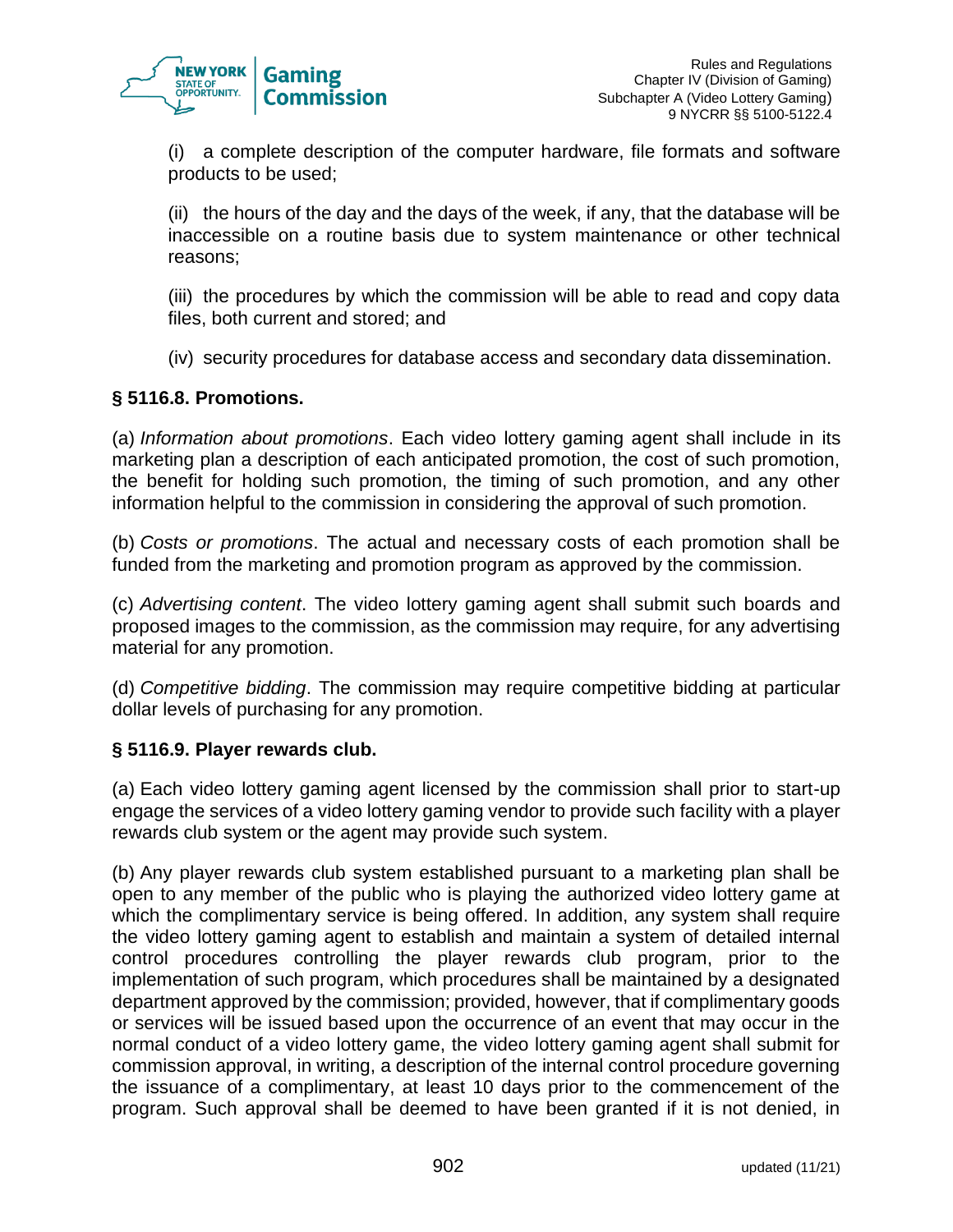

writing, within the 10-day period, and, provided, that such internal control procedures shall address, at a minimum:

(1) the period of time that the program will be offered. However, nothing herein shall prohibit the video lottery gaming agent from offering a program for an indefinite period of time, subject to termination upon 24 hours' notice, in writing, to the commission;

(2) the video lottery game at which the complimentary good(s) or service(s) will be issued;

(3) the internal control procedures for determining how the winners of the complimentary good(s) or service(s) shall be determined;

(4) a description of the type and value of complimentary good(s) or service(s) that will be issued; and

(5) the procedures by which the video lottery gaming agent will pay cash or complimentary good(s) or service(s) or deliver non-cash item(s).

(c) Each video lottery gaming agent shall provide unrestricted access to all information collected by the player rewards club system to the commission and the commission's authorized representatives.

## **§ 5116.10. Non-permitted marketing and promotion expenses.**

The following expenses incurred by a video lottery gaming agent shall not be included in the marketing and promotion program under any circumstance:

(a) payroll expenses incurred in the ordinary course of operating the video lottery gaming facility that are not marketing related;

(b) general office equipment and services, such as telephone, office supplies, photocopying, subscriptions, travel and other dues that are not marketing related;

(c) except as otherwise permitted by the Act, the actual cost of any management fee paid by the video lottery gaming agent to any vendor engaged to operate the video lottery gaming facility on a daily basis;

(d) expenses that are borne ultimately by licensed video lottery terminal vendors; or

(e) rebates of cash to any vendor, vendee or other third party.

## **§ 5116.11. Competitive bids.**

The actual monthly cost of any marketing or promotion expense shall be permitted as set forth in the commission-approved marketing plan, provided that, if applicable, the video lottery gaming agent shall competitively bid any marketing or promotion expense or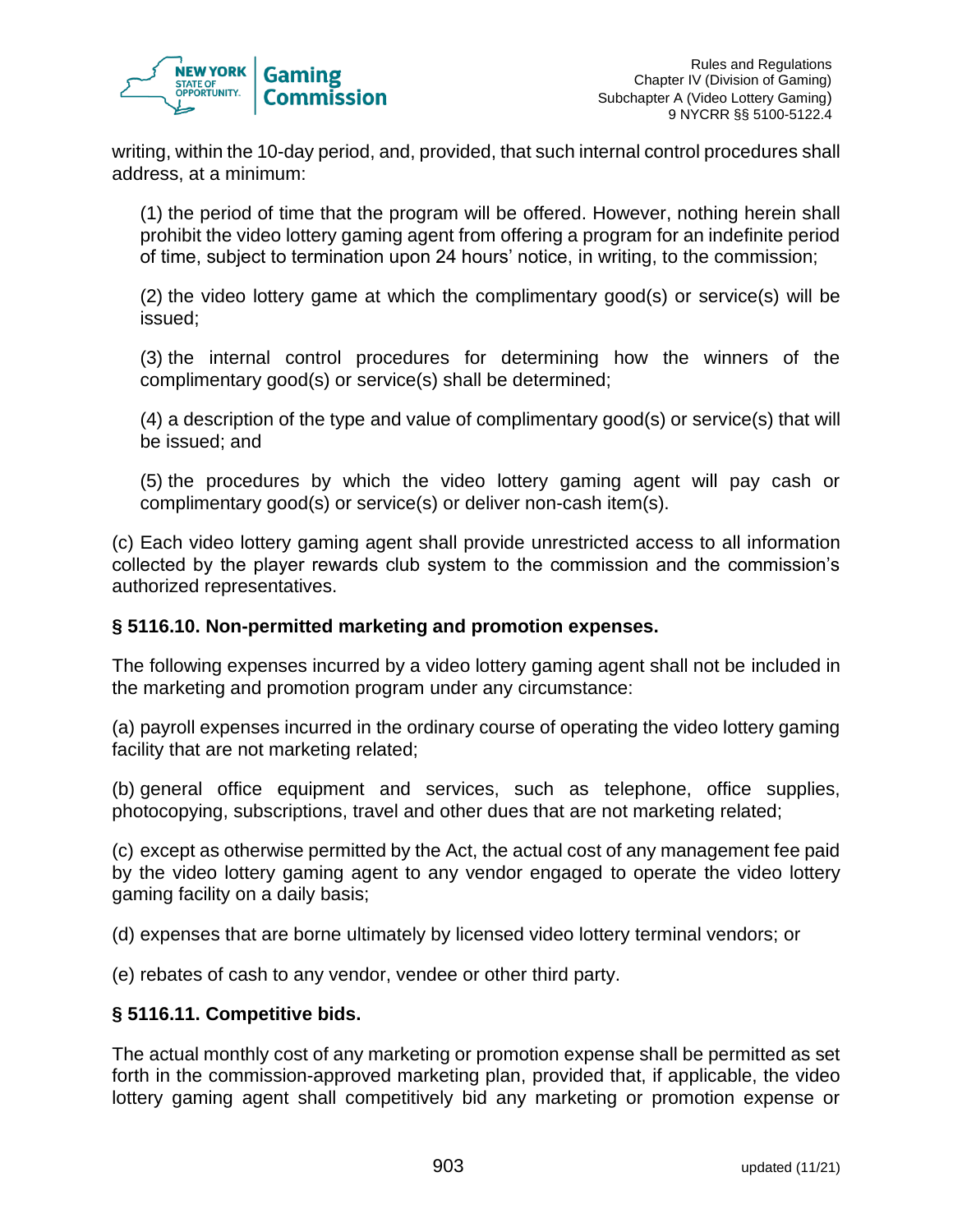

program in excess of \$50,000 and demonstrate to the commission's satisfaction that the cost for such vendor is the lowest available proposal that satisfied the technical requirements of the bid or demonstrated to the commission's satisfaction that costs in excess of those of the lowest bidder are outweighed by the benefits of the chosen bidder. Certain sole source and professional services may be excluded from the competitive bid requirements. Any firm or company exempt from competitive bidding must be at arm's length from the facility.

# **PART 5117**

#### **Underage Gaming; Alcoholic Beverages; Firearms; Responsible Gaming; Undesirable Persons**

- Section
- 5117.1 Underage gaming violations
- 5117.2 Underage gaming violations—affirmative defenses
- 5117.3 Alcoholic beverages
- 5117.4 Firearms
- 5117.5 Undesirable or excluded persons
- 5117.6 Responsible gaming
- 5117.7 Restrictions on acceptance of public assistance

## **§ 5117.1. Underage gaming violations.**

(a) No video lottery gaming agent, representative, licensed employee or contractor thereof, shall allow, permit or suffer any person under the age of 18 years (*underage person*) to:

(1) participate as a player at any game in a video lottery gaming facility;

(2) receive any complimentary service(s) or item(s) as a result of, or in anticipation of, such person's gaming activity;

(3) be present on the gaming floor without the escort of a licensed video lottery facility employee and for longer than necessary to reach a destination that is not on the gaming floor.

(b) To insure compliance with this section, each video lottery gaming agent shall post appropriate security personnel at the entrances to the video lottery gaming facility.

(c) Each violation of any of the provisions of subdivision (a) of this section as to a single underage person shall be considered a separate and distinct violation.

(1) The commission shall penalize a licensee found to have violated paragraph (1) of subdivision (a) of this section as follows:

(i) for a first violation, a fine of \$5,000;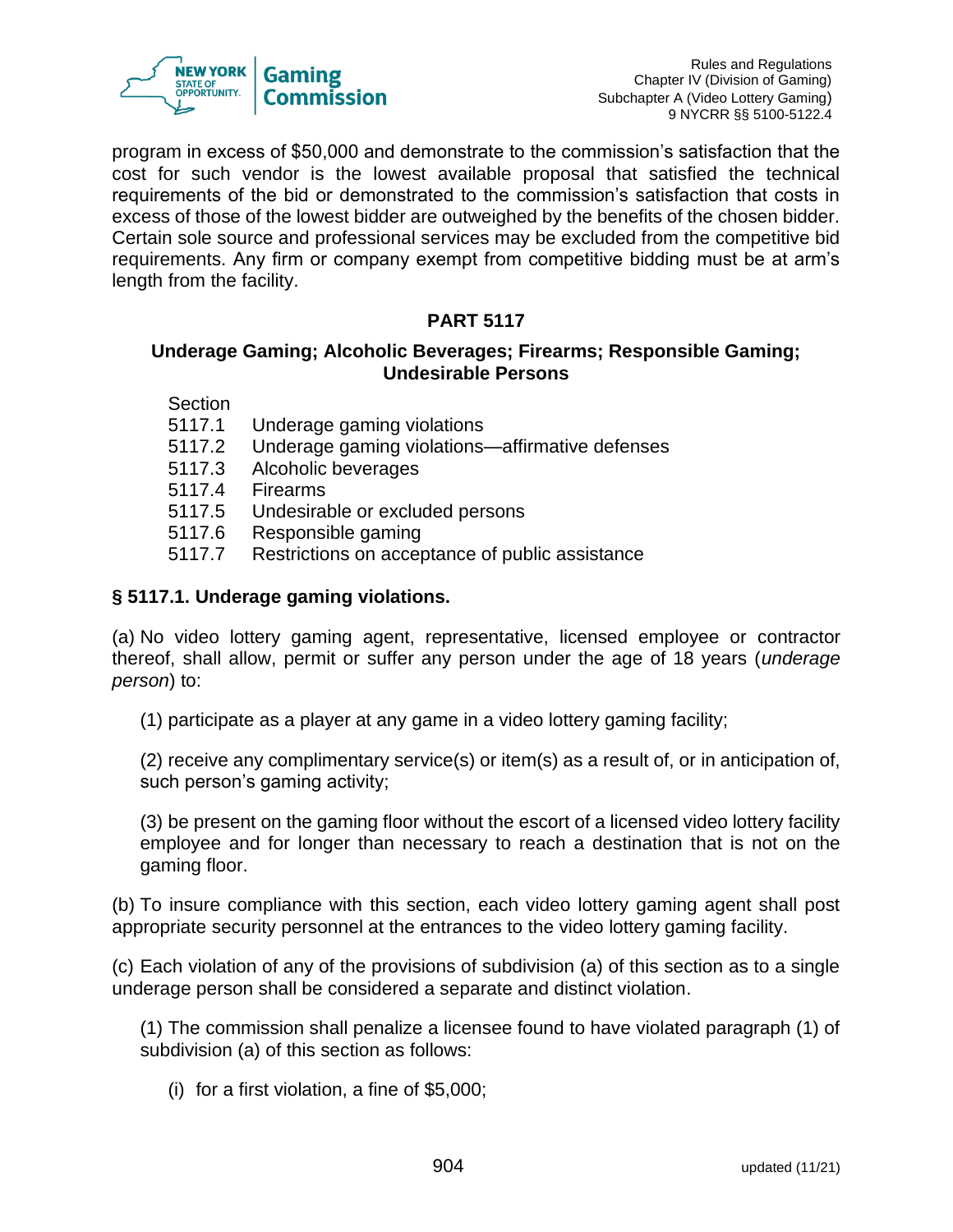

(ii) for a second violation within one year of a violation, a fine of \$20,000;

(iii) for a third violation within one year of a violation, a fine of \$25,000; and

(iv)for a fourth violation or subsequent violation within one year of a violation, a fine of \$25,000 and such further action as the commission may deem appropriate, which may include without limitation the suspension or revocation of the occupational license of any key employee found to be responsible for the violation.

(2) The commission shall penalize a licensee found to have violated paragraph (3) of subdivision (a) of this section as follows:

- (i) for a first violation, a fine of \$1,000;
- (ii) for a second violation within one year of a violation, a fine of \$5,000;
- (iii) for a third violation within one year of a violation, a fine of \$10,000; and

(iv)for a fourth violation or subsequent violation within one year of a violation, a fine of \$25,000 and such further action as the commission may deem appropriate, which may include without limitation the suspension or revocation of the occupational license of any key employee found to be responsible for the violation.

(d) Each employee and representative of a video lottery gaming agent shall have an affirmative obligation to ensure that no underage person engages in any of the activities listed in subdivision (a) of this section. In addition to any penalty that may be imposed by the commission against the video lottery gaming agent, each employee or representative of a video lottery gaming agent who violates any provision of this section may be held jointly or severally liable for any such violation.

(e) The prohibition against underage gaming shall be prominently displayed by the video lottery gaming agent at the video lottery gaming facility, including on each video lottery terminal.

#### **§ 5117.2. Underage gaming violations—affirmative defenses.**

(a) No video lottery gaming agent, representative, or employee thereof shall be liable for any underage gaming violation if such person can establish to a fair preponderance of the evidence at a hearing held pursuant to these regulations an affirmative defense in a manner set forth below.

(b) For purposes of establishing an affirmative defense to an underage gaming violation, the video lottery gaming agent, representative or employee thereof must show that it verified the underage patron's identification and such identification indicated that the underage patron was of lawful age. Additionally, the underage patron must have produced one of the following: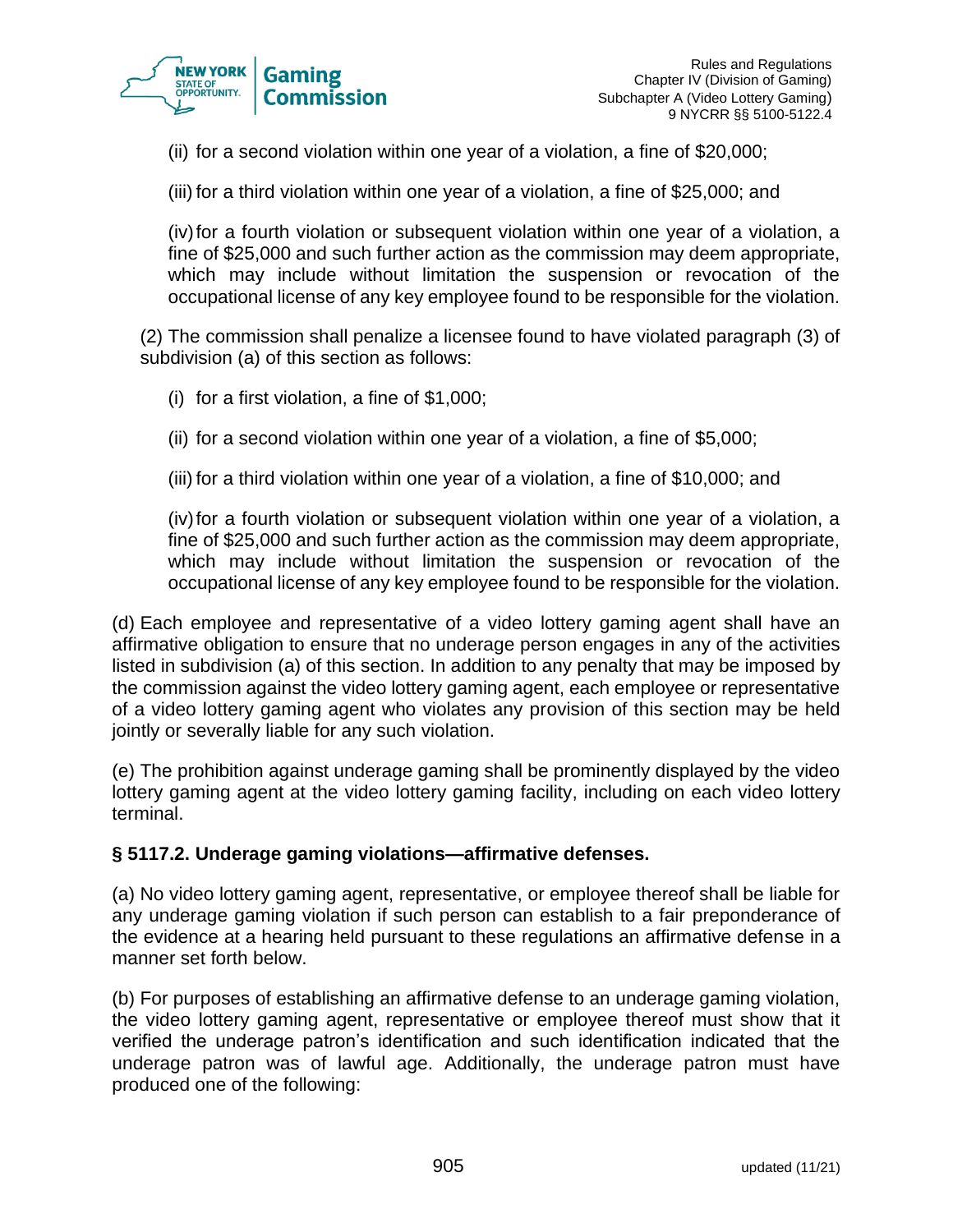

(1) a photographic driver's license issued by the laws of a state or other government that appears on the face of the license to be valid for such person in all respects; or

(2) a photographic identification card or a similar card issued pursuant to the laws of a state or the Federal government that appears on the face of the card to be valid for such person in all respects.

## **§ 5117.3. Alcoholic Beverages.**

Nothing in these regulations prohibits the service of alcoholic beverages at a video lottery gaming facility pursuant to a license issued by the State liquor authority.

#### **§ 5117.4. Firearms.**

No person, including security department personnel, shall possess, or be permitted to possess any firearm within any video lottery gaming facility without the prior express written consent of both the video lottery gaming agent and the commission, including the commission's duly authorized representative, except for duly authorized personnel of each and law enforcement officials required to enter the video lottery gaming facility as part of their official duties. The video lottery gaming agent shall post in a conspicuous location at every entrance to the video lottery gaming facility, a sign stating: "No Person Shall Possess Any Firearm Within This Facility."

## **§ 5117.5. Undesirable or excluded persons.**

(a) Any person whether a licensee, participant or patron who is deemed or whose conduct is deemed detrimental to the best interest of video lottery gaming or who is deemed an undesirable person may be expelled from the video lottery gaming facility. In this regard the video lottery gaming agent, on such agent's own initiative, or upon request of the commission or the commission's representatives, shall take immediate steps by whatever means are reasonably required to expel such person(s). Acts deemed undesirable shall consist of, but not be limited by, the following:

- (1) bookmaking or other illegal gambling activities;
- (2) touting;
- (3) creating or continuing a public disturbance;
- (4) disorderly conduct;
- (5) associating with undesirables;

(6) failure to appear when directed to do so by any official of the commission in furtherance of an investigation or hearing and to testify under oath concerning any facts within such person's knowledge and produce any books, records, written matter or other evidence within such person's possession or control relevant to such matter.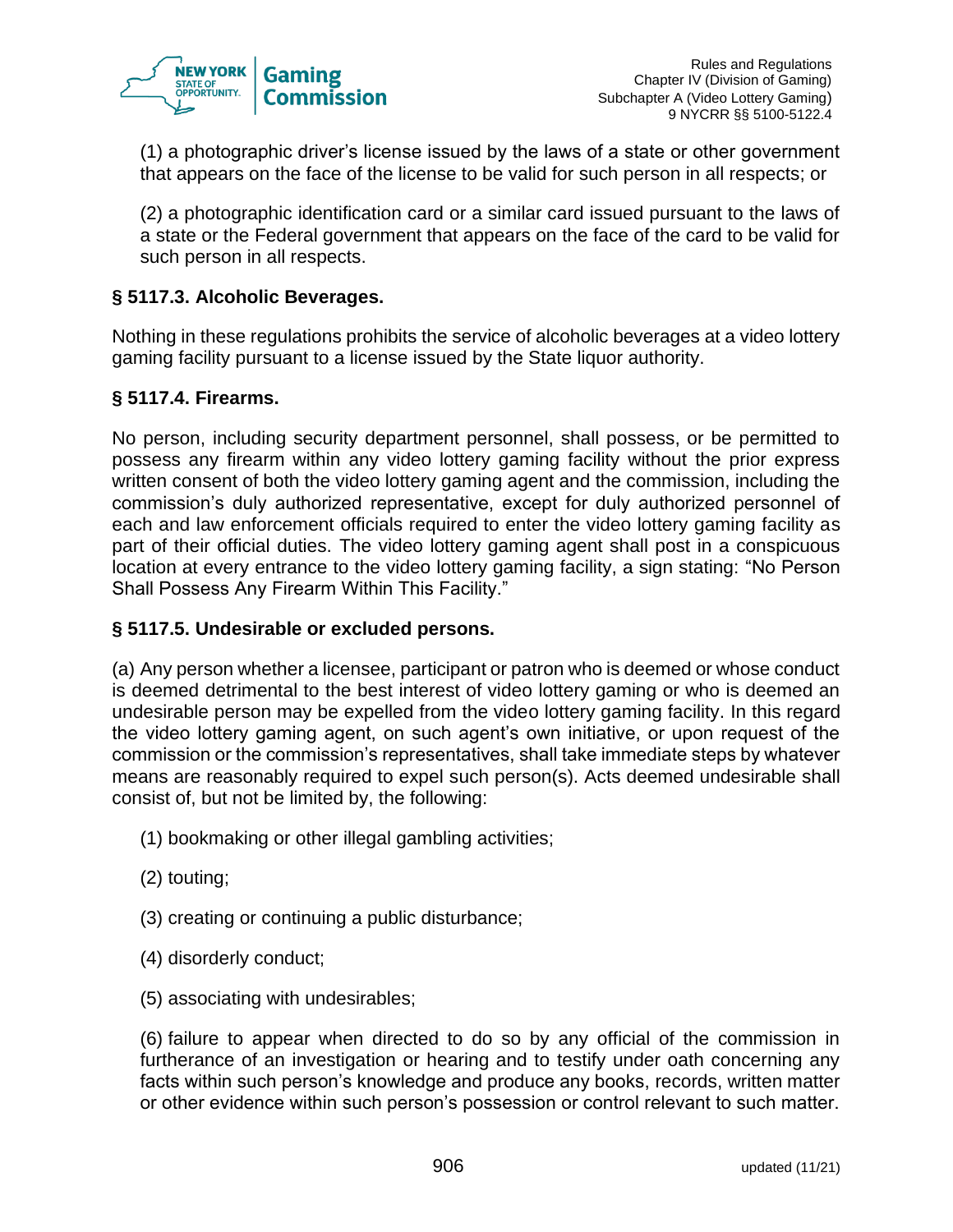

(b) Nothing contained in this section shall diminish the right of any video lottery gaming agent to exclude any person as a patron or otherwise without reason, provided such exclusion is not based upon age (except for persons under the age of 18), race, creed, color, national origin, sexual orientation, military status, sex, disability, predisposing genetic characteristics or marital status.

(c) Excluded persons shall immediately be provided with a notice of exclusion. A report, which shall include a copy of the exclusion notice and a photograph of the excluded subject, will be retained at the video lottery gaming facility for the period of exclusion and a copy shall be provided within 24 hours of exclusion to the commission or the commission's designee.

## **§ 5117.6. Responsible gaming.**

(a) Each video lottery gaming agent shall establish a responsible gaming program approved by the commission, which plan shall comply with these regulations.

(b) Announcements encouraging responsible play shall be displayed by the video lottery gaming agent in all video lottery gaming areas as well as the reception and cashier areas.

(c) Responsible gaming information shall be prominently displayed by the video lottery gaming agent at the video lottery gaming facility, and problem gambling information shall be posted on each video lottery gaming agent's website and on each video lottery terminal.

(d) The video lottery gaming agent's responsible gaming plan will provide for employee training for responsible gaming.

(e) through (h) [Repealed].

(i) The video lottery gaming agent shall not divulge any name on the master list of excluded persons, other than to authorized surveillance, security or video lottery gaming department employees or other video lottery gaming personnel whose duties and functions require access to such information, and the commission or the commission's duly authorized representatives.

(j) Neither these regulations nor any of the rights, duties, or obligations established hereunder, shall create any cause of action, right of action, claim, or other right whatsoever in favor of any person against the State, the commission, any video lottery gaming agent or any of the representatives or employees of any of the foregoing entities. Each person applying for placement on the List of Excluded Persons shall execute a full and complete Waiver/Release form commission releasing the State, the commission, any video lottery gaming agent or any of the representatives or employees of any of the foregoing entities from any liability associated with the acts relating to this provision.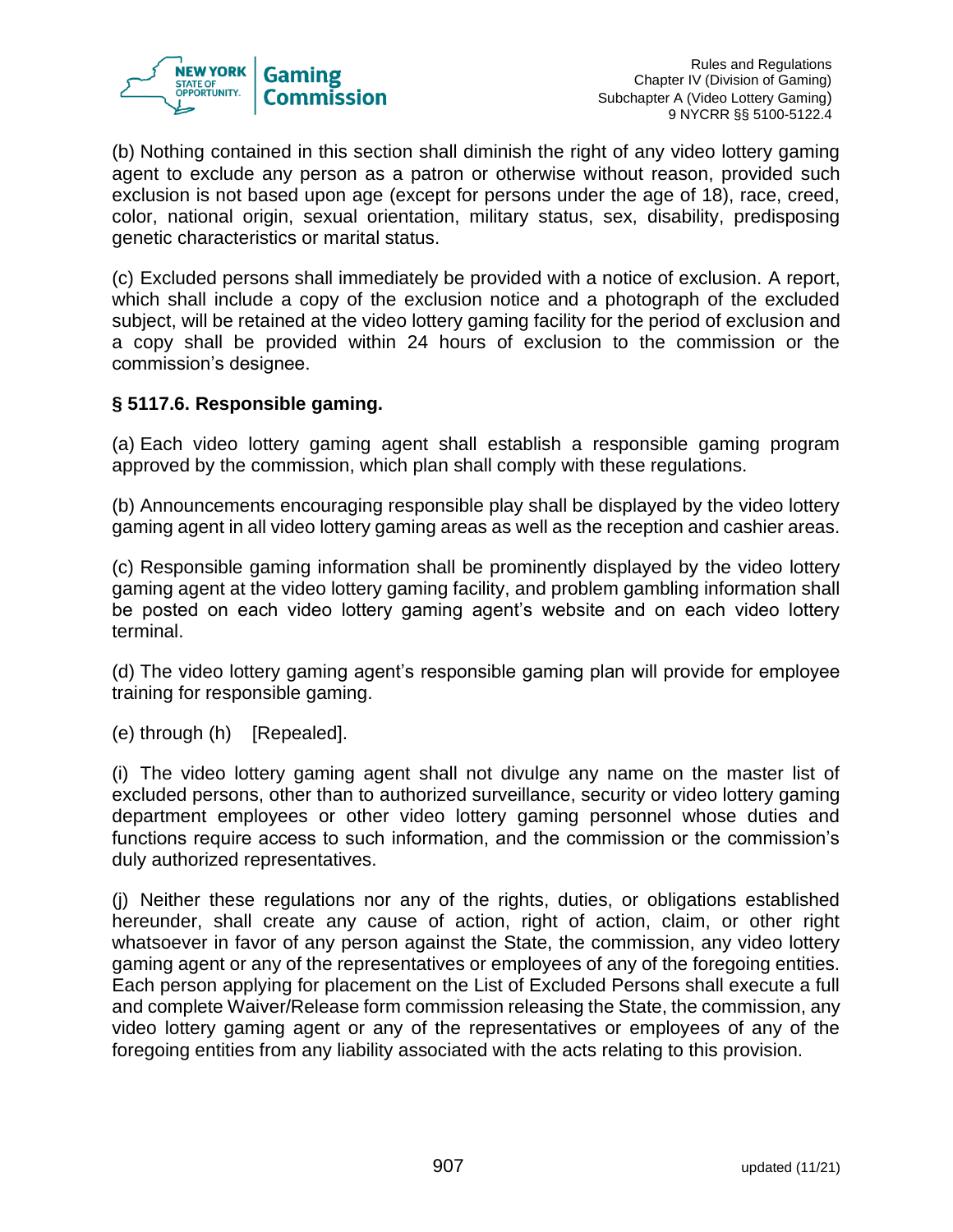

#### **§ 5117.7. Restrictions on acceptance of public assistance.**

Any video lottery gaming agent that cashes or accepts any public assistance check or electronic benefit transfer device issued by a public welfare official or department, or agent thereof, as and for public assistance, as proscribed by section 151 of the Social Services Law, shall be disciplined by the commission pursuant to Part 5113 of this Subchapter.

#### **PART 5118**

#### **Conduct and Operation of Video Lottery Gaming**

- Section
- 5118.1 General definitions, qualifications, restrictions, validations and regulations applying to video lottery gaming
- 5118.2 Display of rules of play
- 5118.3 Credit redemption
- 5118.4 Validation of vouchers
- 5118.5 Discharge of State liability upon payment
- 5118.6 Testing and certification of video lottery gaming systems
- 5118.7 Maintenance, repair and servicing of video lottery terminals
- 5118.8 Inventory storage
- 5118.9 Hours of operations

#### **§ 5118.1. General definitions, qualifications, restrictions, validations and regulations applying to video lottery gaming.**

(a) Within a time period specified by the commission following the issuance of a winning voucher to a player by a video lottery terminal, the player may redeem such voucher at the video lottery gaming facility where the winning voucher was issued; thereafter the winning voucher may be redeemed only at a customer service center operated by the commission.

(b) All prizes evidenced by a voucher must be claimed within one year of the issuance of a voucher.

- (c) *Voucher responsibility*.
	- (1) Vouchers are bearer instruments.

(2) Neither the commission nor the video lottery gaming agent shall be liable for payment of:

- (i) lost or stolen vouchers;
- (ii) vouchers claimed by a player in error for a lower prize;
- (iii) vouchers that are not intact;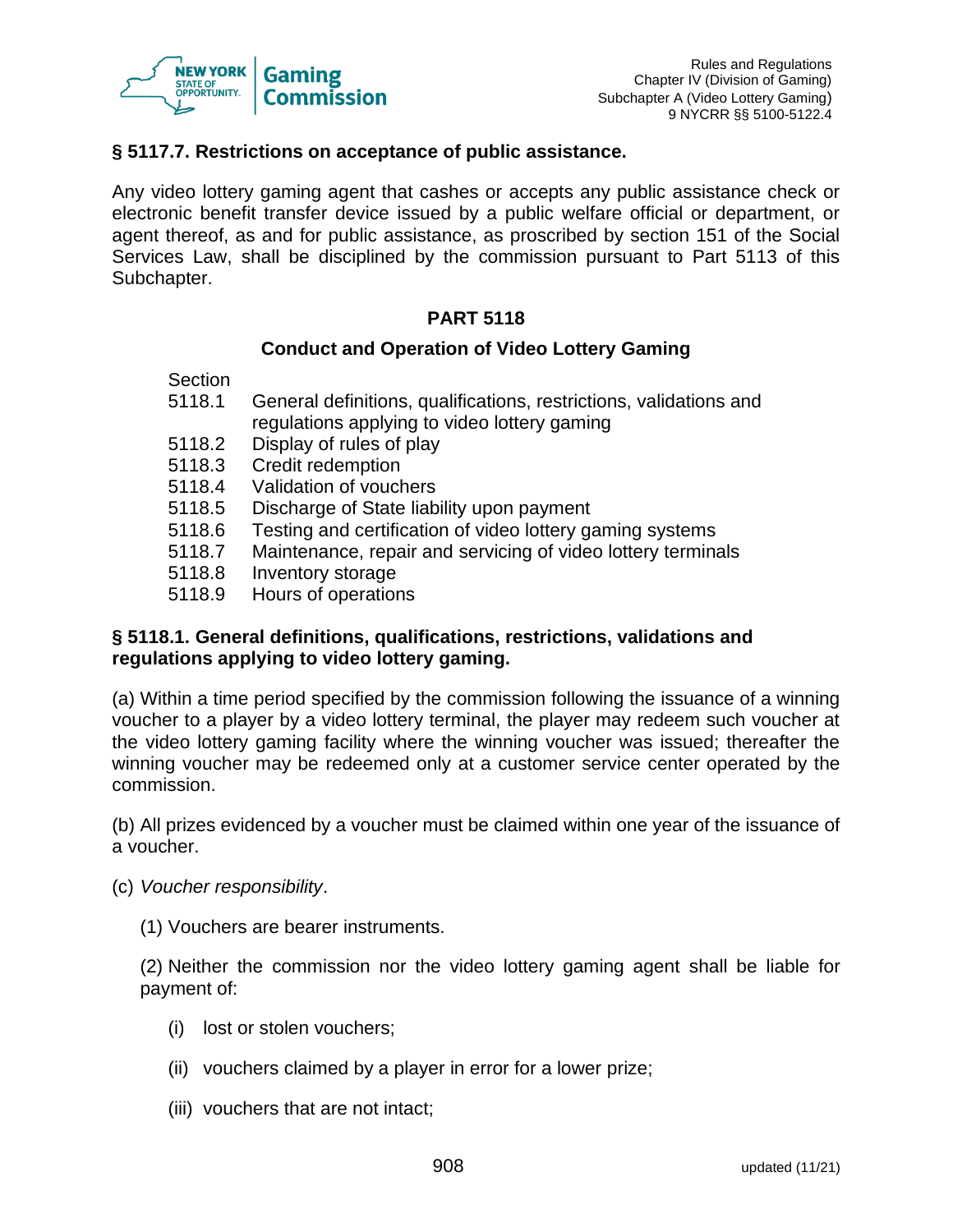

(iv) vouchers that are mutilated, altered, reconstituted, counterfeit in whole or in part, or tampered with in any manner, or mis-cut; or

(v) vouchers that have not been issued in an authorized manner, or are misregistered, defective, or printed or produced in error.

(d) To be valid, a voucher must pass all additional confidential and security validation tests of the commission.

(e) Any voucher that does not conform to the requirements of this section shall be considered null and void.

(f) No video lottery gaming ticket shall be sold to or purchased by, and no video lottery gaming prize shall be paid to, any of the following persons:

(1) any officer or employee of the commission; or

(2) any principal or key employee, except as may be permitted by the commission for good cause shown; or

(3) any video lottery gaming or non-gaming employee at the video lottery gaming facility that employs such person and at any other video lottery gaming facility controlled by that agent; or

(4) any licensee, registrant, contractor, subcontractor, or consultant, or officer or employee of a contractor, subcontractor, licensee, registrant or consultant, if such person is directly involved in the operation of video lottery gaming, the operation or observation of video lottery gaming or drawings, or the processing of video lottery gaming prize claims or payments; or

(5) any person subject to a contract with the commission if such contract contains a provision prohibiting such person from purchasing a video lottery gaming ticket or receiving a video lottery gaming prize; or

(6) any spouse, child, brother, sister or parent residing as a member of the same household in the principal place of abode of any of the foregoing persons at the same video lottery facility or facilities where the foregoing person is prohibited from purchasing a video lottery gaming ticket or collecting a video lottery gaming prize. This section shall not be deemed to prohibit the sale of a video lottery gaming ticket or the payment of a video lottery gaming prize to an officer or employee of the commission or a video lottery gaming agent or to a contractor, subcontractor, or consultant or to an officer or employee of a contractor, subcontractor, or consultant if such sale or prize payment is not for the individual benefit of such person and is made in connection with an official investigation, audit, or other activity authorized by the commission.

(7) the restrictions of this subdivision shall not apply to an employee of a video lottery gaming agent that is not licensed by the commission.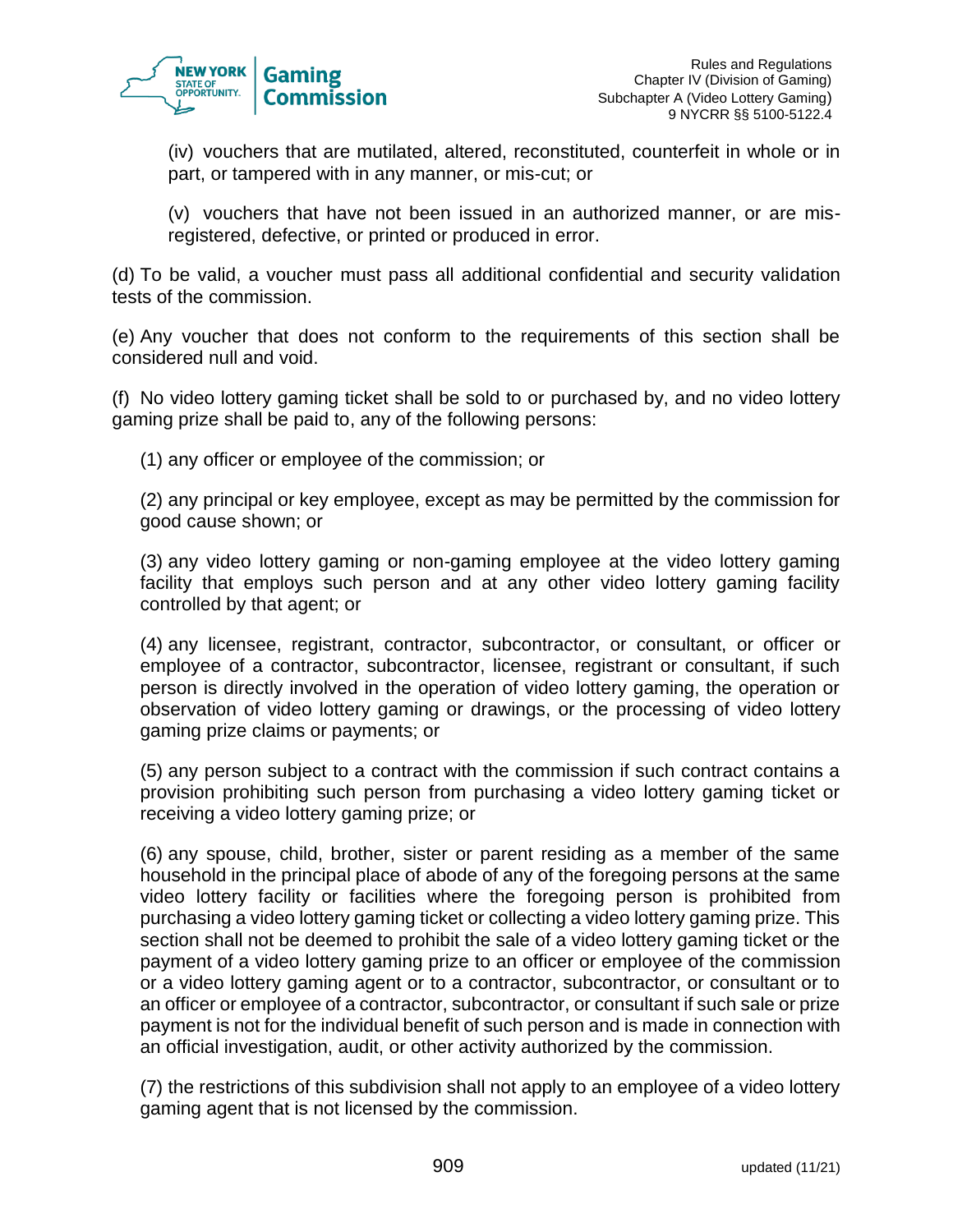

(8) nothing in this section shall prohibit a video lottery gaming agent from establishing a policy that is stricter than the standards described in this subdivision.

(g) The commission may at any time, in the commission's sole discretion, announce a termination date for any game, subsequently recommence any game, or extend termination or closing dates for any game. When a game is terminated, no further video lottery gaming tickets shall be sold.

(h) In purchasing a video lottery gaming ticket, the video lottery gaming player agrees to comply with and abide by all laws, these regulations, policies and procedures, and final decisions of the commission, as well as procedures established by the commission for the conduct of any game.

(i) No video lottery gaming agent may extend credit or financial assistance to permit the purchase of video lottery gaming tickets**.**

## **§ 5118.2. Display of rules of play.**

(a) Each video lottery gaming terminal vendor shall be responsible for displaying the rules of play for a video lottery terminal on the face or screen of the video lottery terminal or be capable of such display at the player's option through use of an easily-accessible "help" screen.

(b) The rules of play for a particular video lottery terminal game shall be evaluated and approved by the commission. The commission may reject the rules if it is determined that the rules are incomplete, conflicting, confusing, or misleading.

(c) The rules of play for a particular video lottery terminal game shall not be altered without prior approval of the commission.

(d) Stickers or other removable devices shall not be placed on the face of the video lottery terminal unless their placement is approved in writing or required by the commission.

## **§ 5118.3. Credit redemption.**

(a) Available credits may be collected through the printing of a voucher from the video lottery terminal by the player pressing the appropriate button at any time other than when:

- (1) a game is being played;
- (2) the terminal is in audit mode;
- (3) any door is open;
- (4) the terminal is in test mode;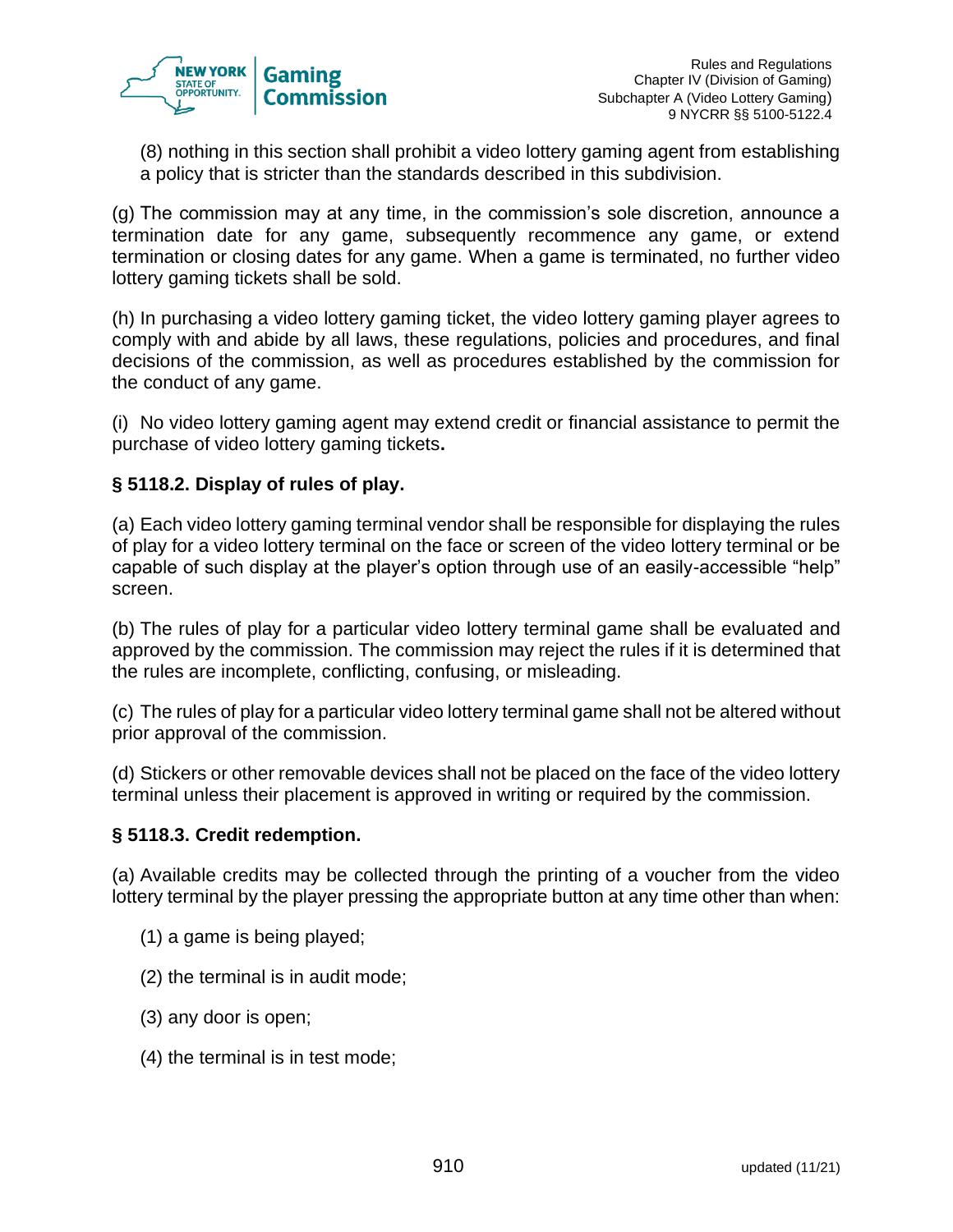

(5) a meter incrementation is in progress, unless the entire amount is recorded on the meters when the collect button is pressed; or

(6) there is an error condition.

(b) When any prize won at a video lottery terminal exceeds the threshold for reportable lottery winnings established by the Internal Revenue Service, the video lottery terminal shall print a voucher that shall only be redeemable at an attended validation terminal. The attendant at such validation terminal shall obtain personal identifying information from the prize winner for tax reporting purposes.

(c) When any prize won at a video lottery terminal exceeds \$2,000, or such other amount determined and published by the commission, the video lottery terminal shall enter a lock up state and an attendant shall be called to verify, initiate and witness the printing of the voucher and shall document same.

## **§ 5118.4. Validation of vouchers.**

Validation and payment by voucher as a method of credit redemption shall be permissible only by a commission approved device that is linked to the central system that permits validation of such voucher. Validation approval or related information shall be generated by the central system in order to validate tickets. Vouchers may be validated only at locations approved in writing by the commission.

(a) A prize form shall be filed in the name of a single legal entity as claimant, either one individual or one organization. Multiple payees are not permitted, except as may be authorized pursuant to subdivision (c) of this section.

(b) If a claim is erroneously entered with multiple claimants, the claimants shall designate one of them as the individual recipient of the prize, or, if such claimants fail to designate an individual recipient, the commission may designate any one of the claimants as the sole recipient. In either case, the claim shall then be considered as if such claim were originally entered in the name of the designated individual and payment of any prizes won shall be made to that single individual.

(c) Under exceptional circumstances, payment may be made to multiple payees at the discretion of the commission.

## **§ 5118.5. Discharge of State liability upon payment.**

The State and the State's agents, officers, employees, the commission and the commission's agents, officers and employees and video lottery gaming agents and their agents, officers, employees shall all be discharged of any and all liability upon payment of a prize.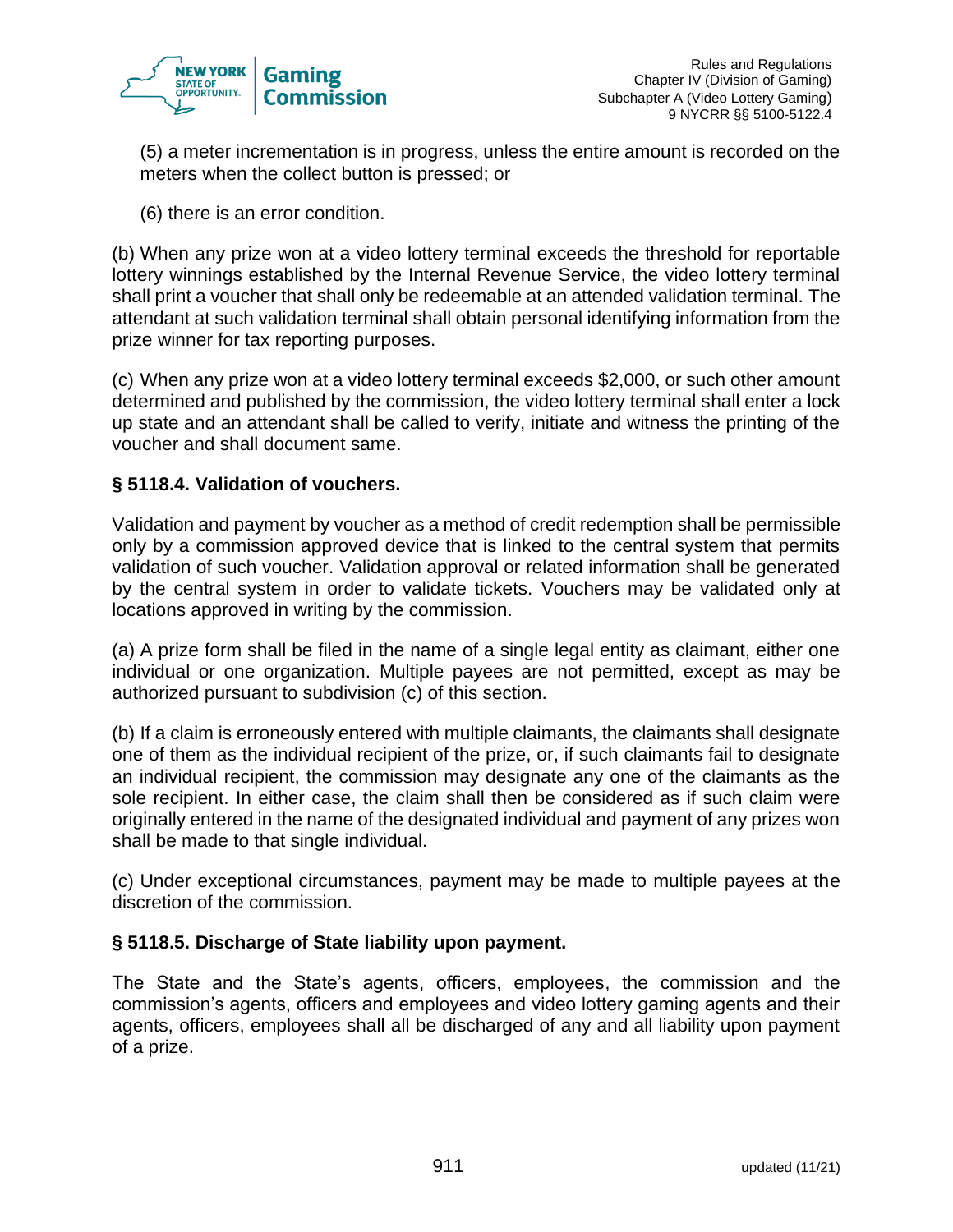

## **§ 5118.6. Testing and certification of video lottery gaming systems.**

The central system, video lottery terminals and associated equipment used in the conduct of video lottery gaming, or a prototype thereof, shall be tested and approved in a manner consistent with Part 5318 of this Chapter as if a video lottery gaming agent were a gaming facility licensee and as if a vendor were a licensed casino vendor enterprise.

#### **§ 5118.7. Maintenance, repair and servicing of video lottery terminals.**

(a) The video lottery gaming vendor shall not alter the operation of any approved video lottery terminal or associated equipment and shall ensure that each video lottery terminal and associated equipment is maintained in proper working condition.

(b) Only the following persons may service or repair a video lottery terminal or associated equipment:

- (1) a duly licensed video lottery gaming vendor;
- (2) a licensed employee of a video lottery gaming vendor;
- (3) a licensed technician certified by a video lottery gaming vendor; or

(4) a licensed employee of a video lottery gaming agent who may be assigned to clean the exterior of the video lottery terminal, to reload printer paper and ink, and to clear bill acceptor jams.

(c) It shall be the ongoing duty of each video lottery gaming vendor to maintain and provide an inventory of spare parts to assure the timely repair and continued, approved operation and play of video lottery terminals. Each video lottery gaming vendor shall provide to the commission, if requested, appropriate technical assistance and training in the service and repair of such vendor's video lottery terminals and associated equipment so as to ensure the continued, approved operation and play of those video lottery terminals.

(d) Each video lottery gaming vendor shall immediately notify the commission of any recurring video lottery terminal malfunction or other problem experienced with approved video lottery terminals.

(e) Each video lottery gaming vendor must maintain a certification program for the purpose of training and certifying technicians to service and repair video lottery terminals manufactured by such vendor. Upon request, such vendor shall provide evidence of such program to the commission, including a full description of the program, models of video lottery terminals for which training is provided, criteria for certification, information concerning instructor qualifications, and copies of training materials and tests. Any program deemed insufficient by the commission shall be modified upon request.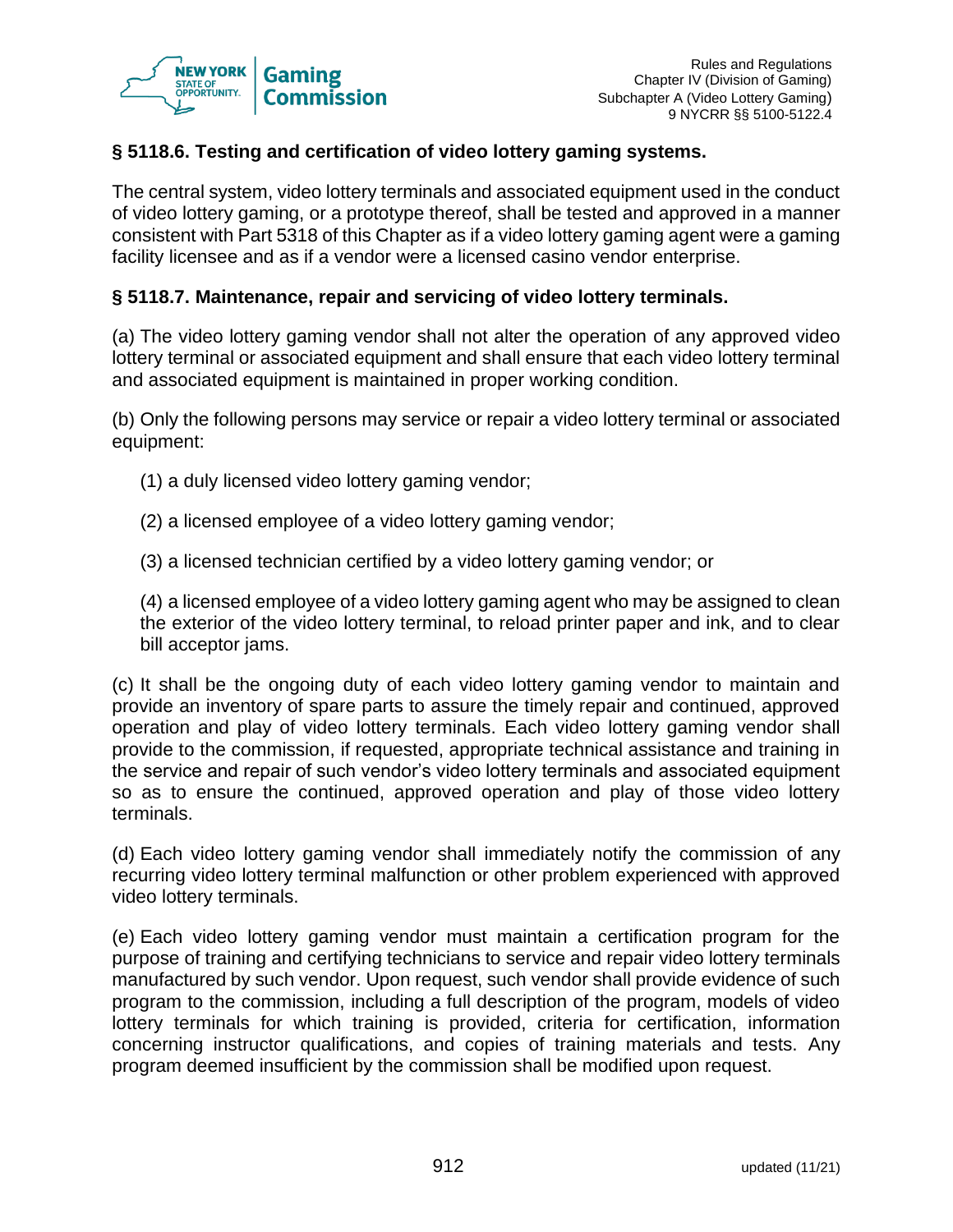

(f) Each video lottery gaming vendor shall ensure that such vendor's technicians have received sufficient and appropriate training in the service and repair of each of such vendor's approved video lottery terminal models before any video lottery terminal may be placed in operation in the video lottery gaming facility.

(g) Each video lottery gaming vendor that certifies other persons as technicians shall ensure that such technicians have received sufficient and appropriate training in the service and repair of the approved video lottery terminals to be operated by the video lottery gaming agents, or to be distributed by a licensed video lottery gaming vendor employing the technician. Such training shall meet the requirements of subdivision (e) of this section.

(h) Upon request of the commission, a certified technician, or a video lottery gaming vendor employing the technician, shall provide proof satisfactory to the commission of the technician's certification, in accordance with subdivision (e) of this section.

(i) The video lottery gaming vendor shall ensure that all service and repairs on such vendor's video lottery terminals, including the installation or repair of component parts such as bill acceptors, monitoring systems, or other parts that may alter the current or subsequent operation of a video lottery terminal, are made correctly and in compliance with these standards and any additional commission requirements.

(j) Except for certified technicians, as defined herein, no employee of the video lottery gaming agent or any other person may perform service on or repair any video lottery terminal or associated equipment other than incidental maintenance repairs that cannot affect any of the video lottery terminals' major systems or require that the person performing the service or making the repair access any internal space within a video lottery terminal or any of such terminal's associated equipment.

(k) The exterior door keys shall be issued, on a per shift basis, only to personnel qualified under subdivision (b) of this section to maintain the terminals. When exterior door keys are not in use, they shall be maintained in a locked box designed for the purpose of securing the keys, access to which shall be controlled and maintained by the department identified in the approved internal control system.

(l) Each video lottery gaming vendor shall maintain a written maintenance log inside the main cabinet access area of each video lottery terminal. Every person who gains entry into any internal space of a video lottery terminal for performing physical maintenance or repair must sign the maintenance log, record their employee license, indicate the date and time of entry and list all areas inspected, repaired or serviced. Such vendor(s) shall retain the maintenance log for a period of five years and shall make the maintenance log immediately available to the commission upon request.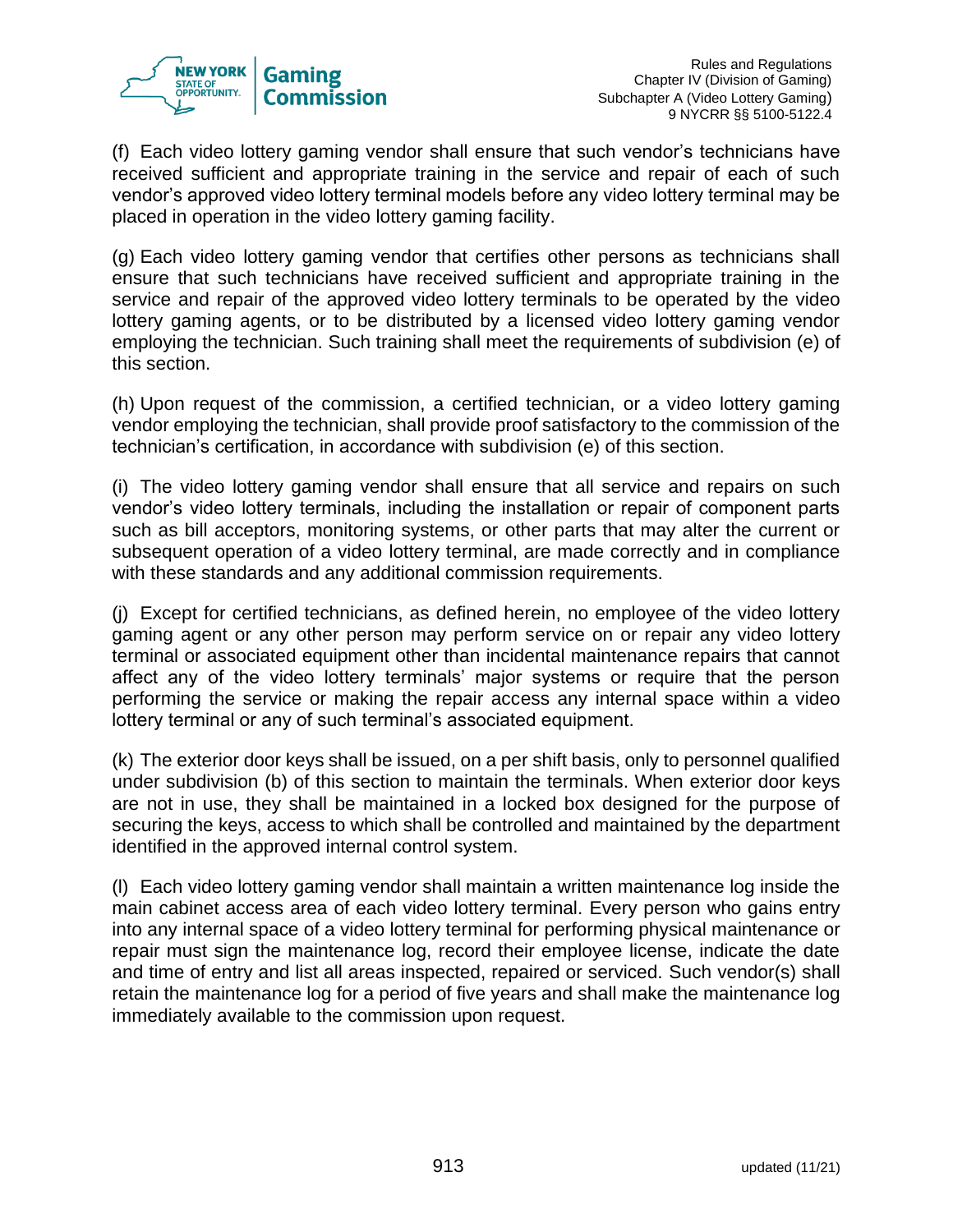

## **§ 5118.8. Inventory Storage.**

Each video lottery gaming agent shall allow each video lottery gaming vendor access to a secure area for the inventory storage of terminal parts. Inventory and replacement parts may be maintained off premises within the State at an approved location. The location of this secured area is subject to the approval of the commission.

#### **§ 5118.9. Hours of Operation.**

The hours of operation of video lottery gaming at all licensed video lottery gaming facility locations shall be 20 consecutive hours per day, unless otherwise approved by the commission in writing after a video gaming agent applies for an exception at least 60 days in advance of a proposed change. In no event shall video lottery gaming be conducted past the time set forth in Tax Law section 1617-a(e). Public access to the video lottery gaming floor must be restricted at all times video lottery gaming is not in operation. The failure of the video lottery gaming agent to comply with the hours of operation set forth in this section shall be a violation of these regulations.

## **PART 5119**

#### **Video Lottery Terminal Component Standards**

Section

- 5119.1 Terminal identification requirements
- 5119.2 Video lottery terminal drop boxes
- 5119.3 Voucher standards

#### **§ 5119.1. Terminal identification requirements.**

(a) Each video lottery terminal machine shall have a permanent metal identification number that shall be mounted in a manner that does not permit such number's removal without leaving evidence of tampering. Such identification number shall be permanently affixed to the machine by the machine's manufacturer in a location on the exterior of the cabinet approved in writing by the commission. In addition to the identification number, the tag mounted to the video lottery terminal machine shall contain the following information:

- (1) the manufacturer;
- (2) a unique serial number;
- (3) the video lottery terminal model number; and
- (4) the date of manufacture.

(b) The video lottery gaming agent shall affix a label approved by the commission to the video lottery terminal that permits identification by surveillance of terminal location and terminal number.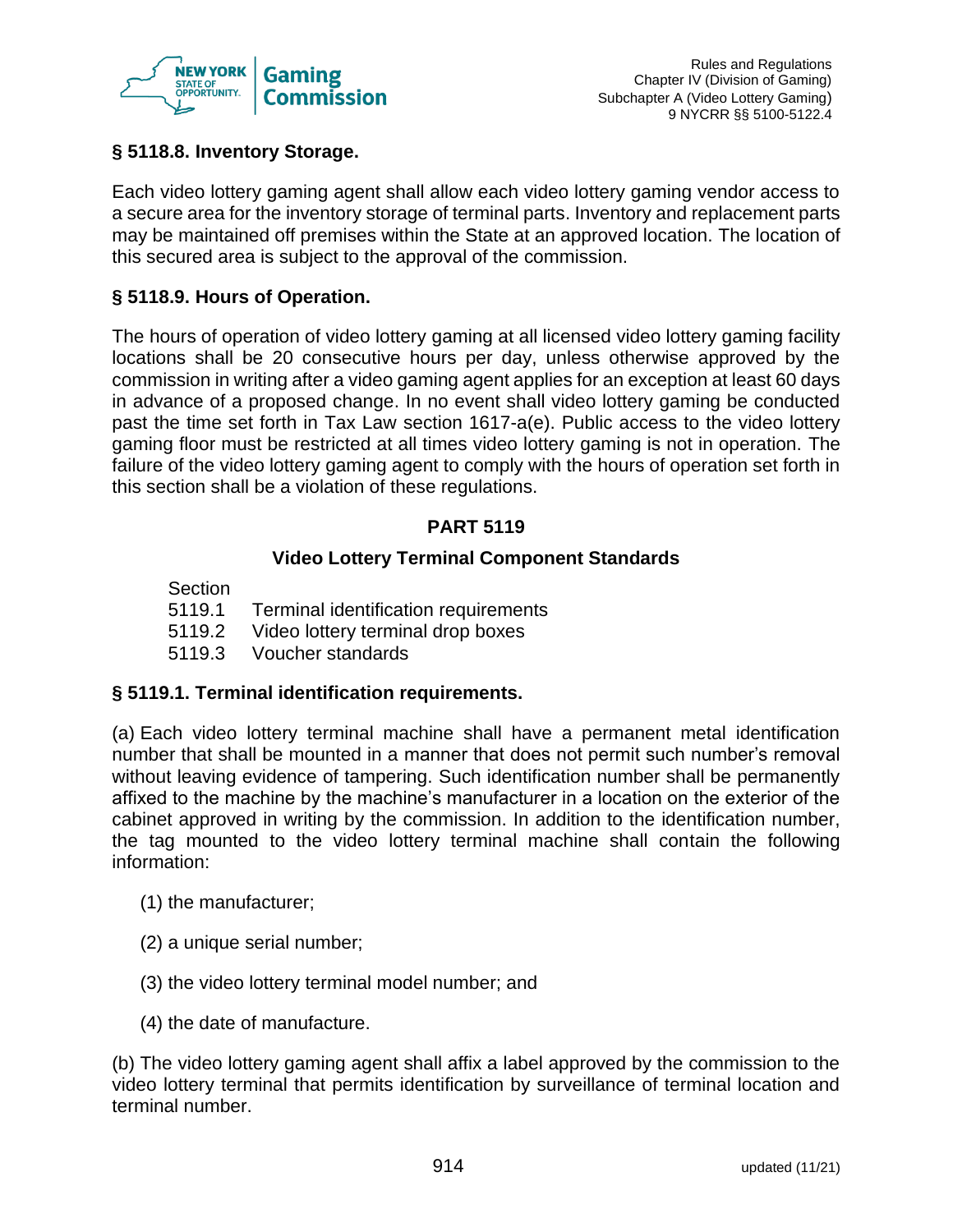

## **§ 5119.2. Video lottery terminal drop boxes.**

(a) The video lottery terminal drop boxes shall be secured by a lock on the main door to the video lottery terminal, a lock on the currency compartment door, and a lock on the drop box, located in the currency compartment. Each lock shall be keyed differently from the other. The keys to the main door lock shall be maintained and controlled by a video lottery gaming agent employee. The key to the lock securing the currency compartment area, which key shall be different from the keys securing the contents of the drop box, shall be maintained and controlled by the video lottery gaming agent security department. Access to the key for the lock to the currency compartment area shall be gained only by a supervisor in that department.

(b) Each drop box shall have an affixed or adhered clear visible label containing letters, numbers or a barcode corresponding to the location of the video lottery terminal to which it is attached, except that emergency drop boxes may be maintained without such marking, provided the word "emergency" is affixed or adhered thereon and, when put into use, are temporarily marked with the location of the video lottery terminal.

## **§ 5119.3. Voucher standards.**

(a) Vouchers shall provide the following information regarding each voucher printed that can be obtained from the video lottery terminal, an interface board, the central system, or another means approved in writing by the commission:

- (1) value of credits in local monetary units in numerical form;
- (2) time of day the video lottery gaming ticket was printed;
- (3) date, in any recognized format, indicating the day, month, and year;
- (4) unique validation number, and/or barcode; and
- (5) video lottery gaming agent location.

(b) A commission approved system shall be used to validate the voucher, and the video lottery gaming ticket information recorded by the central system shall be retained for at least as long as the voucher is valid at that location, or as otherwise required by the commission.

## **PART 5120**

#### **Shipment; Possession Limitations**

Section

- 5120.1 Transportation of video lottery terminals into, within and out-of-State
- 5120.2 Possession of video lottery terminals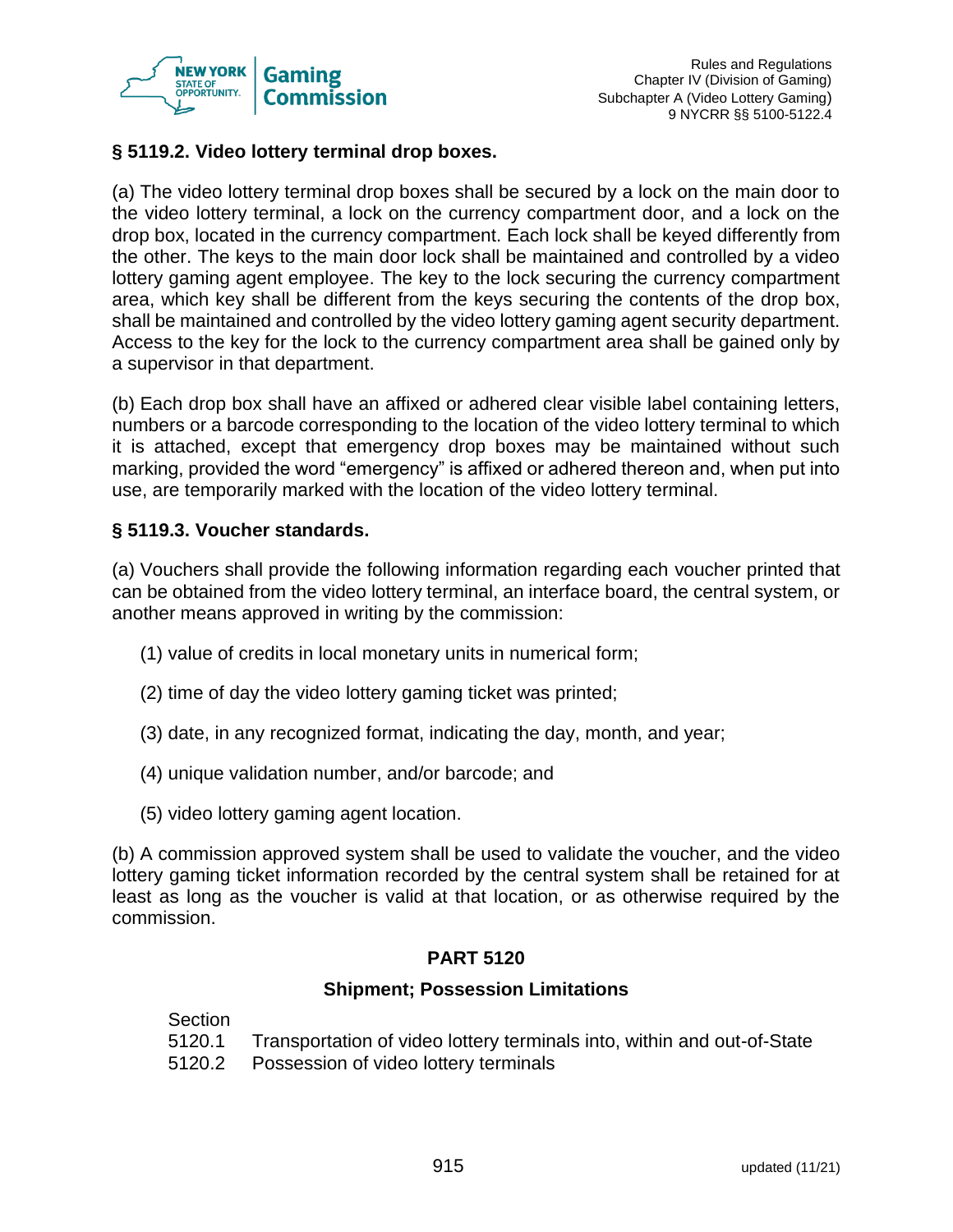

## **§ 5120.1. Transportation of video lottery terminals into, within and out-of-State.**

(a) Prior to the transport or movement of any video lottery terminal from one authorized location to another authorized location within, or out of, the State, a video lottery gaming vendor or other person causing such video lottery terminal to be transported or moved shall first notify the commission in writing using the commission approved shipment form.

(b) No delivery of video lottery terminals or equipment shall be made to a video lottery gaming agent facility unless and until that facility has been issued a license to engage in video lottery gaming.

#### **§ 5120.2. Possession of video lottery terminals.**

(a) Except as otherwise provided in these regulations or specifically authorized in the law, no person shall possess within this State any video lottery terminal, associated video lottery gaming equipment or similar device.

(b) The following persons and any employee or agent acting on their behalf may, subject to any terms and conditions imposed by the commission, possess video lottery terminals in this State for the purposes provided herein, provided that the video lottery terminals are kept only in such locations as may be specifically approved in writing by the commission and that any terminals located outside of a licensed video lottery gaming facility not be used for gambling activity:

(1) an applicant for or holder of:

(i) a video lottery gaming agent license, for the purpose of maintaining for use or actually using such video lottery terminal in the operation of a licensed video lottery gaming facility;

(ii) a gaming vendor license, for the purpose of manufacturing, distributing, repairing or servicing video lottery terminals;

(2) a common carrier, for the purpose of transporting such video lottery terminal;

(3) an employee or agent of the commission, for the purpose of fulfilling official duties or responsibilities;

(4) an educational institution operating pursuant to the State education law and/or pursuant to the State labor law for the purpose of training technicians in the service and repair of video lottery gaming equipment; or

(5) any other person the commission may approve after finding that possession of video lottery terminals by such person in this State is necessary and appropriate to fulfill the goals and objectives of the act and these regulations.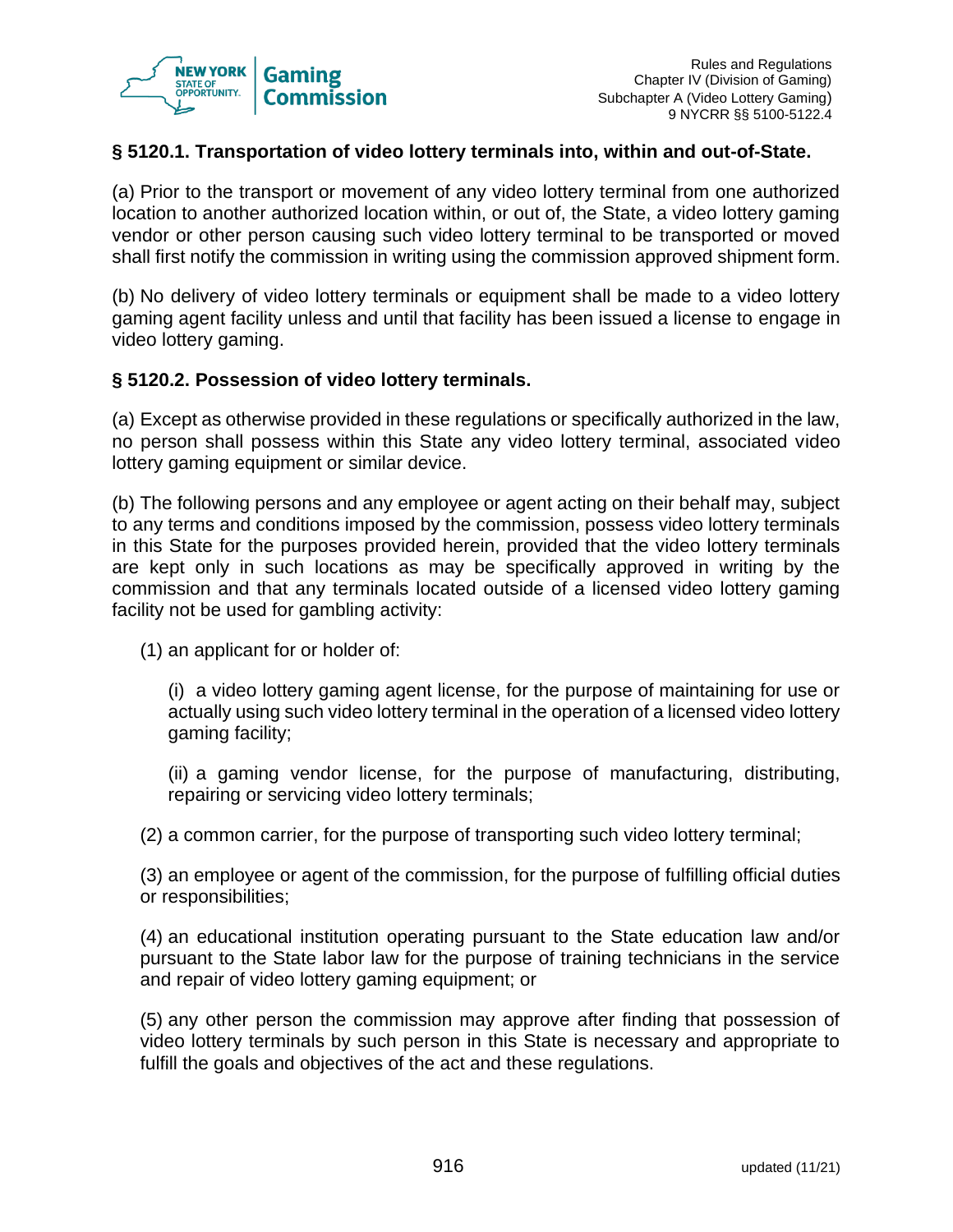

#### **PART 5121**

## **Surveillance and Security**

**Section** 

- 5121.1 Closed circuit television system; surveillance department control; surveillance department restrictions
- 5121.2 Emergency procedures
- 5121.3 Credit; banking services at the video lottery gaming facility
- 5121.4 Cashiers' cage, satellite cages; standards
- 5121.5 Accounting controls for the cashiers' cage, satellite cages
- 5121.6 Count room; characteristics
- 5121.7 Drop boxes, transportation to and from video lottery terminals; storage
- 5121.8 Opening, counting and recording of drop box contents
- 5121.9 Delivery station specifications

#### **§ 5121.1. Closed circuit television system; surveillance department control; surveillance department restrictions.**

(a) Each video lottery gaming agent shall install and/or permit the installation of, in such agent's video lottery gaming facility, a closed circuit television (CCTV) system according to specifications approved and issued by the commission, and shall provide unfettered access to the system or the system's signal by the commission. Separate secure space, with adequate heating, ventilation, air-conditioning and lighting shall be provided by the video lottery gaming agent to house necessary surveillance consoles and other monitoring equipment as well as related staff. Each video lottery gaming agent, and each member of such agent's surveillance department, shall timely comply with all requests from the commission.

(b) Entrances to the closed circuit television monitoring rooms shall not be visible from the public areas of a video lottery gaming facility.

(c) For a facility equipped with a camera console, the security department shall only be permitted to view the feed from cameras in food and beverage areas or other areas located outside a building in which the gaming floor is located. Notwithstanding the foregoing, the security department may have access to a limited view of the gaming floor if such view is approved in writing by the commission's internal audit unit.

(d) Each video lottery gaming agent shall have a surveillance department manager and a security department manager on duty at the video lottery gaming facility at all times.

## **§ 5121.2. Emergency procedures.**

Before a video lottery gaming agent has operated a video lottery gaming facility for 90 days, the video lottery gaming agent shall submit to the commission, the State law enforcement agency, local police department, and the local fire department, an emergency action plan for the response to, and management of, fire and medical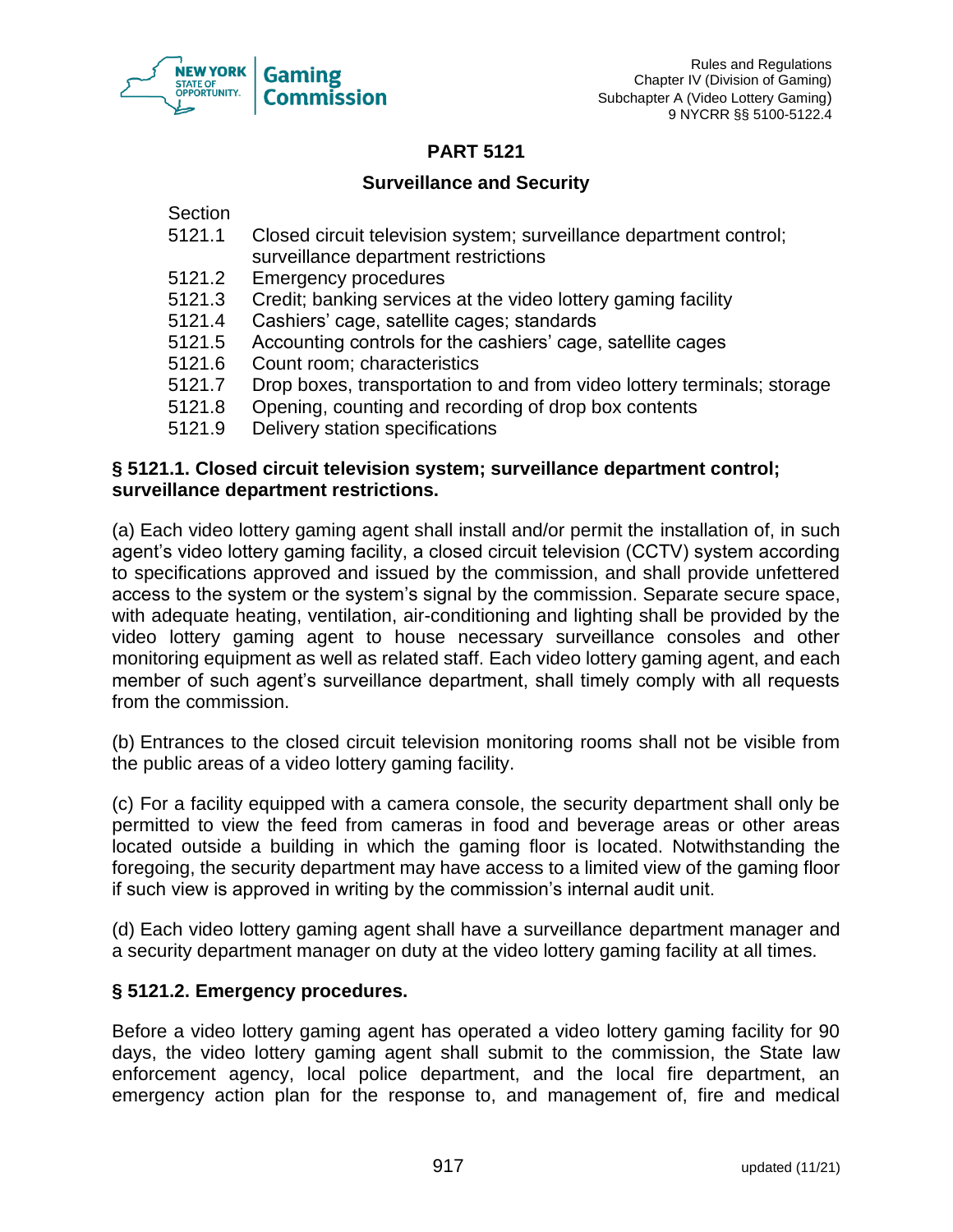

emergencies and natural disasters in all areas of the video lottery gaming facility and related enterprises. Such plan shall include procedures for notification of the State law enforcement agency, local police department, the local fire department or emergency medical personnel, or both, and procedures for expedited and unimpeded access of the personnel into all areas of the video lottery gaming facility or related enterprise in the event of a fire, medical, or other emergency. Such plan shall also include an inspection schedule allowing the New York Department of State, State law enforcement agency, local police department and local fire department personnel to inspect all areas of the video lottery gaming facility and related enterprises for compliance with applicable fire and emergency laws, codes and ordinances.

## **§ 5121.3. Credit; banking services at the video lottery gaming facility.**

(a) The video lottery gaming agent may place a duly authorized automated teller machine (ATM) within a video lottery gaming facility at a location approved by the commission.

(b) A video lottery gaming agent may offer check cashing services or provide cash to a player in exchange for a valid charge or cash advance against a recognized credit card account or recognized debit card account only if the agent has developed internal control procedures detailing the conditions and circumstances under which such practice will be allowed, and has provided copies of such internal control procedures to the commission no later than 30 days prior to the offering of cashing services.

(c) Nothing in these regulations shall prohibit the sale of dining and other non-gaming patron amenities through the use of a commercially available credit, debit or charge card, nor shall a video lottery gaming agent be prohibited from entering into a contract with a person licensed under the State banking law to cash checks or otherwise provide banking services within the State.

## **§ 5121.4. Cashiers' cage, satellite cages; standards.**

(a) Each video lottery gaming facility shall have on or immediately adjacent to the gaming floor a physical structure known as a cashiers' cage (*cage*) to house the cashiers and to serve as the central location in the video lottery gaming facility for the following:

(1) the custody of the cage inventory comprising currency and forms, documents, and records normally associated with the operation of a cage;

(2) the receipt, distribution, and redemption of vouchers in conformity with these regulations; and

(3) such other functions normally associated with the operation of a cashiers' cage.

(b) The cage shall be designed and constructed to provide maximum security for the materials housed therein and the activities performed therein. Such design and construction shall be, at a minimum, as effective as the following: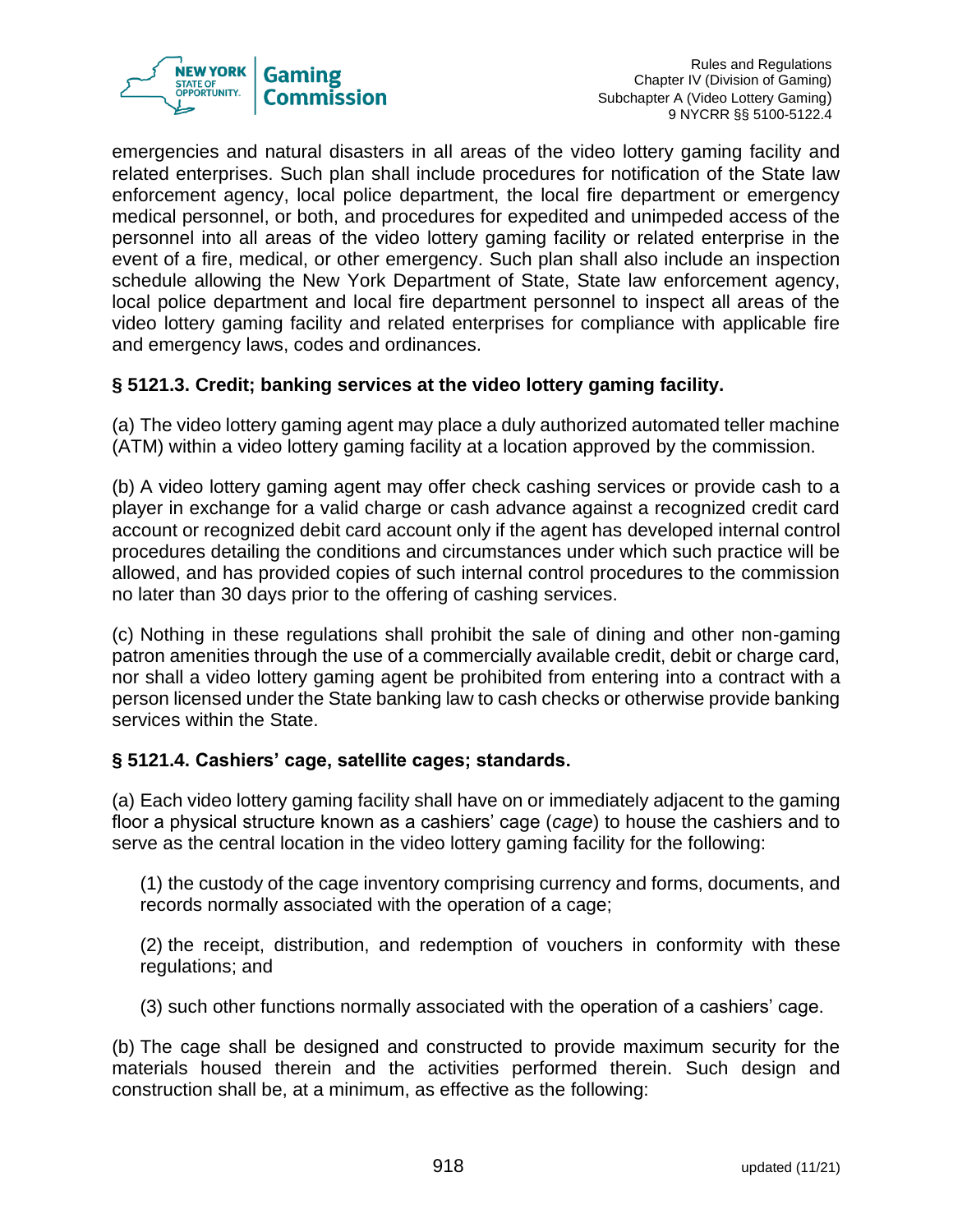

(1) manually triggered silent alarm systems for the cage, the ancillary office space of the cage and any related video lottery gaming facility vault, which systems shall be connected directly to the monitoring rooms of the closed circuit television system and the video lottery gaming security department office;

(2) double door entry and exit system that will not permit a person to pass through the second door until the first door is securely locked; and

(i) the first door of the double door entry and exit system adjacent to the video lottery gaming floor shall be controlled. The second door of the double door entry and exit system shall be controlled;

(ii) the double door entry and exit system shall have closed circuit television coverage that shall be monitored during all hours of operation by the video lottery gaming surveillance department;

(iii) any entrance to the cage that is not a double door entry and exit system shall be an alarmed emergency exit door only.

(3) the video lottery gaming facility shall identify in such facility's internal control procedures which department will be responsible for controlling these points of access and shall include procedures for managing the security of these points of access.

(c) Each video lottery gaming facility may also have one or more "satellite cages" separate and apart from the cashiers' cage, but adjacent to areas of video lottery gaming operation, established to maximize security, efficient operations, or player convenience and comfort and designed and constructed in accordance with these regulations. Subject to commission approval, a satellite cage may perform any or all of the functions of the cashiers' cage. The functions that are conducted in a satellite cage shall be subject to the applicable accounting controls set forth in these regulations.

(d) Each video lottery gaming agent shall file with the commission the names of all persons having control of the entrance to the cage, any satellite cages, and vaults, as well as all persons able to operate alarm systems for the cage, any satellite cages and vaults.

(e) Whenever the commission or the internal controls of a video lottery gaming agent require or authorize documents to be transported from the cashiers' cage to a satellite cage or from a satellite cage to the cashiers' cage or another satellite cage, the video lottery gaming agent shall, unless the commission or internal control provides otherwise, transport the documents through the use of a video lottery gaming security department representative.

(f) Notwithstanding any other provision of the regulations to the contrary, any video lottery gaming agent that operates two or more video lottery gaming areas within the facility that are physically connected in a manner deemed appropriate by the commission may, with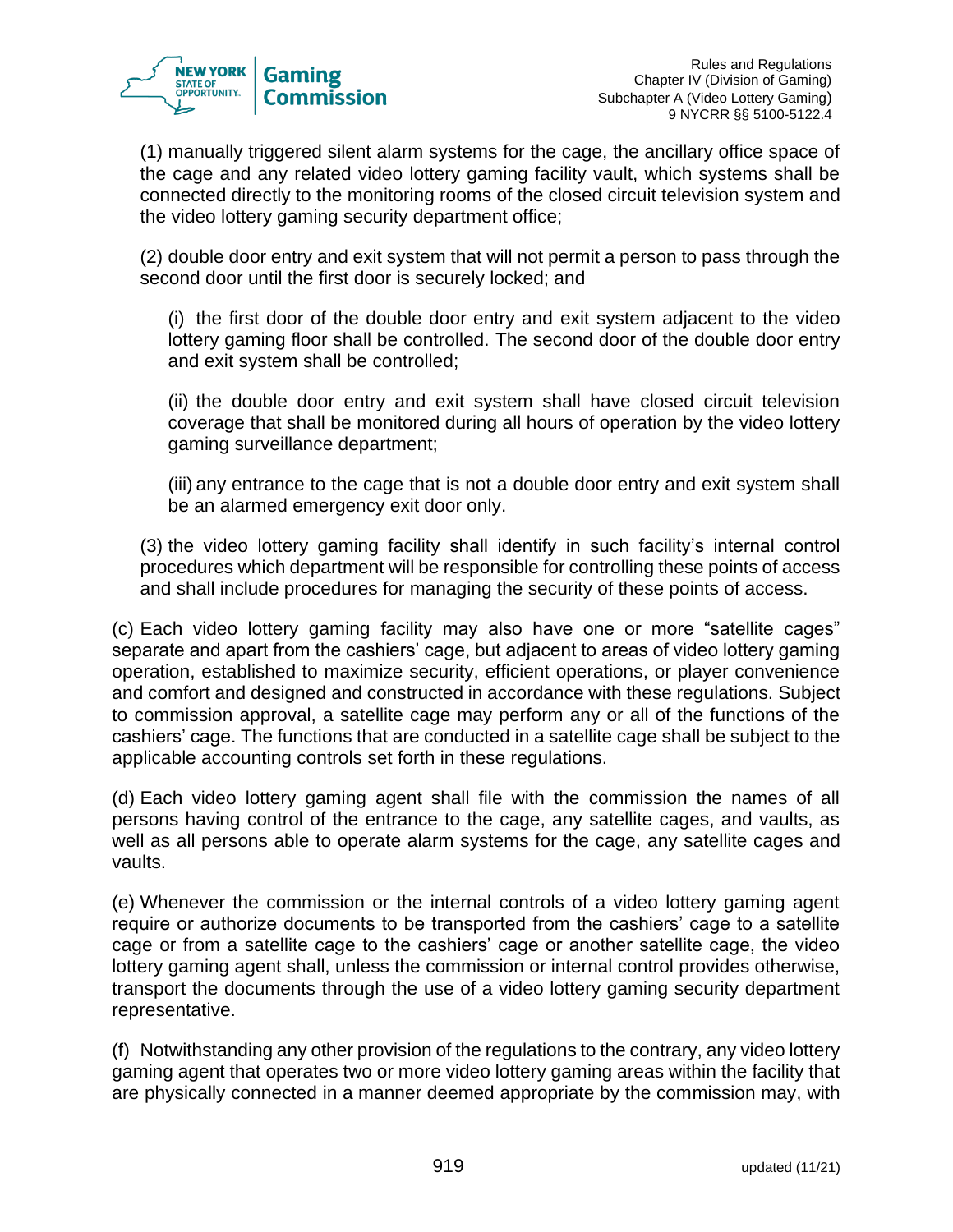

the prior written approval of the commission, operate a single cashiers' cage in one of those video lottery gaming areas to serve as the central location for the functions set forth in subdivision (a) of this section for all of the video lottery gaming areas; provided, however, that the video lottery gaming agent shall be required to operate such satellite cages in each video lottery gaming area as the commission may deem necessary.

## **§ 5121.5. Accounting controls for the cashiers' cage, satellite cages.**

(a) The assets for which the general cashiers are responsible shall be maintained on an imprest basis. The imprest balance of each general cashier's bank will be identical and such balance will be the same at the end of the shift as it is at the beginning of the next shift.

(b) At the opening of every shift, in addition to the imprest funds normally maintained by the general cashiers, the video lottery gaming agent shall have on hand in the cage or readily available thereto, a reserve cash bankroll in a minimum amount approved in writing by the commission.

(c) The cashiers' cage and any satellite cage shall be physically segregated by personnel and function as follows:

(1) General cashiers shall operate with individual imprest inventories of cash and such cashiers functions shall include, but are not limited to, the following:

(i) receive cash, vouchers, cash equivalents, complimentary gifts;

(ii) receive reserve cash cashiers documentation with signatures thereon, required to be prepared for the effective segregation of functions in the cashiers' cage;

(iii) prepare forms for the completion of payments for video lottery gaming prizes;

(2) Reserve cash (main bank) cashiers functions shall include, but are not limited to, the following:

(i) receive cash, vouchers, and cash equivalents from general cashiers in exchange for cash;

- (ii) receive cash from the count room;
- (iii) prepare the overall cage reconciliation and accounting records;
- (iv) prepare the daily bank deposit for cash;

(v) receive from general cashiers, documentation with signatures thereon, required to be prepared for the effective segregation of functions in the cashiers' cage;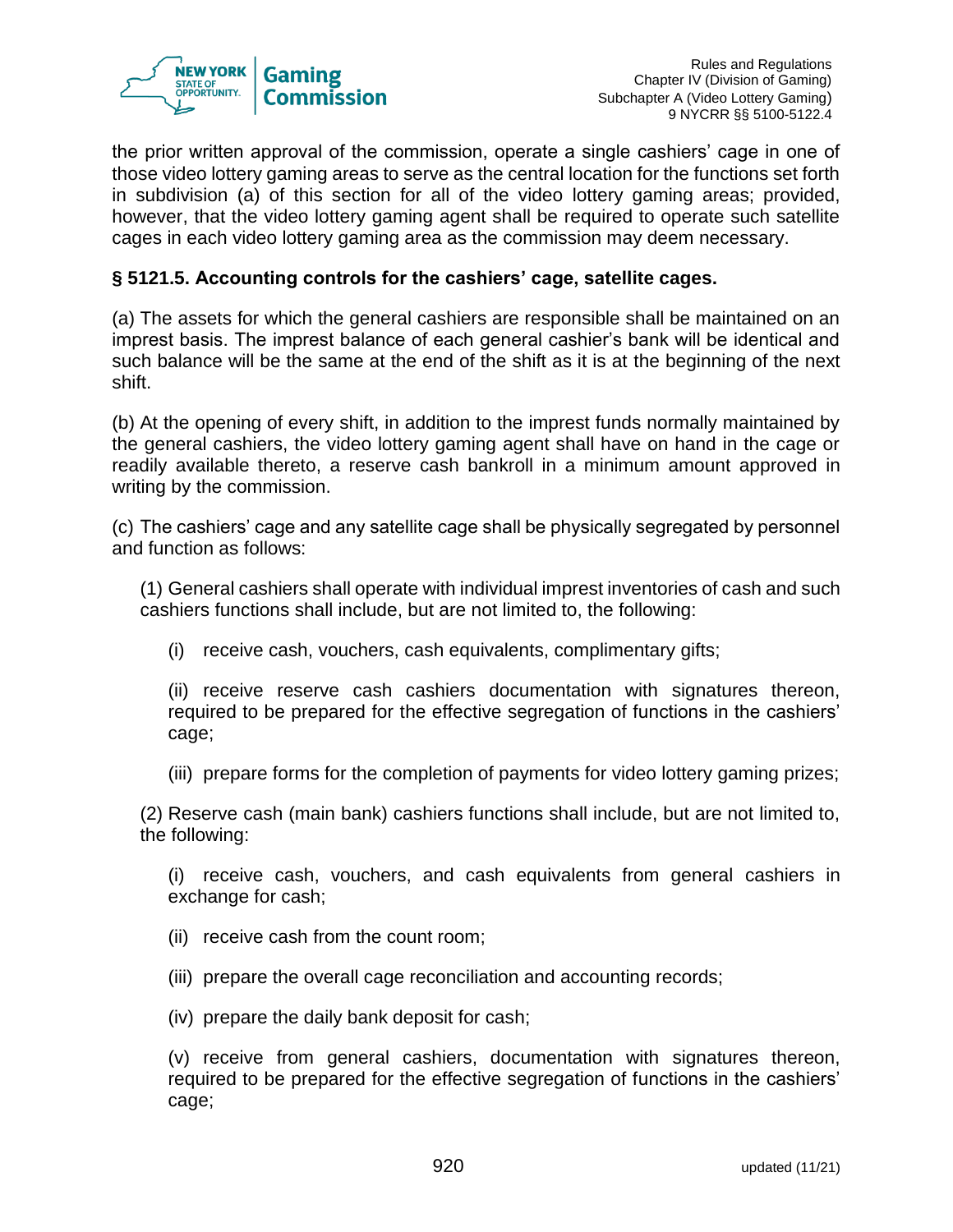

- (vi) be responsible for the reserve cash bankroll;
- (vii) receive unsecured currency from accounting department representatives;

(d) Signatures and employee license numbers of those attesting to the accuracy of the information contained on the cashiers' count sheet shall be, at a minimum, of the following cashiers after preparation of the cashiers' count sheet:

- (1) the general cashiers assigned to the incoming and outgoing shifts; and
- (2) the reserve cash cashiers assigned to the incoming and outgoing shifts;

(e) At the end of each gaming day, at a minimum, a copy of the cashiers' count sheets and related documentation shall be forwarded to the accounting department for agreement of opening and closing inventories, agreement of amounts thereon to other forms, records, and documents required by these regulations.

#### **§ 5121.6. Count room; characteristics.**

(a) The video lottery gaming facility shall have, adjacent to the cashiers' cage a room, an area to be known as the "count room," specifically designated, designed and used exclusively for counting unverified cash.

(b) The count room shall be designed and constructed to provide maximum security for the materials housed therein and for the activities conducted therein. The video lottery gaming agent shall design and construct a count room with, at a minimum, the following security measures:

(1) a metal door or door of other construction approved by the commission installed on each entrance and exit;

- (2) each entrance and exit door shall be equipped with:
	- (i) two separately keyed locks; and

(ii) an alarm device, approved in writing by the commission, that audibly signals the surveillance department and the security department whenever a door to the count room is opened;

(3) each lock required by subparagraph (i) of paragraph (b) of subdivision (2) of this section shall be controlled by a key that is different from:

- (i) the key to the other lock on that door;
- (ii) the keys to the locks securing the contents of each drop box;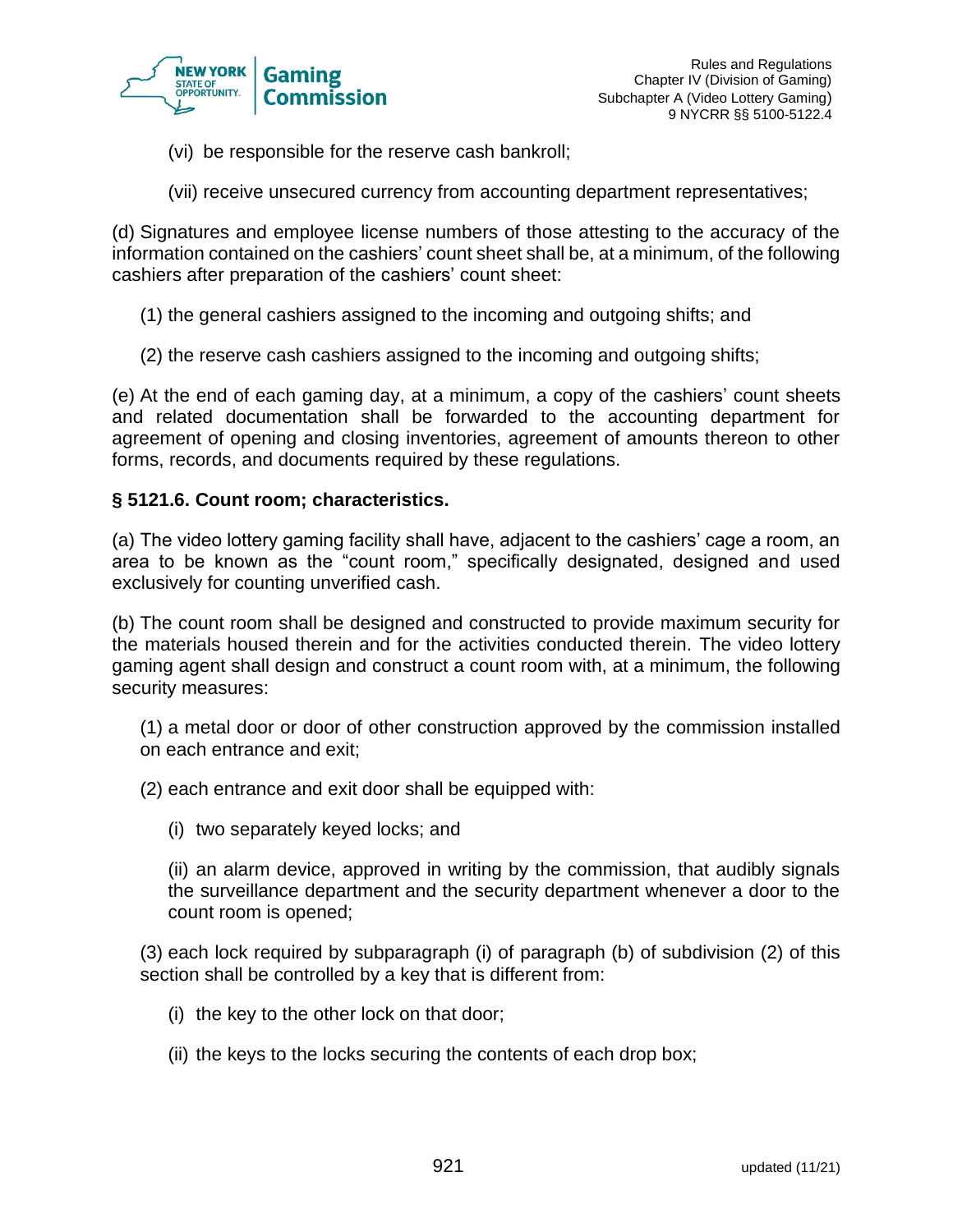

(4) the key to one of the locks required by subparagraph (i) of paragraph (2) of subdivision (b) of this section shall be maintained and controlled by the security department in a secure area within the security department, access to which may be gained only by a security department supervisor, and the key to the other lock shall be maintained and controlled by the video lottery gaming department; and

(5) the security department shall establish an internal control procedure approved in writing by the commission regarding the signing-out of all keys removed from the security department.

(c) Located within the count room shall be:

(1) a table constructed of clear glass or similarly clear material used for the emptying, counting, and recording of the contents of drop boxes that shall be known as the "count table";

(2) closed circuit television cameras and microphone wired to the surveillance department capable of, but not limited to, the following:

(i) effective and detailed audio-video and/or digital monitoring and recording of the entire count process; and

(ii) effective, detailed video or digital monitoring and recording of the interior of the count room, including storage cabinets or trolleys used to store bill acceptor drop boxes; and

(iii) no disposal containers or such shall be allowed at any time in the room.

## **§ 5121.7. Drop boxes, transportation to and from video lottery terminals; storage.**

(a) Each video lottery gaming agent shall place on file with the commission a schedule setting forth the specific times at which the drop boxes will be brought to or removed from the bill acceptors in video lottery terminals. Each video lottery gaming agent shall also maintain and make available to the commission upon request, the names and employee license numbers of all employees participating in the transportation of such drop boxes. If the commission requires that a commission representative be present for transportation of drop boxes, no drop box shall be brought to or removed from any video lottery terminal or removed from any bill acceptor at other than the time specified in such schedule except with the express written approval of the commission. Notwithstanding the foregoing, the video lottery gaming agent may develop and utilize a plan for removing the drop boxes from the terminals under exigent circumstances. If a video lottery gaming agent alters procedures for removing drop boxes due to unforeseen exigent circumstances, the video lottery gaming agent must timely notify the commission of the reasons for the change in procedures and the details of how the drop boxes were removed.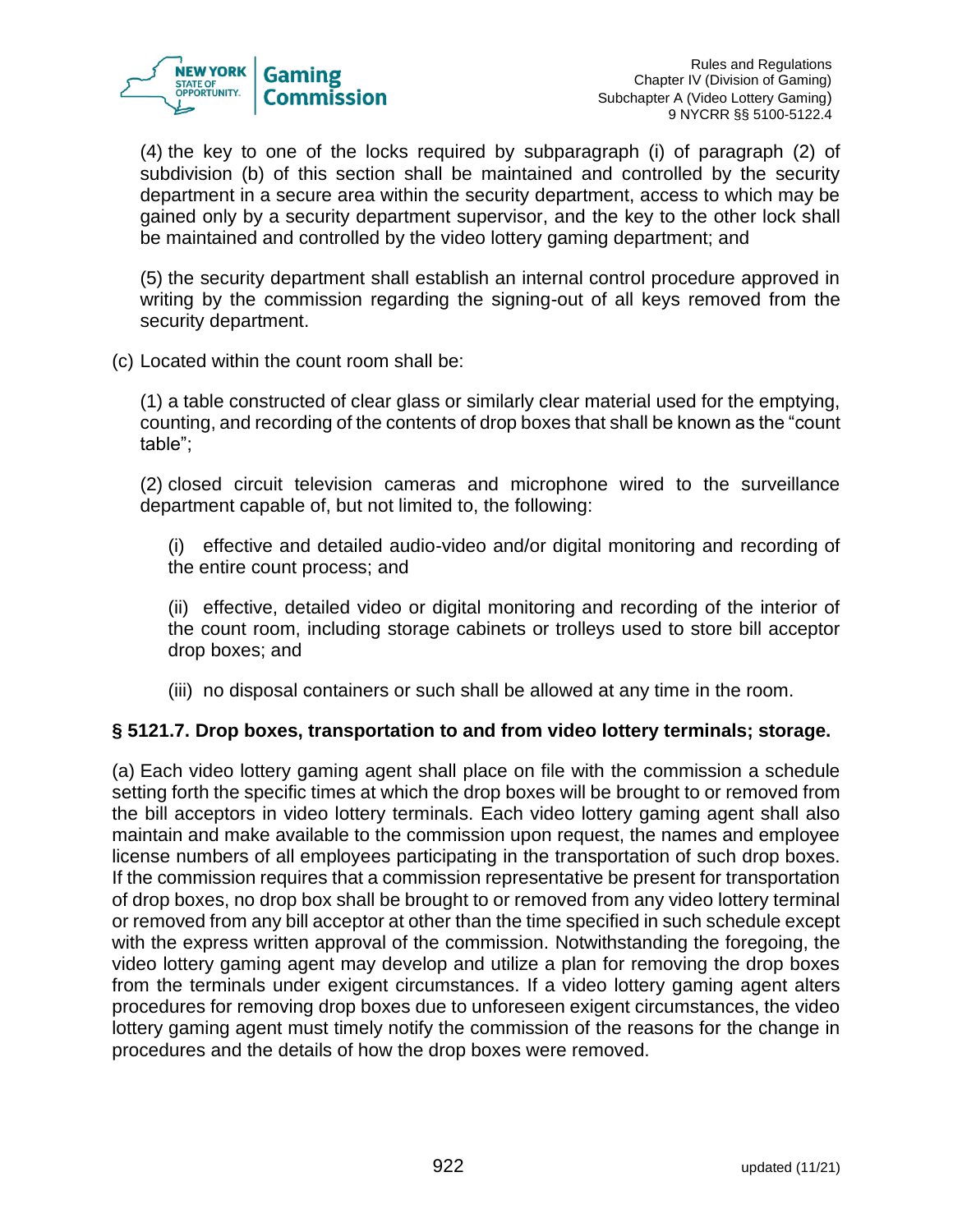

(b) Except as otherwise provided in paragraph (3) of this subdivision, all drop boxes removed from video lottery terminals shall be transported directly to and secured in the count room by at least one video lottery gaming security department member.

(1) Upon the removal of a drop box from a video lottery terminal, such drop box shall be immediately placed in an enclosed trolley that is secured by two separately keyed locks. The key to one lock shall be maintained and controlled by a video lottery gaming department member. The key to the second lock shall be maintained and controlled by the video lottery gaming security department in a secure location. Access to the video lottery gaming security department's key shall be limited to supervisors in that department and shall be controlled, at a minimum, by a sign-out and sign-in procedure approved in writing by the commission. The video lottery gaming security department key shall be returned to such key's secure location immediately upon the completion of the collection and transportation of the drop boxes.

(2) Prior to the movement of any trolley containing drop boxes from the video lottery gaming floor, a video lottery gaming supervisor shall verify in writing that the number of drop boxes being removed from the gaming area equals the number of drop boxes that have been loaded on the trolley, and that the lock controlled by the video lottery gaming security department has been activated. If a trolley is being transported from the gaming floor to the count room, a video lottery gaming supervisor shall also verify that the gaming department lock on the trolley has been activated.

(3) A drop box being replaced by an emergency drop box shall be transported directly to and secured in the count room by at least one video lottery gaming security department member and one video lottery gaming supervisor, and the use of a trolley shall not be required.

(c) Except as provided in subdivision (d) of this section, all drop boxes not attached to a video lottery terminal, including emergency drop boxes that are not actively in use, shall be stored in the count room or other secure area outside the count room approved in writing by the commission, in an enclosed storage cabinet or trolley and secured in such cabinet or trolley by a separately keyed, double locking system. The key to one lock shall be maintained and controlled by the video lottery gaming security department and the key to the second lock shall be maintained and controlled by a video lottery gaming department employee. Access to the video lottery gaming security department's key shall be limited to a supervisor of that department.

(d) Notwithstanding subdivision (c) of this section, the supervisor of the video lottery gaming security department may, immediately prior to the commencement of the count process, issue the key to the storage cabinet or trolley to a count room supervisor for the purpose of gaining access to the drop boxes to be counted. Any key removed from the video lottery gaming security department shall be returned immediately following the conclusion of the count of the drop boxes and the return of any empty emergency drop boxes to their respective storage cabinet or trolley. The video lottery gaming security department shall establish a sign-out and sign-in procedure approved in writing by the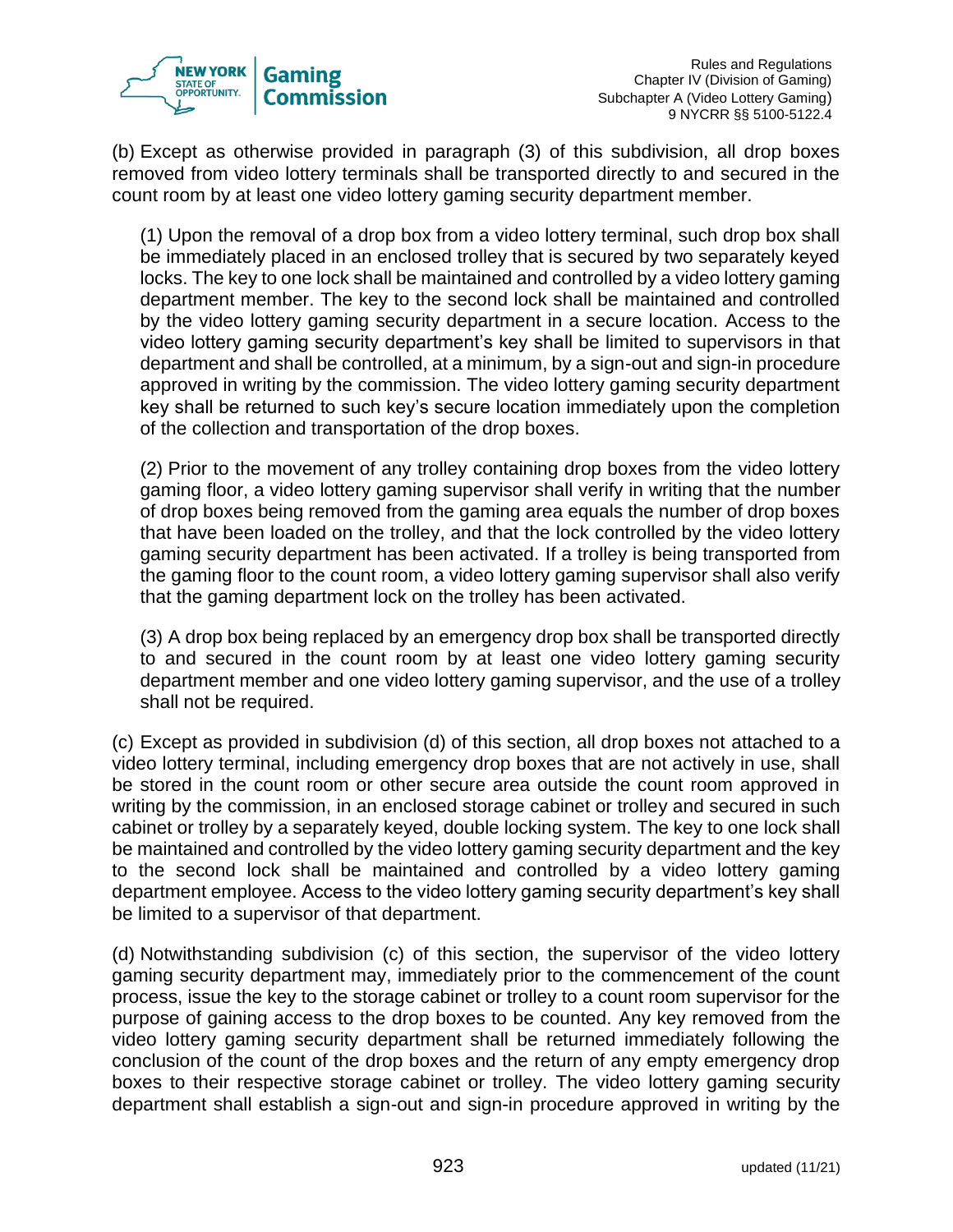

commission for all such keys removed. Each video lottery gaming agent that permits the video lottery gaming security department key to be issued to a count room supervisor shall submit for review and written approval internal control procedures governing the control over the key when the count team takes a break.

## **§ 5121.8. Opening, counting and recording of drop box contents.**

(a) The contents of the drop boxes shall be counted and recorded in the count room in conformity with this section unless the commission has expressly approved in writing an alternative plan submitted by the video lottery gaming agent. Under no circumstances shall the video lottery gaming agent conduct counting and recording of the drop box contents in a manner that does not comply with the one set forth in these regulations or one that has been expressly approved in writing by the commission.

(b) The video lottery gaming agent shall place on file with the commission the specific times during which the drop boxes are to be removed from video lottery terminals and the specific times during which the contents of the drop boxes are to be counted and recorded. Drop boxes shall be removed from video lottery terminals and be counted and recorded with sufficient frequency to allow daily electronic funds transfers of all money owed to the commission and the State, including tax and other withholdings, as applicable.

(c) The opening, counting, and recording of the contents of drop boxes shall be performed in the presence of a count room supervisor. To gain entrance to the count room, an employee shall present a video lottery gaming credential with photograph.

(d) All persons present in the count room during the counting process shall wear a fulllength short-sleeve (mid-forearm), one-piece pocket-less outer garment with openings only for the arms, feet, and neck, unless another type of garment is approved in writing by the commission.

(e) No person present shall:

(1) carry a pocketbook or other container unless it is transparent; or

(2) remove his or her hands from or return them to a position on or above the count table unless both the backs and palms of his or her hands are first held straight out and exposed to the view of other members of the count team and the closed circuit television camera.

(f) Immediately prior to the commencement of the count:

(1) the doors to the count room shall be securely locked;

(2) a count team member shall notify a person assigned to the surveillance department closed circuit television monitoring room that the count is about to begin, after which such person shall make an audio-video and/or digital recording, with the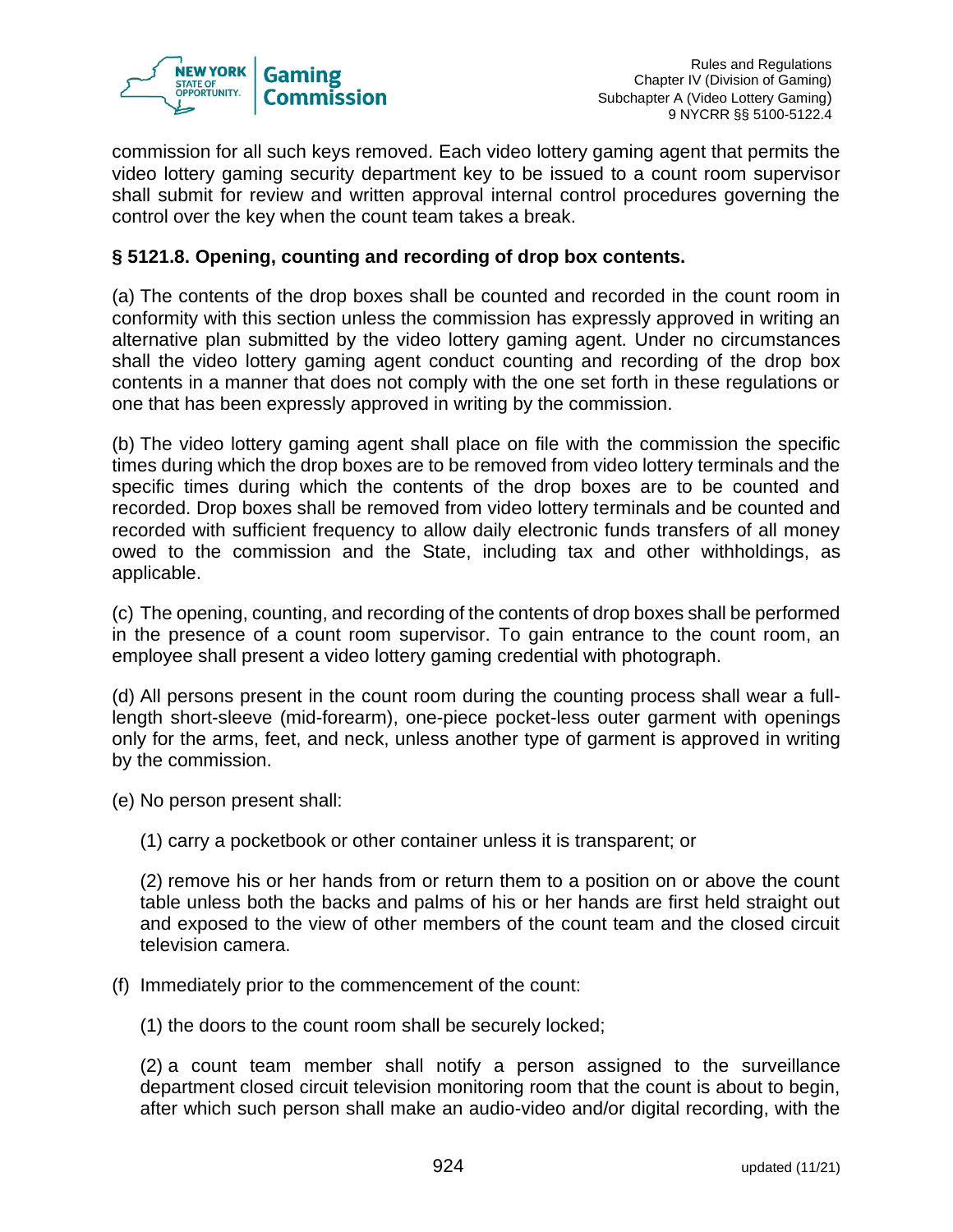

time and date inserted thereon, of the entire counting process, which recording shall be retained by the surveillance department for at least 21 days from the date of recordation unless otherwise directed in writing by the commission; and

(3) the count room supervisor, or his or her supervisor, shall record, in writing, the name and employee license number of each person who shall participate in the counting process and whether each such individual is scheduled to:

- (i) be present in the count room during the entire counting process;
- (ii) enter the count room during the counting process; or
- (iii) leave the count room prior to the conclusion of the counting process.

(g) No person shall be permitted to enter or leave the count room during the counting process, except in an emergency, unless such person's name is on the written notice required by paragraph (3) of subdivision (f) of this section.

(1) If the video lottery gaming agent permits a member of the count team to enter or leave the count room during the counting process, any employee remaining in the count room shall be required to display his or her hands in accordance with subdivision (e) of this section and to step away from the count table until the count team member has entered or left the count room.

(2) The counting and recording process shall be discontinued whenever less than three count team members are present in the count room.

(3) Once the counting process has been started, the count room supervisor shall be required to notify the surveillance department closed circuit television monitoring room whenever a count room door will be opened, prior to the opening of such door.

(h) Procedures and requirements for conducting the count shall be as follows:

(1) as each drop box is placed on the count table, one count team member shall orally announce, in a volume of voice to be heard by all persons present and to be recorded by the audio-video and/or digital recording device, the game, video lottery terminal number, and shift marked thereon for drop boxes;

(2) in full view of the closed circuit television cameras located in the count room, the contents of each drop box shall be emptied on the count table and either manually counted separately on the count table or counted on a currency counting machine that is located in a conspicuous location on, near or adjacent to the count table;

(3) immediately after the contents of a drop box are emptied onto the count table, the inside of the drop box shall be held up to the full view of a closed circuit television camera and shall be shown to a second employee to assure that all contents of the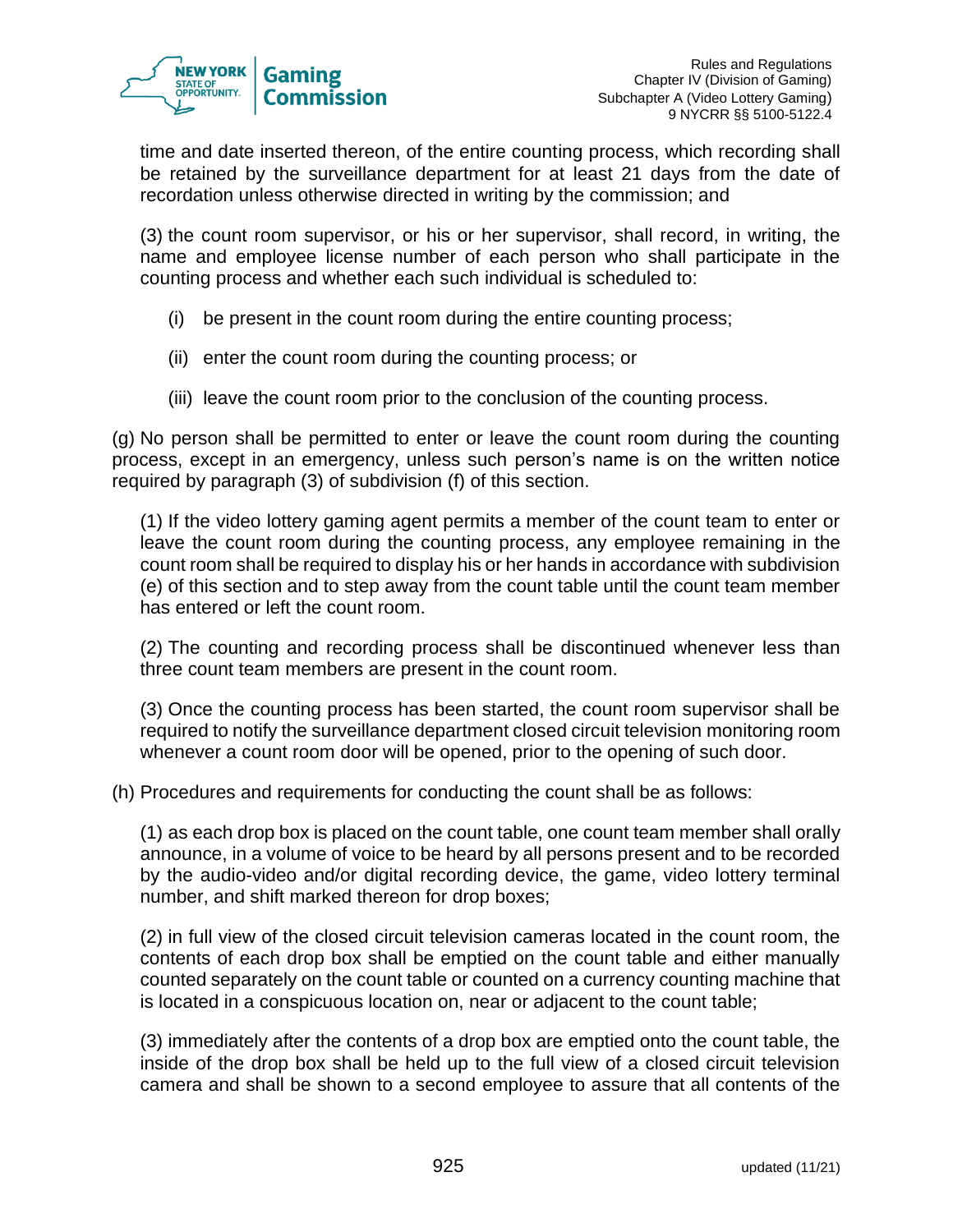

drop box have been removed. The drop box shall then be locked and placed in the storage area for drop boxes approved in writing by the commission;

(4) the contents of each drop box shall be segregated by a count team member into separate stacks on the count table by each denomination of currency by type, record or document, except that the commission may permit the utilization of a machine to sort currency automatically by denomination;

(5) each denomination of currency shall be counted separately by one count team member who shall place individual bills of the same denomination on the count table in full view of a closed circuit television camera, after which the currency shall be counted by a second count team member who shall be unaware of the result of the original count and who, after completing this second count, shall confirm the accuracy of the total, either orally or in writing, with that reached by the first count team member, except that the commission may permit the video lottery gaming agent to perform aggregate counts by denomination of all currency collected in substitution of the second count by drop box, if the commission is satisfied that the original counts are being performed automatically by a machine that counts and automatically records the amount of currency, and that the accuracy of the machine has been suitably tested and proven. The commission may permit the utilization of currency counting machines if prior to the start of the first use of the counting machine each gaming day, except for subparagraphs (i) and (ii) of paragraph (5) of this subdivision, the count room supervisor shall:

(i) verify that the counting machine has a zero balance on such machine's terminal unit display panel and has a receipt printed that denotes "-0- cash on hand" and "-0- notes in machine," or some other means to indicate that the machine has been cleared of all currency;

(ii) visually check the counting machine to be sure there are no bills remaining in the various compartments of the machine;

(iii) supervise a count team member who shall randomly select a drop box and place the entire contents of that drop box into the first counting machine, which shall count the currency by denomination and produce a print out of the total amount of currency by denomination. Any soiled or off-sorted bills shall be re-fed into the machine and manual adjustments shall be made to the total. The total as recorded on the counting machine and any adjustments made thereto shall not be revealed to anyone until the final verification process is completed;

(iv) supervise a second count team member, independent of the team member performing the initial count by machine, who shall manually count and summarize the currency from each drop box counted in accordance with subparagraph (iii) of paragraph (5) of this subdivision. This total shall be posted and maintained separately from the total posted in subparagraph (iii) of paragraph (5) of this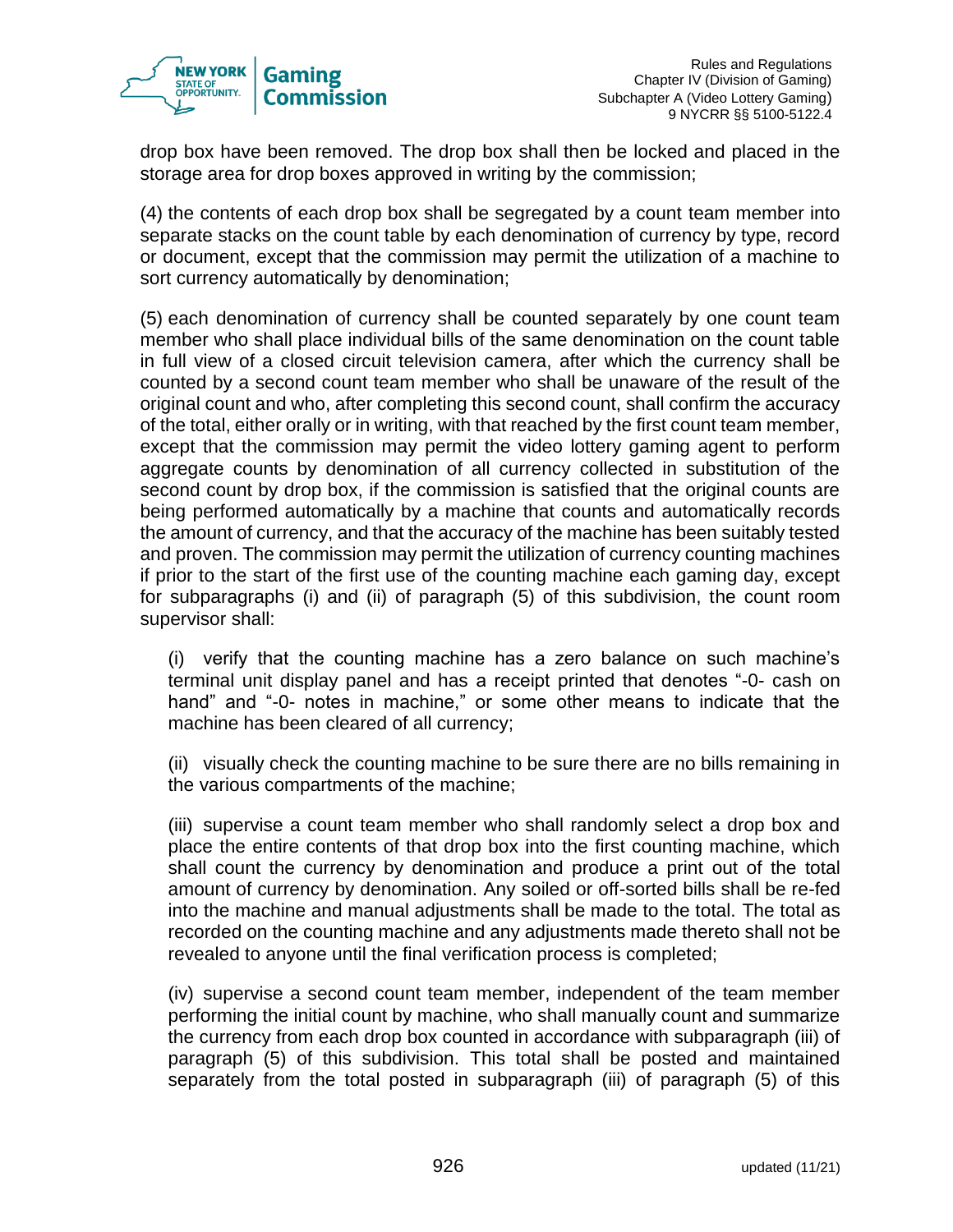

subdivision and shall not be revealed to anyone until the final verification process is completed;

(v) supervise the second count team member's passing of the currency to a count team member, who shall be unaware of the results of the manual count. The count team member shall count the contents of that drop box counted in subparagraph (iii) of paragraph (5) of this subdivision (h) using a second counting machine. Such machine shall produce a printout of the total amount of currency contained in the drop box. Any soiled or off-sorted bills shall be re-fed into the machine and manual adjustments shall be made to the total. The total as recorded on the counting machine and any adjustments thereto shall not be revealed to anyone until the final verification process is completed;

(vi) following the completion of the test procedures, compare the totals from the test receipts of both counting machines, as computed in subparagraphs (iii) and (v) of paragraph (5) of this subdivision (h), to the manual total computed in subparagraph (iv) of paragraph (5) of this subdivision. If the three totals compared above are in agreement, the count room supervisor shall sign and date and record his or her employee license number on his or her test receipts and forward such receipts to the accounting department at the end of the count process;

(vii) if the three totals do not agree, appropriate repairs shall be made to the counting machine and the procedures in subparagraphs (i) through (vi) of paragraph (5) of this subdivision shall be repeated until all totals are in agreement. The counting machine shall not be used until these totals are in agreement.

(6) as the contents of each drop box are counted, a count team member shall manually record or cause a computer system to record, in a manner approved in writing by the commission, the following information on the master game report or other supporting documentation by video lottery terminal identification number:

- (i) the amount of each denomination of currency counted;
- (ii) the amount of all denominations of currency counted;

(iii) the gaming date of the items being recorded and the date the Master Gaming Report is being prepared or generated.

(7) after the contents of each drop box are counted and recorded, a member of the count team shall manually record or cause the computer to record on the master game report, by game, the total amount of currency together with such additional information as may be required on the master game report by the commission or the video lottery gaming agent.

(8) notwithstanding any inconsistent requirements in paragraphs (1) through (7) of this subdivision, if the video lottery gaming agent's system of internal controls provides for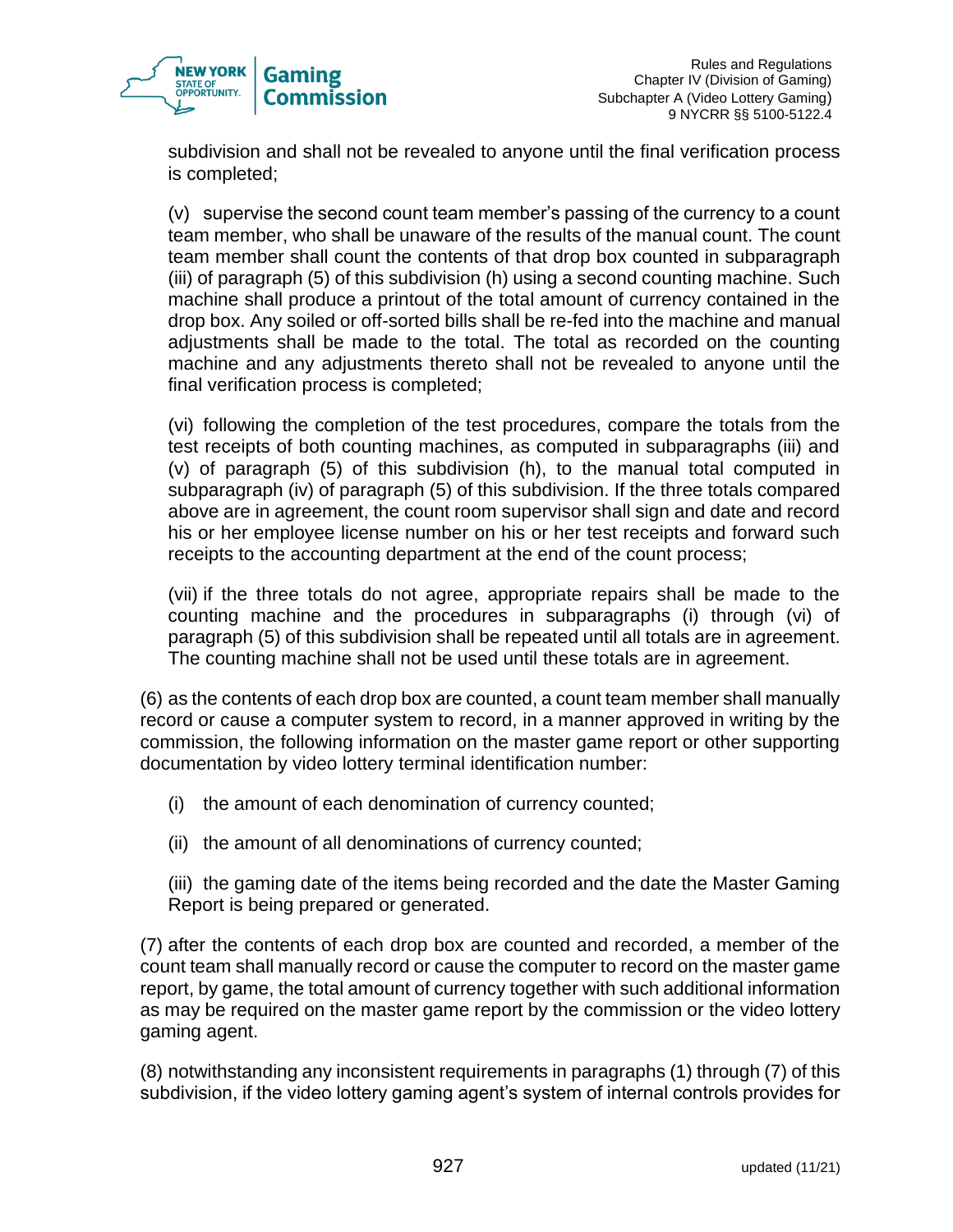

the count team functions to be comprised only of counting and recording currency, the video lottery gaming agent's accounting department employees shall perform all other counting, recording and comparing duties required by this section.

(9) after preparation of the master game report, the count team members performing the banking functions and the count room supervisor shall sign and record their employee license number on the reports attesting to the accuracy of the information recorded thereon. All other count team members shall either sign and record their employee license number on the master game report or such other document as approved in writing by the commission as evidence of their participation in the counting of the drop boxes. Any person who, in accordance with subdivision (f) of this section, is scheduled to leave the count room prior to the completion of the entire count process, shall also sign and record such person's employee license number and shall record the time that such person exited the count room. Any person who enters or leaves the count room due to an emergency shall sign and record their name, employee license number, and time of the entry or exit on the master game report, or such other document as approved in writing by the commission, except that, if the person exiting the count room is unable to sign the document due to the nature of the emergency, the count room supervisor shall record the person's name, employee license number, the time of exit and a notation describing the emergency on the document.

(i) After the contents of all drop boxes have been counted:

(1) All cash shall be presented in the count room by a count team member to a main bank cashier or cage supervisor who, prior to having access to the information recorded on the master game report and in the presence of a count team member shall recount, either manually or mechanically, the cash presented and attest by signature and employee license number on the master game report the amounts of cash counted, after which the employee shall sign the report evidencing such employee's presence during the count and the fact that both the cashier or cage supervisor and the count team have agreed on the total amounts of cash counted. The video lottery gaming agent may, if approved in writing by the commission, present the main bank cashier or cage supervisor with the cash obtained from the count of the drop boxes either:

(i) at the same time, in which event the cash shall be presented immediately after both counts have been concluded; provided, however, that the video lottery gaming agent shall set forth in such agent's system of internal controls the procedures for segregating and securing the cash from the first count that is concluded until presented to the main bank cashier or cage supervisor after the conclusion of the second count; or

(ii) separately, in which event the cash from each count shall be presented immediately after the conclusion of the count; provided, however, that if the cash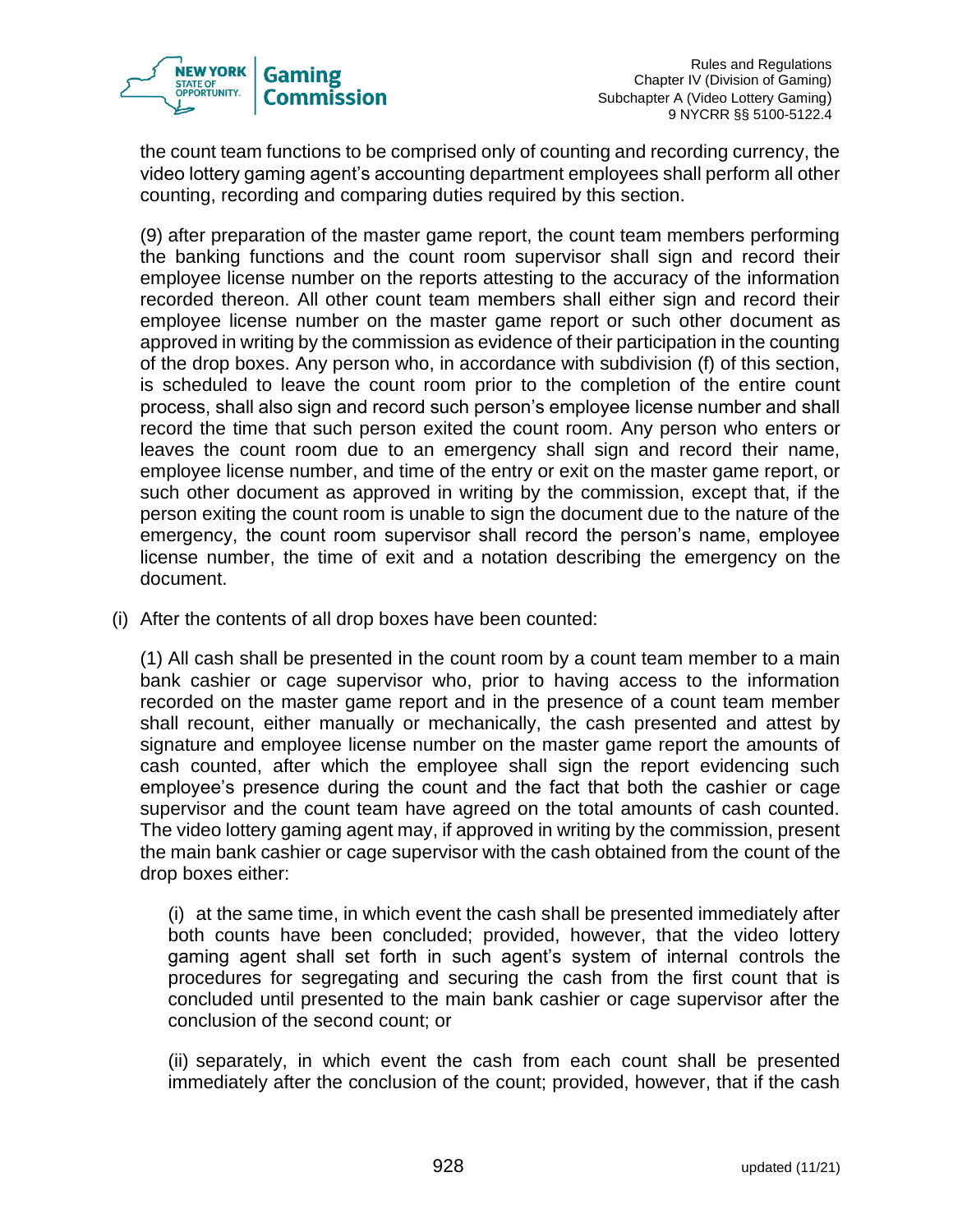

from the first count that is concluded is presented while the second count is in progress:

(*a*) there shall be no cash in the count room removed from an opened box that has not already been counted at least once; and;

(*b*) all count room employees shall be required to step away from the count table until the presentation is completed and the cash and promotional coupons from the first count are removed from the count room.

(2) The master game report, after signing, shall be transported directly to the accounting department and shall not be available to any cashiers' cage personnel.

(j) In addition to the procedures for conducting the count by the count team set forth under paragraphs (4), (5) and (6) of subdivision (h) of this section, and the procedures for conducting the recount by a main bank cashier or cage supervisor set forth under subparagraph (i) of paragraph (1) of subdivision (i) of this section, in the event of a variance attributable to intermixed denominations of cash, an adjustment shall be made to the master game report reflecting the amount and source (identified to a video lottery terminal) of such variance.

(k) The originals and copies of the master game report shall, on a daily basis, in the accounting department be:

(1) compared for agreement with each other, on a test basis if the originals are received from the count room, by persons with no recording responsibilities and, if applicable, to triplicates or stored data;

- (2) reviewed for the appropriate number and propriety of signatures on a test basis;
- (3) accounted for by series numbers, if applicable;
- (4) tested for proper calculation, summarization, and recording;
- (5) subsequently recorded; and

(6) maintained and controlled by the accounting department as a permanent accounting record.

# **§ 5121.9. Delivery station specifications.**

(a) The video lottery gaming agent shall provide a secure structure for all of the following purposes:

- (1) armored car cash deliveries;
- (2) armored car cash pickups; and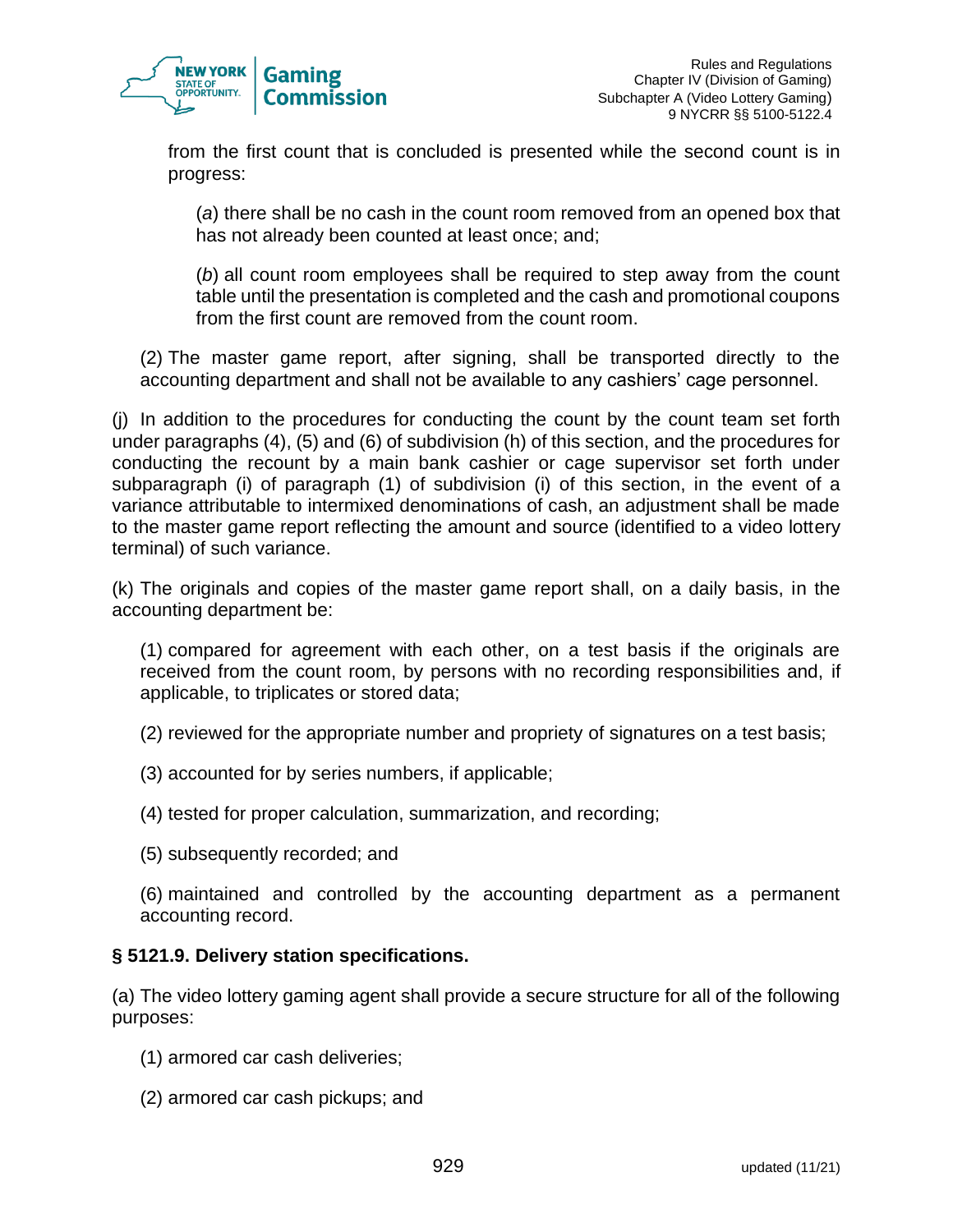

(3) the delivery and pickup of other valuables as may be needed from time to time.

(b) The structure shall be designated the "secured delivery station" and shall be covertly surveilled and monitored during all hours of operation. One-on-one continuous surveillance shall be conducted when deliveries and pickups are made.

(c) A secured delivery station shall comply with all the following provisions:

(1) be located out of the general view of patrons, non-surveillance employees, and non-security employees;

(2) have a garage door that is electronically controlled from the Surveillance Room; and

(3) have a secure room between the secured delivery station and the gaming facility. The room shall have secure doors with bulletproof glass that are programmed so that both doors cannot be open at the same time, and neither door can open unless the garage door to the secured delivery station is closed and secured.

(4) have color cameras and monitors that are in compliance with the specifications for surveillance equipment in these regulations and that survey and monitor activities in all of the following areas:

- (i) the secured delivery station;
- (ii) the secured room immediately adjacent to the secured delivery station;
- (iii) the area outside the garage door to the secured delivery station; and
- (iv) the area inside the gaming facility.

(d) Surveillance personnel shall advise security officers and other video lottery gaming agent personnel in advance of deliveries and pick-ups so the officers and personnel can provide foot escorts to and from secured areas within the video lottery gaming facility. Delivery personnel who are not duly licensed and authorized video lottery gaming agent employees shall not be allowed to enter the secured areas, or restricted areas of the video lottery gaming facility without an escort.

# **PART 5122**

### **Capital Improvements**

Section

- 5122.1 Capital investments accounts
- 5122.2 Deposits into capital investments account
- 5122.3 Capital improvement plan
- 5122.4 Capital improvement plan implementation and withdrawals from the capital investments account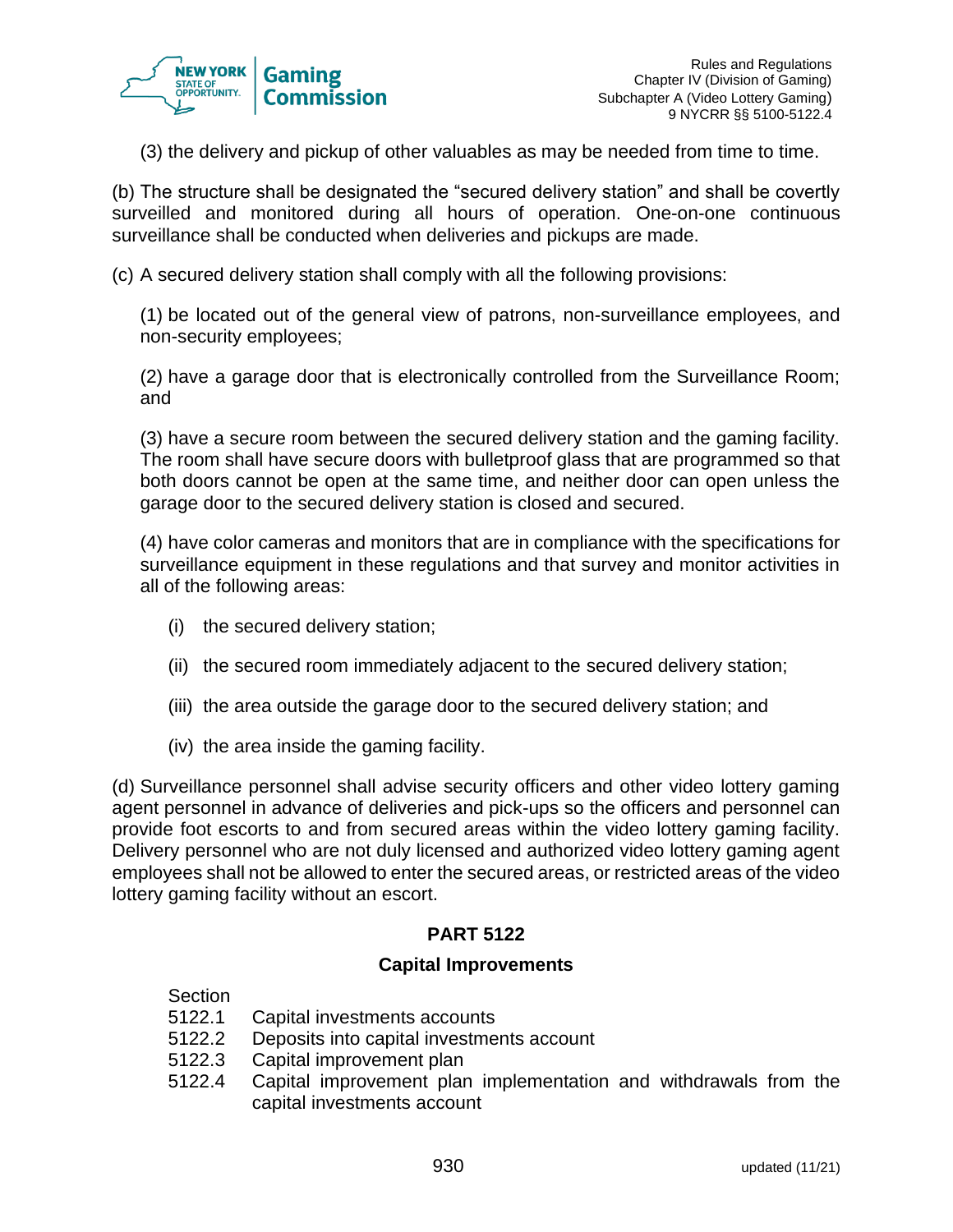

# **§ 5122.1. Capital investments accounts.**

(a) *Requirements*. In accordance with the act, each video lottery gaming agent shall maintain a segregated capital investments account. The funds from such account shall be used exclusively for capital project investments to improve the facilities of the video lottery gaming agent that promote or encourage increased attendance at the video lottery gaming facility, including, without limitation, hotels, other lodging facilities, entertainment facilities, retail facilities, dining facilities, events arenas, parking garages and other improvements that enhance the facility amenities; provided that such capital investments shall be subject to approval by the commission and that such video lottery gaming agent demonstrates that such capital expenditures will increase patronage at such agent's facilities and increase the amount of revenue generated to support State education programs.

(b) *Divestment*. Any agent that has received a vendor's capital award or has withdrawn funds from its capital investments account that divests the capital improvement toward which the award or withdrawn funds was applied, prior to the full depreciation of the capital improvement, in accordance with generally accepted accounting principles, or ceases to use such asset from gaming purposes or transfers such asset to a related party, shall deposit into the capital investments account amounts equal to the total of any such awards or withdrawals from the capital investments account or the fair market value of such asset, as Tax Law section 1612(b)(1-a)(iii) may require.

(c) *Commission supervision*. All such capital improvement and expenditures shall be subject to the overall supervision of the commission.

# **§ 5122.2. Deposits into capital investments account.**

(a) *Deposits*. Each video gaming agent shall be responsible to deposit the portion of its vendor fee set forth in Tax Law section 1612(b)(1) daily into a segregated capital investments account restricted for the collection and authorized use of such funds.

(b) *Account statements*. Each agent shall provide monthly bank statements for the segregated capital investments account to the commission for independent verification of deposits and withdrawals from the account.

(c) *Loss or theft*. The commission is not responsible for the loss or theft of any money in any account to which capital investments funds are deposited.

### **§ 5122.3. Capital improvement plan.**

Each agent shall prepare a capital improvement plan for the video lottery gaming facility. Such capital improvement plan shall provide sufficient detail to describe anticipated capital projects for which the agent will seek permission to withdraw funds from the capital investments account. Such capital improvement plan shall be submitted electronically to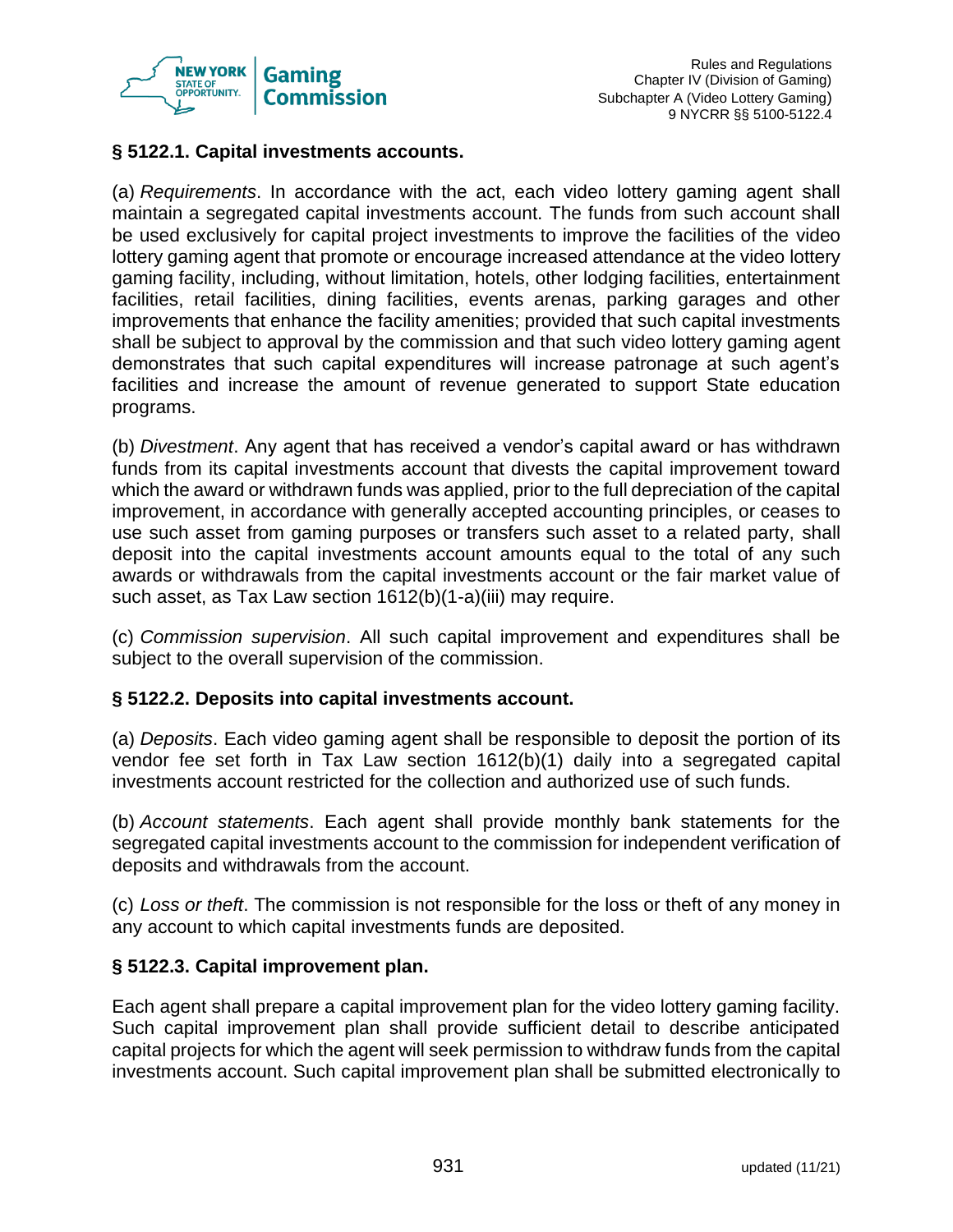

the commission for review and may be amended by the video lottery gaming agent from time to time as planned capital projects are modified.

### **§ 5122.4. Capital improvement plan implementation and withdrawals from the capital investments account.**

(a) *Request for approval*. Prior to the commencement of each capital improvement project, the agent shall submit to the commission a request for project approval in a standard format as prescribed by the commission. Such request shall:

(1) describe the overall capital project, including the reasons for implementing the project, the estimated total project cost and the estimated start and completion date for the project; and

(2) describe how the capital project will increase attendance at the video gaming facility and increase the amount of revenue generated in support of education aid.

(b) *Time limits to request approval*. The commission shall approve withdrawals from the capital investments account only for capital project construction or improvements commenced on or after April 1, 2008, or the portion of a project completed after April 1, 2008 for projects, or phases of projects, commenced before April 1, 2008.

(c) *Requirements for approval*. Not later than 15 days from receipt of a capital project request for approval, the commission shall review the request and provide the commission's approval or denial of the project. Each project shall qualify as an approved use of the funds from the capital investments account if such project meets the following guidelines:

(1) the capital project includes the addition of tangible, permanent assets in the form of land, buildings, or equipment; or the project includes the restoration of such existing assets;

(2) project assets purchased or restored, are to be used in the operation of video gaming and are expected to have a useful life of two years or more, providing a reasonable benefit throughout the assets useful life;

(3) the capital expenditure is of significant value, consistent with standard accounting policies for the recording of capital assets; and

(4) the capital project will increase patronage at the video gaming facility and increase the amount of revenue generated to support education aid.

(d) *Approved projects*. Commission approval of a capital project shall entitle the video lottery gaming agent to withdraw the amount of associated costs of such approved project from such video lottery gaming agent's capital investments account, for which the video lottery gaming agent obtains substantiation that the costs are reasonable within the industry for the size and scope of the project. Competitive bidding shall be required for all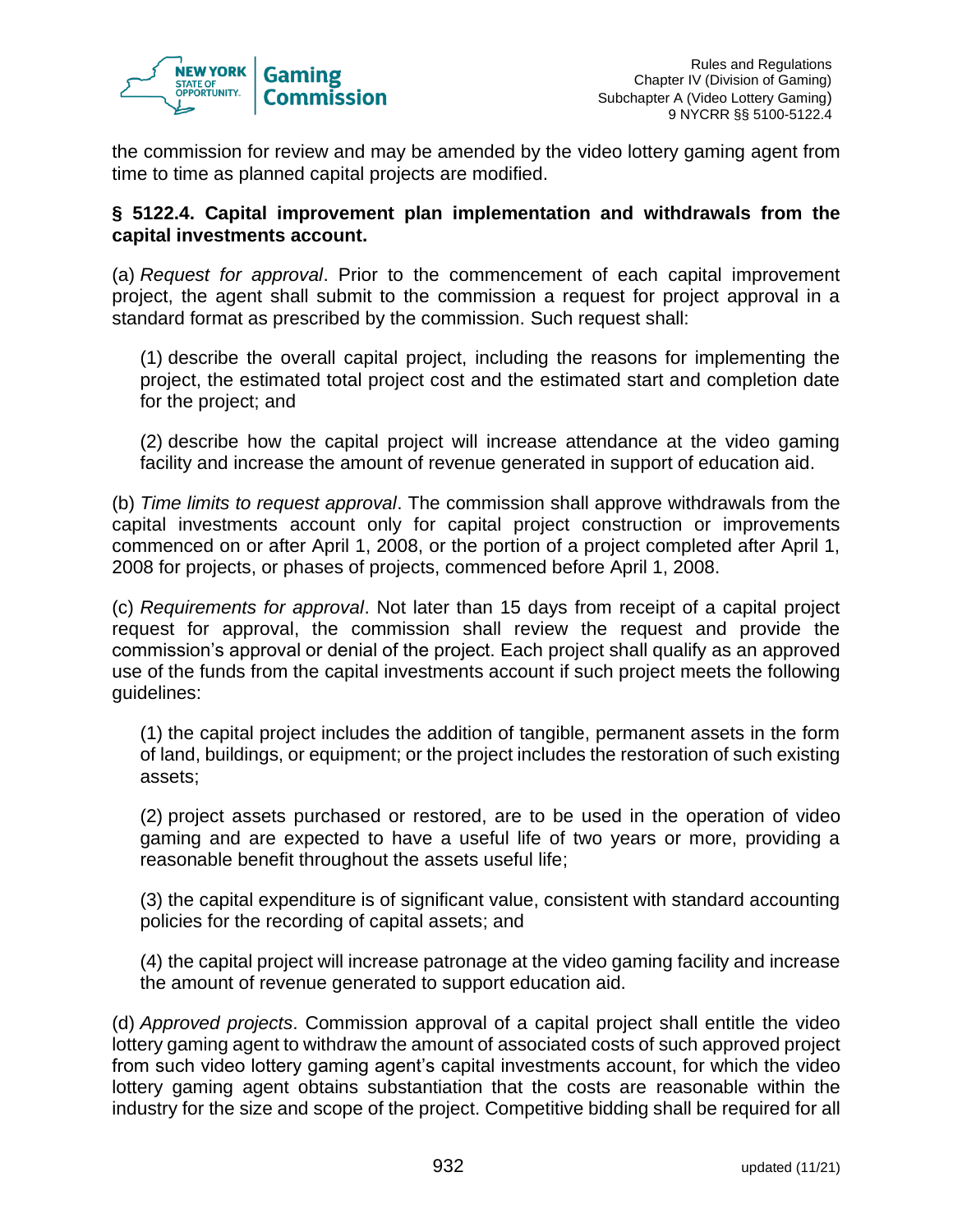

single-component project costs in excess of \$50,000, provided, however, that certain sole-source and professional services, such as architectural and engineering services and construction manager services where the construction manager does not perform construction work itself, may be excluded from the competitive bid requirements. Any firm exempt from competitive bidding must be at arm's length from the video lottery gaming agent.

(e) *Denial of approval*. In the event the commission does not approve a capital project request, the video lottery gaming agent shall be so notified in writing and any costs incurred for the project shall be the sole responsibility of such video lottery gaming agent and shall not be withdrawn from the capital investments account.

(f) *Withdrawal of funds for approved projects*. Upon receiving the commission's approval of a capital project, a video lottery gaming agent may at any time submit requests to withdraw the amounts associated with the approved project. Any such request shall be submitted in writing to the commission and shall be accompanied by supporting documentation in the form of invoices and cancelled checks, or other documents as may be required to show proof of payment for capital expenditures associated with the approved project. Upon receiving the commission's approval, a video lottery gaming agent shall be authorized to withdraw the approved funds from the segregated capital investments account.

(g) *Review of books and records*. The commission or the commission's representative may, at the discretion of the commission, review the books and records of a video lottery gaming agent to determine additional needs for assurance in regard to use of the capital award. Each agent shall maintain sufficient documentation and a clear audit trail to support the expenditures from the segregated capital investments account.

(h) *Violations*. The failure of a video lottery gaming agent to submit any report required by this Part shall be a violation of such video lottery gaming agent's license, the act and this Part.

(i) *Inquiries*. Exceptions, discrepancies, or questionable spending the commission identifies must be explained by the video lottery gaming agent in a timely manner to the satisfaction of the commission, but in no event later than 30 days from the date of the commission inquiry. A failure by the video lottery gaming agent to adequately respond to any inquiry of the commission shall be a violation of this Part.

(j) *Detail of expenses*. The agent shall prepare each report in a professional manner, detailing the use of funds from capital investments account. Appropriate penalties may be applied if the commission determines that a video lottery gaming agent has submitted expenses that do not qualify as a capital expense.

(k) *Sanctions*. In the event an expenditure or discrepancy the commission raises cannot be adequately explained by the video lottery gaming agent, or in the event any violation